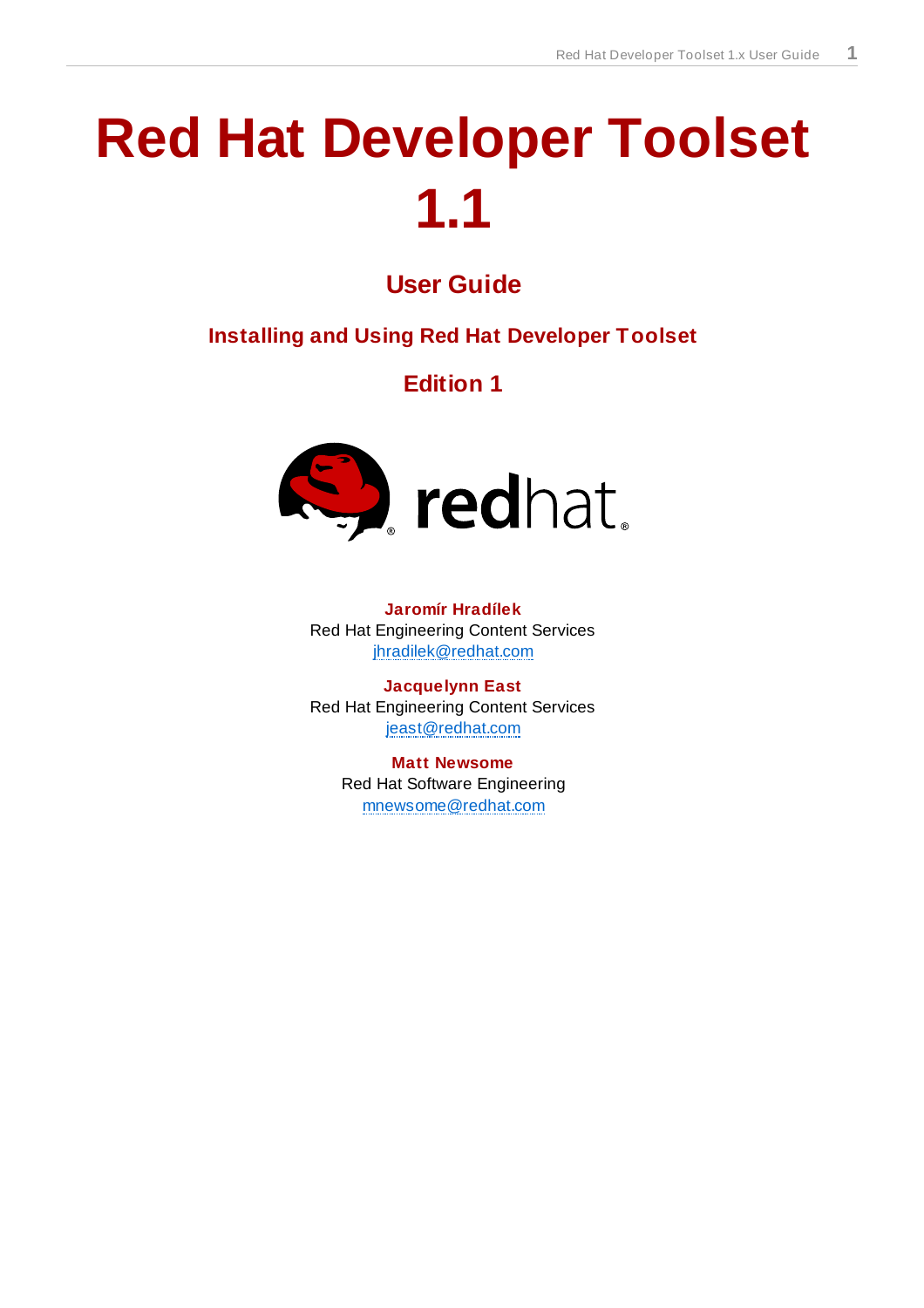# **Legal Notice**

Copyright © 2012, 2013 Red Hat, Inc.

The text of and illustrations in this document are licensed by Red Hat under a Creative Commons Attribution–Share Alike 3.0 Unported license ("CC-BY-SA"). An explanation of CC-BY-SA is available at <http://creativecommons.org/licenses/by-sa/3.0/>. In accordance with CC-BY-SA, if you distribute this document or an adaptation of it, you must provide the URL for the original version.

Red Hat, as the licensor of this document, waives the right to enforce, and agrees not to assert, Section 4d of CC-BY-SA to the fullest extent permitted by applicable law.

Red Hat, Red Hat Enterprise Linux, the Shadowman logo, JBoss, MetaMatrix, Fedora, the Infinity Logo, and RHCE are trademarks of Red Hat, Inc., registered in the United States and other countries.

Linux® is the registered trademark of Linus Torvalds in the United States and other countries.

Java® is a registered trademark of Oracle and/or its affiliates.

XFS® is a trademark of Silicon Graphics International Corp. or its subsidiaries in the United States and/or other countries.

MySQL® is a registered trademark of MySQL AB in the United States, the European Union and other countries.

All other trademarks are the property of their respective owners.

1801 Varsity Drive Raleigh, NC 27606-2072 USA Phone: +1 919 754 3700 Phone: 888 733 4281 Fax: +1 919 754 3701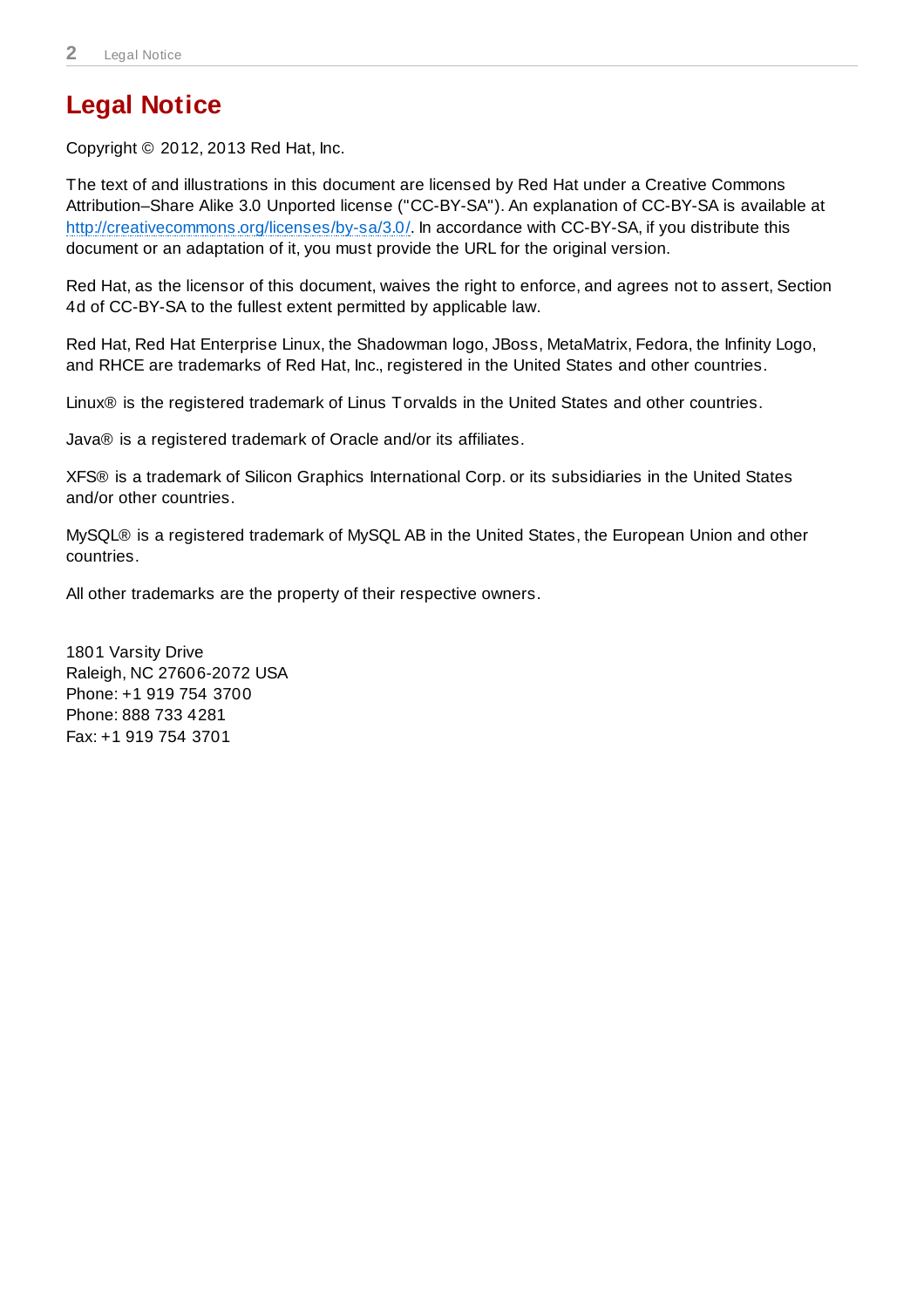# **Abstract**

Red Hat Developer Toolset is a Red Hat offering for developers on the Red Hat Enterprise Linux platform. The *Red Hat Developer Toolset User Guide* provides an overview of this product, explains how to invoke and use the Developer Toolset versions of the tools, and links to resources with more in-depth information.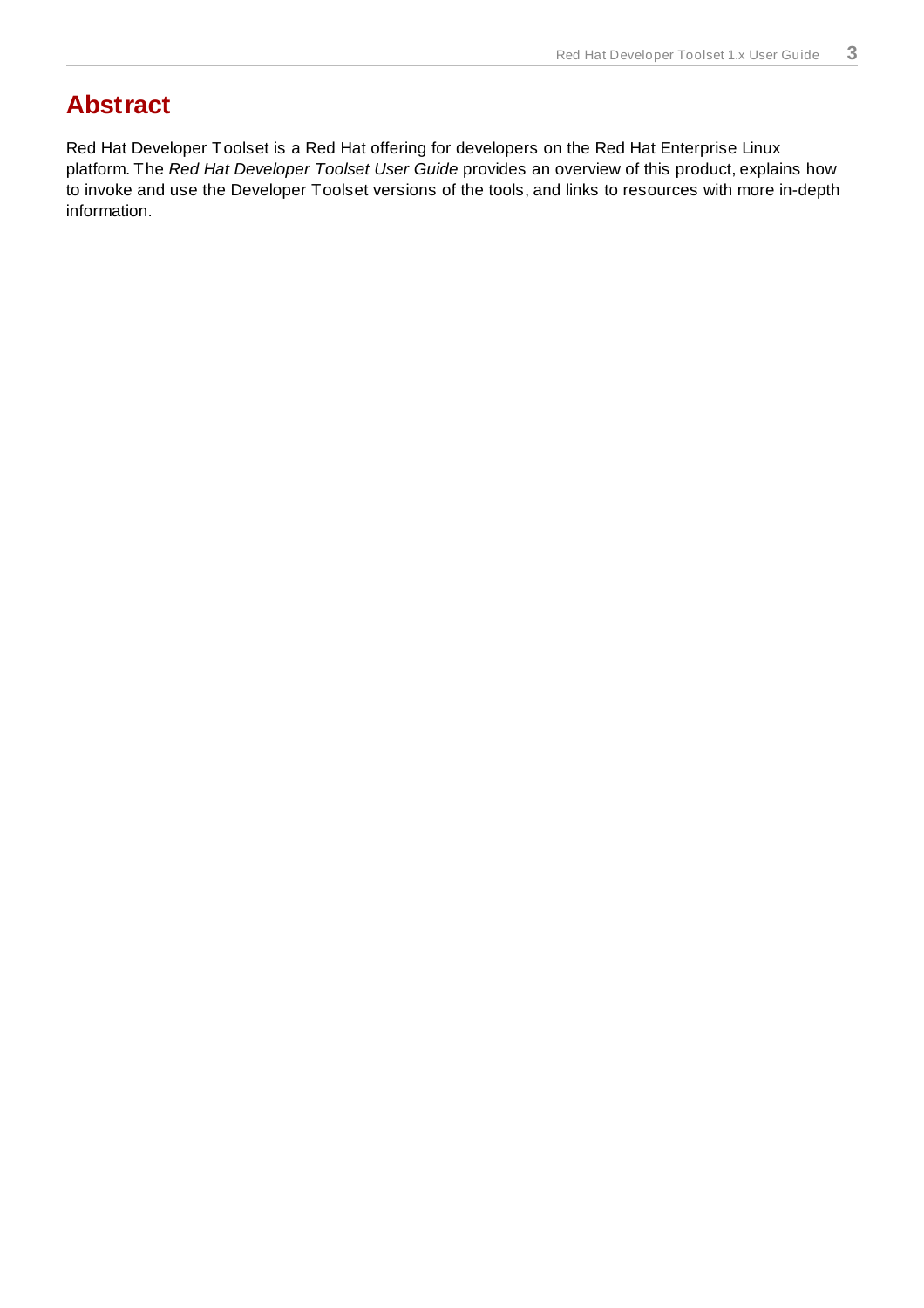### **Table of Contents**

### [Preface](#page-7-0)

- 1. Document [Conventions](#page-6-0)
	- 1.1. [Typographic](#page-6-1) Conventions
	- 1.2. Pull-quote [Conventions](#page-7-1)
	- 1.3. Notes and [Warnings](#page-8-0)
- 2. Getting Help and Giving [Feedback](#page-9-0)
	- 2.1. Do You Need [Help?](#page-8-1)
	- 2.2. We Need [Feedback!](#page-9-1)
- I. [Introduction](#page-14-0)
	- 1. Red Hat [Developer](#page-14-1) Toolset
		- 1.1. About Red Hat [Developer](#page-11-0) Toolset
		- 1.2. Main [Features](#page-12-0)
		- 1.3. [Compatibility](#page-13-0)
		- 1.4. Getting Access to Red Hat [Developer](#page-14-2) Toolset
			- 1.4.1. Using RHN [Classic](#page-14-3)
			- 1.4.2. Using Red Hat Subscription [Management](#page-15-0)
		- 1.5. Installing Red Hat [Developer](#page-16-0) Toolset
		- 1.6. Updating Red Hat [Developer](#page-16-1) Toolset
		- 1.7. [Uninstalling](#page-16-2) Red Hat Developer Toolset
		- 1.8. Additional [Resources](#page-17-0)

### II. [Development](#page-30-0) Tools

- 2. GNU Compiler [Collection](#page-22-0) (GCC)
	- 2.1. GNU C [Compiler](#page-20-0)
		- 2.1.1. [Installing](#page-19-0) the C Compiler
		- 2.1.2. Using the C [Compiler](#page-20-1)
		- 2.1.3. [Running](#page-21-0) a C Program
	- 2.2. GNU C++ [Compiler](#page-22-1)
		- 2.2.1. [Installing](#page-21-1) the C++ Compiler
		- 2.2.2. Using the C++ [Compiler](#page-22-2)
		- 2.2.3. Running a C++ [Program](#page-23-0)
	- 2.3. GNU Fortran [Compiler](#page-24-0)
		- 2.3.1. [Installing](#page-23-1) the Fortran Compiler
		- 2.3.2. Using the Fortran [Compiler](#page-24-1)
		- 2.3.3. [Running](#page-25-0) a Fortran Program
	- 2.4. Additional [Resources](#page-25-1)
- 3. GNU [Debugger](#page-30-1) (GDB)
	- 3.1. Installing the GNU [Debugger](#page-27-0)
	- 3.2. Preparing a Program for [Debugging](#page-28-0)
	- 3.3. Running the GNU [Debugger](#page-29-0)
	- 3.4. Listing [Source](#page-30-2) Code
	- 3.5. Setting [Breakpoints](#page-31-0)
	- 3.6. Starting [Execution](#page-32-0)
	- 3.7. [Displaying](#page-33-0) Current Values
	- 3.8. [Continuing](#page-34-0) Execution
	- 3.9. Additional [Resources](#page-34-1)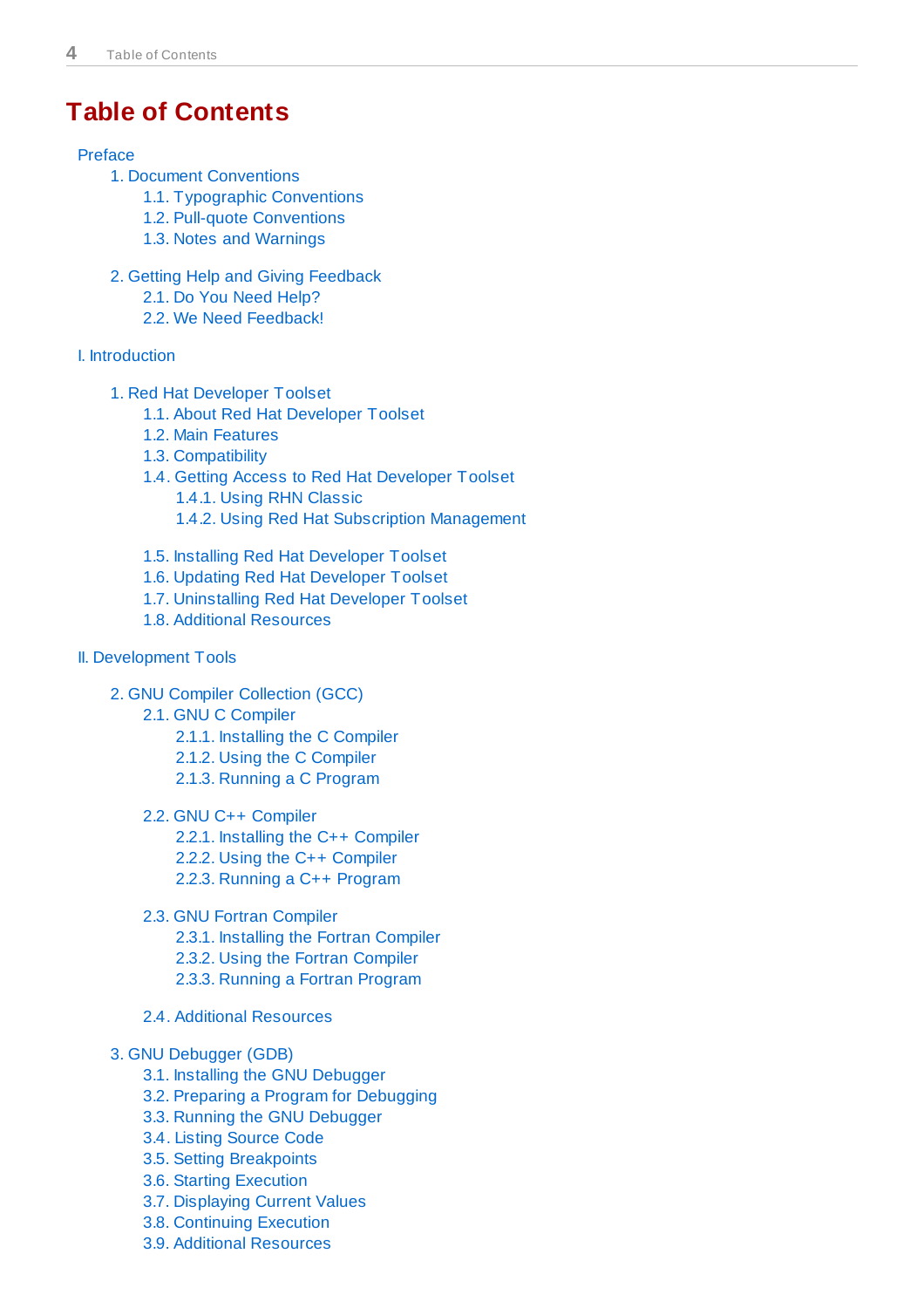### 4. [binutils](#page-36-0)

- 4.1. [Installing](#page-35-0) binutils
- 4.2. Using the GNU [Assembler](#page-36-1)
- 4.3. [Using](#page-36-2) the GNU Linker
- 4.4. Using Other [Binary](#page-37-0) Tools
- 4.5. Additional [Resources](#page-37-1)
- 5. [elfutils](#page-39-0)
	- 5.1. [Installing](#page-39-1) elfutils
	- 5.2. Using [elfutils](#page-40-0)
	- 5.3. Additional [Resources](#page-40-1)
- 6. [dwz](#page-41-0)
	- 6.1. [Installing](#page-41-1) dwz
	- 6.2. [Using](#page-41-2) dwz
	- 6.3. Additional [Resources](#page-42-0)
- III. [Performance](#page-47-0) Monitoring Tools
	- 7. [SystemTap](#page-45-0)
		- 7.1. Installing [SystemTap](#page-44-0)
		- 7.2. Using [SystemTap](#page-45-1)
		- 7.3. Additional [Resources](#page-45-2)

#### 8. [Valgrind](#page-48-0)

- 8.1. [Installing](#page-47-1) Valgrind
- 8.2. Using [Valgrind](#page-48-1)
- 8.3. Additional [Resources](#page-48-2)
- 9. [OProfile](#page-51-0)
	- 9.1. [Installing](#page-50-0) OProfile
	- 9.2. Using [OProfile](#page-51-1)
	- 9.3. Additional [Resources](#page-51-2)
- IV. Integrated Development [Environments](#page-55-0)
	- 10. [Eclipse](#page-55-1)
		- 10.1. [Installing](#page-54-0) Eclipse
		- 10.2. [Running](#page-55-2) Eclipse
		- 10.3. Additional [Resources](#page-56-0)

### V. [Getting](#page-61-0) Help

- 11. Accessing Red Hat Product [Documentation](#page-58-0)
- 12. [Accessing](#page-60-0) the Customer Portal
	- 12.1. The Plan [Menu](#page-59-0)
	- 12.2. The [Deploy](#page-60-1) Menu
	- 12.3. The [Connect](#page-61-1) Menu
- 13. [Contacting](#page-64-0) Global Support Services
	- 13.1. Gathering Required [Information](#page-63-0)
	- 13.2. [Escalating](#page-64-1) an Issue
	- 13.3. [Re-opening](#page-65-0) a Service Request
	- 13.4. Additional [Resources](#page-65-1)
- A. [Changes](#page-76-0) in Version 1.0 A.1. [Changes](#page-71-0) in GCC 4.7.0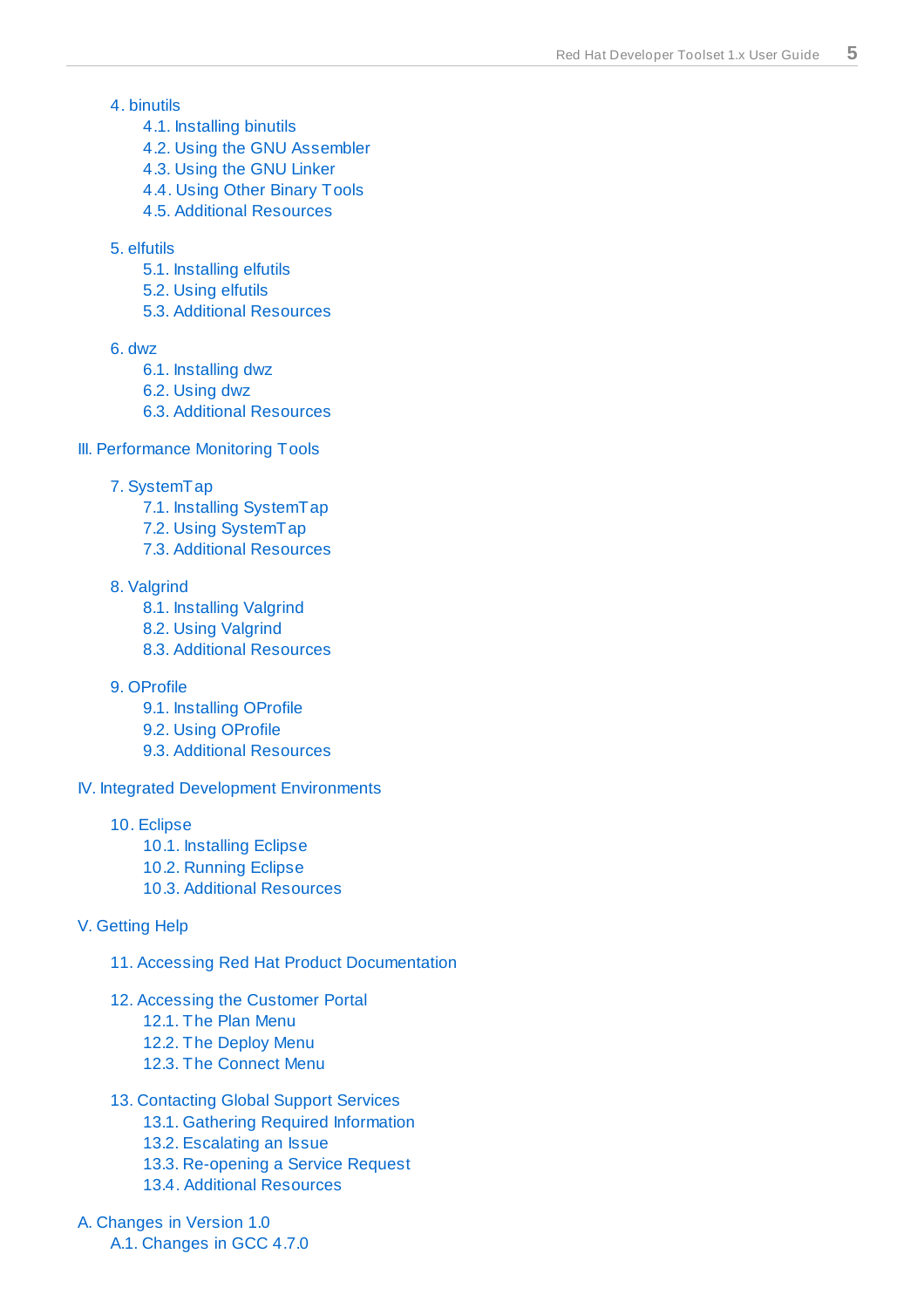- A.1.1. Status and [Features](#page-68-0)
- A.1.2. Language [Compatibility](#page-73-0)
- A.1.3. ABI [Compatibility](#page-76-1)
- A.1.4. Debugging [Compatibility](#page-77-0)
- A.1.5. Other [Compatibility](#page-77-1)
- A.2. [Changes](#page-80-0) in GDB 7.4 A.2.1. New [Features](#page-79-0) A.2.2. [Compatibility](#page-82-0) Changes
- A.3. [Changes](#page-85-0) in binutils 2.22.52 A.3.1. GNU [Linker](#page-84-0) A.3.2. GNU [Assembler](#page-85-1) A.3.3. Other [Binary](#page-86-0) Tools
- B. [Changes](#page-93-0) in Version 1.1
	- B.1. [Changes](#page-90-0) in GCC 4.7.2 B.1.1. C++11 [Compatibility](#page-88-0) B.1.2. [Fortran](#page-90-1) B.1.3. [Architecture-specific](#page-91-0) Options
	- B.2. [Changes](#page-93-1) in GDB 7.5
	- B.3. [Changes](#page-94-0) in binutils 2.23.51
		- B.3.1. GNU [Linker](#page-94-1)
		- B.3.2. GNU [Assembler](#page-94-2) B.3.3. Other [Binary](#page-95-0) Tools
	- B.4. [Changes](#page-95-1) in elfutils 0.154 B.5. [Changes](#page-97-0) in Valgrind 3.8.1
	- B.6. [Changes](#page-99-0) in OProfile 0.154
- C. [Revision](#page-100-0) History

[Index](#page-105-0)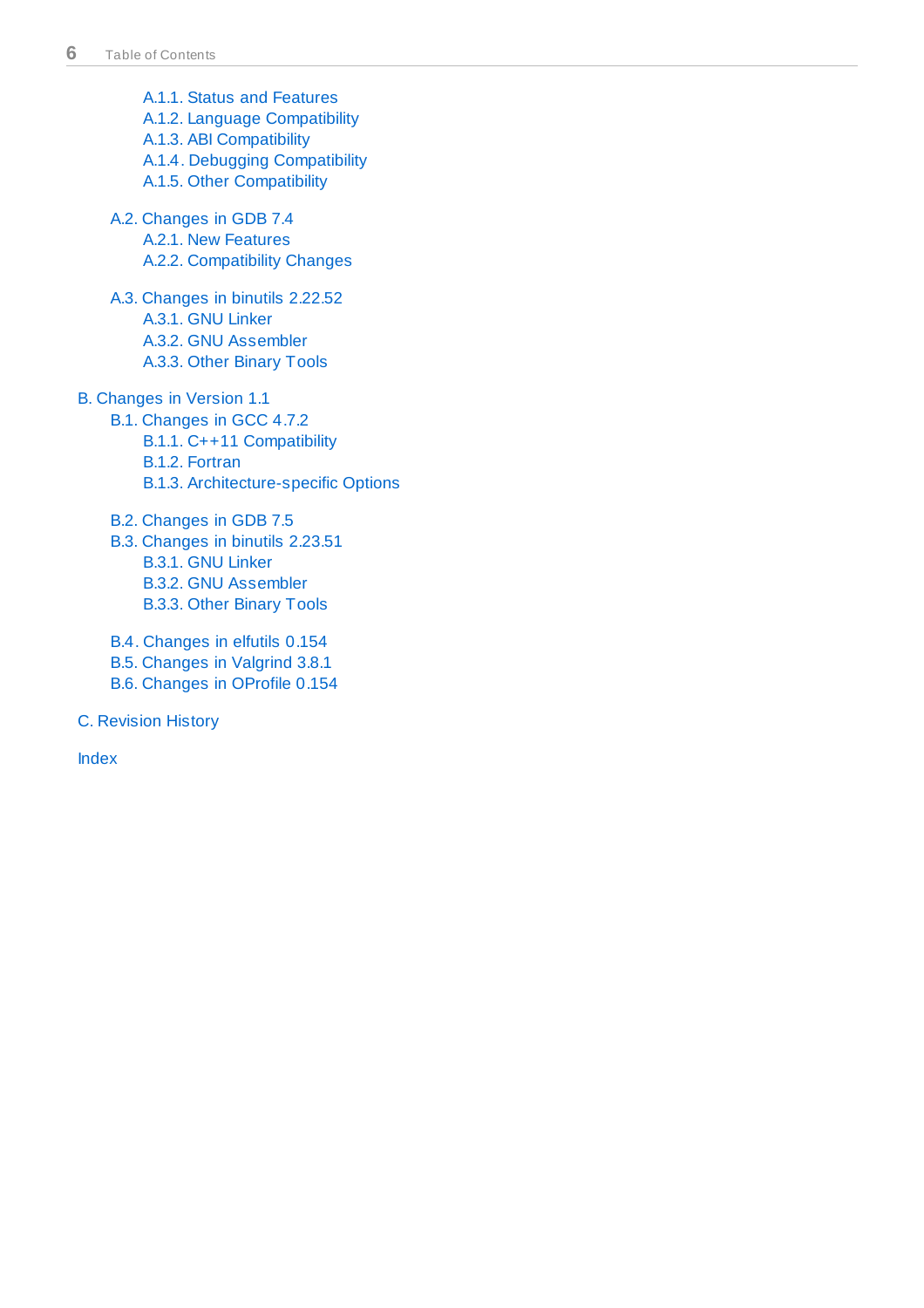## **Preface**

### <span id="page-6-0"></span>**1. Document Conventions**

This manual uses several conventions to highlight certain words and phrases and draw attention to specific pieces of information.

In PDF and paper editions, this manual uses typefaces drawn from the [Liberation](https://fedorahosted.org/liberation-fonts/) Fonts set. The Liberation Fonts set is also used in HTML editions if the set is installed on your system. If not, alternative but equivalent typefaces are displayed. Note: Red Hat Enterprise Linux 5 and later includes the Liberation Fonts set by default.

### <span id="page-6-1"></span>**1.1. Typographic Conventions**

Four typographic conventions are used to call attention to specific words and phrases. These conventions, and the circumstances they apply to, are as follows.

### **Mono-spaced Bold**

Used to highlight system input, including shell commands, file names and paths. Also used to highlight keys and key combinations. For example:

To see the contents of the file my next bestselling novel in your current working directory, enter the **cat my\_next\_bestselling\_novel** command at the shell prompt and press **Enter** to execute the command.

The above includes a file name, a shell command and a key, all presented in mono-spaced bold and all distinguishable thanks to context.

Key combinations can be distinguished from an individual key by the plus sign that connects each part of a key combination. For example:

Press **Enter** to execute the command.

Press **Ctrl**+**Alt**+**F2** to switch to a virtual terminal.

The first example highlights a particular key to press. The second example highlights a key combination: a set of three keys pressed simultaneously.

If source code is discussed, class names, methods, functions, variable names and returned values mentioned within a paragraph will be presented as above, in **mono-spaced bold**. For example:

File-related classes include **filesystem** for file systems, **file** for files, and **dir** for directories. Each class has its own associated set of permissions.

### **Proportional Bold**

This denotes words or phrases encountered on a system, including application names; dialog box text; labeled buttons; check-box and radio button labels; menu titles and sub-menu titles. For example:

Choose **System** → **Preferences** → **Mouse** from the main menu bar to launch **Mouse Preferences**. In the **Buttons** tab, click the **Left-handed mouse** check box and click **Close** to switch the primary mouse button from the left to the right (making the mouse suitable for use in the left hand).

To insert a special character into a **gedit** file, choose **Applications** → **Accessories** → **Character Map** from the main menu bar. Next, choose **Search** → **Find…** from the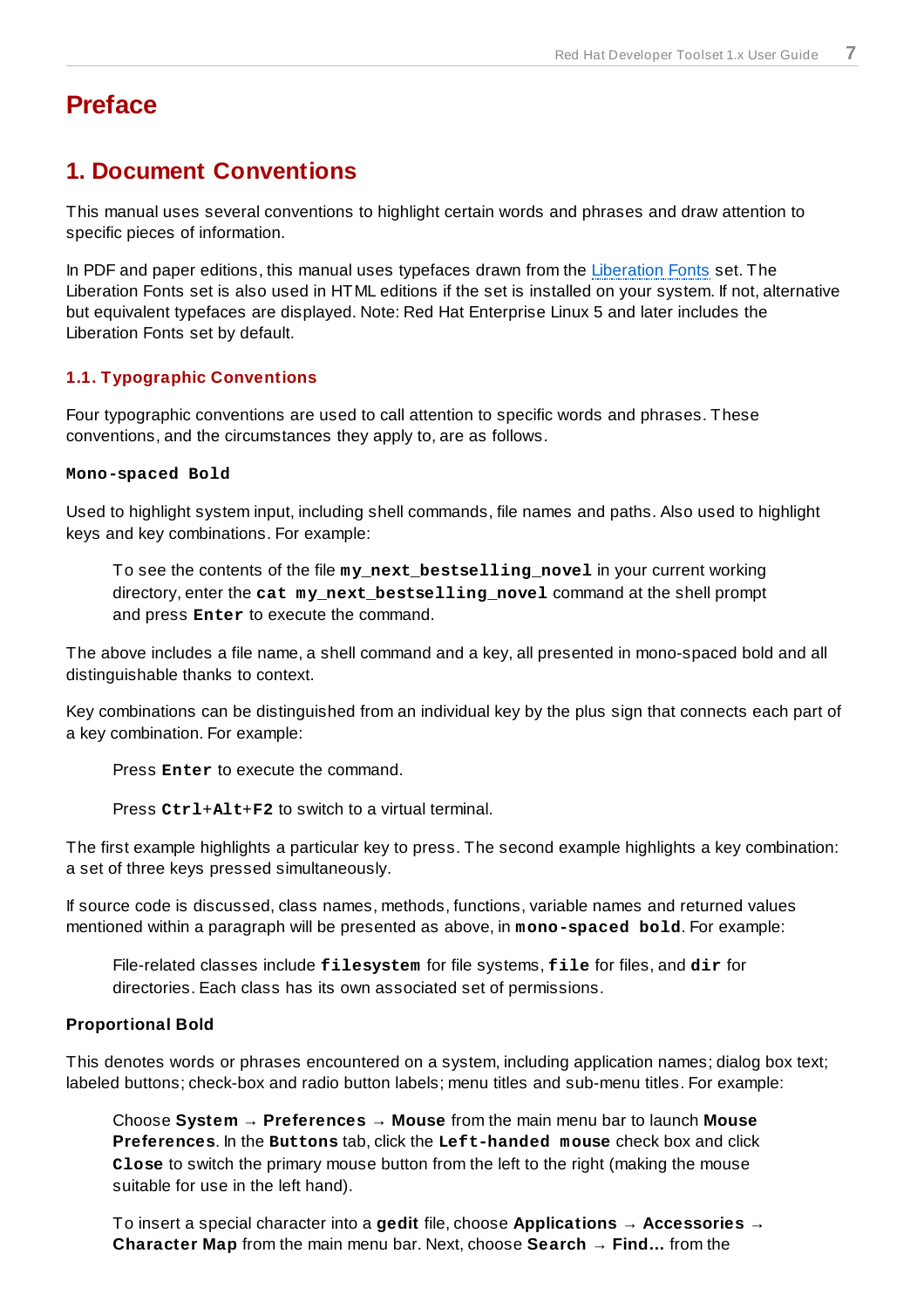<span id="page-7-0"></span>**Character Map** menu bar, type the name of the character in the **Search** field and click **Next**. The character you sought will be highlighted in the **Character Table**. Double-click this highlighted character to place it in the **Text to copy** field and then click the **Copy** button. Now switch back to your document and choose **Edit** → **Paste** from the **gedit** menu bar.

The above text includes application names; system-wide menu names and items; application-specific menu names; and buttons and text found within a GUI interface, all presented in proportional bold and all distinguishable by context.

### *Mono-spaced Bold Italic* or *Proportional Bold Italic*

Whether mono-spaced bold or proportional bold, the addition of italics indicates replaceable or variable text. Italics denotes text you do not input literally or displayed text that changes depending on circumstance. For example:

To connect to a remote machine using ssh, type **ssh** *username***@***domain.name* at a shell prompt. If the remote machine is **example.com** and your username on that machine is john, type **ssh john@example.com**.

The **mount -o remount** *file-system* command remounts the named file system. For example, to remount the **/home** file system, the command is **mount -o remount /home**.

To see the version of a currently installed package, use the **rpm -q** *package* command. It will return a result as follows: *package-version-release*.

Note the words in bold italics above — username, domain.name, file-system, package, version and release. Each word is a placeholder, either for text you enter when issuing a command or for text displayed by the system.

Aside from standard usage for presenting the title of a work, italics denotes the first use of a new and important term. For example:

Publican is a *DocBook* publishing system.

### <span id="page-7-1"></span>**1.2. Pull-quote Conventions**

Terminal output and source code listings are set off visually from the surrounding text.

Output sent to a terminal is set in **mono-spaced roman** and presented thus:

| books                          | Desktop documentation drafts mss photos stuff svn |  |                                  |  |
|--------------------------------|---------------------------------------------------|--|----------------------------------|--|
| books_tests Desktop1 downloads |                                                   |  | $\Box$ images notes scripts svgs |  |

Source-code listings are also set in **mono-spaced roman** but add syntax highlighting as follows: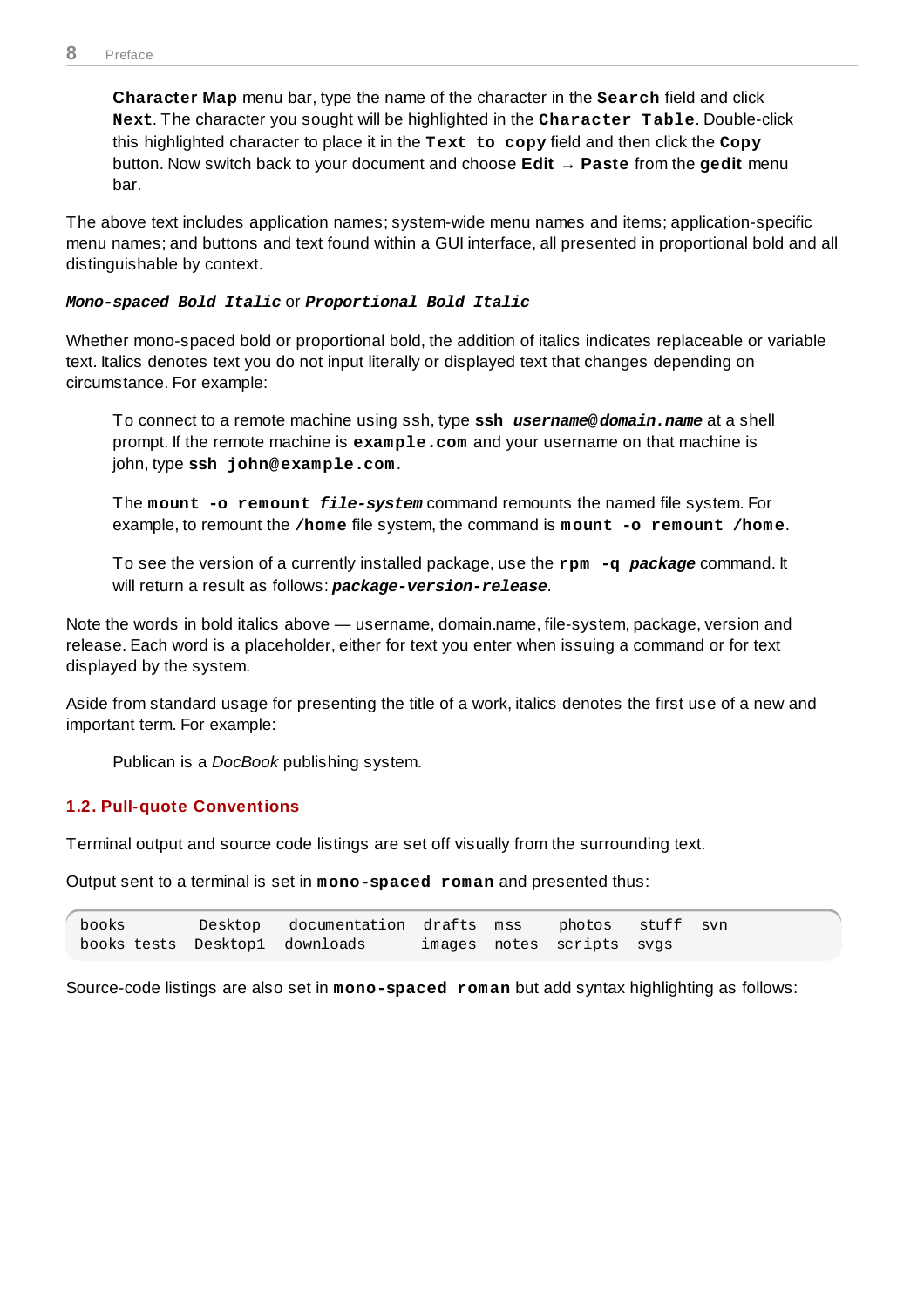```
package org.jboss.book.jca.ex1;
import javax.naming.InitialContext;
public class ExClient
{
  public static void main(String args[])
      throws Exception
  {
     InitialContext iniCtx = new InitialContext();
     Object ref = iniCtx.lookup("EchoBean");
     EchoHome home = (EchoHome) ref;
     Echo = home.create();
     System.out.println("Created Echo");
     System.out.println("Echo.echo('Hello') = " + echo.echo("Hello"));
  }
}
```
#### <span id="page-8-0"></span>**1.3. Notes and Warnings**

**Note**

Finally, we use three visual styles to draw attention to information that might otherwise be overlooked.

Notes are tips, shortcuts or alternative approaches to the task at hand. Ignoring a note should have no negative consequences, but you might miss out on a trick that makes your life easier.

**Important**

Important boxes detail things that are easily missed: configuration changes that only apply to the current session, or services that need restarting before an update will apply. Ignoring a box labeled 'Important' will not cause data loss but may cause irritation and frustration.

### **Warning**

Warnings should not be ignored. Ignoring warnings will most likely cause data loss.

### **2. Getting Help and Giving Feedback**

### <span id="page-8-1"></span>**2.1. Do You Need Help?**

If you experience difficulty with a procedure described in this documentation, visit the Red Hat Customer Portal at <http://access.redhat.com>. Through the customer portal, you can:

- search or browse through a knowledgebase of technical support articles about Red Hat products.
- submit a support case to Red Hat Global Support Services (GSS).
- access other product documentation.

Red Hat also hosts a large number of electronic mailing lists for discussion of Red Hat software and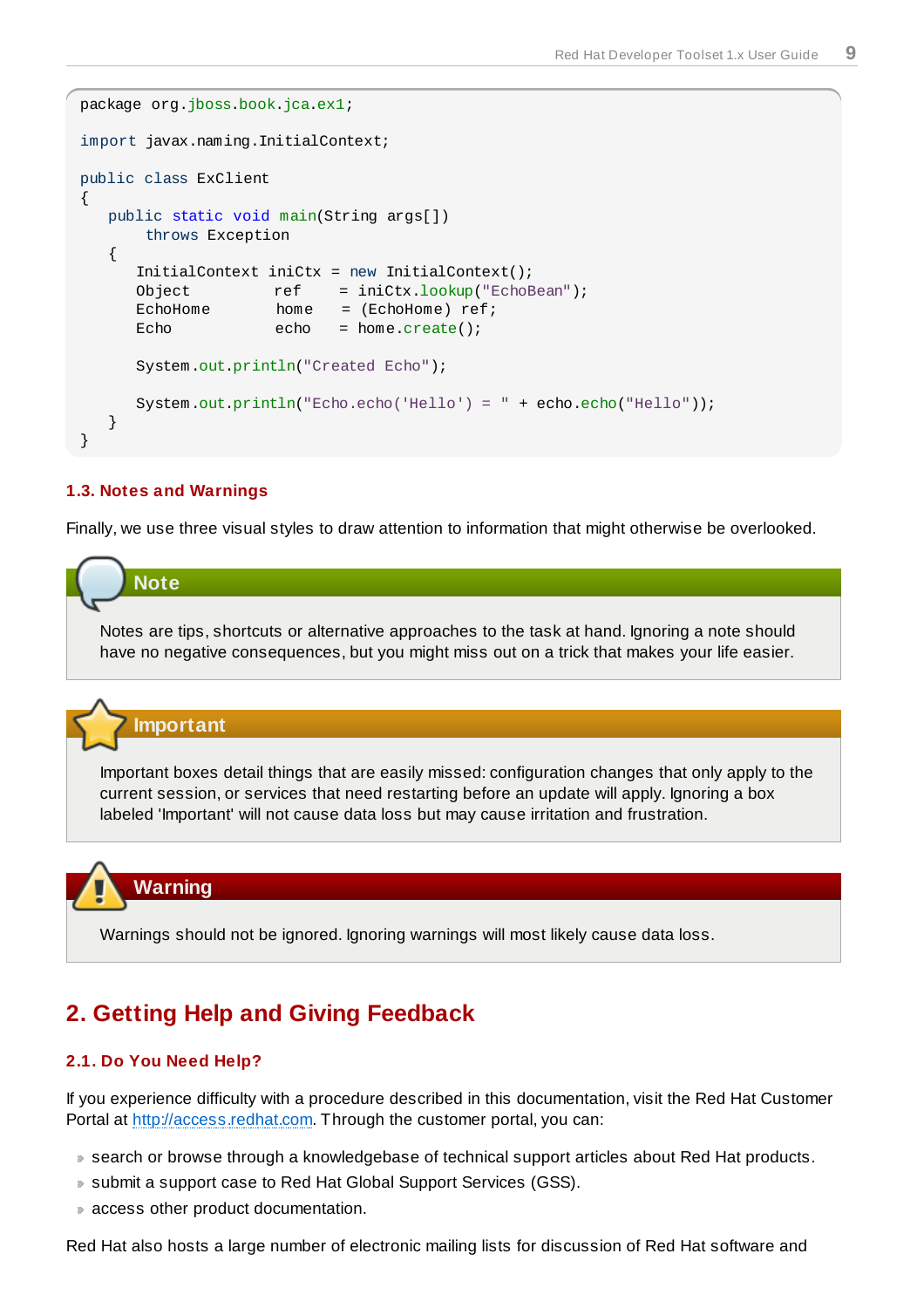<span id="page-9-0"></span>technology. You can find a list of publicly available mailing lists at <https://www.redhat.com/mailman/listinfo>. Click on the name of any mailing list to subscribe to that list or to access the list archives.

### <span id="page-9-1"></span>**2.2. We Need Feedback!**

If you find a typographical error in this manual, or if you have thought of a way to make this manual better, we would love to hear from you! Please submit a report in Bugzilla: <http://bugzilla.redhat.com/> against the product **Red Hat Developer Toolset.**

When submitting a bug report, be sure to mention the manual's identifier: *doc-User\_Guide*

If you have a suggestion for improving the documentation, try to be as specific as possible when describing it. If you have found an error, please include the section number and some of the surrounding text so we can find it easily.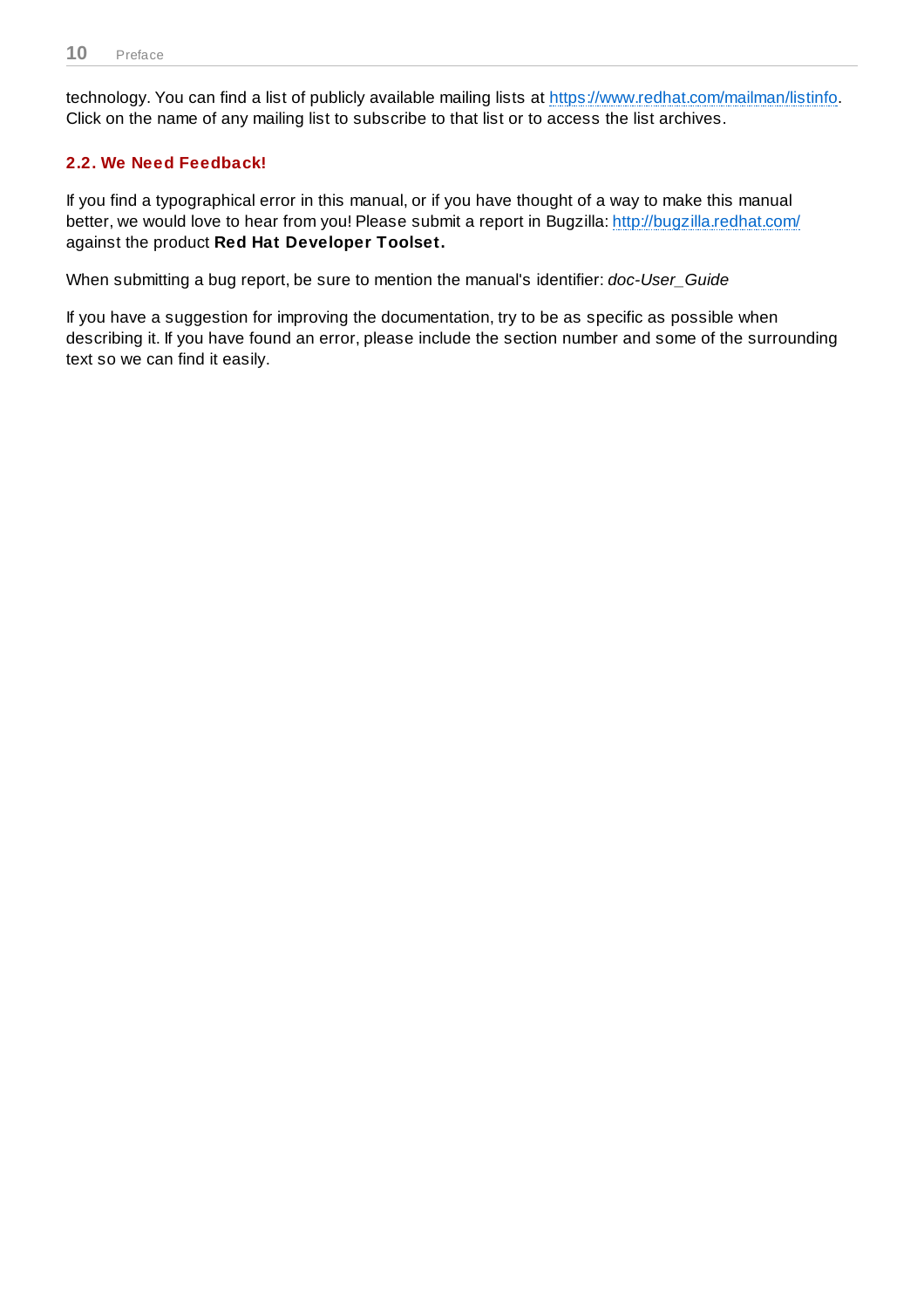# **Part I. Introduction**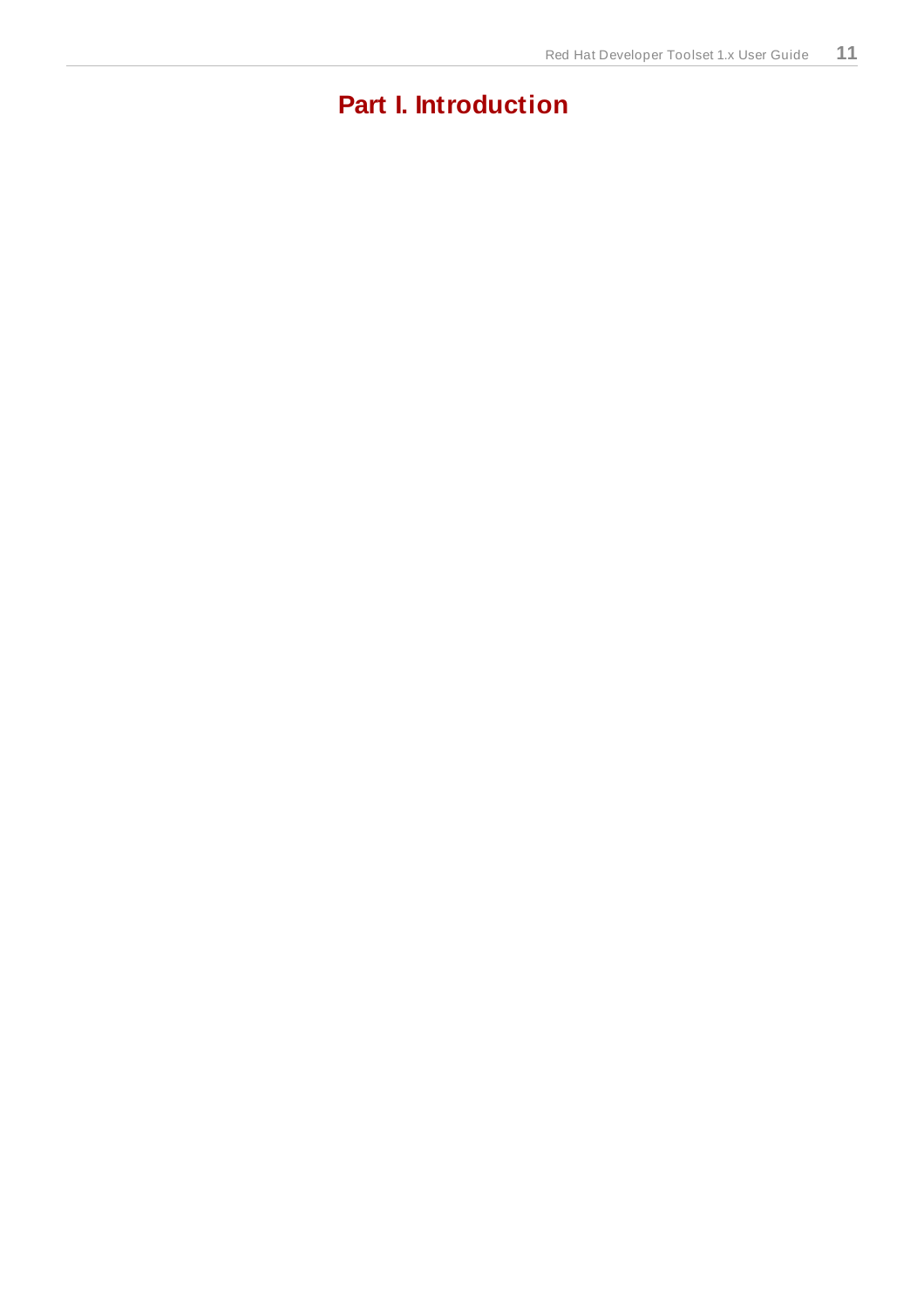# **Chapter 1. Red Hat Developer Toolset**

### <span id="page-11-0"></span>**1.1. About Red Hat Developer Toolset**

**Red Hat Developer Toolset** is a Red Hat offering for developers on the Red Hat Enterprise Linux platform, and provides a complete set of development and performance analysis tools that can be installed and used on multiple versions of Red Hat Enterprise Linux. Executables built with the Red Hat Developer Toolset toolchain can then also be deployed and run on multiple versions of Red Hat Enterprise Linux. For detailed compatibility information, refer to Section 1.3, ["Compatibility"](#page-13-0).

Critically, Red Hat Developer Toolset does not replace the default system tools provided with Red Hat Enterprise Linux 5 or 6 when installed on those platforms. Instead, a parallel set of developer tools provides an alternative, newer version of those tools for optional use by developers. The default compiler and debugger, for example, remain those provided by the base Red Hat Enterprise Linux system.

Red Hat Developer Toolset differs from ["Technology](https://access.redhat.com/support/offerings/techpreview/) Preview" compiler releases previously supplied in Red Hat Enterprise Linux in two important respects:

- Red Hat Developer Toolset can be used on multiple major and minor releases of Red Hat Enterprise Linux, as detailed in Section 1.3, ["Compatibility"](#page-13-0).
- **DILIKE Technology Preview compilers and other tools shipped in earlier Red Hat Enterprise Linux,** Red Hat Developer Toolset is fully supported under Red Hat Enterprise Linux Subscription Level Agreements, is functionally complete, and is intended for production use.

Important bug fixes and security errata will be issued to Red Hat Developer Toolset subscribers in a similar manner to Red Hat Enterprise Linux for two years from the release of each major version release. New major versions of Red Hat Developer Toolset will be released annually, providing significant updates for existing components and adding major new components. A single minor release, issued six months after each new major version release, will provide a smaller update of bug fixes, security errata, and new minor components.

Additionally, the Red Hat Enterprise Linux Application Compatibility Specification also applies to Red Hat Developer Toolset (subject to some constraints on the use of newer C++11 language features, detailed in Section A.1.3, "ABI [Compatibility"](#page-76-1)).

### **Important**

Applications and libraries provided by Red Hat Developer Toolset do not replace the Red Hat Enterprise Linux system versions, nor are they used in preference to the system versions. Using a framework called **Software Collections**, an additional set of developer tools is installed into the **/opt** directory and is explicitly enabled by the user on demand using the supplied **scl** utility.

### **1.2. Main Features**

Red Hat Developer Toolset 1.1 provides current versions of the following tools:

- **GNU Compiler Collection** (**GCC**) version **4 .7.2**;
- **GNU Debugger** (**GDB**) version **7.5**;
- **binutils** version **2.23.51**;
- **elfutils** version **0.154** ;
- **dwz** version **0.7**;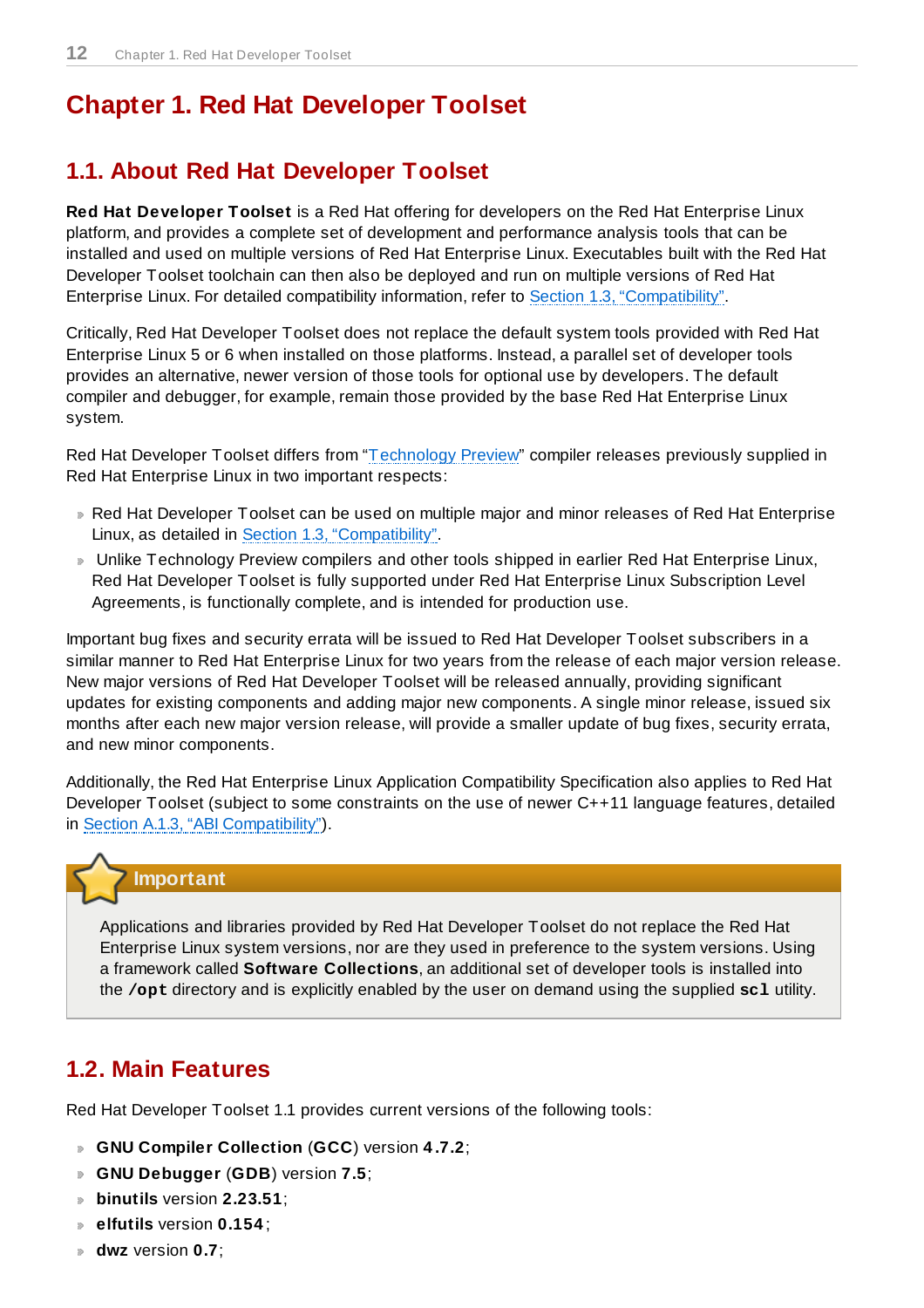- <span id="page-12-0"></span>**SystemTap** version **1.8**;
- **Valgrind** version **3.8.1**;
- **OProfile** version **0.9.7**.

In particular, the Red Hat Developer Toolset version of the **GNU Compiler Collection** (**GCC**) provides the following features:

- Support for the Fortran programming language.
- Experimental support for the C++11 standard.
- Experimental support for C++11 atomic types and Transactional Memory.
- **Improved support for link-time optimization (LTO).**
- **Improved support for interprocedural optimization.**
- New **-Ofast** general optimization level.
- New string length optimization pass.
- Various compile time and memory usage improvements.
- Support for OpenMP 3.1, an API specification for parallel programming.
- Optimization for various new Intel and AMD processors.

The version of the **GNU Debugger** (**GDB**) included in Red Hat Developer Toolset provides the following features:

- **Improved and expanded support for Python scripting.**
- Improved handling of C++ debugee executables.
- **Improved inferior control commands.**
- **Improved support for ambiguous line specifications.**
- **Improved tracepoint support.**
- Multi-program debugging.

Additionally, the Red Hat Developer Toolset version of **binutils** provides these features:

- The new **gold** linker, which is smaller and faster than **ld**. Note that **gold** is not the default linker and must be explicitly enabled by using the **alternatives** command.
- Support for link-time optimization (LTO) in conjunction with GCC.
- Support for build-IDs, unique numbers to identify executables.
- Support for the **IFUNC** and **UNIQUE** symbols that are used by **glibc** to improve performance. Due to dependencies on a particular version of the **glibc** library, these symbols are only available on Red Hat Enterprise Linux 6.
- **Demonmerssed debug sections for smaller debug info files.**

For a full list of changes and features [introduced](#page-93-0) in this release, refer to Appendix B, *Changes in Version 1.1*.

### **1.3. Compatibility**

Red Hat Developer Toolset 1.1 is available for Red Hat Enterprise Linux 5 and 6, both for 32-bit and 64 bit Intel and AMD architectures. Table 1.1, "Red Hat Developer Toolset 1.1 [Compatibility](#page-13-1) Matrix" illustrates the support for binaries built with Red Hat Developer Toolset on a certain version of Red Hat Enterprise Linux when those binaries are run on various other versions of this system.

For ABI compatibility information, refer to Section A.1.3, "ABI [Compatibility"](#page-76-1).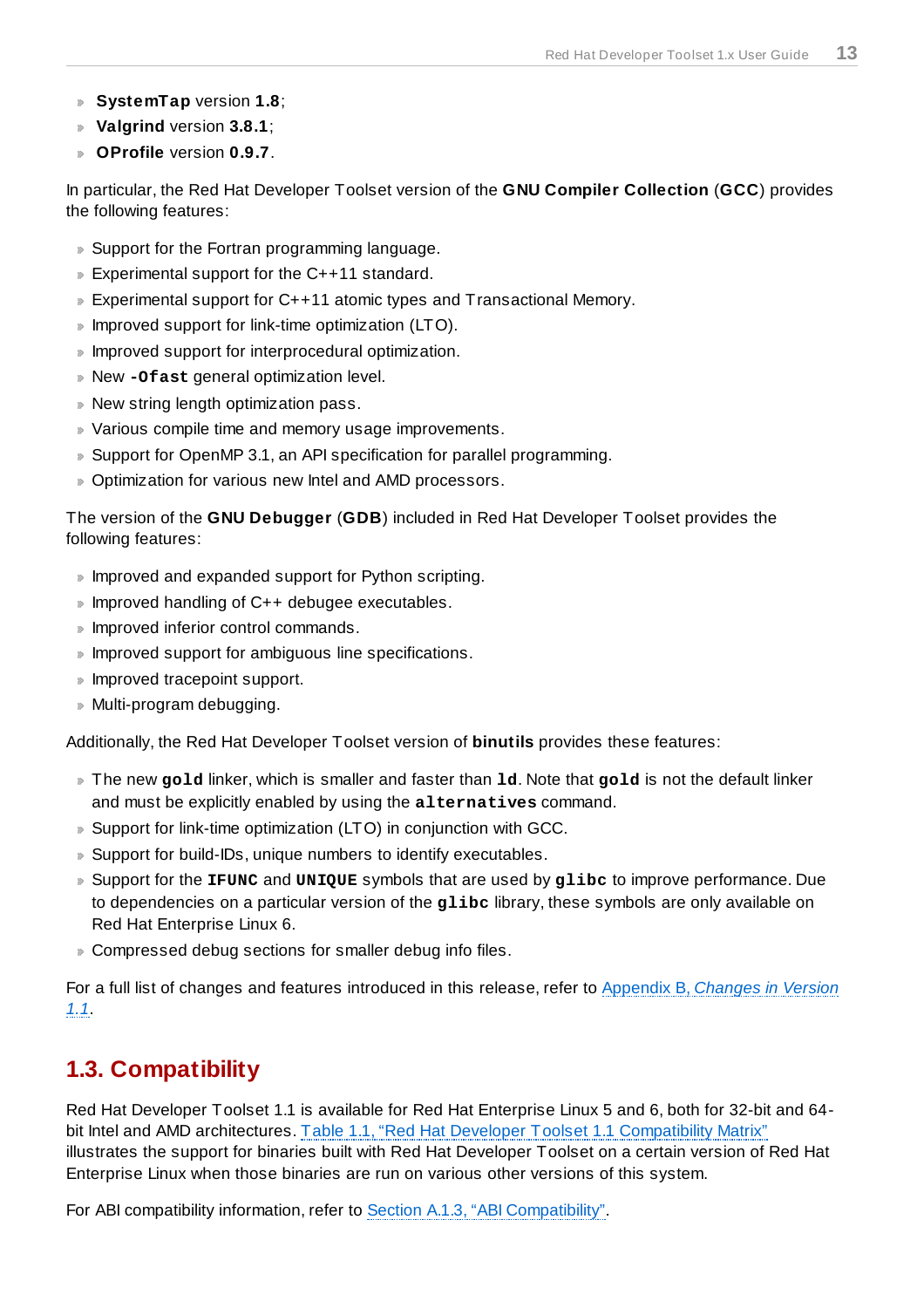|            |                   | "Run on" |                   |     | TWEE 1.1. INCRETIAL DUVULOPUL TOOISUL 1.1 COMPATIBILITY MALLIN |     |                   |                   |                                                          |     |     |
|------------|-------------------|----------|-------------------|-----|----------------------------------------------------------------|-----|-------------------|-------------------|----------------------------------------------------------|-----|-----|
|            |                   | < 5.6    | 5.6<br><b>EUS</b> | 5.7 | 5.8                                                            | 5.9 | 6.0<br><b>EUS</b> | 6.1<br><b>EUS</b> | 6.2<br><b>EUS</b>                                        | 6.3 | 6.4 |
| "Buil      | < 5.6             |          |                   |     |                                                                |     |                   |                   | Unsupported version of the Red Hat Enterprise Linux host |     |     |
| d<br>with" | 5.6<br><b>EUS</b> | Ø        |                   | ೞ   | ೞ                                                              |     | Ø                 |                   |                                                          |     |     |
|            | 5.7               |          |                   |     |                                                                |     |                   |                   | Unsupported version of the Red Hat Enterprise Linux host |     |     |
|            | 5.8               |          |                   |     |                                                                |     |                   |                   | Unsupported version of the Red Hat Enterprise Linux host |     |     |
|            | 5.9               | ೞ        | ೞ                 | ೞ   | æ                                                              |     | Ø                 |                   |                                                          |     |     |
|            | 6.0<br><b>EUS</b> |          |                   |     |                                                                |     |                   |                   | Unsupported version of the Red Hat Enterprise Linux host |     |     |
|            | 6.1<br><b>EUS</b> | ❻        | ೞ                 | ❻   | ೞ                                                              | ೞ   | ଊ                 |                   |                                                          |     |     |
|            | 6.2<br><b>EUS</b> | Ø        | ଊ                 | Ø   | Ø                                                              | Ø   | ೞ                 | ೞ                 | Ø                                                        |     |     |
|            | 6.3               | ೞ        | ೞ                 | ೞ   | ☎                                                              | ☎   | ೞ                 | ೞ                 | ೞ                                                        | Ø   | Ø   |
|            | 6.4               | Ø        | ೞ                 | Ø   | Ø                                                              | ଊ   | ଊ                 | ❻                 | ☺                                                        | ଊ   |     |
|            | Unsupported       |          |                   |     |                                                                |     |                   |                   |                                                          |     |     |
|            | Supported         |          |                   |     |                                                                |     |                   |                   |                                                          |     |     |

### <span id="page-13-1"></span><span id="page-13-0"></span>**Table 1.1. Red Hat Developer Toolset 1.1 Compatibility Matrix**

# **1.4. Getting Access to Red Hat Developer Toolset**

Red Hat Developer Toolset is an offering that is distributed as part of the developer subscriptions listed in Table 1.2, ["Subscriptions](#page-14-4) that provide Red Hat Developer Toolset". Depending on the subscription management service with which you registered your Red Hat Enterprise Linux system, you can either enable Red Hat Developer Toolset by using the Red Hat Subscription Management, or by using RHN Classic.

For detailed instructions on how to enable Red Hat Developer Toolset using RHN Classic or Red Hat Subscription Management, refer to the respective section below. For information on how to register your system with one of these subscription management services, see the *Red Hat Subscription Management Guide*.

# **Important**

If you are running a version of Red Hat Enterprise Linux prior to 5.9 or 6.4, you will be unable to download Red Hat Developer Toolset through Red Hat Subscription Management. To obtain Red Hat Developer Toolset, you will need to either update to Red Hat Enterprise Linux 5.9 or 6.4, or register your system with RHN Classic. For more information, refer to <https://access.redhat.com/knowledge/solutions/129003>.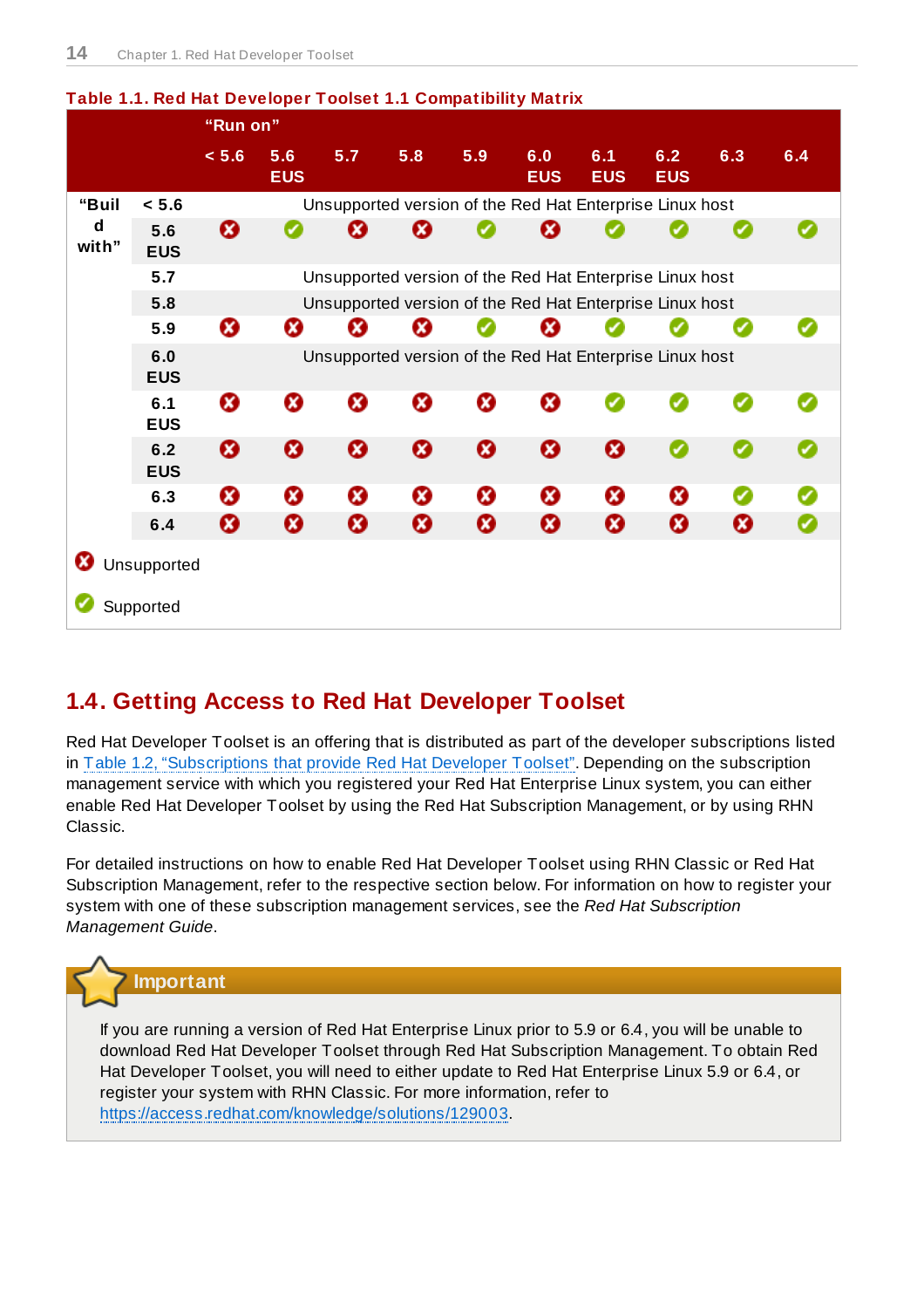| <b>SKU</b> | www.filet.componintent charged that have that between the coloci<br><b>Subscription Name</b> |
|------------|----------------------------------------------------------------------------------------------|
| RH2282403  | Red Hat Enterprise Linux Developer Support, Professional                                     |
| RH2264664  | Red Hat Enterprise Linux Developer Support, Enterprise                                       |
| RH2262474  | Red Hat Enterprise Linux Developer Suite                                                     |
| RH3482727  | Red Hat Enterprise Linux Developer Workstation, Professional                                 |
| RH3413336  | Red Hat Enterprise Linux Developer Workstation, Enterprise                                   |
| RH3414706  | 30 day Self-Supported Red Hat Enterprise Linux Developer Workstation<br>Evaluation           |
| RH3474212  | 60 day Supported Red Hat Enterprise Linux Developer Workstation Evaluation                   |
| RH3437268  | 90 day Supported Red Hat Enterprise Linux Developer Workstation Evaluation                   |
| SER0402    | 1-year Unsupported Partner Evaluation Red Hat Enterprise Linux                               |
| SER0403    | 1-year Unsupported Red Hat Advanced Partner Subscription                                     |

### <span id="page-14-4"></span><span id="page-14-2"></span><span id="page-14-1"></span><span id="page-14-0"></span>**Table 1.2. Subscriptions that provide Red Hat Developer Toolset**

### <span id="page-14-3"></span>**1.4 .1. Using RHN Classic**

If your system is registered with RHN Classic, complete the following steps to subscribe to Red Hat Developer Toolset:

1. Display a list of all channels that are available to you in order to determine the exact name of the Red Hat Developer Toolset channel. To do so, type the following at a shell prompt as **root**:

```
rhn-channel --available-channels
```
The name of the channel depends on the specific version of Red Hat Enterprise Linux you are using and is in the **rhel-***architecture***-***variant***-dts-***version* format, where *architecture* is the system's CPU architecture (**x86\_64** or **i386**), *variant* is the Red Hat Enterprise Linux system variant (**server** or **workstation**), and *version* is the Red Hat Enterprise Linux system version (**5** or **6**).

2. Subscribe the system to the Red Hat Developer Toolset channel by running the following command as **root**:

**rhn-channel --add --channel=***channel\_name*

Replace *channel\_name* with the name you determined in the previous step.

3. To verify the list of channels you are subscribed to, at any time, run as **root**:

**rhn-channel --list**

Once the system is [subscribed,](#page-16-0) you can install Red Hat Developer Toolset as described in Section 1.5, "Installing Red Hat Developer Toolset". For more information on how to register your system with RHN Classic, refer to the *Red Hat Subscription Management Guide*.

### **1.4 .2. Using Red Hat Subscription Management**

If your system is registered with Red Hat Subscription Management, complete the following steps to attach a subscription that provides access to the repository for Red Hat Developer Toolset, and then enable that repository:

1. Display a list of all subscriptions that are available for your system to determine the pool ID of a subscription that provides Red Hat Developer Toolset. To do so, type the following at a shell prompt as **root**: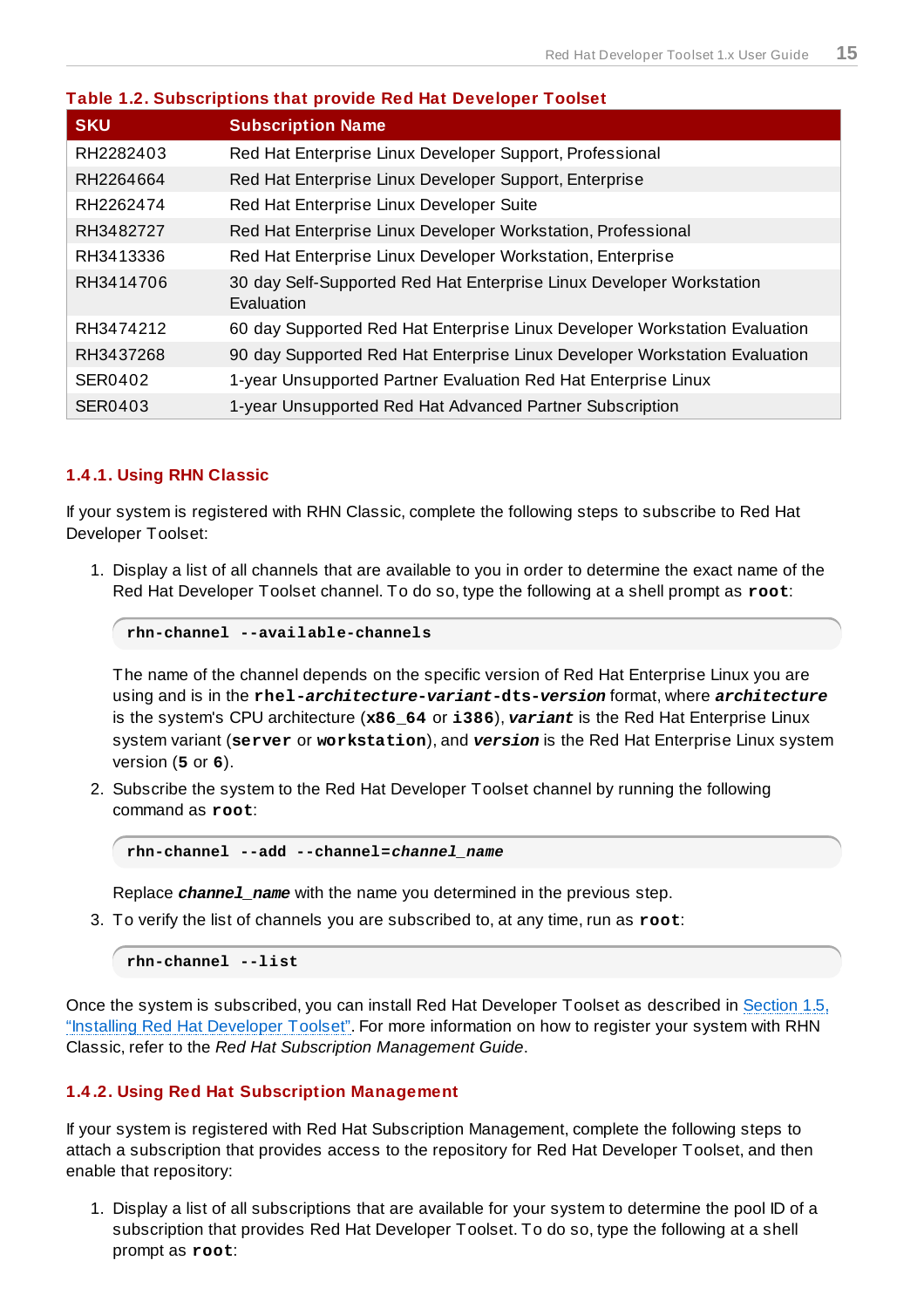#### <span id="page-15-0"></span>**subscription-manager list --available**

For each available subscription, this command displays its name, unique identifier, expiration date, and other details related to your subscription. The pool ID is listed on a line beginning with **Pool Id**.

For a complete list of subscriptions that provide access to Red Hat Developer Toolset, refer to Table 1.2, ["Subscriptions](#page-14-4) that provide Red Hat Developer Toolset".

2. Attach the appropriate subscription to your system by running the following command as **root**:

**subscription-manager subscribe --pool=***pool\_id*

Replace *pool\_id* with the pool ID you determined in the previous step. To verify the list of subscriptions your system has currently attached, at any time, run as **root**:

**subscription-manager list --consumed**

3. Display a list of available Yum repositories to retrieve repository metadata and to determine the exact name of the Red Hat Developer Toolset repositories. As **root**, type:

```
yum repolist all
```
The repository names depend on the specific version of Red Hat Enterprise Linux you are using, and are in the following format:

```
rhel-variant-dts-version-rpms
rhel-variant-dts-version-debug-rpms
rhel-variant-dts-version-source-rpms
```
Replace *variant* with the Red Hat Enterprise Linux system variant (**server** or **workstation**), and *version* with the Red Hat Enterprise Linux system version (**5** or **6**).

4. Enable the appropriate repository. On Red Hat Enterprise Linux 6, you can do so by running the following command as **root**:

**yum-config-manager --enable** *repository*

On Red Hat Enterprise Linux 5, which does not support the **yum-config-manager** tool, edit the **/etc/yum.repos.d/redhat.repo** file, locate the relevant **[***repository***]** section, and set the value of the **enabled** option to **1**:

enabled  $= 1$ 

Once the subscription is attached to the system, you can install Red Hat Developer Toolset as described in Section 1.5, "Installing Red Hat [Developer](#page-16-0) Toolset". For more information on how to register your system using Red Hat Subscription Management and associate it with subscriptions, refer to the *Red Hat Subscription Management Guide*.

### **1.5. Installing Red Hat Developer Toolset**

Red Hat Developer Toolset is distributed as a collection of RPM packages. To install the tools and libraries provided by Red Hat Developer Toolset, ensure that the system is associated with an appropriate subscription (see Section 1.4, "Getting Access to Red Hat [Developer](#page-14-2) Toolset"), and install the *devtoolset-1.1* package by typing the following at a shell prompt as **root**: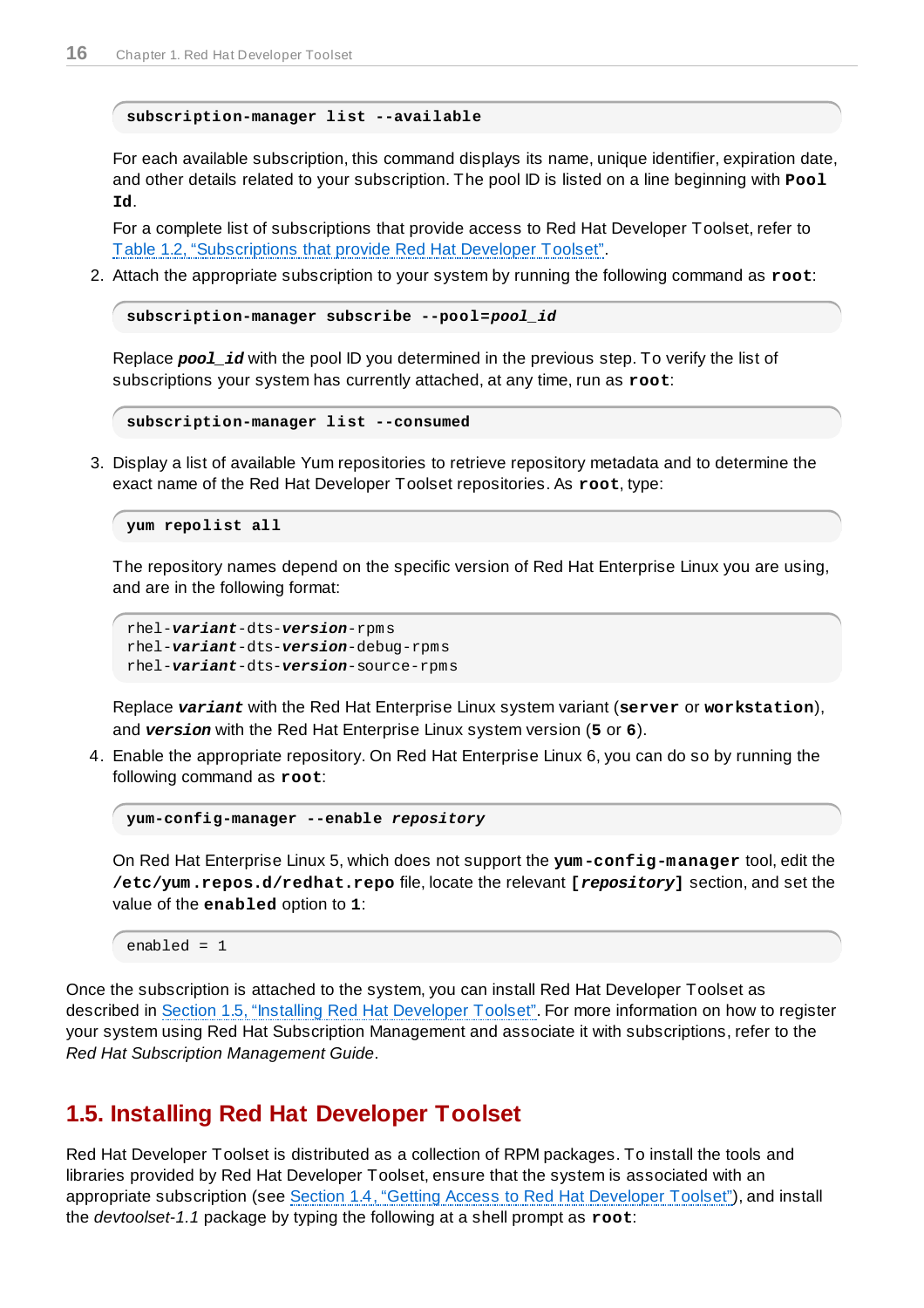#### <span id="page-16-0"></span>**yum install devtoolset-1.1**

This installs the GNU Compiler Collection, GNU Debugger, binutils, the **scl** utility, and other dependent packages to the system. You can also install any of the additional packages listed in the *Package Manifest* section of the *Red Hat Developer Toolset 1.1 Release Notes* by running the command in the following form as **root**:

**yum install** *package\_name*

For example, to install *libitm* and *devtoolset-1.1-gdb-gdbserver*, type:

**yum install libitm devtoolset-1.1-gdb-gdbserver**

To install debugging information for any of the Red Hat Developer Toolset packages, run as **root**:

**debuginfo-install** *package\_name*

### <span id="page-16-1"></span>**1.6. Updating Red Hat Developer Toolset**

Before updating an existing installation of Red Hat Developer Toolset on your system, make sure the *devtoolset-1.0-gcc-debuginfo* package is not installed. To do so, type the following at a shell prompt as **root**:

```
yum remove devtoolset-1.0-gcc-debuginfo
```
Then run the following command as **root** to update your Red Hat Enterprise Linux installation:

#### **yum update**

This updates all packages on your Red Hat Enterprise Linux system, including the Red Hat Developer Toolset versions of the GNU Compiler Collection, GNU Debugger, binutils, and other dependent packages. Note that if you need additional packages with debugging information for any of the Red Hat Developer Toolset packages (such as *devtoolset-1.1-gcc-debuginfo*), you can install them at any time by using the following command as **root**:

**debuginfo-install** *package\_name*

### <span id="page-16-2"></span>**1.7. Uninstalling Red Hat Developer Toolset**

To uninstall Red Hat Developer Toolset packages from your system, type the following at a shell prompt as **root**:

**yum remove devtoolset-1.1\\***

This removes the GNU Compiler Collection, GNU Debugger, binutils, and other packages that are part of Red Hat Developer Toolset from the system. To uninstall the **scl** utility as well, type as **root**:

**yum remove scl-utils\\***

Note that uninstallation of the tools provided by Red Hat Developer Toolset does not affect the Red Hat Enterprise Linux system versions of these tools.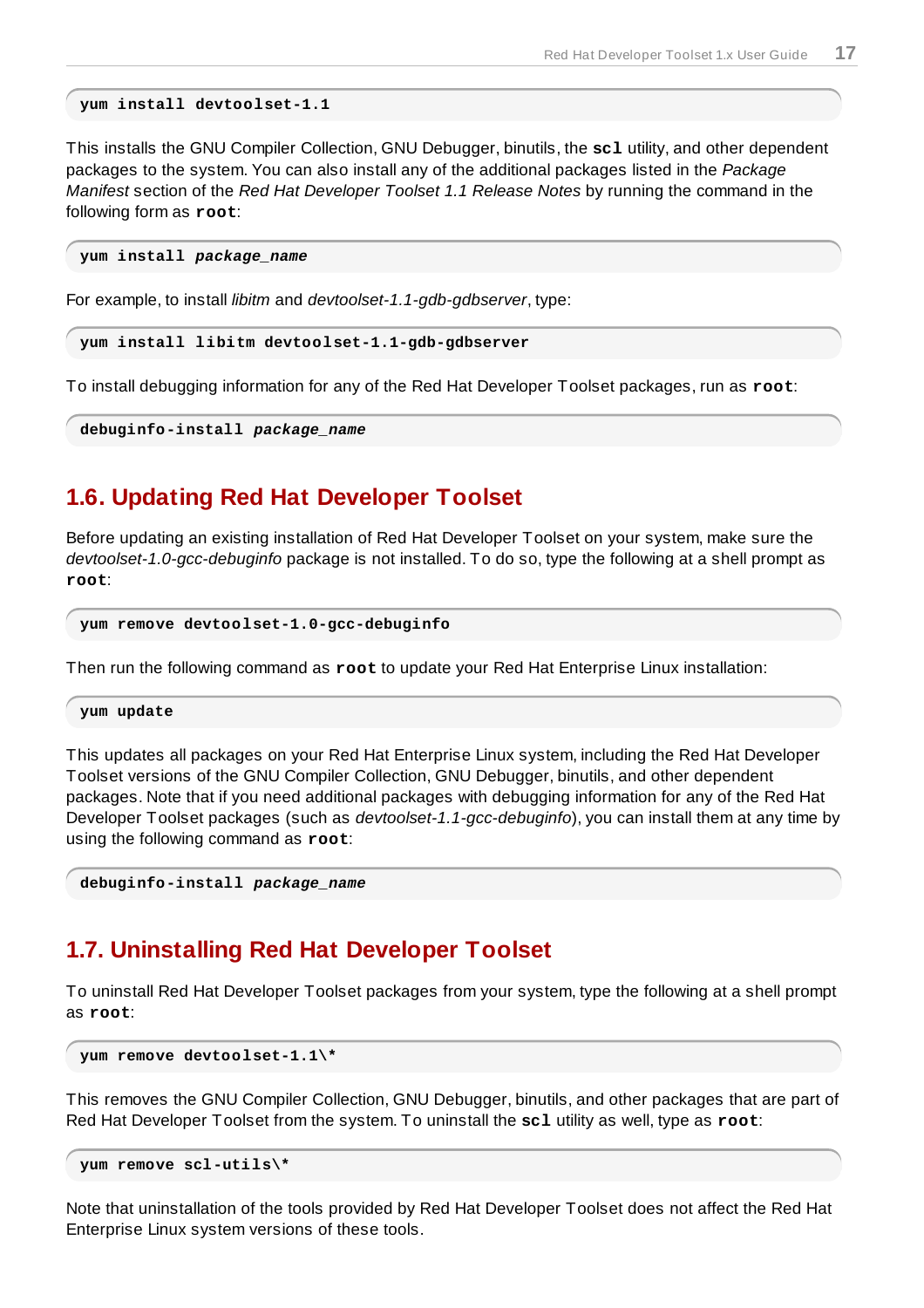### <span id="page-17-0"></span>**1.8. Additional Resources**

For more information about Red Hat Developer Toolset and Red Hat Enterprise Linux, refer to the resources listed below.

### **Online Documentation**

- Red Hat Subscription [Management](https://access.redhat.com/knowledge/docs/en-US/Red_Hat_Subscription_Management/1.0/html/Subscription_Management_Guide/index.html) Guide The *Red Hat Subscription Management Guide* provides detailed information on how to manage subscriptions on Red Hat Enterprise Linux.
- Red Hat [Developer](https://access.redhat.com/knowledge/docs/en-US/Red_Hat_Developer_Toolset/1/html-single/1.1_Release_Notes/index.html) Toolset 1.1 Release Notes The *Release Notes* for Red Hat Developer Toolset 1.1 contain more information about this product.
- Red Hat [Enterprise](https://access.redhat.com/knowledge/docs/en-US/Red_Hat_Enterprise_Linux/6/html/Developer_Guide/index.html) Linux 6 Developer Guide The *Developer Guide* for Red Hat Enterprise Linux 6 provides more information on the Eclipse IDE, libraries and runtime support, compiling and building, debugging, and profiling on this system.
- Red Hat Enterprise Linux 6 [Installation](https://access.redhat.com/knowledge/docs/en-US/Red_Hat_Enterprise_Linux/6/html/Installation_Guide/index.html) Guide The *Installation Guide* for Red Hat Enterprise Linux 6 explains how to obtain, install, and update the system.
- Red Hat Enterprise Linux 5 [Installation](https://access.redhat.com/knowledge/docs/en-US/Red_Hat_Enterprise_Linux/5/html/Installation_Guide/index.html) Guide The *Installation Guide* for Red Hat Enterprise Linux 5 explains how to obtain, install, and update the system.
- Red Hat Enterprise Linux 6 [Deployment](https://access.redhat.com/knowledge/docs/en-US/Red_Hat_Enterprise_Linux/6/html/Deployment_Guide/index.html) Guide The *Deployment Guide* for Red Hat Enterprise Linux 6 documents relevant information regarding the deployment, configuration, and administration of Red Hat Enterprise Linux 6.
- Red Hat Enterprise Linux 5 [Deployment](https://access.redhat.com/knowledge/docs/en-US/Red_Hat_Enterprise_Linux/5/html/Deployment_Guide/index.html) Guide The *Deployment Guide* for Red Hat Enterprise Linux 5 documents relevant information regarding the deployment, configuration, and administration of Red Hat Enterprise Linux 5.

### **See Also**

[Appendix](#page-93-0) B, *Changes in Version 1.1* provides a comprehensive list of changes and improvements over the Red Hat Enterprise Linux system versions of the GNU Compiler Collection, GNU Debugger, and binutils, as well as information about the language, ABI, and debugging compatibility.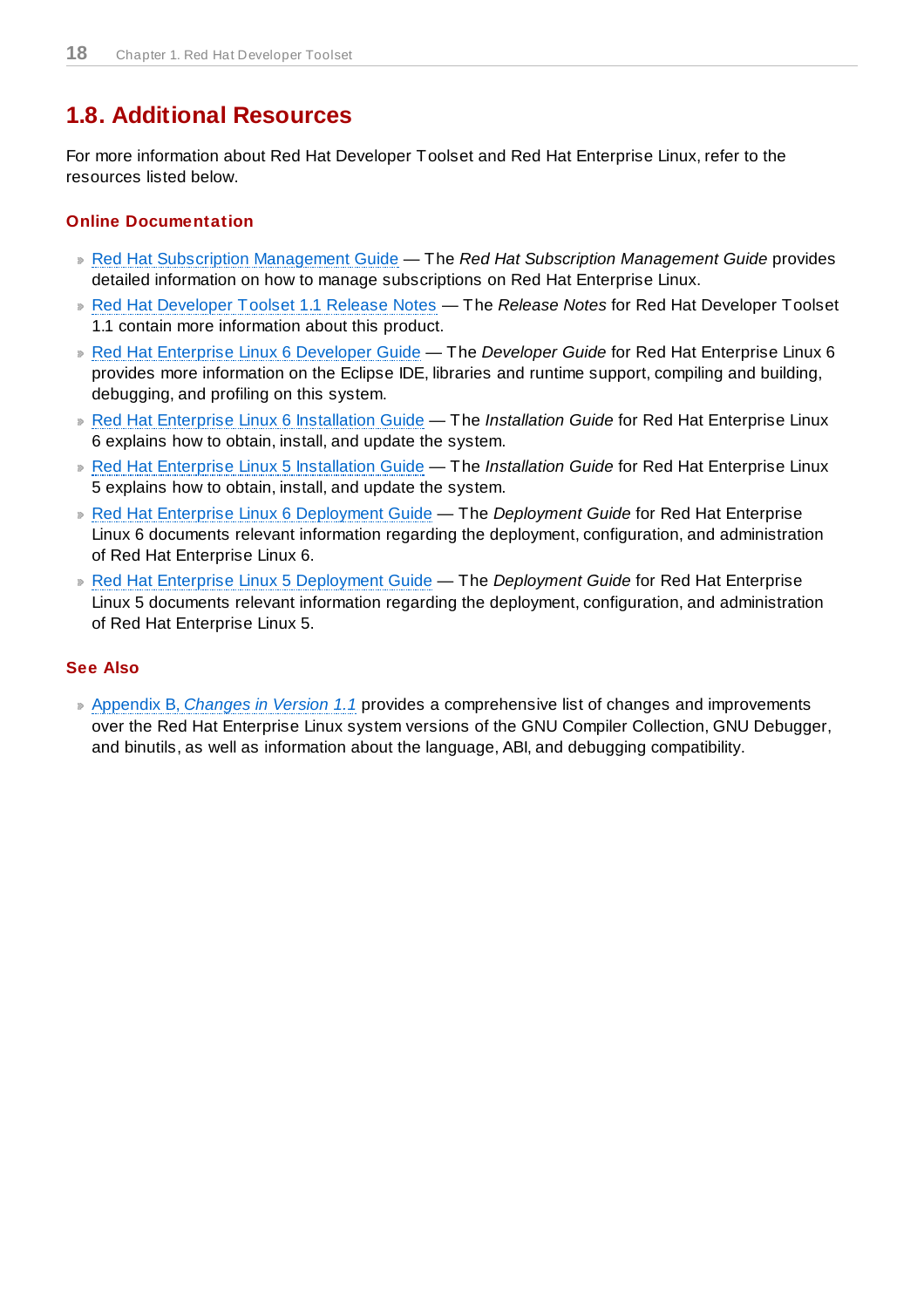# **Part II. Development Tools**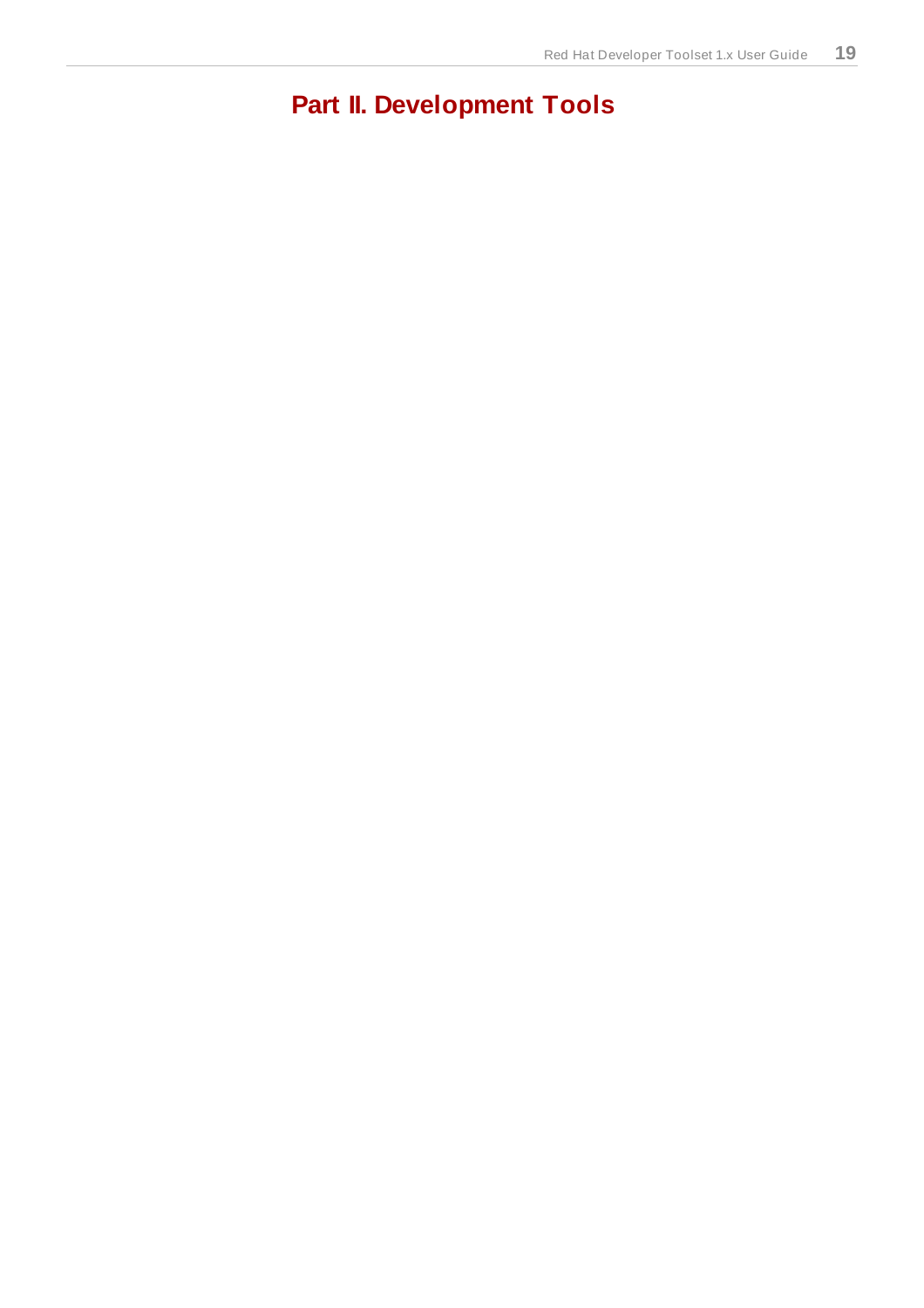# **Chapter 2. GNU Compiler Collection (GCC)**

The **GNU Compiler Collection**, commonly abbreviated **GCC**, is a portable compiler suite with support for a wide selection of programming languages.

Red Hat Developer Toolset is distributed with **GCC 4 .7.2**. This version is more recent than the version included in Red Hat Enterprise Linux and provides numerous bug fixes and enhancements, including optimization for various new Intel and AMD processors, support for OpenMP 3.1 and link-time optimization. This version also includes experimental support for the C++11 standard, C++11 atomic types, and [Transactional](#page-90-0) Memory. For a detailed list of changes, refer to Section B.1, "Changes in GCC 4.7.2".

### **2.1. GNU C Compiler**

### <span id="page-19-0"></span>**2.1.1. Installing the C Compiler**

In Red Hat Developer Toolset, the GNU C compiler is provided by the *devtoolset-1.1-gcc* package, and is automatically installed with *[devtoolset-1.1](#page-16-0)* as described in Section 1.5, "Installing Red Hat Developer Toolset".

### **2.1.2. Using the C Compiler**

To compile a C program on the command line, run the **gcc** compiler as follows:

**scl enable devtoolset-1.1 'gcc -o** *output\_file source\_file***...'**

This creates a binary file named *output\_file* in the current working directory. If the **-o** option is omitted, the compiler creates a file named **a.out** by default.

When you are working on a project that consists of several source files, it is common to compile an object file for each of the source files first and then link these object files together. This way, when you change a single source file, you can recompile only this file without having to compile the entire project. To compile an object file on the command line, run the following command:

**scl enable devtoolset-1.1 'gcc -o** *object\_file* **-c** *source\_file***'**

This creates an object file named *object\_file*. If the **-o** option is omitted, the compiler creates a file named after the source file with the **.o** file extension. To link object files together and create a binary file, run:

**scl enable devtoolset-1.1 'gcc -o** *output\_file object\_file***...'**

Note that you can execute any command using the **scl** utility, causing it to be run with the Red Hat Developer Toolset binaries used in preference to the Red Hat Enterprise Linux system equivalent. This allows you to run a shell session with Red Hat Developer Toolset **gcc** as default:

**scl enable devtoolset-1.1 'bash'**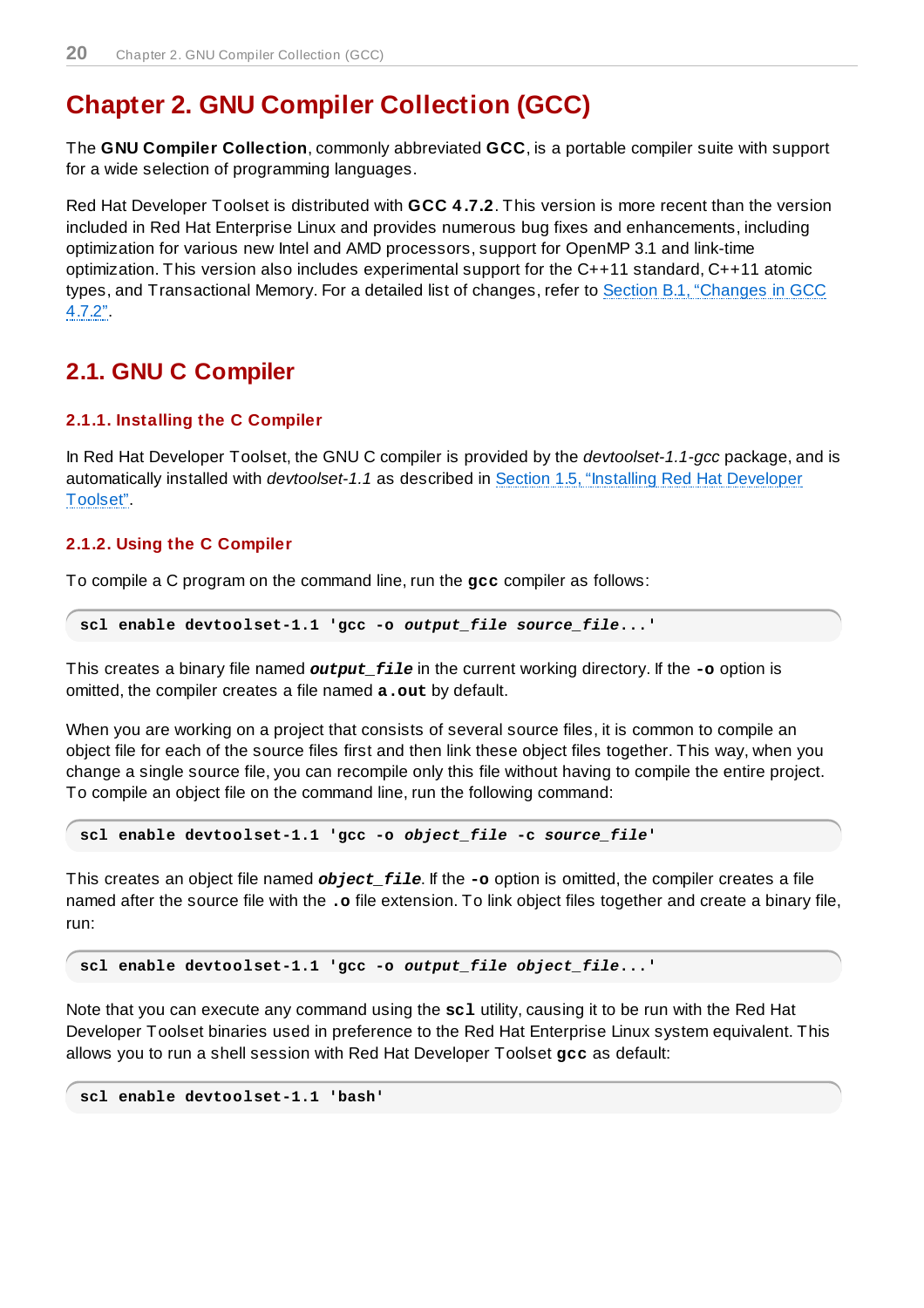### <span id="page-20-1"></span><span id="page-20-0"></span>**Note**

To verify the version of **gcc** you are using at any point, type the following at a shell prompt:

#### **which gcc**

Red Hat Developer Toolset's **gcc** executable path will begin with **/opt**. Alternatively, you can use the following command to confirm that the version number matches that for Red Hat Developer Toolset **gcc**:

**gcc -v**



Some newer library features are statically linked into applications built with Red Hat Developer Toolset to support execution on multiple versions of Red Hat Enterprise Linux. This adds a small additional security risk as normal Red Hat Enterprise Linux errata would not change this code. If the need for developers to rebuild their applications due to such an issue arises, Red Hat will signal this via a security erratum. Developers are strongly advised not to statically link their entire application for the same reasons.

### <span id="page-20-2"></span>**Example 2.1. Compiling a C Program on the Command Line**

Imagine that you have a source file named **hello.c** with the following contents:

```
#include <stdio.h>
int main(int argc, char *argv[]) {
  printf("Hello, World!\n");
  return 0;
}
```
To compile this source code on the command line by using the **gcc** compiler from Red Hat Developer Toolset, type:

~]\$ **scl enable devtoolset-1.1 'gcc -o hello hello.c'**

This creates a new binary file called **hello** in the current working directory.

#### **2.1.3. Running a C Program**

When **gcc** compiles a program, it creates an executable binary file. To run this program on the command line, change to the directory with the executable file and type:

```
./file_name
```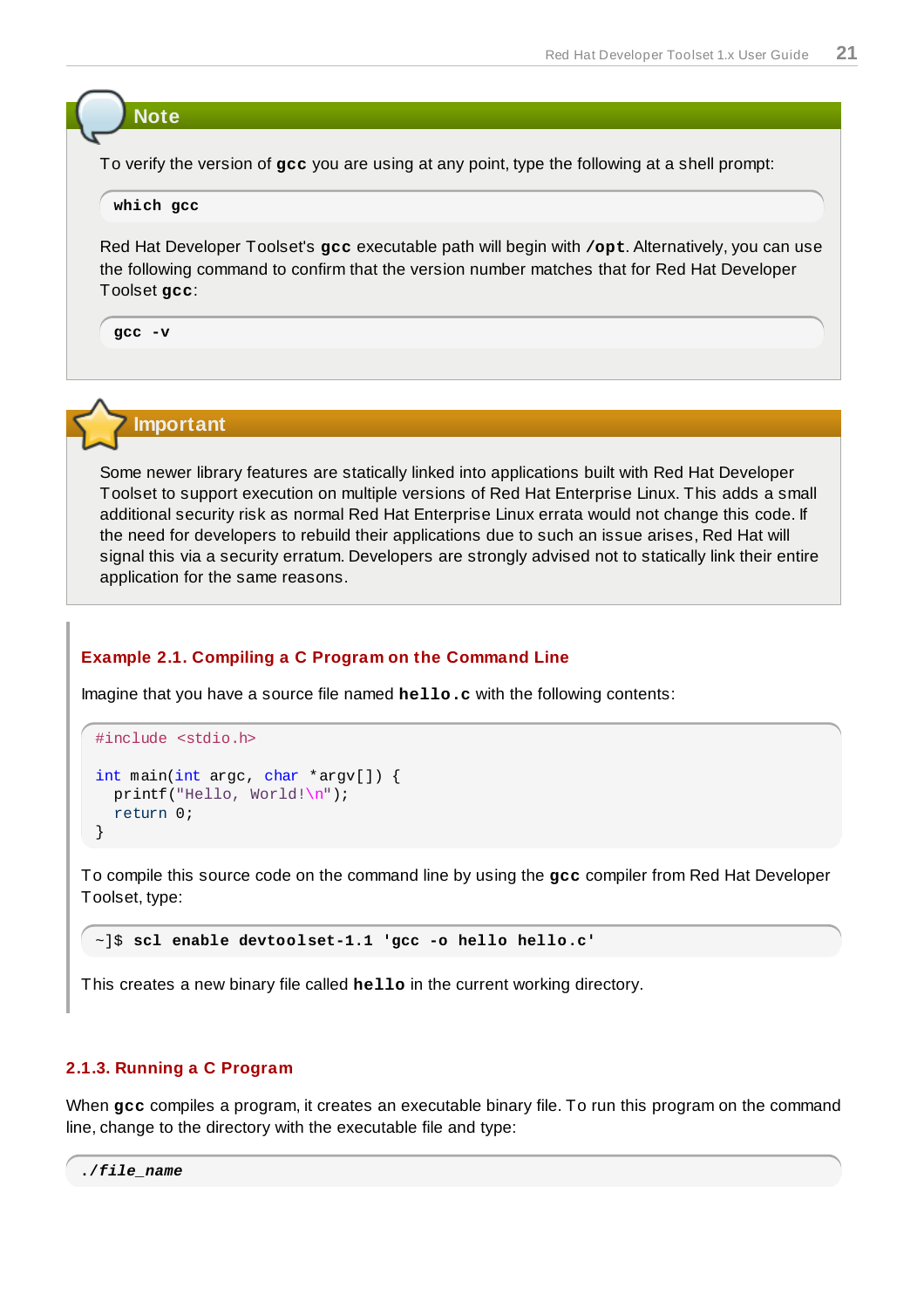### <span id="page-21-0"></span>**Example 2.2. Running a C Program on the Command Line**

Assuming that you have [successfully](#page-20-2) compiled the **hello** binary file as shown in Example 2.1, "Compiling a C Program on the Command Line", you can run it by typing the following at a shell prompt:

```
~]$ ./hello
Hello, World!
```
### **2.2. GNU C++ Compiler**

### <span id="page-21-1"></span>**2.2.1. Installing the C++ Compiler**

In Red Hat Developer Toolset, the GNU C++ compiler is provided by the *devtoolset-1.1-gcc-c++* package, and is automatically installed with the *[devtoolset-1.1](#page-16-0)* package as described in Section 1.5, "Installing Red Hat Developer Toolset".

### **2.2.2. Using the C++ Compiler**

To compile a C++ program on the command line, run the **g++** compiler as follows:

**scl enable devtoolset-1.1 'g++ -o** *output\_file source\_file***...'**

This creates a binary file named *output\_file* in the current working directory. If the **-o** option is omitted, the **g++** compiler creates a file named **a.out** by default.

When you are working on a project that consists of several source files, it is common to compile an object file for each of the source files first and then link these object files together. This way, when you change a single source file, you can recompile only this file without having to compile the entire project. To compile an object file on the command line, run the following command:

**scl enable devtoolset-1.1 'g++ -o** *object\_file* **-c** *source\_file***'**

This creates an object file named *object\_file*. If the **-o** option is omitted, the **g++** compiler creates a file named after the source file with the **.o** file extension. To link object files together and create a binary file, run:

**scl enable devtoolset-1.1 'g++ -o** *output\_file object\_file***...'**

Note that you can execute any command using the **scl** utility, causing it to be run with the Red Hat Developer Toolset binaries used in preference to the Red Hat Enterprise Linux system equivalent. This allows you to run a shell session with Red Hat Developer Toolset **g++** as default:

**scl enable devtoolset-1.1 'bash'**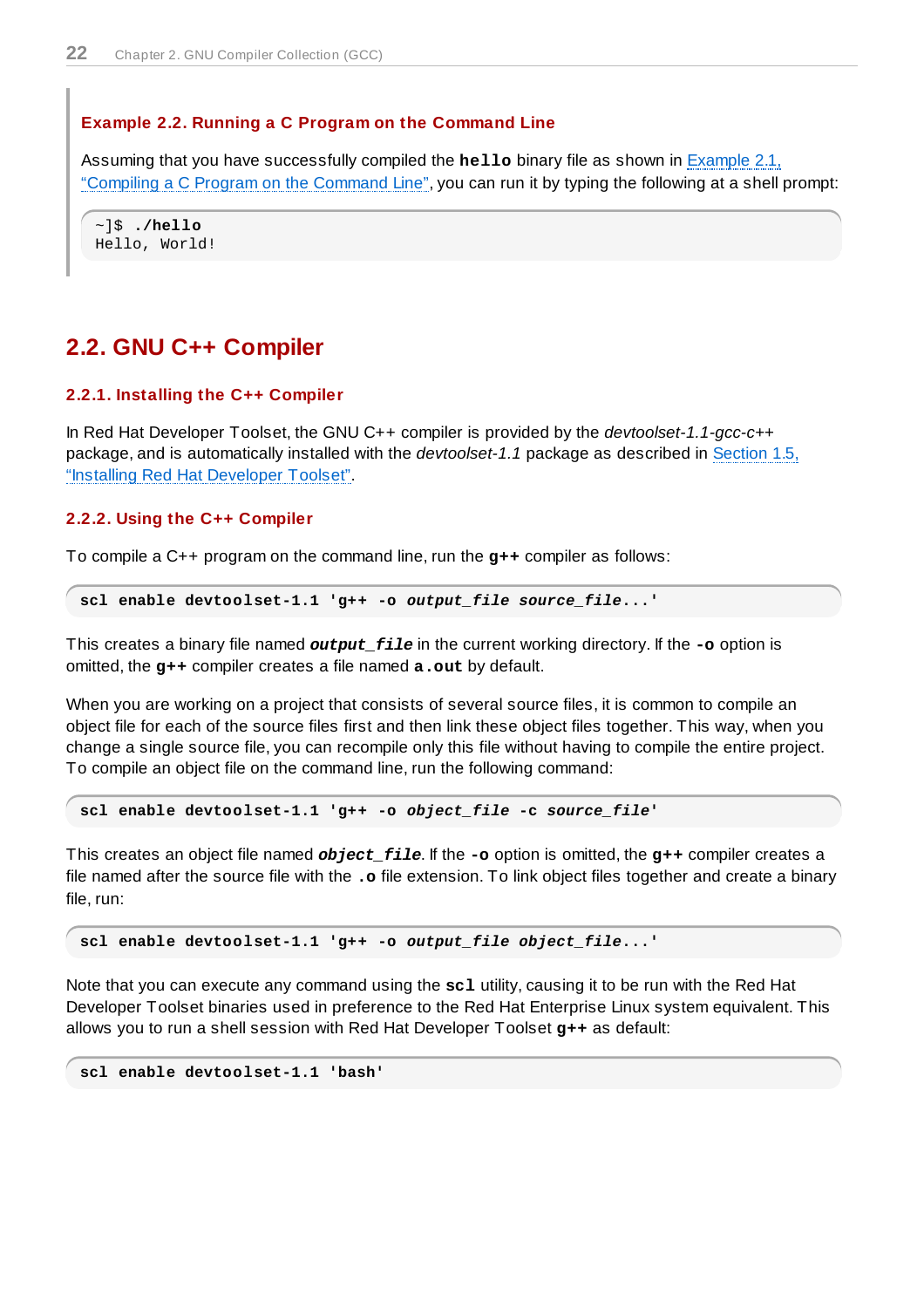### <span id="page-22-2"></span><span id="page-22-1"></span><span id="page-22-0"></span>**Note**

To verify the version of **g++** you are using at any point, type the following at a shell prompt:

#### **which g++**

Red Hat Developer Toolset's **g++** executable path will begin with */opt*. Alternatively, you can use the following command to confirm that the version number matches that for Red Hat Developer Toolset **g++**:

**g++ -v**



Some newer library features are statically linked into applications built with Red Hat Developer Toolset to support execution on multiple versions of Red Hat Enterprise Linux. This adds a small additional security risk as normal Red Hat Enterprise Linux errata would not change this code. If the need for developers to rebuild their applications due to such an issue arises, Red Hat will signal this via a security erratum. Developers are strongly advised not to statically link their entire application for the same reasons.

#### <span id="page-22-3"></span>**Example 2.3. Compiling a C++ Program on the Command Line**

Imagine that you have a source file named **hello.cpp** with the following contents:

```
#include <iostream>
using namespace std;
int main(int argc, char *argv[]) {
  cout << "Hello, World!" << endl;
  return 0;
}
```
To compile this source code on the command line by using the **g++** compiler from Red Hat Developer Toolset, type:

~]\$ **scl enable devtoolset-1.1 'g++ -o hello hello.cpp'**

This creates a new binary file called **hello** in the current working directory.

#### **2.2.3. Running a C++ Program**

When  $g++$  compiles a program, it creates an executable binary file. To run this program on the command line, change to the directory with the executable file and type:

```
./file_name
```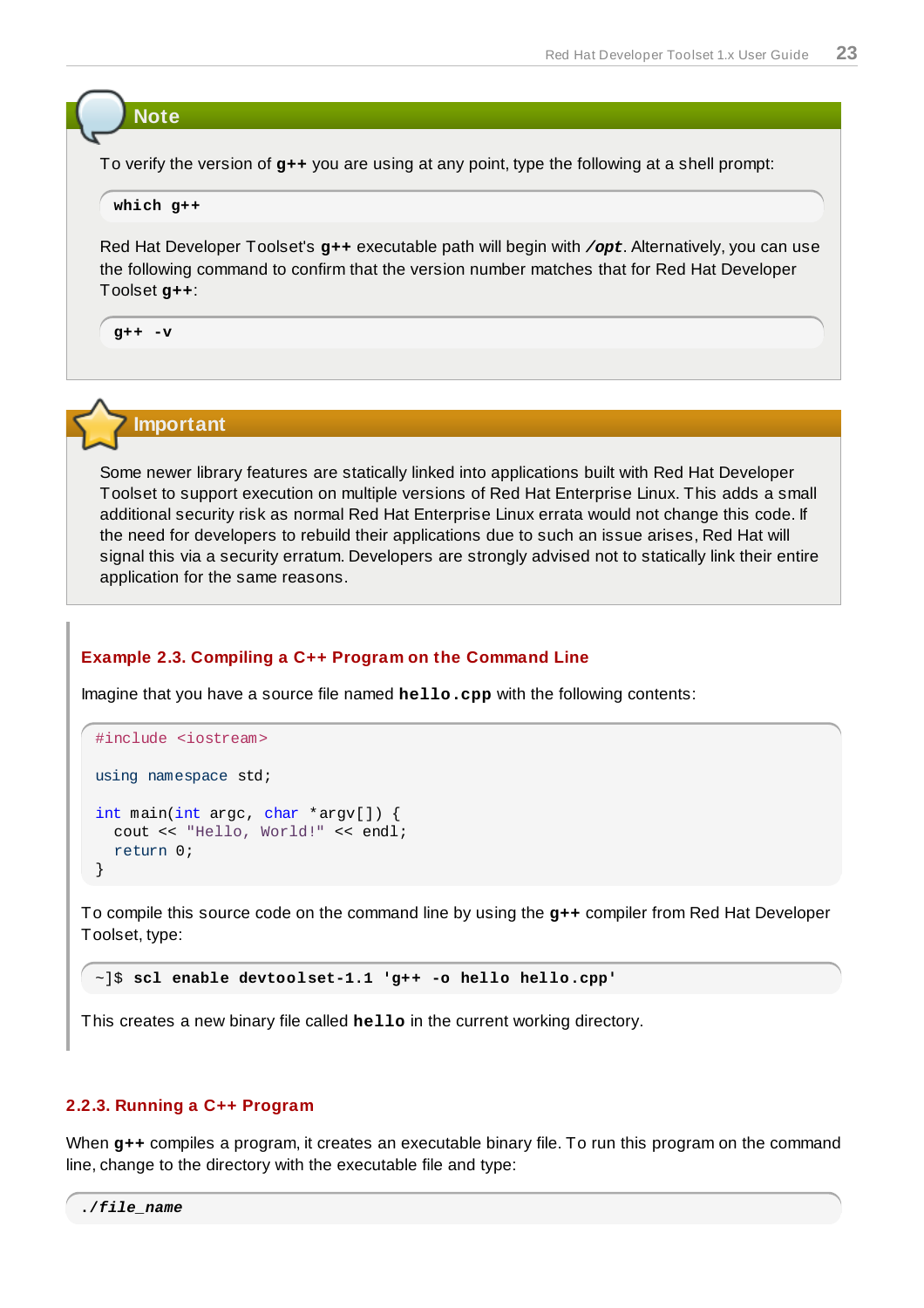### <span id="page-23-0"></span>**Example 2.4 . Running a C++ Program on the Command Line**

Assuming that you have [successfully](#page-22-3) compiled the **hello** binary file as shown in Example 2.3, "Compiling a C++ Program on the Command Line", you can run it by typing the following at a shell prompt:

~]\$ **./hello** Hello, World!

### **2.3. GNU Fortran Compiler**

### <span id="page-23-1"></span>**2.3.1. Installing the Fortran Compiler**

In Red Hat Developer Toolset, the GNU Fortran compiler is provided by the *devtoolset-1.1-gcc-gfortran* package, and is automatically installed with *[devtoolset-1.1](#page-16-0)* as described in Section 1.5, "Installing Red Hat Developer Toolset".

### **2.3.2. Using the Fortran Compiler**

To compile a Fortran program on the command line, run the **gfortran** compiler as follows:

```
scl enable devtoolset-1.1 'gfortran -o output_file source_file...'
```
This creates a binary file named *output\_file* in the current working directory. If the **-o** option is omitted, the compiler creates a file named **a.out** by default.

When you are working on a project that consists of several source files, it is common to compile an object file for each of the source files first and then link these object files together. This way, when you change a single source file, you can recompile only this file without having to compile the entire project. To compile an object file on the command line, run the following command:

**scl enable devtoolset-1.1 'gfortran -o** *object\_file* **-c** *source\_file***'**

This creates an object file named *object\_file*. If the **-o** option is omitted, the compiler creates a file named after the source file with the **.o** file extension. To link object files together and create a binary file, run:

**scl enable devtoolset-1.1 'gfortran -o** *output\_file object\_file***...'**

Note that you can execute any command using the **scl** utility, causing it to be run with the Red Hat Developer Toolset binaries used in preference to the Red Hat Enterprise Linux system equivalent. This allows you to run a shell session with Red Hat Developer Toolset **gfortran** as default:

**scl enable devtoolset-1.1 'bash'**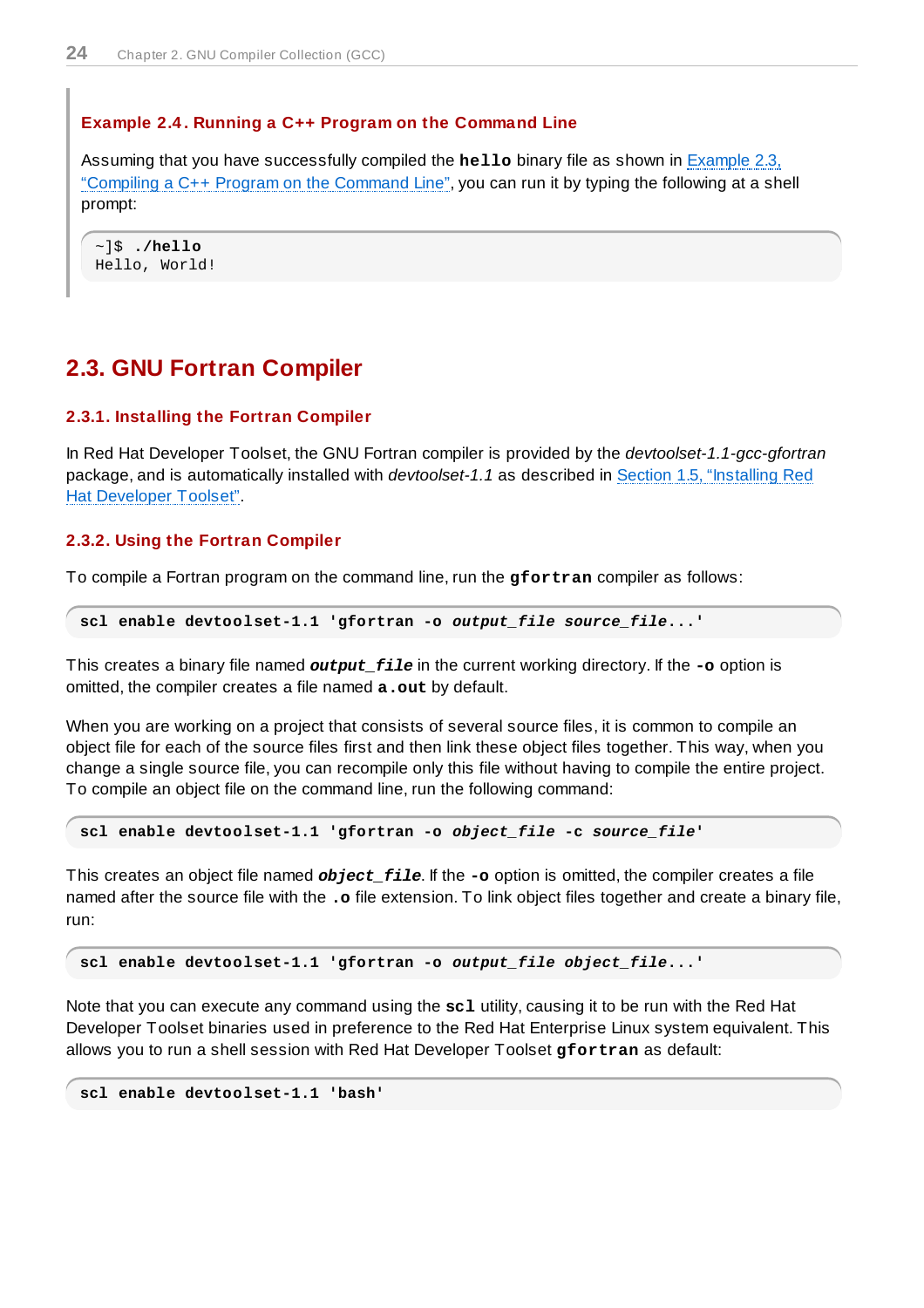### <span id="page-24-1"></span><span id="page-24-0"></span>**Note**

To verify the version of **gfortran** you are using at any point, type the following at a shell prompt:

#### **which gfortran**

Red Hat Developer Toolset's **gfortran** executable path will begin with **/opt**. Alternatively, you can use the following command to confirm that the version number matches that for Red Hat Developer Toolset **gfortran**:

**gfortran -v**

**Important**

Some newer library features are statically linked into applications built with Red Hat Developer Toolset to support execution on multiple versions of Red Hat Enterprise Linux. This adds a small additional security risk as normal Red Hat Enterprise Linux errata would not change this code. If the need for developers to rebuild their applications due to such an issue arises, Red Hat will signal this via a security erratum. Developers are strongly advised not to statically link their entire application for the same reasons.

### <span id="page-24-2"></span>**Example 2.5. Compiling a Fortran Program on the Command Line**

Imagine that you have a source file named **hello.f** with the following contents:

```
program hello
 print *, "Hello, World!"
end program hello
```
To compile this source code on the command line by using the **gfortran** compiler from Red Hat Developer Toolset, type:

~]\$ **scl enable devtoolset-1.1 'gfortran -o hello hello.f'**

This creates a new binary file called **hello** in the current working directory.

### **2.3.3. Running a Fortran Program**

When **gfortran** compiles a program, it creates an executable binary file. To run this program on the command line, change to the directory with the executable file and type:

```
./file_name
```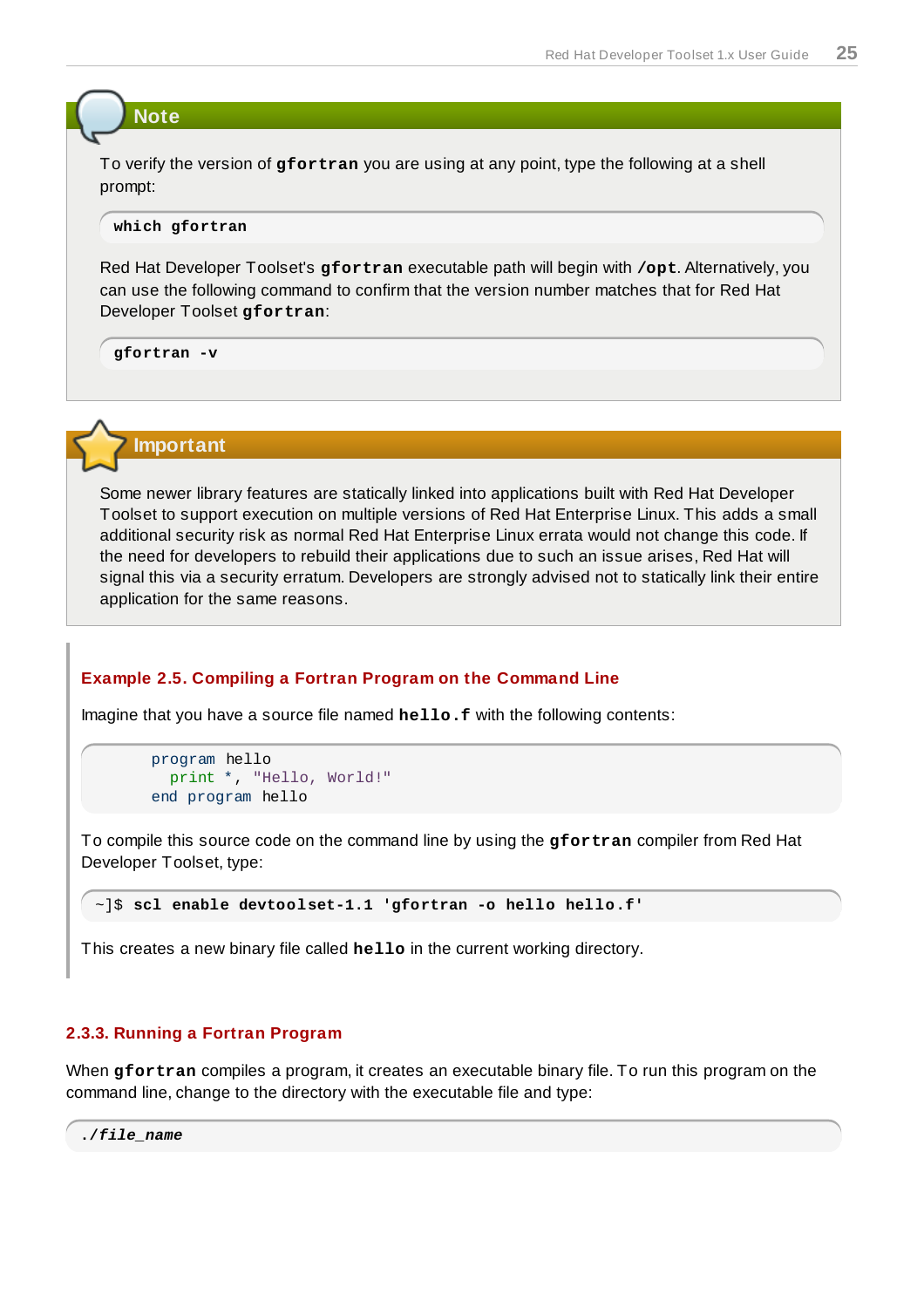### <span id="page-25-0"></span>**Example 2.6. Running a Fortran Program on the Command Line**

Assuming that you have [successfully](#page-24-2) compiled the **hello** binary file as shown in Example 2.5, "Compiling a Fortran Program on the Command Line", you can run it by typing the following at a shell prompt:

```
~]$ ./hello
 Hello, World!
```
### <span id="page-25-1"></span>**2.4. Additional Resources**

A detailed description of the GNU Compiler Collections and its features is beyond the scope of this book. For more information, refer to the resources listed below.

### **Installed Documentation**

**gcc**(1) — The manual page for the **gcc** compiler provides detailed information on its usage; with few exceptions, **g++** accepts the same command line options as **gcc**. To display the manual page for the version included in Red Hat Developer Toolset, type:

**scl enable devtoolset-1.1 'man gcc'**

**gfortran**(1) — The manual page for the **gfortran** compiler provides detailed information on its usage. To display the manual page for the version included in Red Hat Developer Toolset, type:

**scl enable devtoolset-1.1 'man gfortran'**

*C++ Standard Library Documentation* — Documentation on the *C++* standard library can be optionally installed by typing the following at a shell prompt as **root**:

**yum install devtoolset-1.1-libstdc++-docs**

Once installed, HTML documentation is available at **/opt/rh/devtoolset-1.1/root/usr/share/doc/devtoolset-1.1-libstdc++-docs-4.7.2/html/index.html**.

### **Online Documentation**

- Red Hat [Enterprise](https://docs.redhat.com/docs/en-US/Red_Hat_Enterprise_Linux/6/html/Developer_Guide/index.html) Linux 6 Developer Guide The *Developer Guide* for Red Hat Enterprise Linux 6 provides in-depth information about GCC.
- Using the GNU Compiler [Collection](http://gcc.gnu.org/onlinedocs/gcc-4.7.2/gcc/) The official GCC manual provides an in-depth description of the GNU compilers and their usage.
- The GNU C++ [Library](http://gcc.gnu.org/onlinedocs/gcc-4.7.2/libstdc++/manual/) The GNU C++ library documentation provides detailed information about the GNU implementation of the standard C++ library.
- The GNU Fortran [Compiler](http://gcc.gnu.org/onlinedocs/gcc-4.7.2/gfortran/) The GNU Fortran compiler documentation provides detailed information on **gfortran**'s usage.

### **See Also**

Section B.1, ["Changes](#page-90-0) in GCC 4.7.2" provides a comprehensive list of features and improvements over the Red Hat Enterprise Linux system version of the GNU Compiler Collection, as well as information about the language, ABI, and debugging compatibility.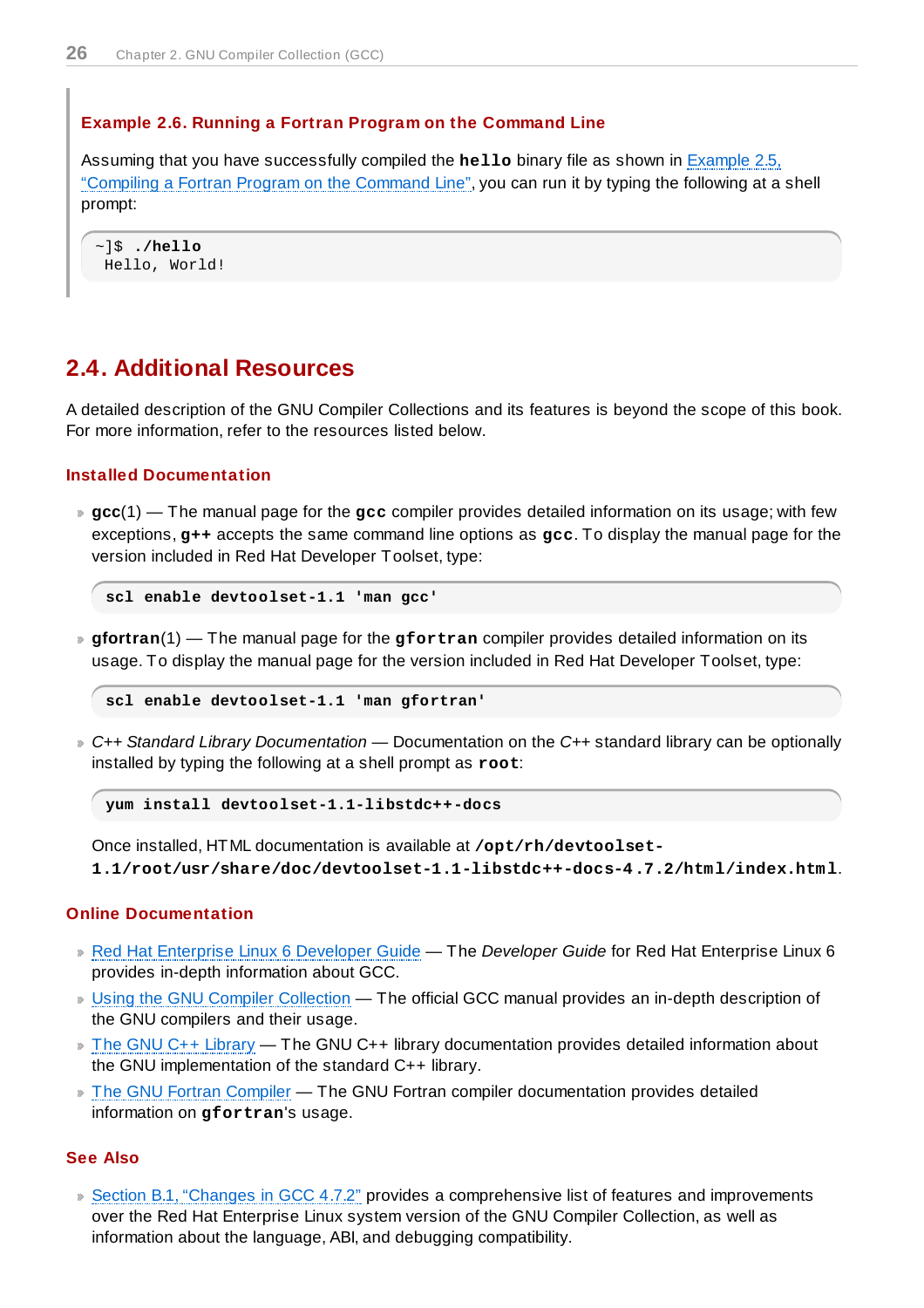- Chapter 1, *Red Hat [Developer](#page-14-1) Toolset* provides an overview of Red Hat Developer Toolset and more information on how to install it on your system.
- Chapter 3, *GNU [Debugger](#page-30-1) (GDB)* provides information on how to debug programs written in C, C++, and Fortran.
- **[Chapter](#page-36-0) 4,** *binutils* explains how to use the binutils, a collection of binary tools to inspect and manipulate object files and binaries.
- [Chapter](#page-39-0) 5, *elfutils* explains how to use elfutils, a collection of binary tools to inspect and manipulate ELF files.
- [Chapter](#page-55-1) 10, *Eclipse* provides a general introduction to the Eclipse development environment, and describes how to use it with the tools from Red Hat Developer Toolset.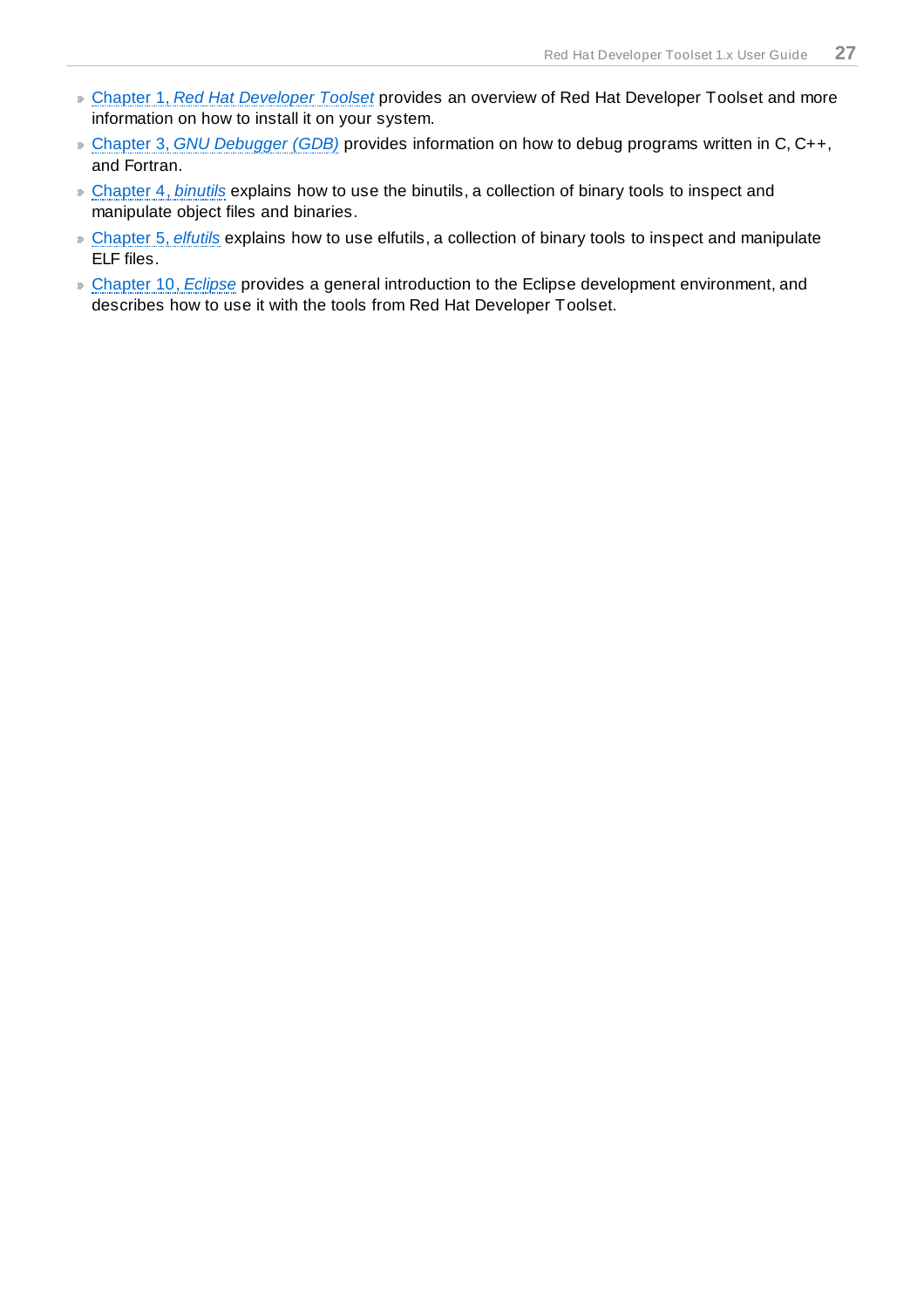# **Chapter 3. GNU Debugger (GDB)**

The **GNU Debugger**, commonly abbreviated as **GDB**, is a command line tool that can be used to debug programs written in various programming languages. It allows you to inspect memory within the code being debugged, control the execution state of the code, detect the execution of particular sections of code, and much more.

Red Hat Developer Toolset is distributed with **GDB 7.5**. This version is more recent than the version included in Red Hat Enterprise Linux and provides numerous bug fixes and enhancements, including improved support for Python scripting, ambiguous line specifications, and tracepoints, as well as improved inferior control commands and handling of C++ debugee executables. For a detailed list of changes, refer to Section B.2, ["Changes](#page-93-1) in GDB 7.5".

### <span id="page-27-0"></span>**3.1. Installing the GNU Debugger**

In Red Hat Developer Toolset, the GNU Debugger is provided by the *devtoolset-1.1-gdb* package, and is automatically installed with *[devtoolset-1.1](#page-16-0)* as described in Section 1.5, "Installing Red Hat Developer Toolset".

### **3.2. Preparing a Program for Debugging**

### **Compiling Programs with Debugging Information**

To compile a C program with debugging information that can be read by the GNU Debugger, make sure the **gcc** compiler is run with the **-g** option. To do so on the command line, use a command in the following form:

**scl enable devtoolset-1.1 'gcc -g -o** *output\_file input\_file***...'**

Similarly, to compile a C++ program with debugging information, run:

**scl enable devtoolset-1.1 'g++ -g -o** *output\_file input\_file***...'**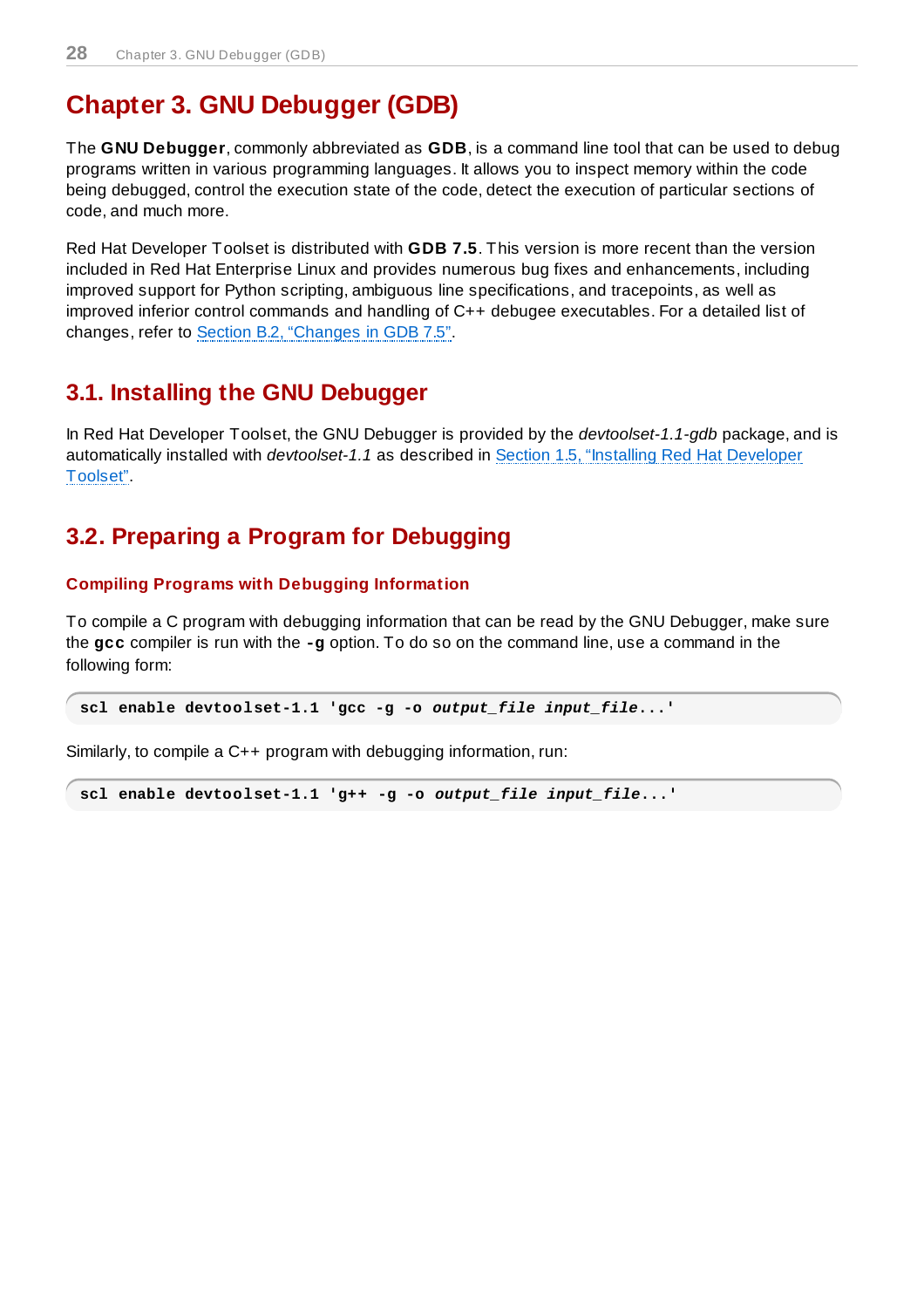#### <span id="page-28-1"></span><span id="page-28-0"></span>**Example 3.1. Compiling a C Program With Debugging Information**

Imagine you have a source file named **fibonacci.c** with the following contents:

```
#include <stdio.h>
#include <limits.h>
int main (int argc, char *argv[]) {
unsigned long int a = 0;
unsigned long int b = 1;
unsigned long int sum;
while (b < LONG MAX) {
  printf("%ld ", b);
  sum = a + b;
  a = b:
  b = sum}
return 0;
}
```
To compile this program on the command line using GCC from Red Hat Developer Toolset with debugging information for the GNU Debugger, type:

~]\$ **scl enable devtoolset-1.1 'gcc -g -o fibonacci fibonacci.c'**

This creates a new binary file called **fibonacci** in the current working directory.

#### **Installing Debugging Information for Existing Packages**

To install debugging information for a package that is already installed on the system, type the following at a shell prompt as **root**:

**debuginfo-install** *package\_name*

Note that the *yum-utils* package must be installed for the **debuginfo-install** utility to be available on your system.

#### **Example 3.2. Installing Debugging Information for the glibc Package**

To install debugging information for the *glibc* package, type:

```
~]# debuginfo-install glibc
Loaded plugins: product-id, refresh-packagekit, subscription-manager
--> Running transaction check
---> Package glibc-debuginfo.x86_64 0:2.12-1.47.el6_2.5 will be installed
...
```
### **3.3. Running the GNU Debugger**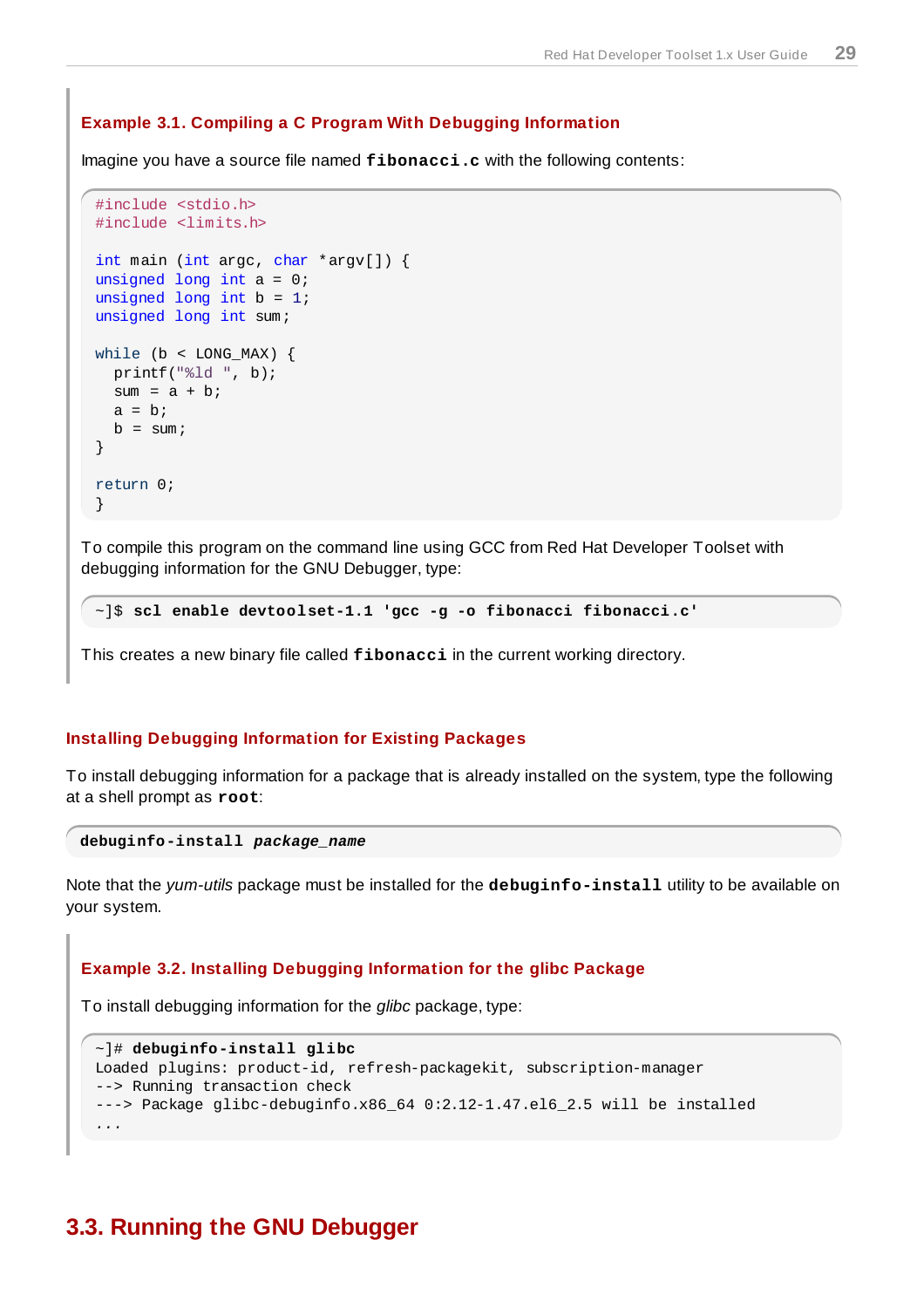<span id="page-29-0"></span>To run the GNU Debugger on a program you want to debug, type the following at a shell prompt:

```
scl enable devtoolset-1.1 'gdb file_name'
```
This starts the **gdb** debugger in interactive mode and displays the default prompt, **(gdb)**. To quit the debugging session and return to the shell prompt, run the following command at any time:

#### **quit**

Note that you can execute any command using the **scl** utility, causing it to be run with the Red Hat Developer Toolset binaries used in preference to the Red Hat Enterprise Linux system equivalent. This allows you to run a shell session with Red Hat Developer Toolset **gdb** as default:

```
scl enable devtoolset-1.1 'bash'
```
**Note**

To verify the version of **gdb** you are using at any point, type the following at a shell prompt:

**which gdb**

Red Hat Developer Toolset's **gdb** executable path will begin with **/opt**. Alternatively, you can use the following command to confirm that the version number matches that for Red Hat Developer Toolset **gdb**:

**gdb -v**

### **Example 3.3. Running the gdb Utility on the fibonacci Binary File**

Assuming that you have successfully compiled the **[fibonacci](#page-28-1)** binary file as shown in Example 3.1, "Compiling a C Program With Debugging Information", you can start debugging it with **gdb** by typing the following at a shell prompt:

```
~]$ scl enable devtoolset-1.1 'gdb fibonacci'
GNU gdb (GDB) Red Hat Enterprise Linux (7.4.50.20120120-43.el6)
Copyright (C) 2012 Free Software Foundation, Inc.
License GPLv3+: GNU GPL version 3 or later <http://gnu.org/licenses/gpl.html>
This is free software: you are free to change and redistribute it.
There is NO WARRANTY, to the extent permitted by law. Type "show copying"
and "show warranty" for details.
This GDB was configured as "x86_64-redhat-linux-gnu".
For bug reporting instructions, please see:
<http://www.gnu.org/software/gdb/bugs/>.
(gdb)
```
### **3.4. Listing Source Code**

To view the source code of the program you are debugging, run the following command: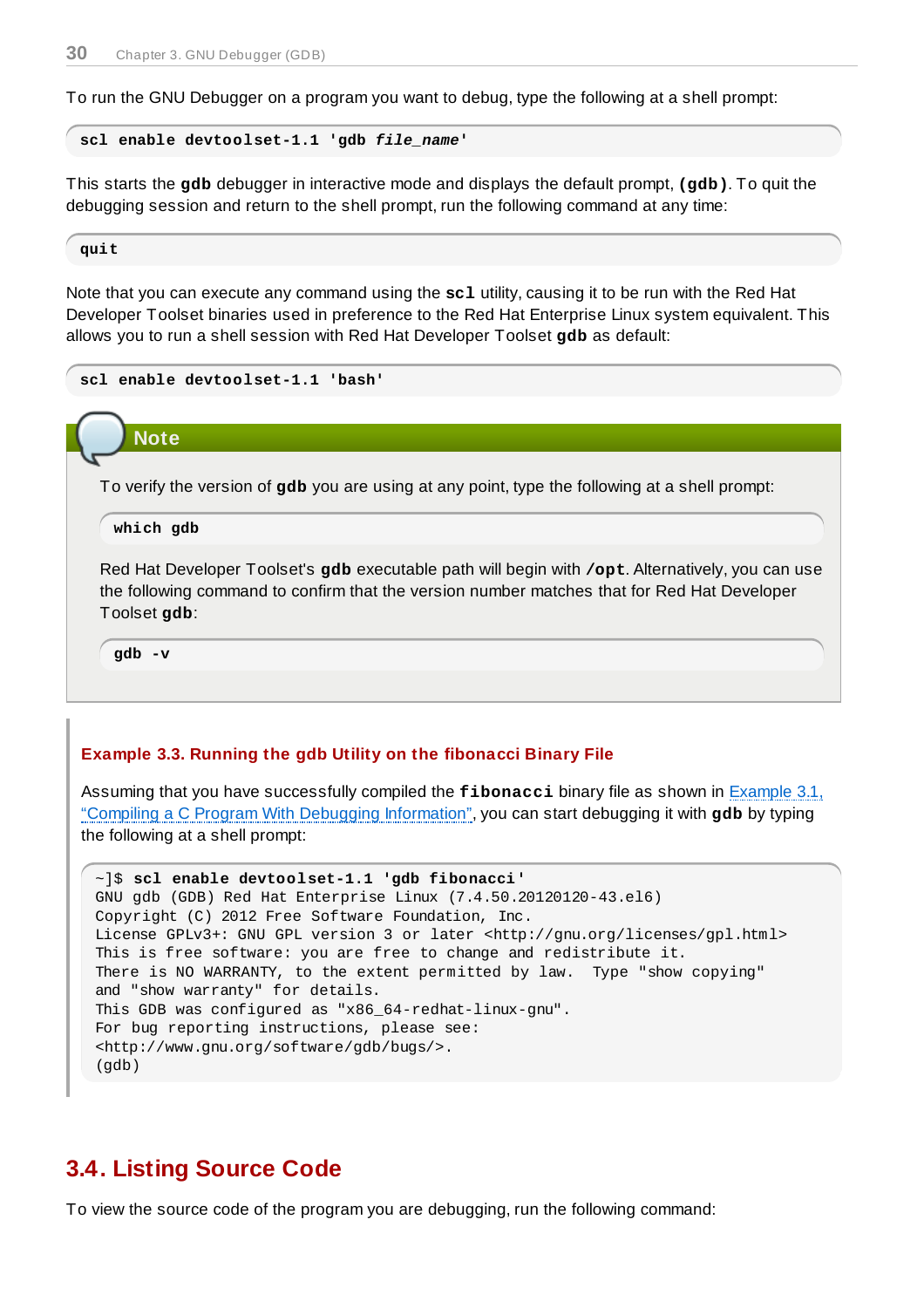### <span id="page-30-2"></span><span id="page-30-1"></span><span id="page-30-0"></span>**list**

Before you start the execution of the program you are debugging, **gdb** displays first ten lines of the source code and any subsequent use of this command lists another ten lines. Once you start the execution, **gdb** displays the lines that are surrounding the line on which the execution stops, typically when you set a breakpoint.

You can also display the code that is surrounding a particular line. To do so, run the command in the following form:

#### **list** [*file\_name*:]*line\_number*

Similarly, to display the code that is surrounding the beginning of a particular function, run:

```
list [file_name:]function_name
```
Note that you can change the number of lines the **list** command displays by running the following command:

### **set listsize** *number*

### **Example 3.4 . Listing the Source Code of the fibonacci Binary File**

The **fibonacci.c** file listed in Example 3.1, "Compiling a C Program With Debugging [Information"](#page-28-1) has exactly 17 lines. Assuming that you have compiled it with debugging information and you want the **gdb** utility to be capable of listing the entire source code, you can run the following command to change the number of listed lines to 20:

#### (gdb) **set listsize 20**

You can now display the entire source code of the file you are debugging by running the **list** command with no additional arguments:

```
(gdb) list
1 #include <stdio.h>
2 #include <limits.h>
3
4 int main (int argc, char *argv[]) {
5 unsigned long int a = 0;
6 unsigned long int b = 1;
7 unsigned long int sum;
8
9 while (b < LONG_MAX) {
10 printf("%ld ", b);
11 sum = a + b;12 a = b;
13 b = sum;
14 }
15
16 return 0;
17 }
```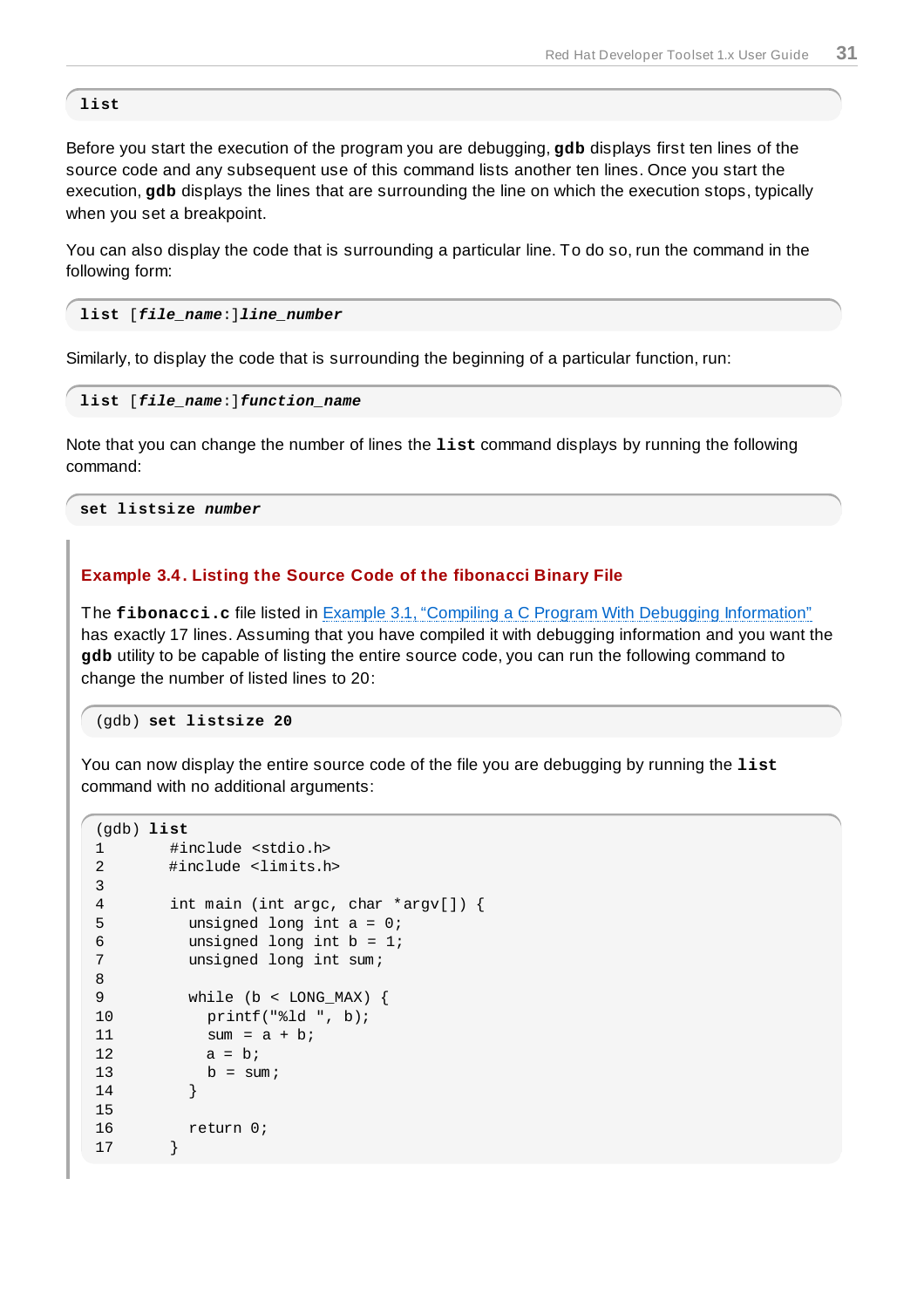#### <span id="page-31-0"></span>**Setting a New Breakpoint**

To set a new breakpoint at a certain line, run the following command:

```
break [file_name:]line_number
```
You can also set a breakpoint on a certain function:

```
break [file_name:]function_name
```
#### <span id="page-31-1"></span>**Example 3.5. Setting a New Breakpoint**

Assuming that you have compiled the **[fibonacci.c](#page-28-1)** file listed in Example 3.1, "Compiling a C Program With Debugging Information" with debugging information, you can set a new breakpoint at line 10 by running the following command:

```
(gdb) break 10
Breakpoint 1 at 0x4004e5: file fibonacci.c, line 10.
```
### **Listing Breakpoints**

To display a list of currently set breakpoints, run the following command:

#### **info breakpoints**

#### **Example 3.6. Listing Breakpoints**

Assuming that you have followed the instructions in Example 3.5, "Setting a New [Breakpoint"](#page-31-1), you can display the list of currently set breakpoints by running the following command:

```
(gdb) info breakpoints
Num Type Disp Enb Address What
1 breakpoint keep y 0x00000000004004e5 in main at fibonacci.c:10
```
#### **Deleting Existing Breakpoints**

To delete a breakpoint that is set at a certain line, run the following command:

**clear** *line\_number*

Similarly, to delete a breakpoint that is set on a certain function, run:

#### **clear** *function\_name*

You can also delete all breakpoints at once. To do so, run the **clear** command with no additional arguments: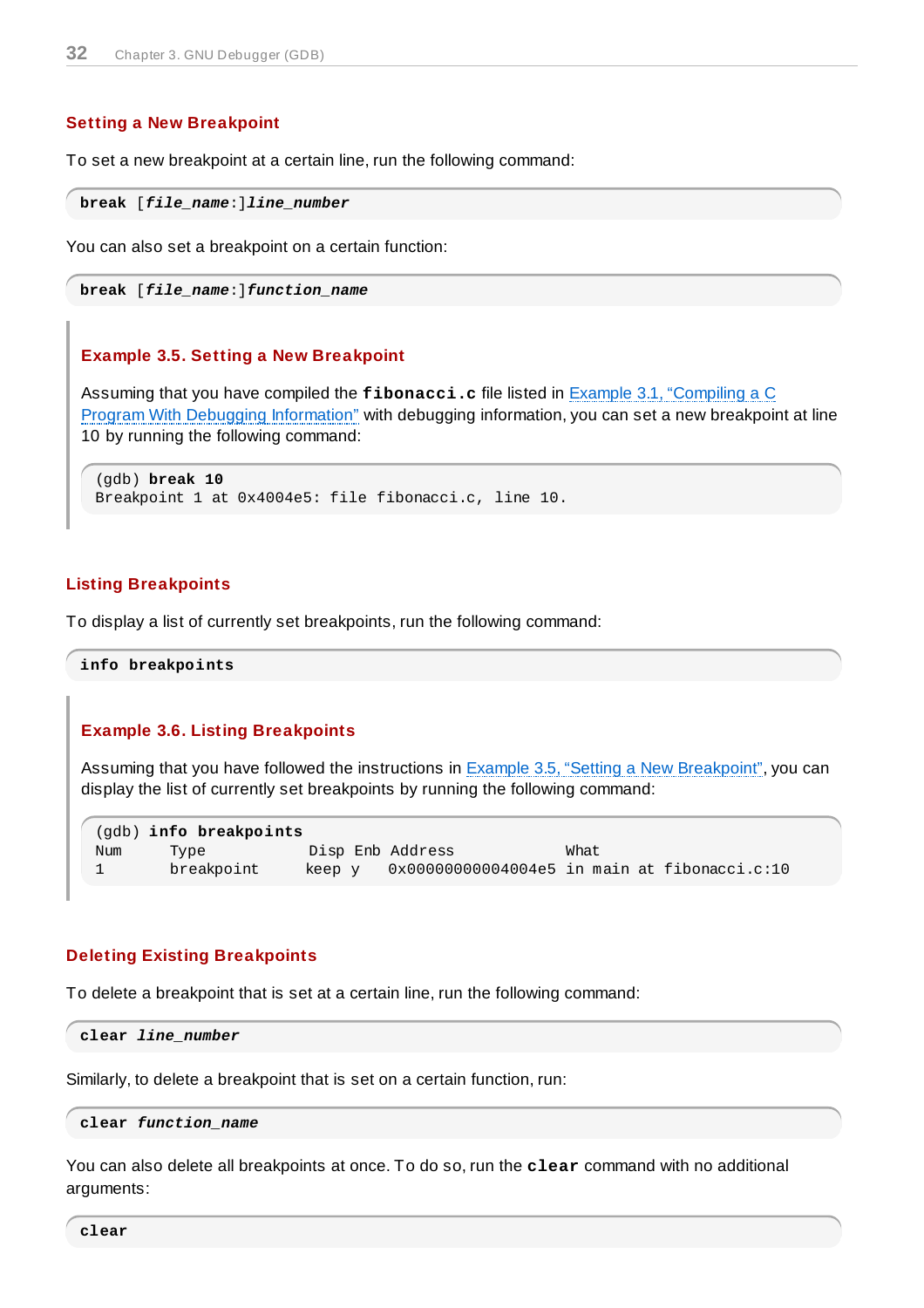### **Example 3.7. Deleting an Existing Breakpoint**

Imagine that you have accidentally set a breakpoint at a wrong line and you want to remove it. Assuming that you have compiled the **[fibonacci.c](#page-28-1)** file listed in Example 3.1, "Compiling a C Program With Debugging Information" with debugging information, you can set a new breakpoint at line 7 by running the following command:

```
(gdb) break 7
Breakpoint 2 at 0x4004e3: file fibonacci.c, line 7.
```
To remove this breakpoint, type:

(gdb) **clear 7** Deleted breakpoint 2

### <span id="page-32-0"></span>**3.6. Starting Execution**

To start execution of the program you are debugging, run the following command:

**run**

If the program accepts any command line arguments, you can provide them as arguments to the **run** command:

**run** *argument*…

The execution stops when a first breakpoint (if any) is reached, when an error occurs, or when the program terminates.

#### <span id="page-32-1"></span>**Example 3.8. Executing the fibonacci Binary File**

Assuming that you have followed the instructions in Example 3.5, "Setting a New [Breakpoint"](#page-31-1), you can execute the **fibonacci** binary file by running the following command:

```
(gdb) run
Starting program: /home/john/fibonacci
Breakpoint 1, main (argc=1, argv=0x7fffffffe4d8) at fibonacci.c:10
10 printf("%ld ", b);
```
### **3.7. Displaying Current Values**

The **gdb** utility allows you to display the value of almost anything that is relevant to the program, from a variable of any complexity to a valid expression or even a library function. However, the most common task is to display the value of a variable.

To display the current value of a certain variable, run the following command: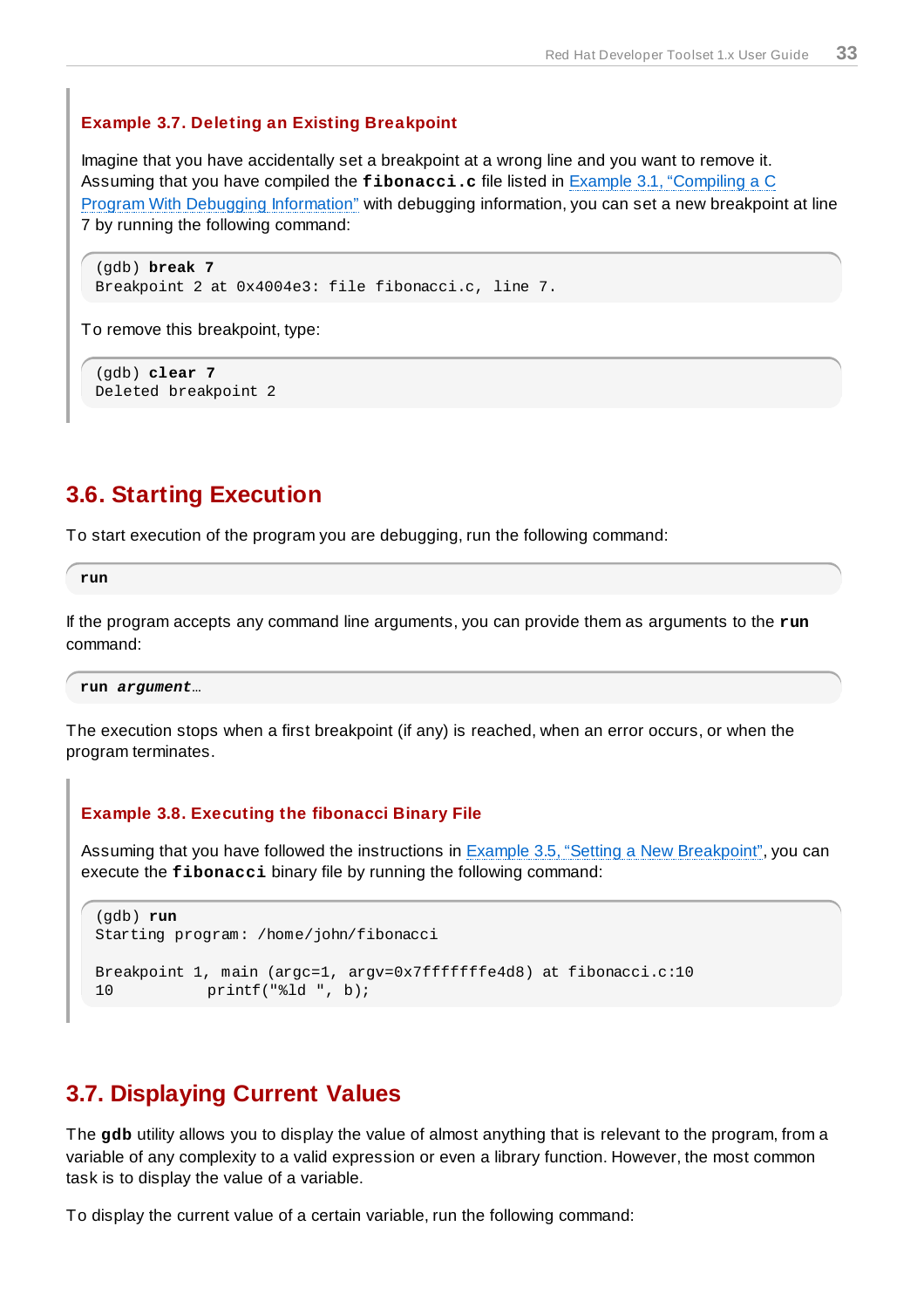#### <span id="page-33-0"></span>**print** *variable\_name*

#### **Example 3.9. Displaying the Current Values of Variables**

Assuming that you have followed the instructions in Example 3.8, ["Executing](#page-32-1) the fibonacci Binary File" and the execution of the **fibonacci** binary stopped after reaching the breakpoint at line 10, you can display the current values of variables **a** and **b** as follows:

```
(gdb) print a
$1 = 0(gdb) print b
$2 = 1
```
### **3.8. Continuing Execution**

To resume the execution of the program you are debugging after it reached a breakpoint, run the following command:

**continue**

The execution stops again when another breakpoint is reached. To skip a certain number of breakpoints (typically when you are debugging a loop), you can run the **continue** command in the following form:

#### **continue** *number*

The **gdb** utility also allows you to stop the execution after executing a single line of code. To do so, run:

#### **step**

Finally, you can execute a certain number of lines by using the **step** command in the following form:

**step** *number*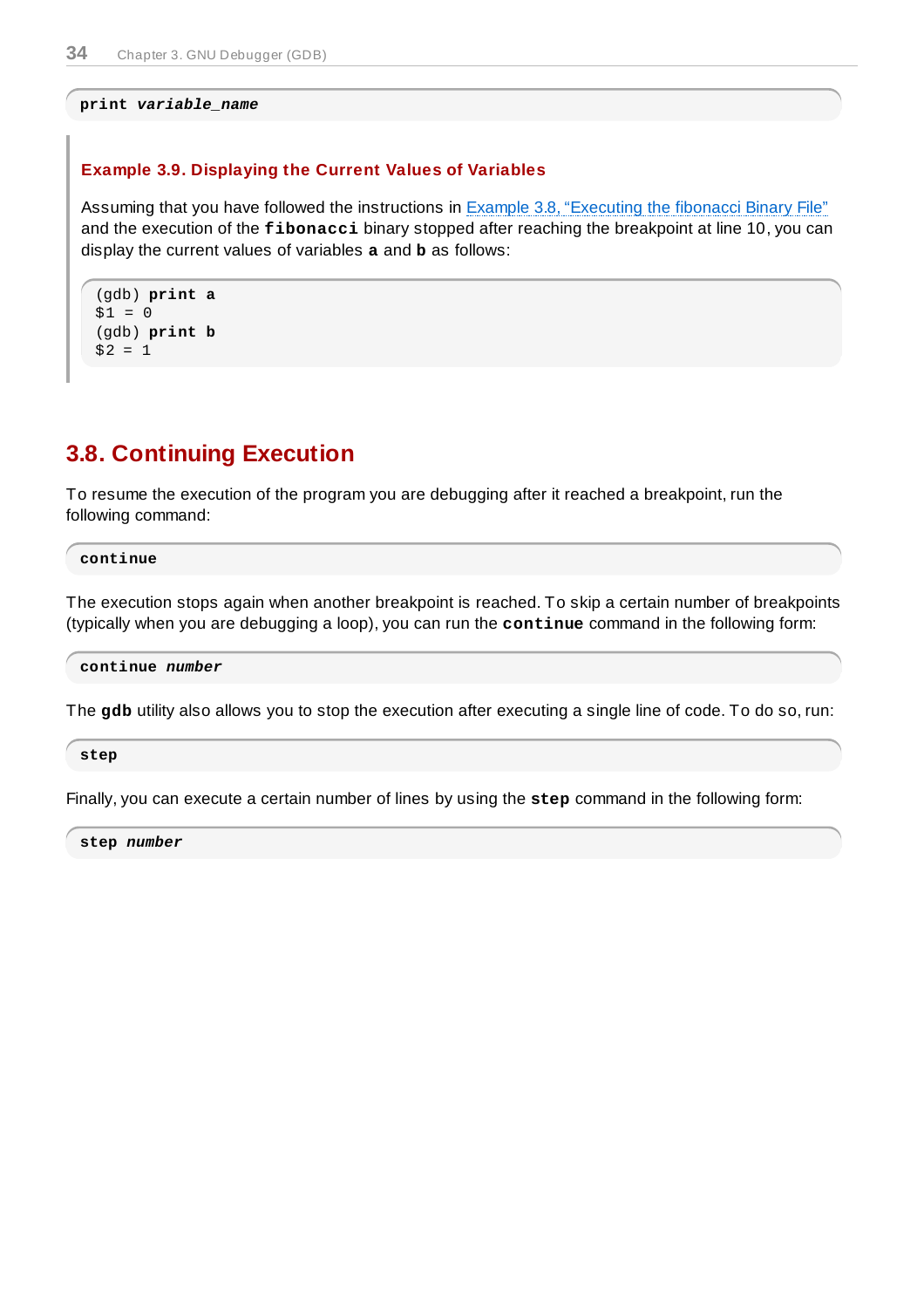### <span id="page-34-0"></span>**Example 3.10. Continuing the Execution of the fibonacci Binary File**

Assuming that you have followed the instructions in Example 3.8, ["Executing](#page-32-1) the fibonacci Binary File" and the execution of the **fibonacci** binary stopped after reaching the breakpoint at line 10, you can resume the execution by running the following command:

```
(gdb) continue
Continuing.
Breakpoint 1, main (argc=1, argv=0x7fffffffe4d8) at fibonacci.c:10
```

```
10 printf("%ld ", b);
```
The execution stops the next time the breakpoint is reached. To execute next three lines of code, type:

```
(gdb) step 3
13 b = sum;
```
This allows you to verify the current value of the **sum** variable before it is assigned to **b**:

```
(gdb) print sum
$3 = 2
```
### <span id="page-34-1"></span>**3.9. Additional Resources**

A detailed description of the GNU Debugger and all its features is beyond the scope of this book. For more information, refer to the resources listed below.

### **Online Documentation**

- Red Hat [Enterprise](https://access.redhat.com/knowledge/docs/en-US/Red_Hat_Enterprise_Linux/6/html/Developer_Guide/index.html) Linux 6 Developer Guide The *Developer Guide* for Red Hat Enterprise Linux 6 provides more information on the GNU Debugger and debugging.
- GDB [Documentation](http://www.gnu.org/software/gdb/documentation/) The official GDB documentation includes the *GDB User Manual* and other reference material.

### **See Also**

- Section B.2, ["Changes](#page-93-1) in GDB 7.5" provides a comprehensive list of features and improvements over the Red Hat Enterprise Linux system version of the GNU Debugger.
- Chapter 1, *Red Hat [Developer](#page-14-1) Toolset* provides an overview of Red Hat Developer Toolset and more information on how to install it on your system.
- Chapter 2, *GNU Compiler [Collection](#page-22-0) (GCC)* provides further information on how to compile programs written in C, C++, and Fortran.
- [Chapter](#page-55-1) 10, *Eclipse* provides a general introduction to the Eclipse development environment, and describes how to use it with the tools from Red Hat Developer Toolset.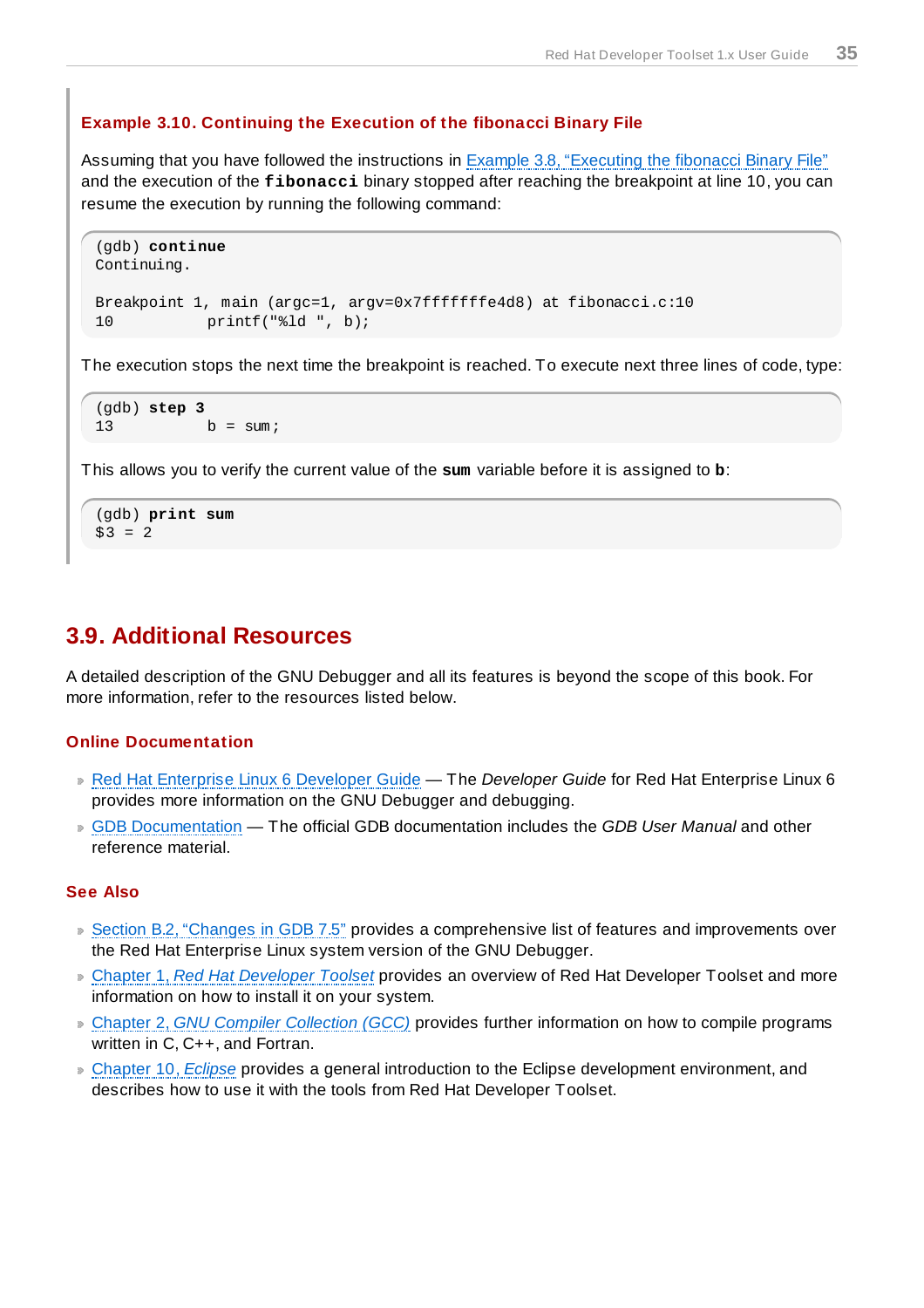# **Chapter 4. binutils**

**binutils** is a collection of various binary tools such as the GNU linker, GNU assembler, and other utilities that allow you to inspect and [manipulate](#page-35-1) object files and binaries. Refer to Table 4.1, "Tools Included in binutils for Red Hat Developer Toolset" for a complete list of binary tools that are distributed with the Red Hat Developer Toolset version of binutils.

Red Hat Developer Toolset is distributed with **binutils 2.23.51**. This version is more recent than the version included in Red Hat Enterprise Linux and provides numerous bug fixes and enhancements, including the new **gold** linker, several new command line options, improvements to the linker script language, and support for link-time optimization, compressed debug sections, and new instruction sets. For a detailed list of changes, refer to Section B.3, ["Changes](#page-94-0) in binutils 2.23.51".

| $N$ ame        | <b>Description</b>                                                                         |
|----------------|--------------------------------------------------------------------------------------------|
| addr2line      | Translates addresses into file names and line numbers.                                     |
| ar             | Creates, modifies, and extracts files from archives.                                       |
| as             | The GNU assembler.                                                                         |
| $c++filt$      | Decodes mangled C++ symbols.                                                               |
| elfedit        | Examines and edits ELF files.                                                              |
| gprof          | Display profiling information.                                                             |
| 1 <sub>d</sub> | The GNU linker.                                                                            |
| 1d.bfd         | An alternative to the GNU linker.                                                          |
| ld.gold        | A new ELF linker.                                                                          |
| n <sub>m</sub> | Lists symbols from object files.                                                           |
| objcopy        | Copies and translates object files.                                                        |
| objdump        | Displays information from object files.                                                    |
| ranlib         | Generates an index to the contents of an archive to make access to this<br>archive faster. |
| readelf        | Displays information about ELF files.                                                      |
| size           | Lists section sizes of object or archive files.                                            |
| strings        | Displays printable character sequences in files.                                           |
| strip          | Discards all symbols from object files.                                                    |

### <span id="page-35-1"></span>**Table 4 .1. Tools Included in binutils for Red Hat Developer Toolset**

### <span id="page-35-0"></span>**4.1. Installing binutils**

In Red Hat Developer Toolset, binutils are provided by the *devtoolset-1.1-binutils* package, and are automatically installed with *[devtoolset-1.1](#page-16-0)* as described in Section 1.5, "Installing Red Hat Developer Toolset".

### **4.2. Using the GNU Assembler**

To produce an object file from an assembly language program, run the **as** tool as follows:

**scl enable devtoolset-1.1 'as [***option***...] -o** *object\_file source\_file***'**

This creates an object file named *object\_file* in the current working directory.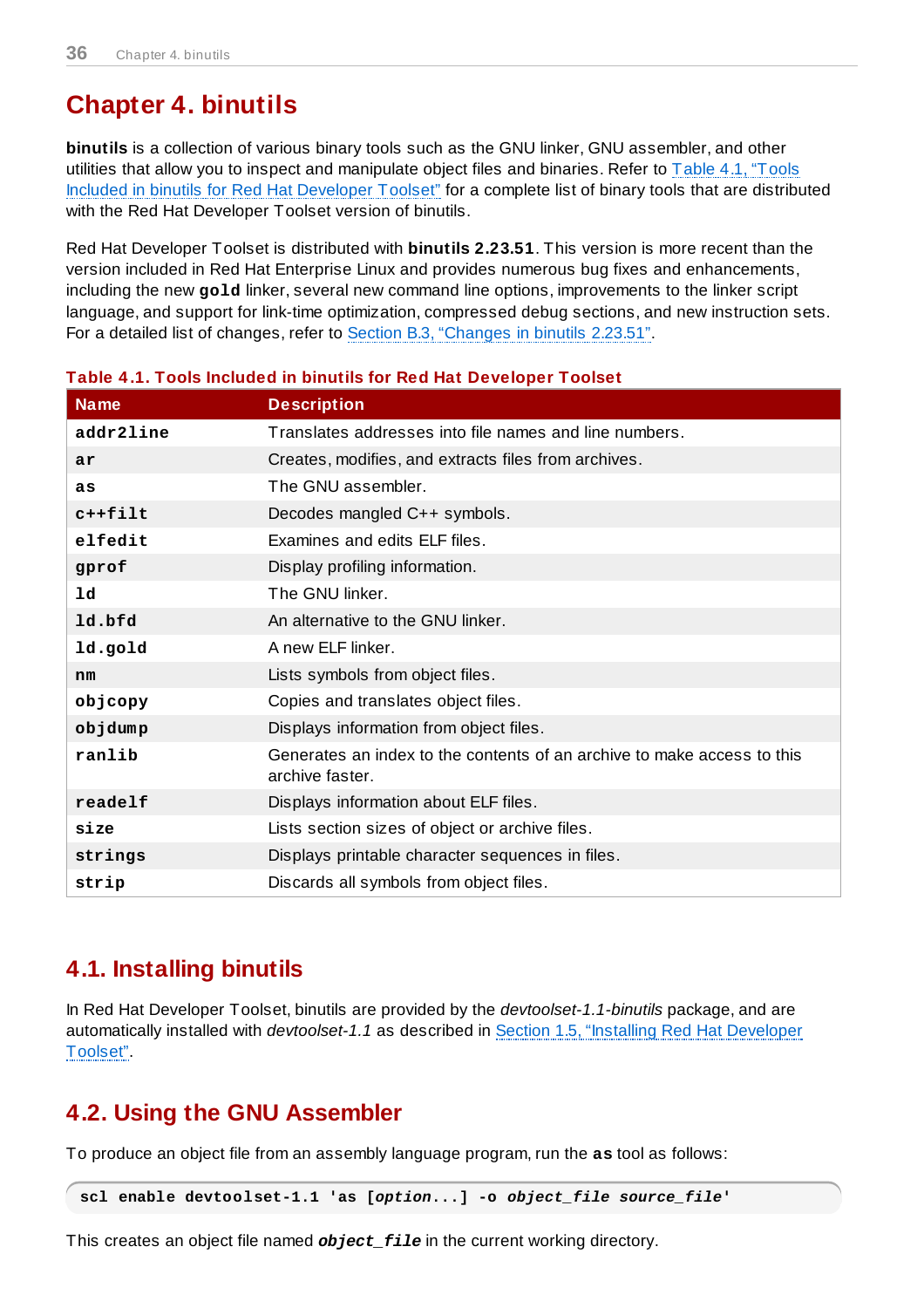<span id="page-36-0"></span>Note that you can execute any command using the **scl** utility, causing it to be run with the Red Hat Developer Toolset binaries used in preference to the Red Hat Enterprise Linux system equivalent. This allows you to run a shell session with Red Hat Developer Toolset **as** as default:



### **4.3. Using the GNU Linker**

To create an executable binary file or a library from object files, run the **ld** tool as follows:

```
scl enable devtoolset-1.1 'ld [option...] -o output_file object_file...'
```
This creates a binary file named *output\_file* in the current working directory. If the **-o** option is omitted, the compiler creates a file named **a.out** by default.

Note that you can execute any command using the **scl** utility, causing it to be run with the Red Hat Developer Toolset binaries used in preference to the Red Hat Enterprise Linux system equivalent. This allows you to run a shell session with Red Hat Developer Toolset **ld** as default:

```
scl enable devtoolset-1.1 'bash'
```
### **Note**

To verify the version of **ld** you are using at any point, type the following at a shell prompt:

**which ld**

Red Hat Developer Toolset's **ld** executable path will begin with **/opt**. Alternatively, you can use the following command to confirm that the version number matches that for Red Hat Developer Toolset **ld**:

**ld -v**

### **4.4. Using Other Binary Tools**

The binutils provide many binary tools other than a linker and assembler. For a complete list of these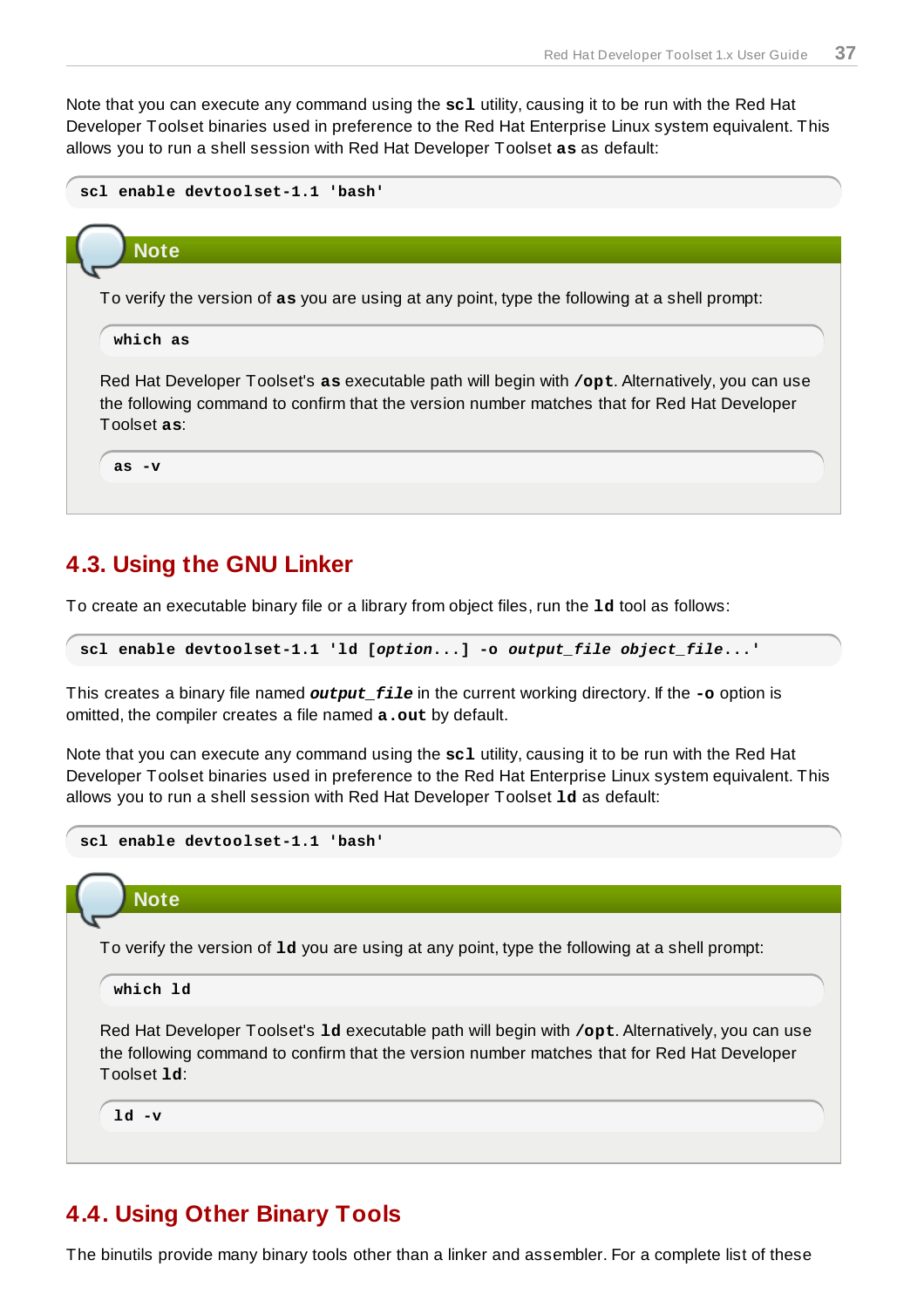tools, refer to Table 4.1, "Tools Included in binutils for Red Hat [Developer](#page-35-0) Toolset".

To execute any of the tools that are part of binutils, run the command as follows:

```
scl enable devtoolset-1.1 'tool [option...] file_name'
```
Refer to Table 4.1, "Tools Included in binutils for Red Hat [Developer](#page-35-0) Toolset" for a list of tools that are distributed with binutils. For example, to use the **objdump** tool to inspect an object file, type:

**scl enable devtoolset-1.1 'objdump [***option***...]** *object\_file***'**

Note that you can execute any command using the **scl** utility, causing it to be run with the Red Hat Developer Toolset binaries used in preference to the Red Hat Enterprise Linux system equivalent. This allows you to run a shell session with Red Hat Developer Toolset binary tools as default:

```
scl enable devtoolset-1.1 'bash'
```
**Note**

To verify the version of binutils you are using at any point, type the following at a shell prompt:

**which objdump**

Red Hat Developer Toolset's **objdump** executable path will begin with **/opt**. Alternatively, you can use the following command to confirm that the version number matches that for Red Hat Developer Toolset **objdump**:

**objdump -v**

### **4.5. Additional Resources**

A detailed description of binutils is beyond the scope of this book. For more information, refer to the resources listed below.

#### **Installed Documentation**

**as**(1), **ld**(1), **addr2line**(1), **ar**(1), **c++filt**(1), **elfedit**(1), **gprof**(1), **nm**(1), **objcopy**(1), **objdump**(1), **ranlib**(1), **readelf**(1), **size**(1), **strings**(1), **strip**(1), — Manual pages for various binutils tools provide more information about their respective usage. To display a manual page for the version included in Red Hat Developer Toolset, type:

```
scl enable devtoolset-1.1 'man tool'
```
#### **Online Documentation**

[Documentation](http://sourceware.org/binutils/docs-2.22/) for binutils — The binutils documentation provides an in-depth description of the binary tools and their usage.

#### **See Also**

Section B.3, ["Changes](#page-94-0) in binutils 2.23.51" provides a comprehensive list of features and improvements over the Red Hat Enterprise Linux system version of binutils.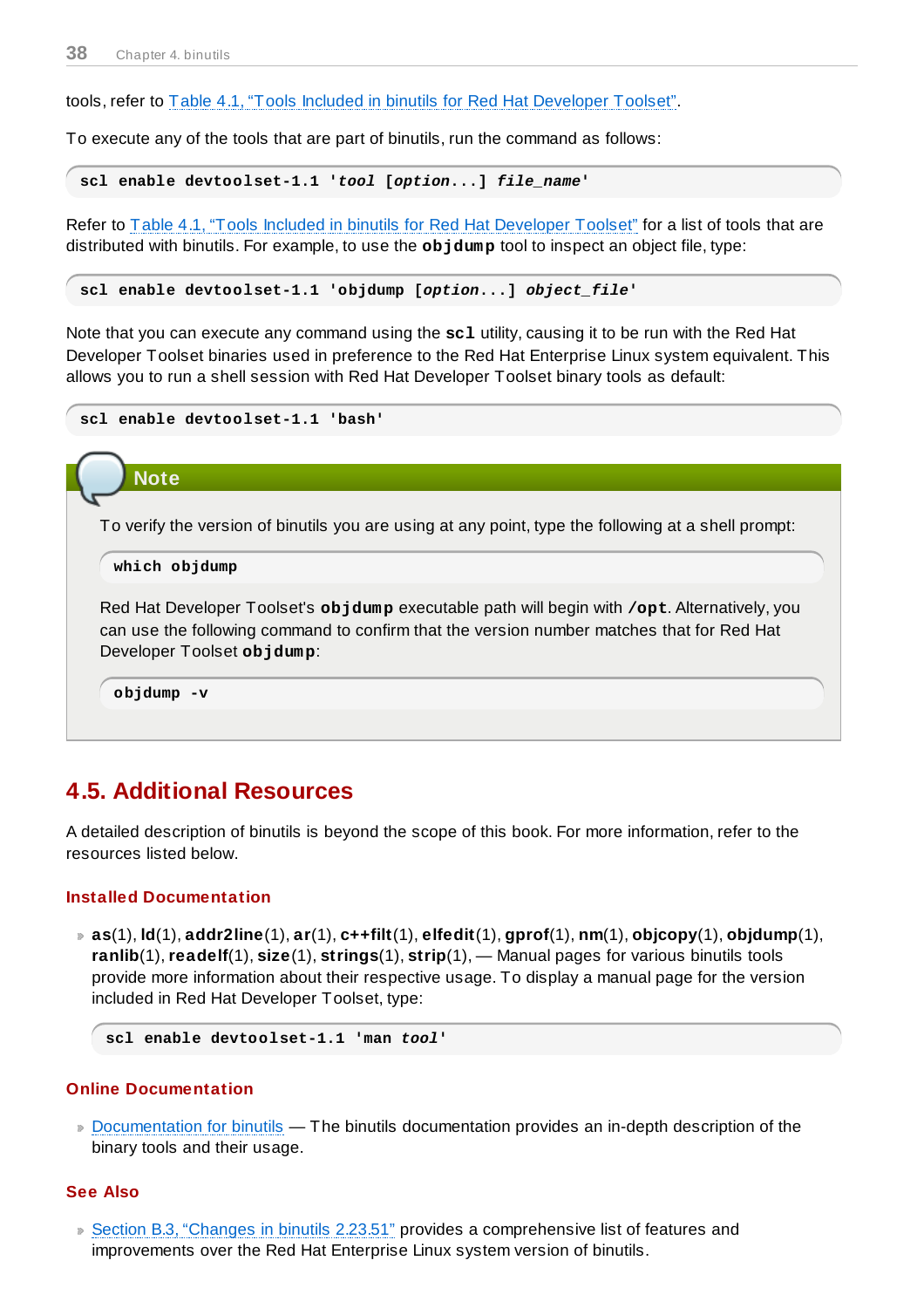- Chapter 1, *Red Hat [Developer](#page-14-0) Toolset* provides an overview of Red Hat Developer Toolset and more information on how to install it on your system.
- **[Chapter](#page-39-0) 5, elfutils** explains how to use elfutils, a collection of binary tools to inspect and manipulate ELF files.
- Chapter 2, *GNU Compiler [Collection](#page-22-0) (GCC)* provides information on how to compile programs written in C, C++, and Fortran.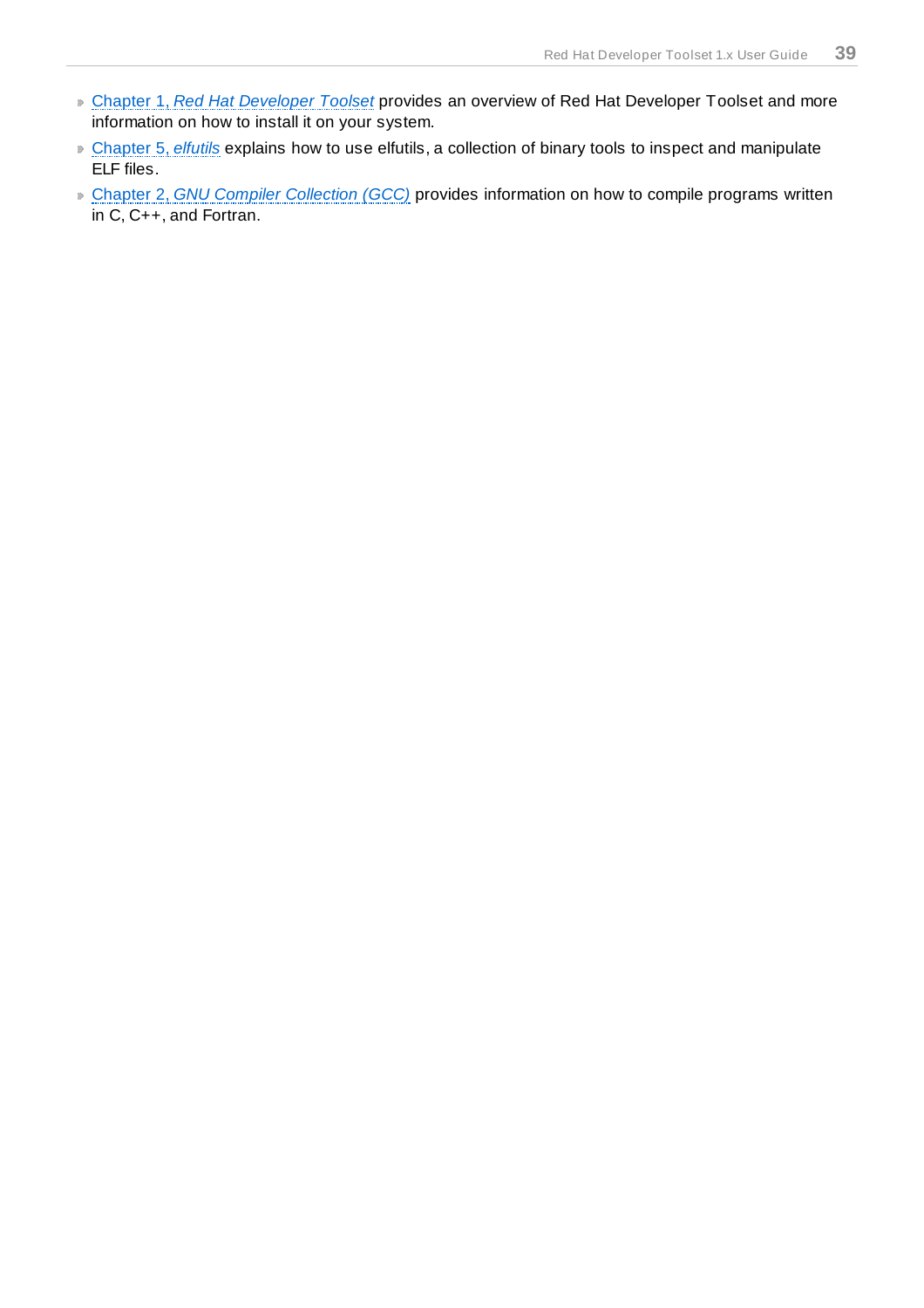# <span id="page-39-0"></span>**Chapter 5. elfutils**

**elfutils** is a collection of various binary tools such as **eu-objdump**, **eu-readelf**, and other utilities that allow you to inspect and [manipulate](#page-39-1) ELF files. Refer to Table 5.1, "Tools Included in elfutils for Red Hat Developer Toolset" for a complete list of binary tools that are distributed with the Red Hat Developer Toolset version of elfutils.

Red Hat Developer Toolset is distributed with **elfutils 0.154** . This version is more recent than the version included in Red Hat Enterprise Linux and provides numerous bug fixes and enhancements.

| <b>Name</b>               | <b>Description</b>                                                                                                                |
|---------------------------|-----------------------------------------------------------------------------------------------------------------------------------|
| eu-addr2line              | Translates addresses into file names and line numbers.                                                                            |
| eu-ar                     | Creates, modifies, and extracts files from archives.                                                                              |
| eu-elfcmp                 | Compares relevant parts of two ELF files for equality.                                                                            |
| eu-elflint                | Verifies that ELF files are compliant with the generic ABI (gABI) and<br>processor-specific supplement ABI (psABI) specification. |
| eu-findtextrel            | Locates the source of text relocations in files.                                                                                  |
| eu-make-debug-<br>archive | Creates an offline archive for debugging.                                                                                         |
| eu-nm                     | Lists symbols from object files.                                                                                                  |
| eu-objdump                | Displays information from object files.                                                                                           |
| eu-ranlib                 | Generates an index to the contents of an archive to make access to this<br>archive faster.                                        |
| eu-readelf                | Displays information about ELF files.                                                                                             |
| eu-size                   | Lists section sizes of object or archive files.                                                                                   |
| eu-strings                | Displays printable character sequences in files.                                                                                  |
| eu-strip                  | Discards all symbols from object files.                                                                                           |
| eu-unstrip                | Combines stripped files with separate symbols and debug information.                                                              |

#### <span id="page-39-1"></span>**Table 5.1. Tools Included in elfutils for Red Hat Developer Toolset**

### **5.1. Installing elfutils**

In Red Hat Developer Toolset, elfutils is provided by the *devtoolset-1.1-elfutils* package, and is automatically installed with *[devtoolset-1.1](#page-16-0)* as described in Section 1.5, "Installing Red Hat Developer Toolset".

### **5.2. Using elfutils**

To execute any of the tools that are part of elfutils, run the command as follows:

```
scl enable devtoolset-1.1 'tool [option...] file_name'
```
Refer to Table 5.1, "Tools Included in elfutils for Red Hat [Developer](#page-39-1) Toolset" for a list of tools that are distributed with elfutils. For example, to use the **eu-objdump** tool to inspect an object file, type:

**scl enable devtoolset-1.1 'eu-objdump [***option***...]** *object\_file***'**

Note that you can execute any command using the **scl** utility, causing it to be run with the Red Hat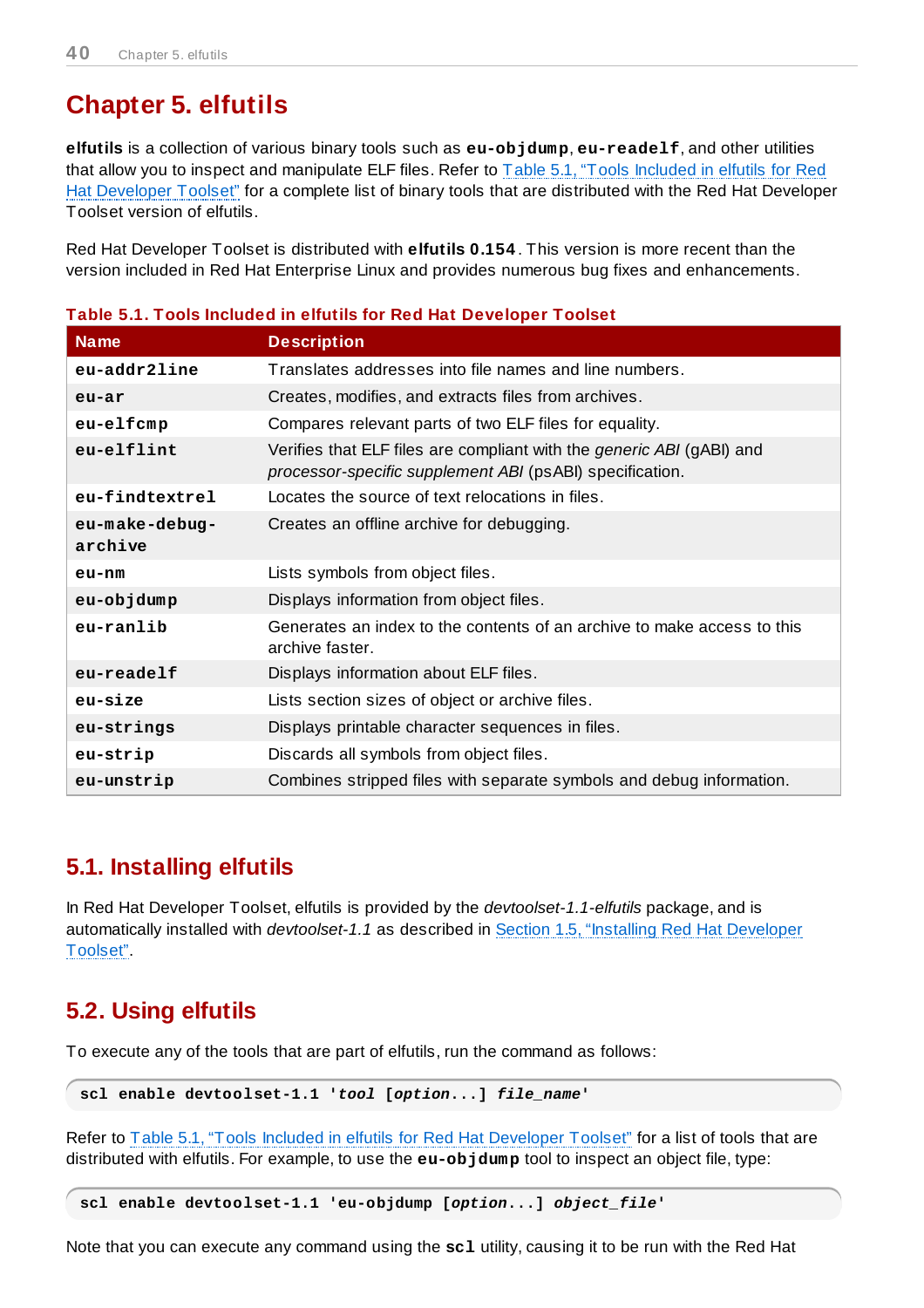Developer Toolset binaries used in preference to the Red Hat Enterprise Linux system equivalent. This allows you to run a shell session with Red Hat Developer Toolset binary tools as default:

```
scl enable devtoolset-1.1 'bash'
```
### **Note**

To verify the version of elfutils you are using at any point, type the following at a shell prompt:

```
which eu-objdump
```
Red Hat Developer Toolset's **eu-objdump** executable path will begin with **/opt**. Alternatively, you can use the following command to confirm that the version number matches that for Red Hat Developer Toolset **eu-objdump**:

**eu-objdump -V**

## **5.3. Additional Resources**

A detailed description of elfutils is beyond the scope of this book. For more information, refer to the resources listed below.

#### **See Also**

- Chapter 1, *Red Hat [Developer](#page-14-0) Toolset* provides an overview of Red Hat Developer Toolset and more information on how to install it on your system.
- **[Chapter](#page-36-0) 4,** *binutils* explains how to use the binutils, a collection of binary tools to inspect and manipulate object files and binaries.
- Chapter 2, *GNU Compiler [Collection](#page-22-0) (GCC)* provides information on how to compile programs written in C, C++, and Fortran.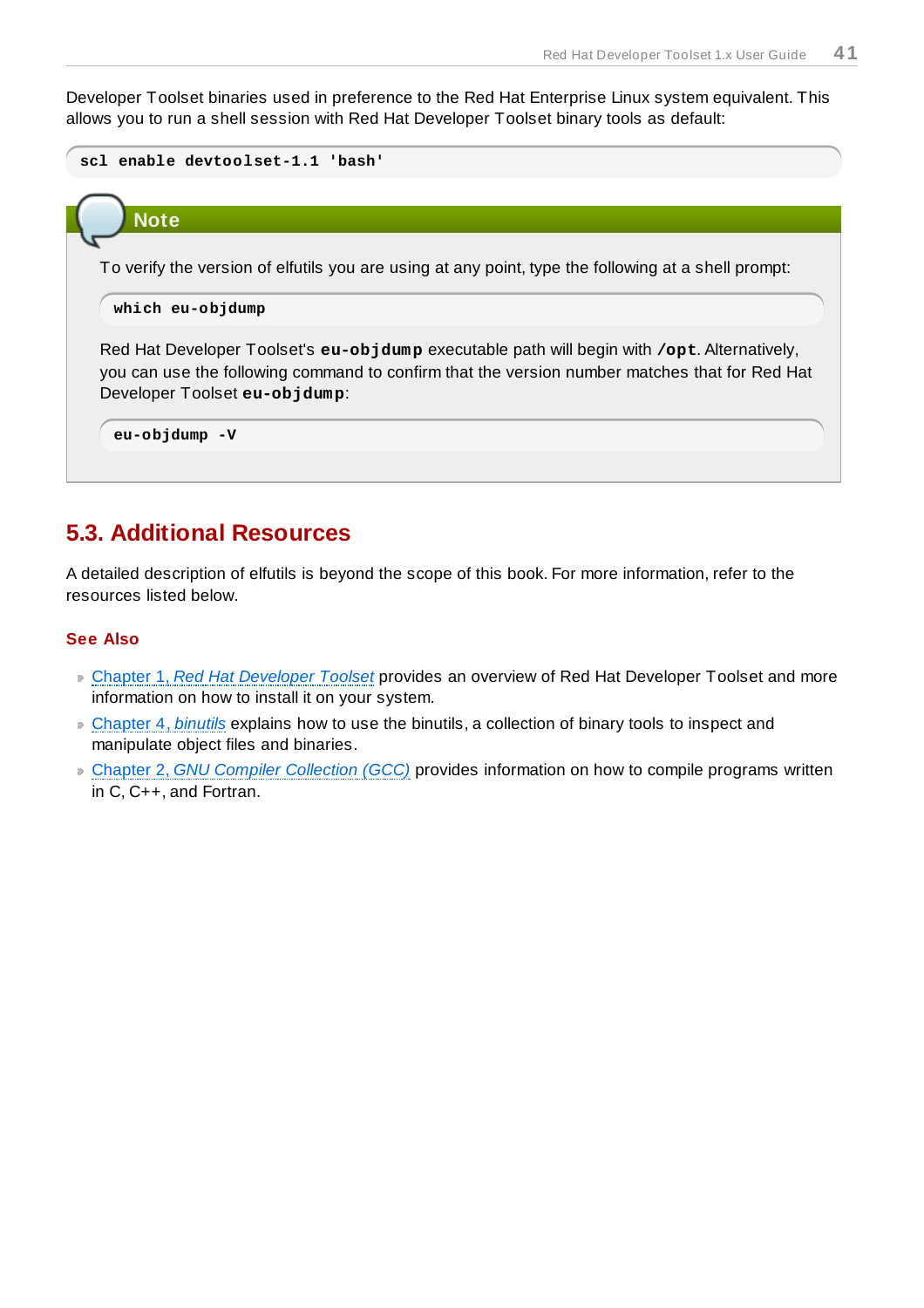# **Chapter 6. dwz**

**dwz** is a command line tool that attempts to optimize DWARF debugging information contained in ELF shared libraries and ELF executables for size. To do so, **dwz** replaces DWARF information representation with equivalent smaller representation where possible, and reduces the amount of duplication by using techniques from *Appendix E* of the *DWARF Standard*.

Red Hat Developer Toolset is distributed with **dwz 0.7**.

### **6.1. Installing dwz**

In Red Hat Developer Toolset, the **dwz** utility is provided by the *devtoolset-1.1-dwz* package, and is automatically installed with *[devtoolset-1.1](#page-16-0)* as described in Section 1.5, "Installing Red Hat Developer Toolset".

### **6.2. Using dwz**

To optimize DWARF debugging information in a binary file, run the **dwz** tool as follows:

```
scl enable devtoolset-1.1 'dwz [option...] file_name'
```
Note that you can execute any command using the **scl** utility, causing it to be run with the Red Hat Developer Toolset binaries used in preference to the Red Hat Enterprise Linux system equivalent. This allows you to run a shell session with Red Hat Developer Toolset **dwz** as default:

```
scl enable devtoolset-1.1 'bash'
```


**dwz -v**

Toolset **dwz**:

### **6.3. Additional Resources**

A detailed description of dwz and its features is beyond the scope of this book. For more information, refer to the resources listed below.

#### **Installed Documentation**

**dwz**(1) — The manual page for the **dwz** utility provides detailed information on its usage. To display the manual page for the version included in Red Hat Developer Toolset, type: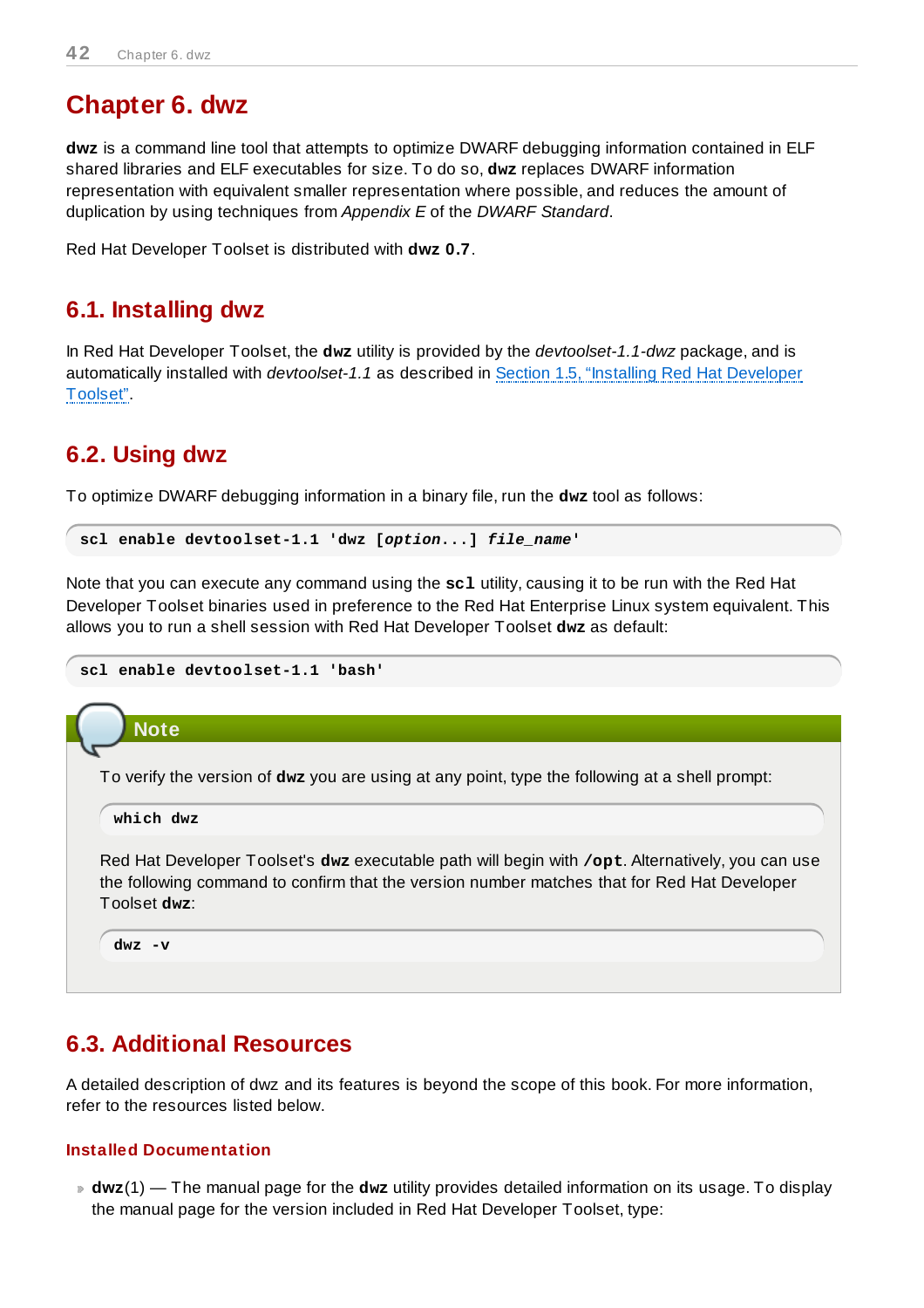**scl enable devtoolset-1.1 'man dwz'**

#### **See Also**

- Chapter 1, *Red Hat [Developer](#page-14-0) Toolset* provides an overview of Red Hat Developer Toolset and more information on how to install it on your system.
- Chapter 2, *GNU Compiler [Collection](#page-22-0) (GCC)* provides information on how to compile programs written in C, C++, and Fortran.
- [Chapter](#page-36-0) 4, *binutils* explains how to use the binutils, a collection of binary tools to inspect and manipulate object files and binaries.
- [Chapter](#page-39-0) 5, *elfutils* explains how to use elfutils, a collection of binary tools to inspect and manipulate ELF files.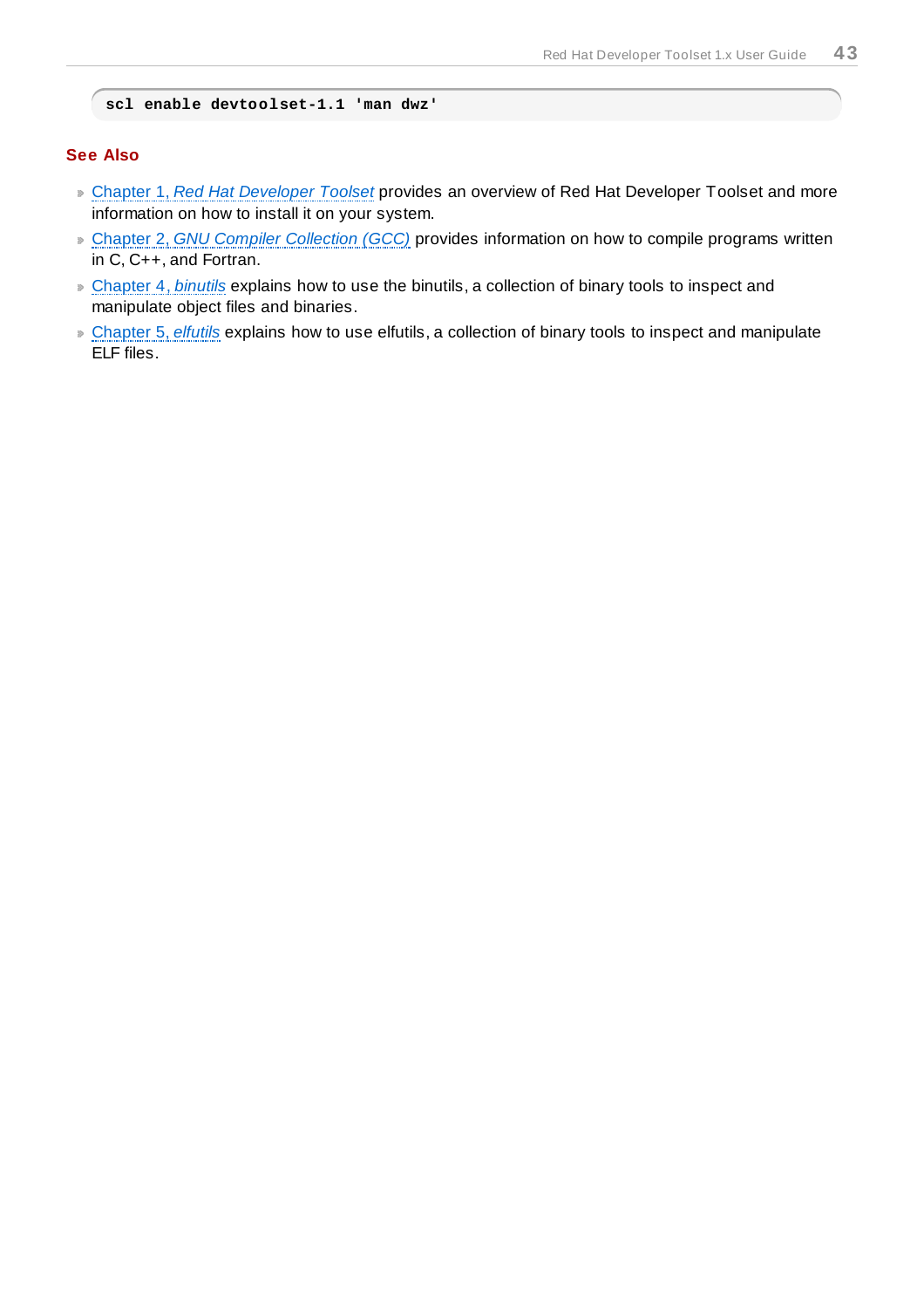# **Part III. Performance Monitoring Tools**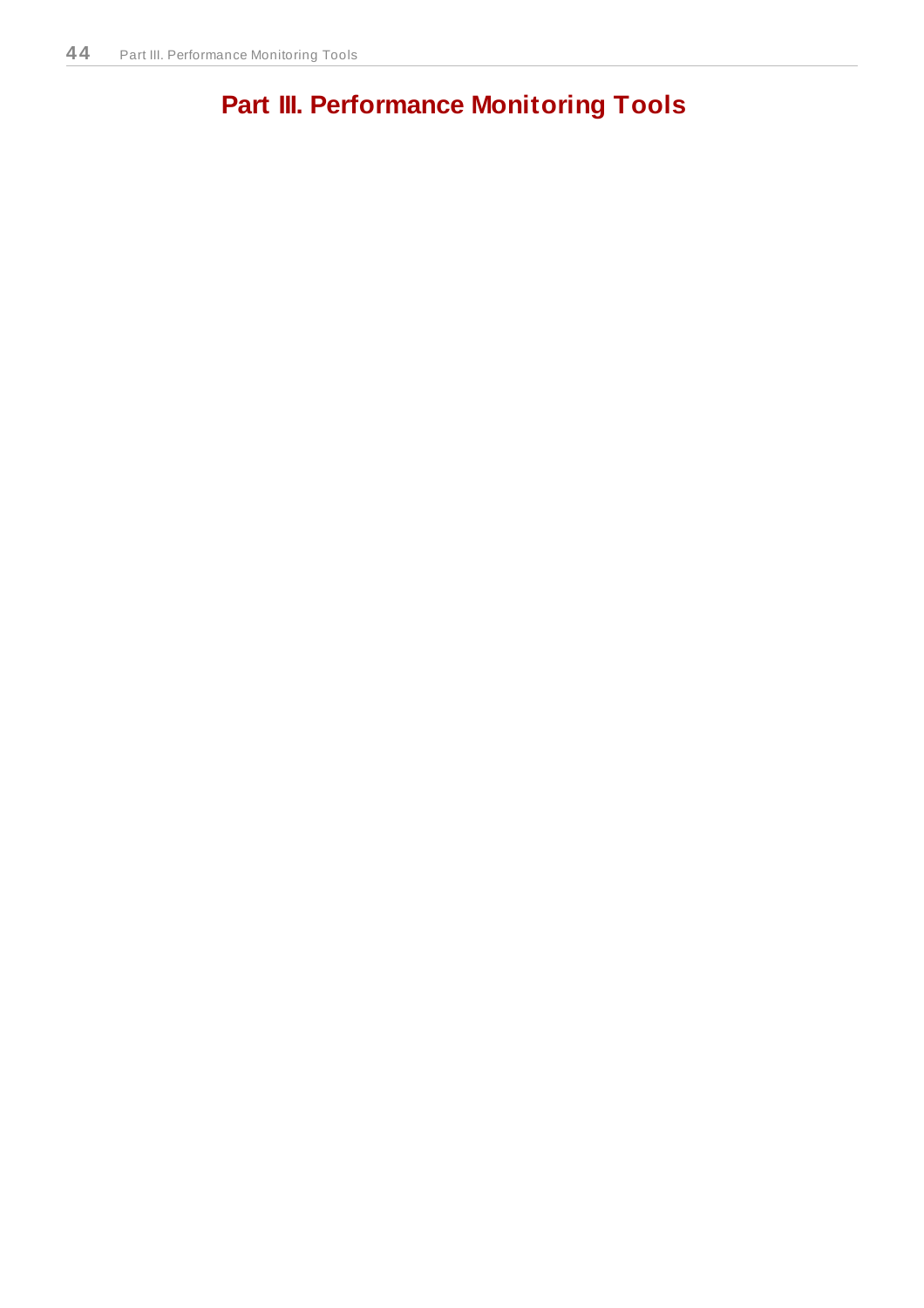# **Chapter 7. SystemTap**

**SystemTap** is a tracing and probing tool that allows users to monitor the activities of the entire system without needing to instrument, recompile, install, and reboot. It is programmable with a custom scripting language, which gives it expressiveness (to trace, filter, and analyze) and reach (to look into the running kernel and applications).

SystemTap can monitor various types of events, such as function calls within the kernel or applications, timers, tracepoints, performance counters, and so on. Some included example scripts produce output similar to **netstat**, **ps**, **top**, and **iostat**, others include pretty-printed function callgraph traces or tools for working around security bugs.

Red Hat Developer Toolset is distributed with **SystemTap 1.8**.

<span id="page-44-0"></span>

| Table 7.1. Tools Distributed with SystemTap for Red Hat Developer Toolset |  |  |  |
|---------------------------------------------------------------------------|--|--|--|
|                                                                           |  |  |  |

| <b>Name</b> | <b>Description</b>                                                                                                                        |
|-------------|-------------------------------------------------------------------------------------------------------------------------------------------|
| stap        | Translates probing instructions into C code, builds a kernel module, and<br>loads it into a running Linux kernel.                         |
| staprun     | Loads, unloads, attaches to, and detaches from kernel modules built with<br>the stap utility.                                             |
| stapsh      | Serves as a remote shell for SystemTap.                                                                                                   |
| stap-prep   | Determines and—if possible—downloads the kernel information packages<br>that are required to run SystemTap.                               |
| stap-merge  | Merges per-CPU files. This script is automatically executed when the stap<br>utility is executed with the - <b>b</b> command line option. |
| stap-report | Gathers important information about the system for the purpose of reporting<br>a bug in SystemTap.                                        |

### **7.1. Installing SystemTap**

In Red Hat Developer Toolset, **SystemTap** is provided by the *devtoolset-1.1-systemtap* package, and is automatically installed with *[devtoolset-1.1](#page-16-0)* as described in Section 1.5, "Installing Red Hat Developer Toolset".

In order to place instrumentation into the Linux kernel, SystemTap may also require installation of additional packages with debugging information. To determine which packages to install, run the **stapprep** utility as follows:

```
scl enable devtoolset-1.1 'stap-prep'
```
Note that if you execute this command as the **root** user, the utility automatically offers the packages for installation. For more information on how to install these packages on your system, refer to the *Red Hat Enterprise Linux SystemTap Beginners Guide*.

### **7.2. Using SystemTap**

To execute any of the tools that are part of SystemTap, type the following at a shell prompt:

```
scl enable devtoolset-1.1 'tool [option...]'
```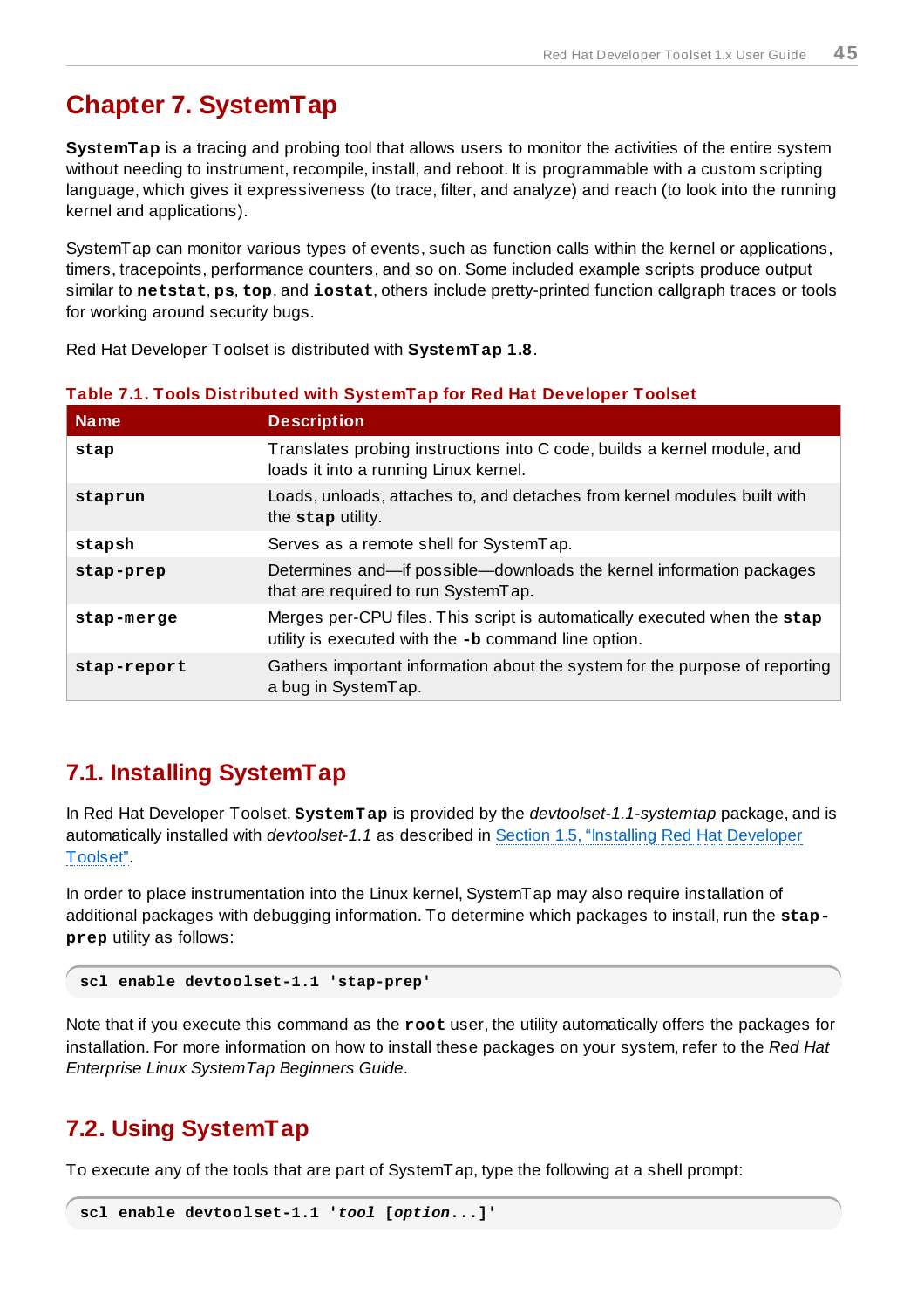<span id="page-45-0"></span>Refer to Table 7.1, "Tools Distributed with [SystemTap](#page-44-0) for Red Hat Developer Toolset" for a list of tools that are distributed with SystemTap. For example, to run the **stap** tool to build an instrumentation module, type:

**scl enable devtoolset-1.1 'stap [***option***...]** *argument***...'**

Note that you can execute any command using the **scl** utility, causing it to be run with the Red Hat Developer Toolset binaries used in preference to the Red Hat Enterprise Linux system equivalent. This allows you to run a shell session with Red Hat Developer Toolset SystemTap as default:

```
scl enable devtoolset-1.1 'bash'
```
### **Note**

To verify the version of SystemTap you are using at any point, type the following at a shell prompt:

**which stap**

Red Hat Developer Toolset's **stap** executable path will begin with **/opt**. Alternatively, you can use the following command to confirm that the version number matches that for Red Hat Developer Toolset SystemTap:

**stap -V**

### **7.3. Additional Resources**

A detailed description of SystemTap and its features is beyond the scope of this book. For more information, refer to the resources listed below.

#### **Installed Documentation**

**stap**(1) — The manual page for the **stap** command provides detailed information on its usage, as well as references to other related manual pages. To display the manual page for the version included in Red Hat Developer Toolset, type:

**scl enable devtoolset-1.1 'man stap'**

**staprun**(8) — The manual page for the **staprun** command provides detailed information on its usage. To display the manual page for the version included in Red Hat Developer Toolset, type:

**scl enable devtoolset-1.1 'man staprun'**

*SystemTap Tapset Reference Manual* — HTML documentation on the most common tapset definitions is located at **/opt/rh/devtoolset-1.1/root/usr/share/doc/devtoolset-1.1 systemtap-client-1.8/index.html**.

#### **Online Documentation**

- Red Hat Enterprise Linux 6 [SystemTap](https://access.redhat.com/knowledge/docs/en-US/Red_Hat_Enterprise_Linux/6/html/SystemTap_Beginners_Guide/index.html) Beginners Guide The *SystemTap Beginners Guide* for Red Hat Enterprise Linux 6 provides an introduction to SystemTap and its usage.
- Red Hat Enterprise Linux 5 [SystemTap](https://access.redhat.com/knowledge/docs/en-US/Red_Hat_Enterprise_Linux/5/html/SystemTap_Beginners_Guide/index.html) Beginners Guide The *SystemTap Beginners Guide* for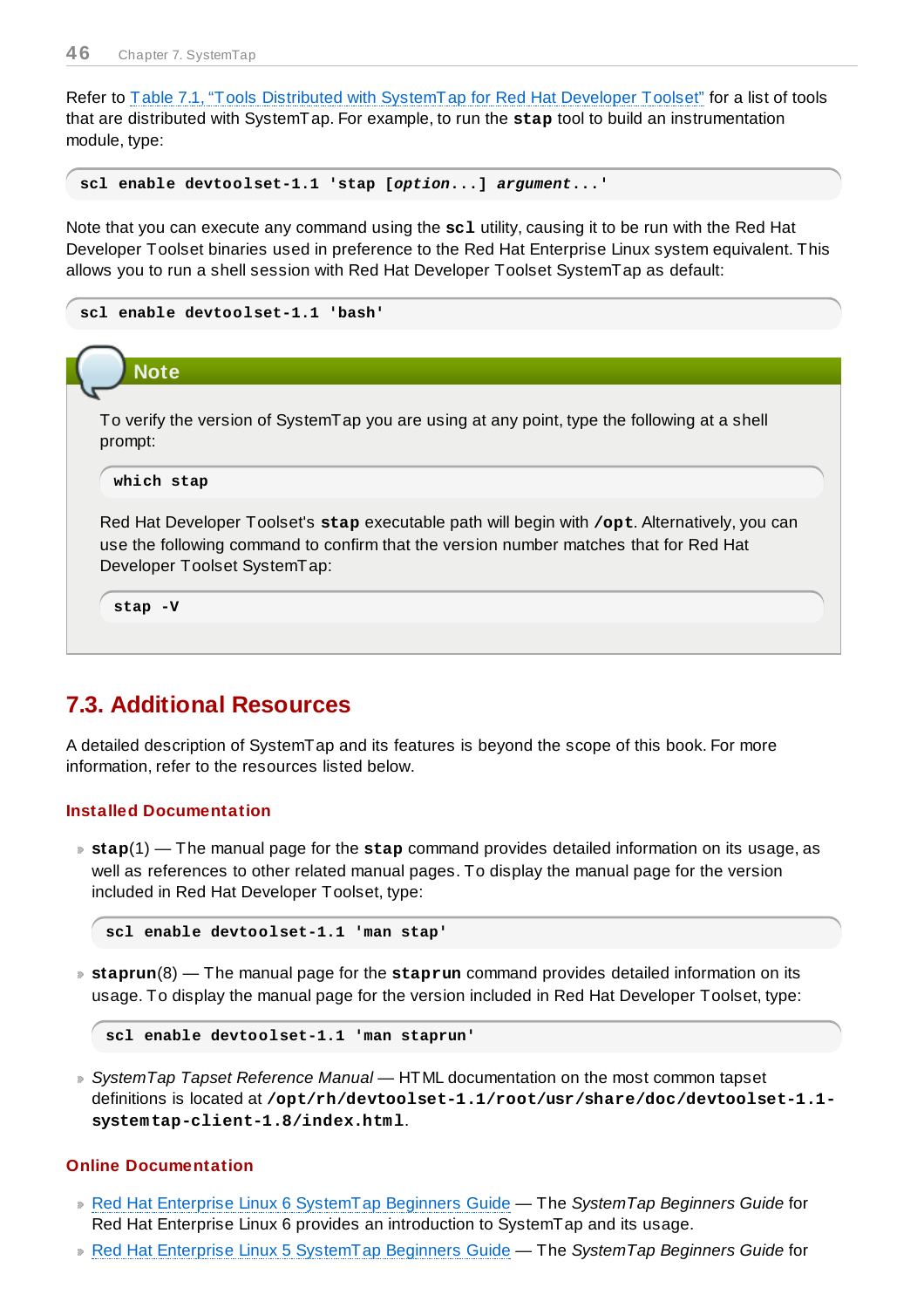Red Hat Enterprise Linux 5 provides an introduction to SystemTap and its usage.

- Red Hat Enterprise Linux 6 [SystemTap](https://access.redhat.com/knowledge/docs/en-US/Red_Hat_Enterprise_Linux/6/html/SystemTap_Tapset_Reference/index.html) Tapset Reference The *SystemTap Tapset Reference* for Red Hat Enterprise Linux 6 provides further details about SystemTap.
- Red Hat Enterprise Linux 5 [SystemTap](https://access.redhat.com/knowledge/docs/en-US/Red_Hat_Enterprise_Linux/5/html/SystemTap_Tapset_Reference/index.html) Tapset Reference The *SystemTap Tapset Reference* for Red Hat Enterprise Linux 5 provides further details about SystemTap.
- **The SystemTap [Documentation](http://sourceware.org/systemtap/documentation.html)** The official SystemTap documentation provides further documentation on SystemTap, as well as numerous examples of SystemTap scripts.

#### **See Also**

- Chapter 1, *Red Hat [Developer](#page-14-0) Toolset* provides an overview of Red Hat Developer Toolset and more information on how to install it on your system.
- Chapter 8, *[Valgrind](#page-48-0)* explains how to use Valgrind to profile applications and detect memory errors and memory management problems, such as the use of uninitialized memory, improper allocation and freeing of memory, and the use of improper arguments in system calls.
- [Chapter](#page-51-0) 9, *OProfile* explains how to use OProfile to determine which sections of code consume the greatest amount of CPU time and why.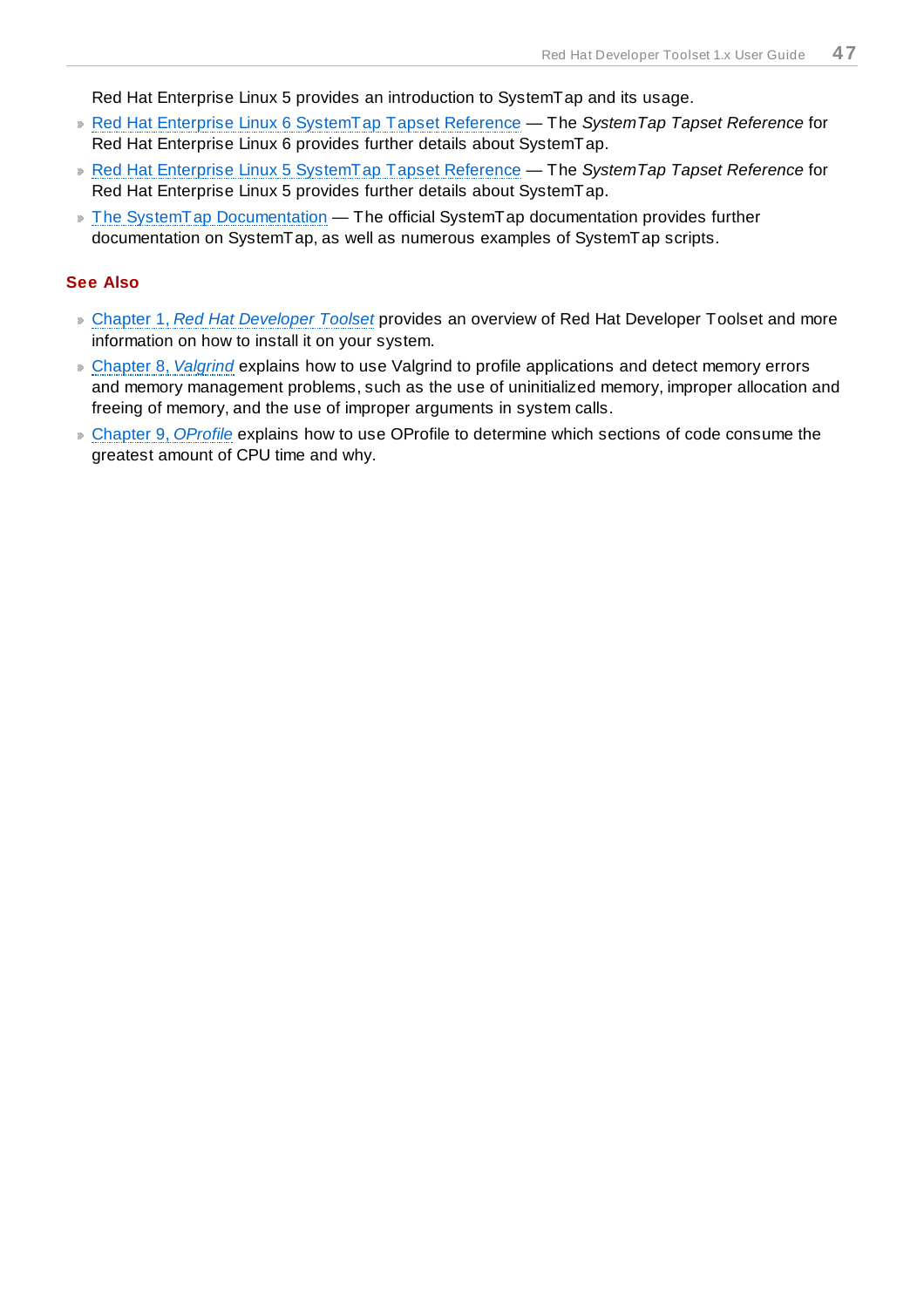# **Chapter 8. Valgrind**

**Valgrind** is an instrumentation framework that ships with a number of tools to profile applications. It can be used to detect various memory errors and memory management problems, such as the use of uninitialized memory or improper allocation and freeing of memory, or to identify the use of improper arguments in system calls. For a complete list of profiling tools that are distributed with the Red Hat Developer Toolset version of Valgrind, refer to Table 8.1, "Tools [Distributed](#page-47-0) with Valgrind for Red Hat Developer Toolset".

Valgrind profiles an application by rewriting it and instrumenting the rewritten binary. This allows you to profile your application without the need to recompile it, but it also makes Valgrind significantly slower than other profilers, especially when performing extremely detailed runs. It is therefore not suited to debugging time-specific issues, or kernel-space debugging.

Red Hat Developer Toolset is distributed with **Valgrind 3.8.1**. This version is more recent than the version included in Red Hat Enterprise Linux and provides numerous bug fixes and enhancements.

| <b>Name</b>     | <b>Description</b>                                                                                                                                                                      |
|-----------------|-----------------------------------------------------------------------------------------------------------------------------------------------------------------------------------------|
| <b>Memcheck</b> | Detects memory management problems by intercepting system calls and<br>checking all read and write operations.                                                                          |
| Cachegrind      | Identifies the sources of cache misses by simulating the level 1 instruction<br>cache (I1), level 1 data cache (D1), and unified level 2 cache (L2).                                    |
| Callgrind       | Generates a call graph representing the function call history.                                                                                                                          |
| Helgrind        | Detects synchronization errors in multithreaded C, C++, and Fortran<br>programs that use POSIX threading primitives.                                                                    |
| <b>DRD</b>      | Detects errors in multithreaded C and C++ programs that use POSIX<br>threading primitives or any other threading concepts that are built on top of<br>these POSIX threading primitives. |
| <b>Massif</b>   | Monitors heap and stack usage.                                                                                                                                                          |

#### <span id="page-47-0"></span>**Table 8.1. Tools Distributed with Valgrind for Red Hat Developer Toolset**

### **8.1. Installing Valgrind**

In Red Hat Developer Toolset, Valgrind is provided by the *devtoolset-1.1-valgrind* package, and is automatically installed with *devtoolset-1.1*. If you intend to use Valgrind to profile parallel programs that use the Message Passing Interface (MPI) protocol, install the *devtoolset-1.1-valgrind-openmpi* package.

For detailed information about how to install Red Hat Developer Toolset and related packages to your system, refer to Section 1.5, "Installing Red Hat [Developer](#page-16-0) Toolset".

### **8.2. Using Valgrind**

To run any of the Valgrind tools on a program you want to profile, type the following at a shell prompt:

**scl enable devtoolset-1.1 'valgrind [--tool=***tool***]** *program* **[***option***...]'**

Refer to Table 8.1, "Tools [Distributed](#page-47-0) with Valgrind for Red Hat Developer Toolset" for a list of tools that are distributed with Valgrind. The argument of the **--tool** command line option must be specified in lower case, and if this option is omitted, Valgrind uses **Memcheck** by default. For example, to run Cachegrind on a program to identify the sources of cache misses, type: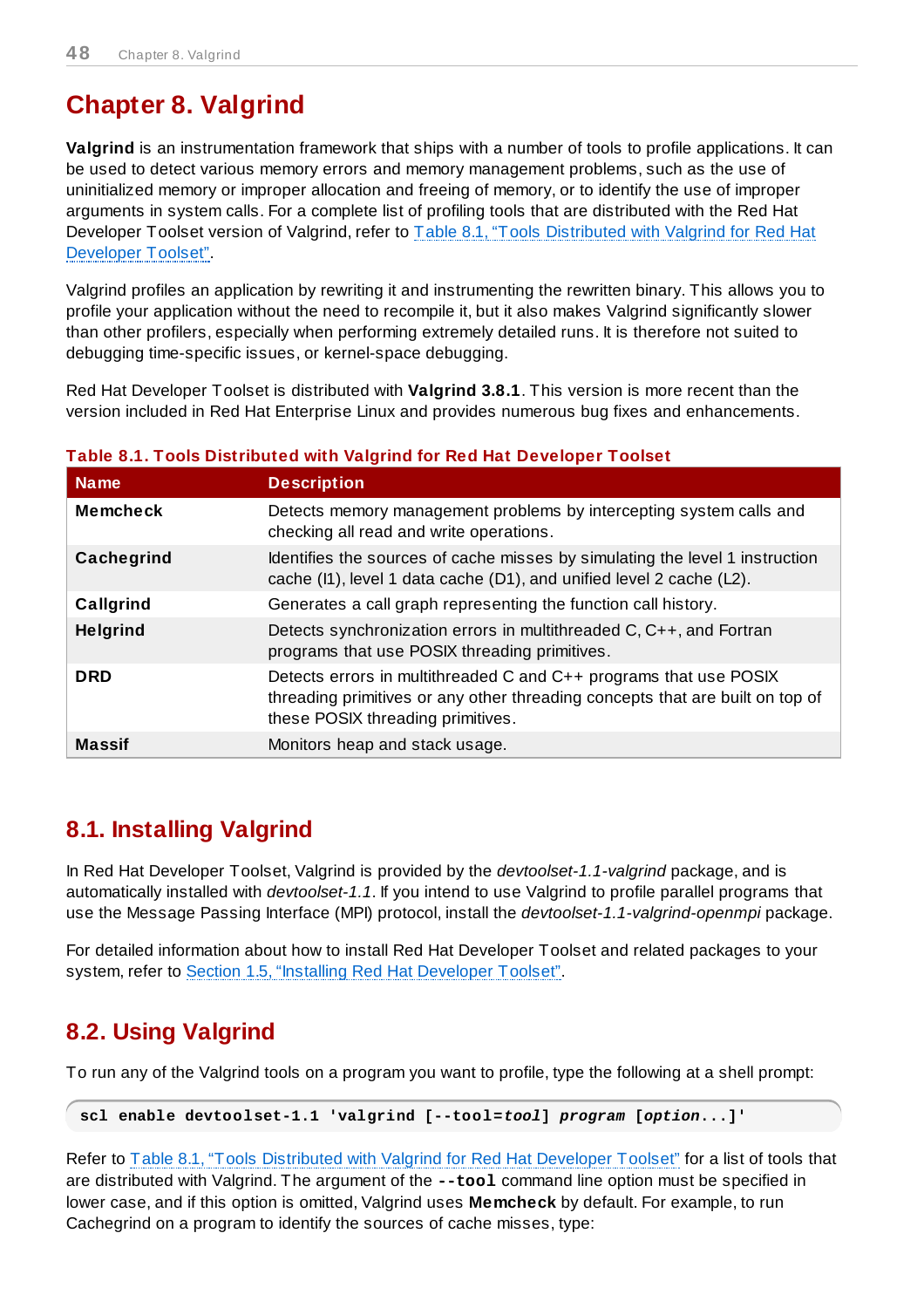```
scl enable devtoolset-1.1 'valgrind --tool=cachegrind program [option...]'
```
Note that you can execute any command using the **scl** utility, causing it to be run with the Red Hat Developer Toolset binaries used in preference to the Red Hat Enterprise Linux system equivalent. This allows you to run a shell session with Red Hat Developer Toolset Valgrind as default:

```
scl enable devtoolset-1.1 'bash'
```


### **8.3. Additional Resources**

A detailed description of Valgrind and its features is beyond the scope of this book. For more information, refer to the resources listed below.

#### **Installed Documentation**

**valgrind**(1) — The manual page for the **valgrind** utility provides detailed information on how to use Valgrind. To display the manual page for the version included in Red Hat Developer Toolset, type:

**scl enable devtoolset-1.1 'man valgrind'**

*Valgrind Documentation* — HTML documentation for Valgrind is located at **/opt/rh/devtoolset-1.1/root/usr/share/doc/devtoolset-1.1-valgrind-3.8.1/html/index.html**.

#### **Online Documentation**

- Red Hat [Enterprise](https://access.redhat.com/knowledge/docs/en-US/Red_Hat_Enterprise_Linux/6/html/Developer_Guide/index.html) Linux 6 Developer Guide The *Developer Guide* for Red Hat Enterprise Linux 6 provides more information about Valgrind and its Eclipse plug-in.
- Red Hat Enterprise Linux 6 [Performance](https://access.redhat.com/knowledge/docs/en-US/Red_Hat_Enterprise_Linux/6/html/Performance_Tuning_Guide/index.html) Tuning Guide The *Performance Tuning Guide* for Red Hat Enterprise Linux 6 provides more detailed information about using Valgrind to profile applications.

#### **See Also**

- Chapter 1, *Red Hat [Developer](#page-14-0) Toolset* provides an overview of Red Hat Developer Toolset and more information on how to install it on your system.
- Chapter 7, *[SystemTap](#page-45-0)* provides an introduction to SystemTap and explains how to use it to monitor the activities of a running system.
- [Chapter](#page-51-0) 9, *OProfile* explains how to use OProfile to determine which sections of code consume the greatest amount of CPU time and why.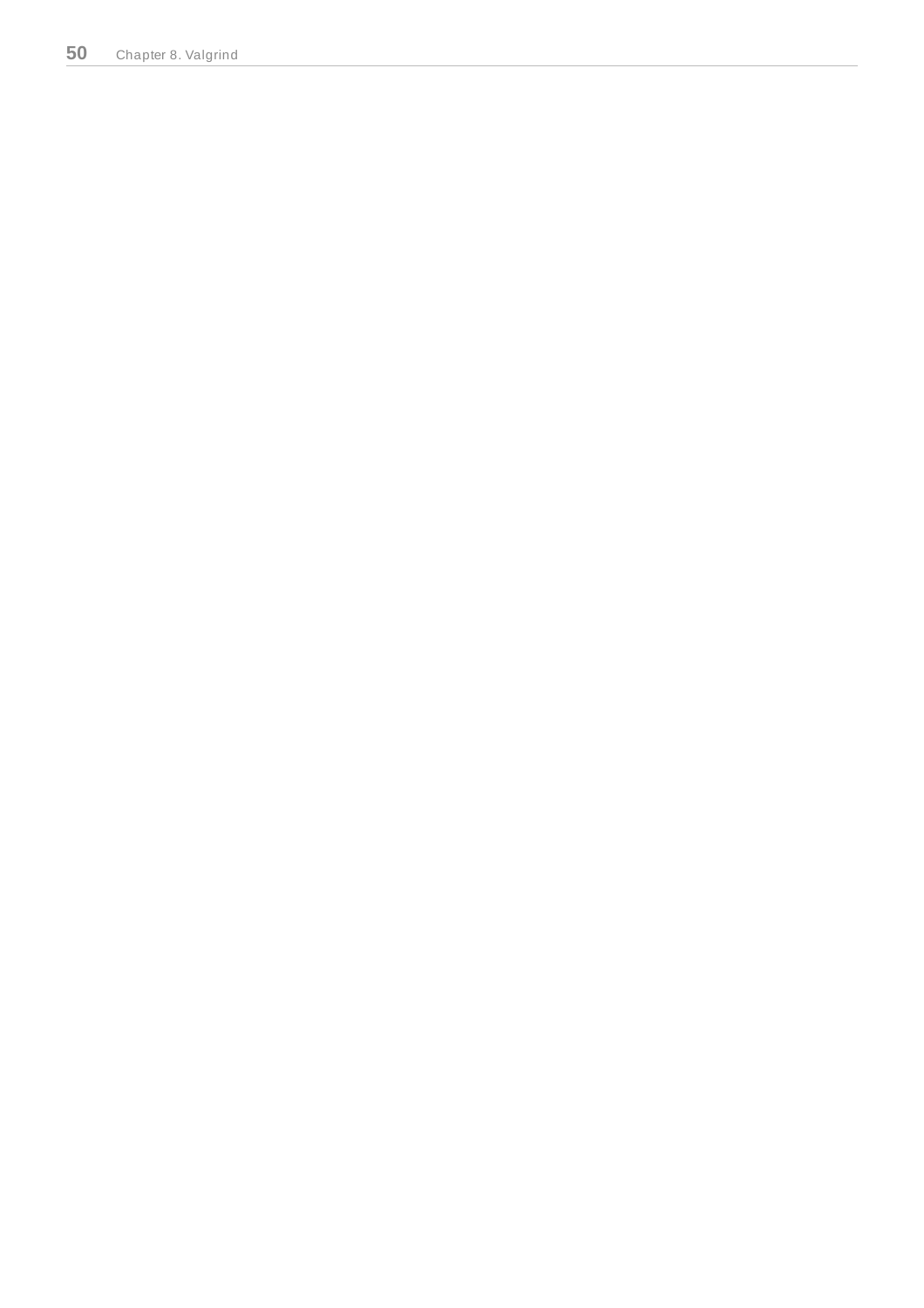# **Chapter 9. OProfile**

**OProfile** is a low overhead, system-wide profiler that uses the performance monitoring hardware on the processor to retrieve information about the kernel and executables on the system, such as when memory is referenced, the number of level 2 cache (L2) requests, and the number of hardware interrupts received. It consists of a configuration utility, a daemon for collecting data, and a number of tools that can be used to transform the data into a human-readable form. For a complete list of tools that are distributed with the Red Hat Developer Toolset version of OProfile, refer to Table 9.1, "Tools [Distributed](#page-50-0) with OProfile for Red Hat Developer Toolset".

OProfile profiles an application without adding any instrumentation by recording the details of every nth event. This allows it to consume fewer resources than Valgrind, but also causes its samples to be less precise. Unlike Valgrind, which only collects data for a single process and its children in user-space, OProfile is well suited to collect system-wide data on both user-space and kernel-space processes, and requires **root** privileges to run.

Red Hat Developer Toolset is distributed with **OProfile 0.9.7**. This version is more recent than the version included in Red Hat Enterprise Linux and provides numerous bug fixes and enhancements.

| <b>Name</b> | <b>Description</b>                                                                      |
|-------------|-----------------------------------------------------------------------------------------|
| oprofiled   | The OProfile daemon that collects profiling data.                                       |
| opcontrol   | Starts, stops, and configures the OProfile daemon.                                      |
| opannotate  | Generates an annotated source file or assembly listing form the profiling<br>data.      |
| oparchive   | Generates a directory containing executable, debug, and sample files.                   |
| opgprof     | Generates a summary of a profiling session in a format compatible with<br>gprof.        |
| ophelp      | Displays a list of available events.                                                    |
| opimport    | Converts a sample database file from a foreign binary format to the native<br>format.   |
| opjitconv   | Converts a just-in-time (JIT) dump file to the Executable and Linkable<br>Format (ELF). |
| opreport    | Generates image and symbol summaries of a profiling session.                            |

#### <span id="page-50-0"></span>**Table 9.1. Tools Distributed with OProfile for Red Hat Developer Toolset**

### **9.1. Installing OProfile**

In Red Hat Developer Toolset, OProfile is provided by the *devtoolset-1.1-oprofile* package, and is automatically installed with *[devtoolset-1.1](#page-16-0)* as described in Section 1.5, "Installing Red Hat Developer Toolset".

### **9.2. Using OProfile**

To run any of the tools that are distributed with OProfile, type the following at a shell prompt as **root**:

```
scl enable devtoolset-1.1 'tool [option...]'
```
Refer to Table 9.1, "Tools [Distributed](#page-50-0) with OProfile for Red Hat Developer Toolset" for a list of tools that are distributed with Valgrind. For example, to use the **ophelp** command to list available events in the XML format, type: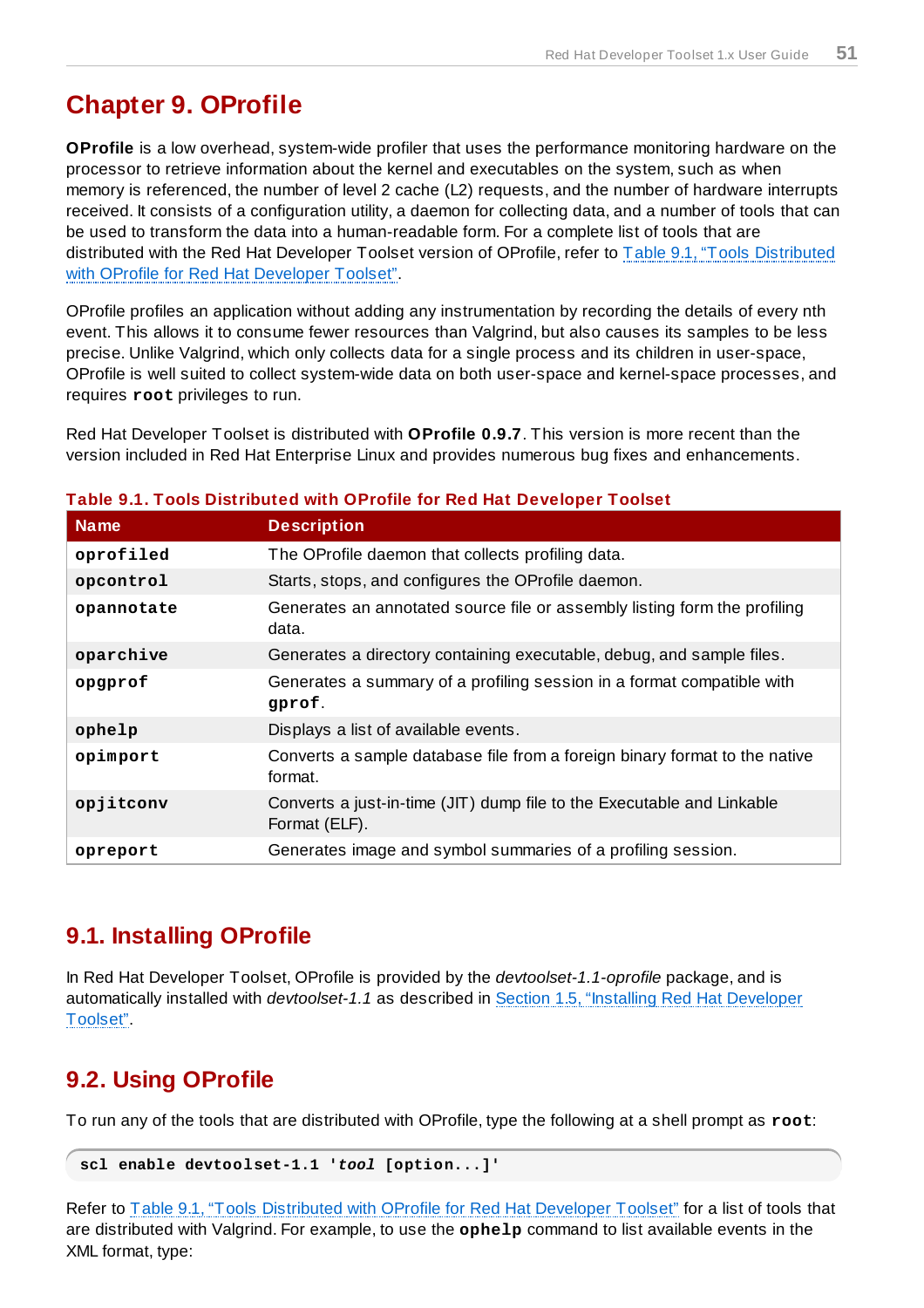#### <span id="page-51-0"></span>**scl enable devtoolset-1.1 'ophelp -X'**

Note that you can execute any command using the **scl** utility, causing it to be run with the Red Hat Developer Toolset binaries used in preference to the Red Hat Enterprise Linux system equivalent. This allows you to run a shell session with Red Hat Developer Toolset OProfile as default:

```
scl enable devtoolset-1.1 'bash'
```

```
Note
To verify the version of OProfile you are using at any point, type the following at a shell prompt:
 which opcontrol
Red Hat Developer Toolset's opcontrol executable path will begin with /opt. Alternatively, you
can use the following command to confirm that the version number matches that for Red Hat
Developer Toolset OProfile:
 opcontrol --version
```
### **9.3. Additional Resources**

A detailed description of OProfile and its features is beyond the scope of this book. For more information, refer to the resources listed below.

#### **Installed Documentation**

**oprofile**(1) — The manual page named **oprofile** provides an overview of OProfile and available tools. To display the manual page for the version included in Red Hat Developer Toolset, type:

```
scl enable devtoolset-1.1 'man oprofile'
```
**opannotate**(1), **oparchive**(1), **opcontrol**(1), **opgprof**(1), **ophelp**(1), **opimport**(1), **opreport**(1) — Manual pages for various tools distributed with OProfile provide more information on their respective usage. To display the manual page for the version included in Red Hat Developer Toolset, type:

```
scl enable devtoolset-1.1 'man tool'
```
#### **Online Documentation**

- Red Hat [Enterprise](https://access.redhat.com/knowledge/docs/en-US/Red_Hat_Enterprise_Linux/6/html/Developer_Guide/index.html) Linux 6 Developer Guide The *Developer Guide* for Red Hat Enterprise Linux 6 provides more information on OProfile.
- Red Hat Enterprise Linux 6 [Deployment](https://access.redhat.com/knowledge/docs/en-US/Red_Hat_Enterprise_Linux/6/html/Deployment_Guide/index.html) Guide The *Deployment Guide* for Red Hat Enterprise Linux 6 describes in detail how to install, configure, and start using OProfile on this system.
- Red Hat Enterprise Linux 5 [Deployment](https://access.redhat.com/knowledge/docs/en-US/Red_Hat_Enterprise_Linux/5/html/Deployment_Guide/index.html) Guide The *Deployment Guide* for Red Hat Enterprise Linux 5 describes in detail how to install, configure, and start using OProfile on this system.

#### **See Also**

Chapter 1, *Red Hat [Developer](#page-14-0) Toolset* provides an overview of Red Hat Developer Toolset and more information on how to install it on your system.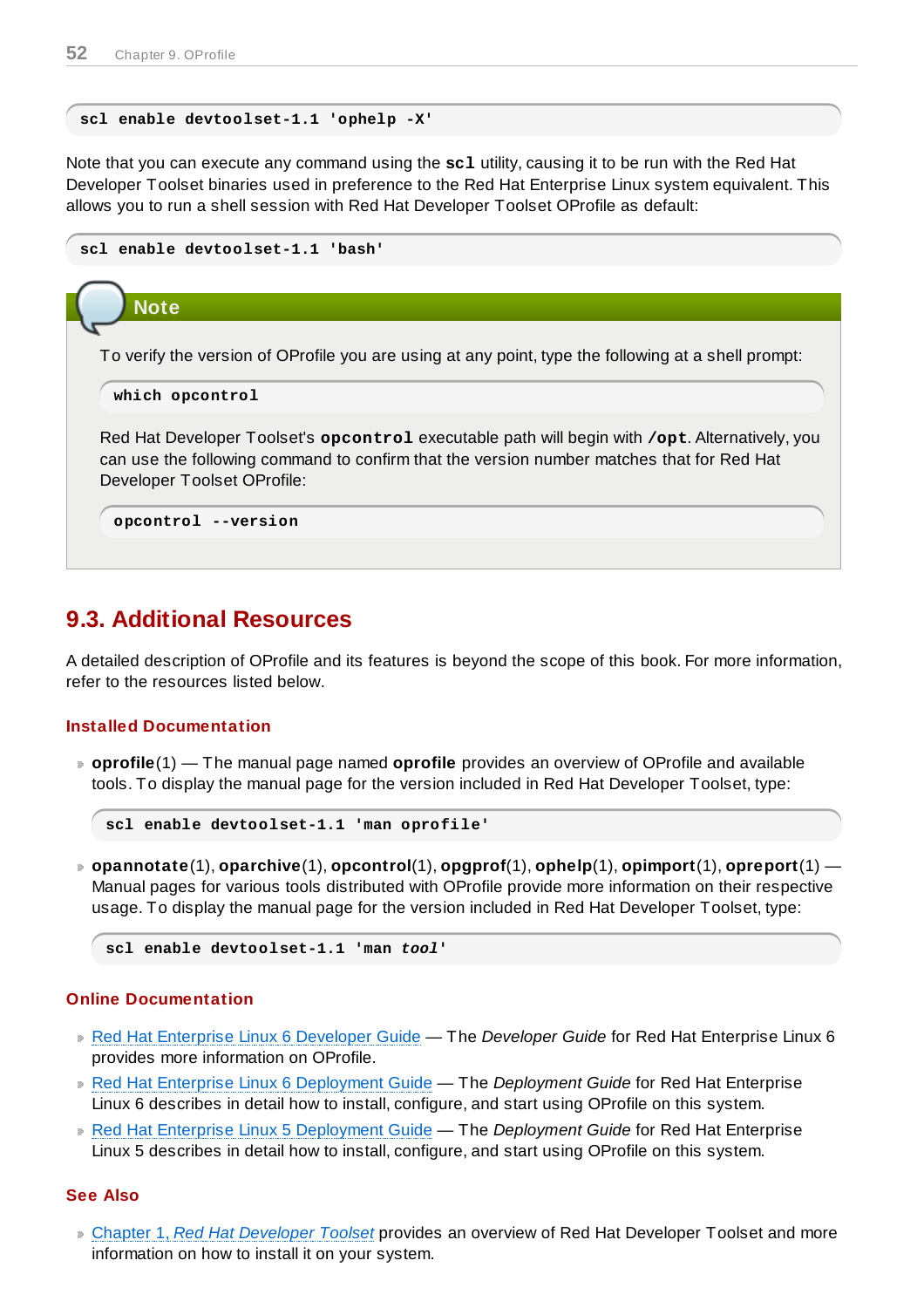- Chapter 7, *[SystemTap](#page-45-0)* provides an introduction to SystemTap and explains how to use it to monitor the activities of a running system.
- **Exampler 8, [Valgrind](#page-48-0)** explains how to use Valgrind to profile applications and detect memory errors and memory management problems, such as the use of uninitialized memory, improper allocation and freeing of memory, and the use of improper arguments in system calls.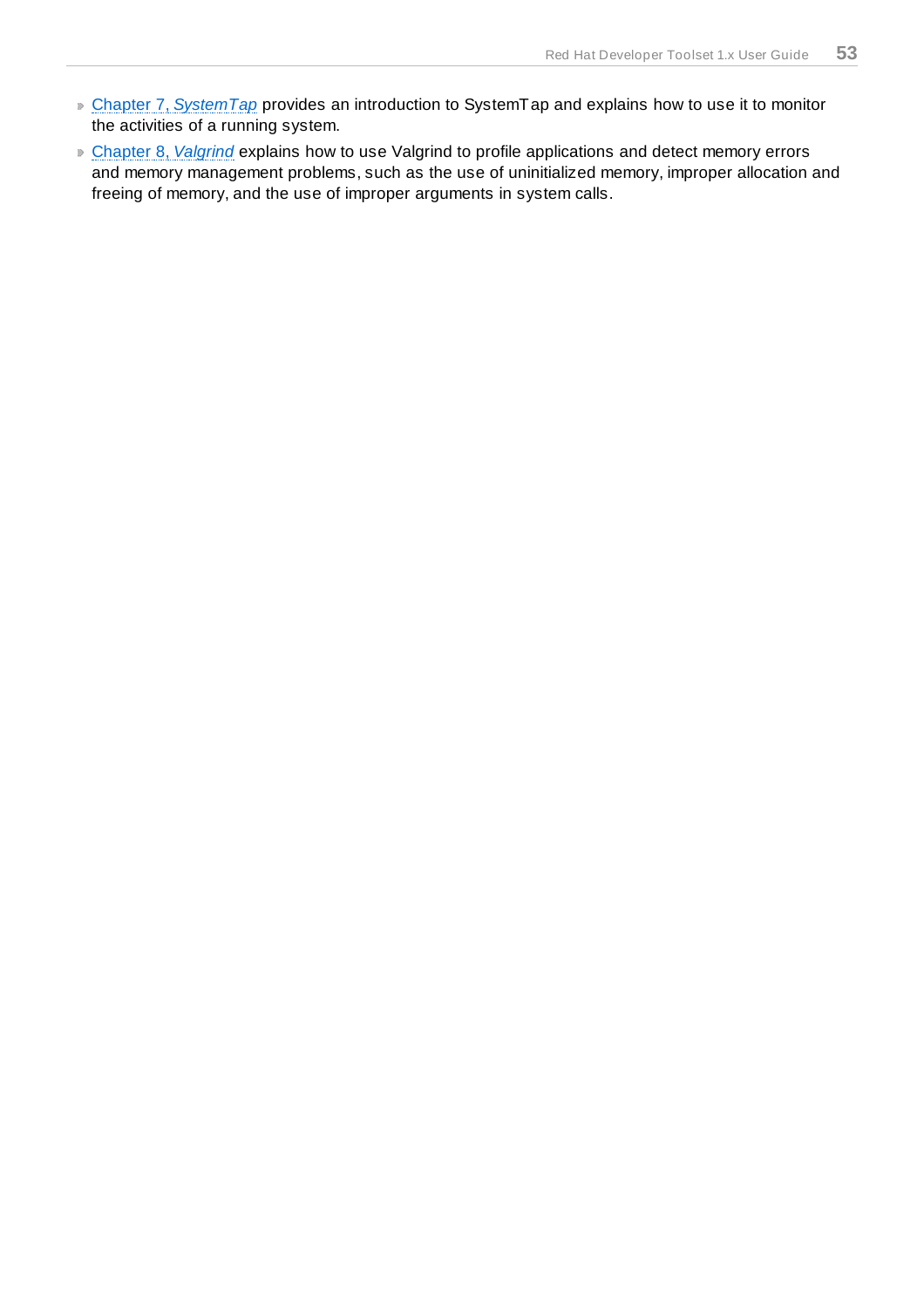# **Part IV. Integrated Development Environments**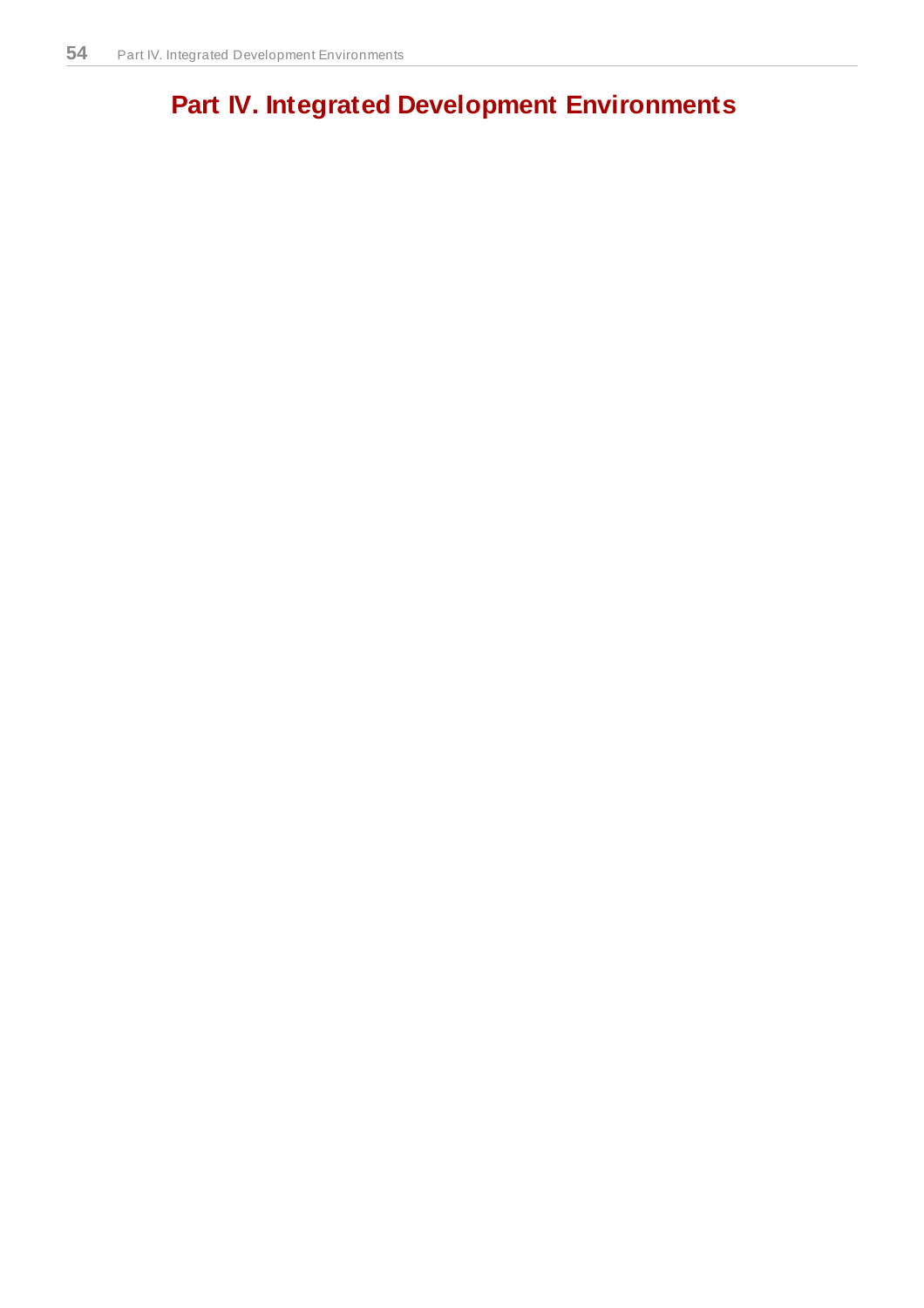# **Chapter 10. Eclipse**

**Eclipse** is a powerful development environment that provides tools for each phase of the development process. It integrates a variety of disparate tools into a unified environment to create a rich development experience, provides a fully configurable user interface, and features a pluggable architecture that allows for extension in a variety of ways. For instance, the Valgrind plug-in allows programmers to perform memory profiling, otherwise performed on the command line, through the Eclipse user interface.

Eclipse provides a graphical development environment alternative to traditional interaction with command line tools and as such, it is a welcome alternative to developers who do not want to use the command line interface. The traditional, mostly command line based Linux tools suite (such as **gcc** or **gdb**) and Eclipse offer two distinct approaches to programming.



**Figure 10.1. Sample Eclipse Session**

### **10.1. Installing Eclipse**

In Red Hat Enterprise Linux 6, the Eclipse development environment is distributed as a set of several smaller packages such as *eclipse-cdt*, which provides C/C++ support, *eclipse-jdt*, which provides support for Java, or *eclipse-valgrind*, which integrates various Valgrind tools into Eclipse. In addition, a package group named **Eclipse** is available to make it easier to install all packages that form the Eclipse integrated development environment at the same time.

To install the **Eclipse** package group and all its dependencies on your system, type the following at a shell prompt as **root**: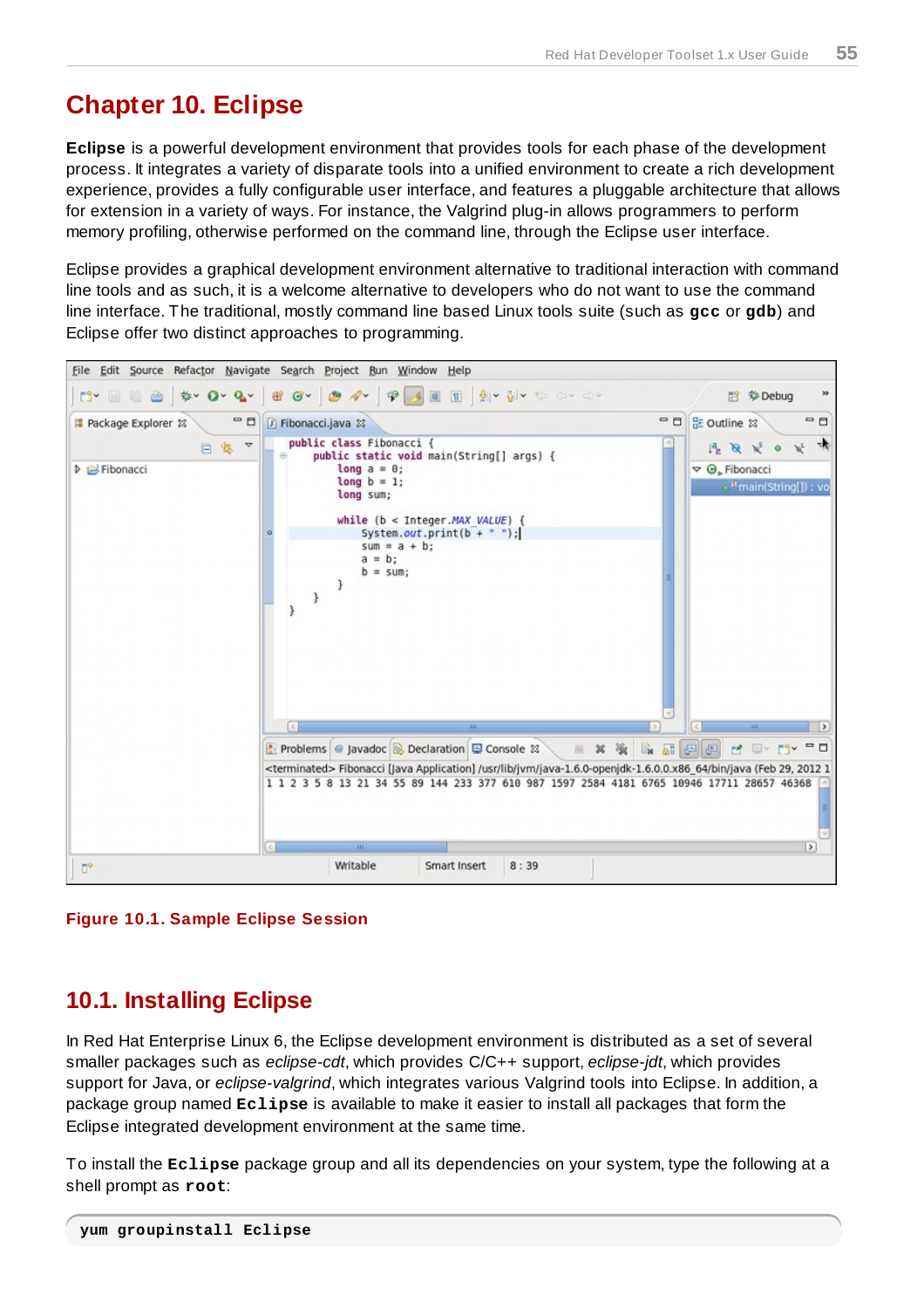This installs *eclipse-cdt*, *eclipse-jdt*, *eclipse-valgrind*, and other packages to the system from the Red Hat Enterprise Linux 6 x86/x86\_64 Supplementary channel. To install all Eclipse packages, run as **root**:

**yum install eclipse-\\***

**Note**

Eclipse is part of Red Hat Enterprise Linux rather than Red Hat Developer Toolset. It is only available for Red Hat Enterprise Linux 6 on 32-bit and 64-bit Intel and AMD architectures, and supports only C and C++ development. The Red Hat Enterprise Linux 6 version does *not* provide support for the Fortran programming language.

### **10.2. Running Eclipse**

To start Eclipse with support for the GNU Compiler Collection and GNU Debugger from Red Hat Developer Toolset, type the following at a shell prompt:

**scl enable devtoolset-1.1 'eclipse'**

This invokes the Red Hat Enterprise Linux Eclipse IDE using the Developer Toolset **gcc** compiler and **gdb** debugger instead of the Red Hat Enterprise Linux system equivalents.

# **Important**

If you are working on a project that you previously built with the Red Hat Enterprise Linux version of the GNU Compiler Collection, make sure that you discard all previous build results. To do so, open the project in Eclipse and select **Project** → **Clean** from the menu.

You can execute any command using the **scl** utility, causing it to be run with the Red Hat Developer Toolset binaries used in preference to the Red Hat Enterprise Linux system equivalents. This allows you to run a shell session with Red Hat Developer Toolset **gcc** and **gdb** as the default compiler and debugger for Eclipse:

**scl enable devtoolset-1.1 'bash'**

### **Note**

To verify the version of **gcc** you are using at any point, type the following at a shell prompt:

#### **which gcc**

Red Hat Developer Toolset's **gcc** executable path will begin with **/opt**. Alternatively, you can use the following command to confirm that the version number matches that for Red Hat Developer Toolset **gcc**:

**gcc -v**

During its startup, Eclipse prompts you to select a *workspace*, that is, a directory in which you want to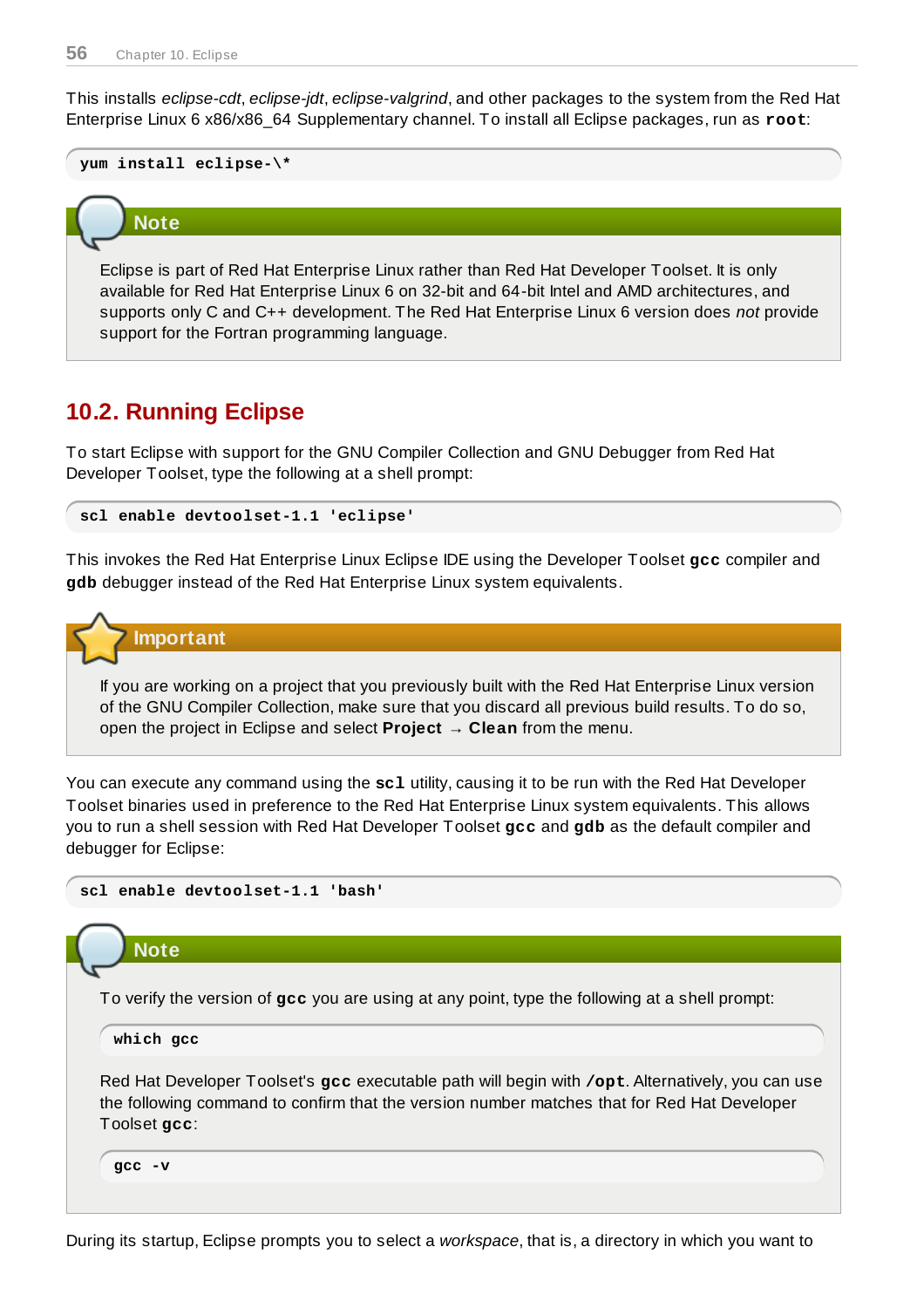store your projects. Either use **~/workspace/**, which is the default option, or click the **Browse** button to browse your file system and select a custom directory. You can also select the **Use this as the default and do not ask again** check box to prevent Eclipse from prompting you the next time you run it. When you are done, click the **OK** button to confirm the selection and proceed with the startup.

## **10.3. Additional Resources**

A detailed description of Eclipse and all its features is beyond the scope of this book. For more information, refer to the resources listed below.

### **Installed Documentation**

Eclipse includes a built-in **Help** system which provides extensive documentation for each integrated feature and tool. This greatly decreases the initial time investment required for new developers to become fluent in its use. The use of this Help section is detailed in the *Red Hat Enterprise Linux Developer Guide* linked below.

#### **Online Documentation**

Red Hat [Enterprise](https://access.redhat.com/knowledge/docs/en-US/Red_Hat_Enterprise_Linux/6/html/Developer_Guide/index.html) Linux 6 Developer Guide — The *Developer Guide* for Red Hat Enterprise Linux 6 provides more information on Eclipse, including a description of the user interface, overview of available development toolkits, or instructions on how to use it to build RPM packages.

#### **See Also**

- Chapter 1, *Red Hat [Developer](#page-14-0) Toolset* provides an overview of Red Hat Developer Toolset and more information on how to install it on your system.
- Chapter 2, *GNU Compiler [Collection](#page-22-0) (GCC)* provides information on how to compile programs written in C, C++, and Fortran on the command line.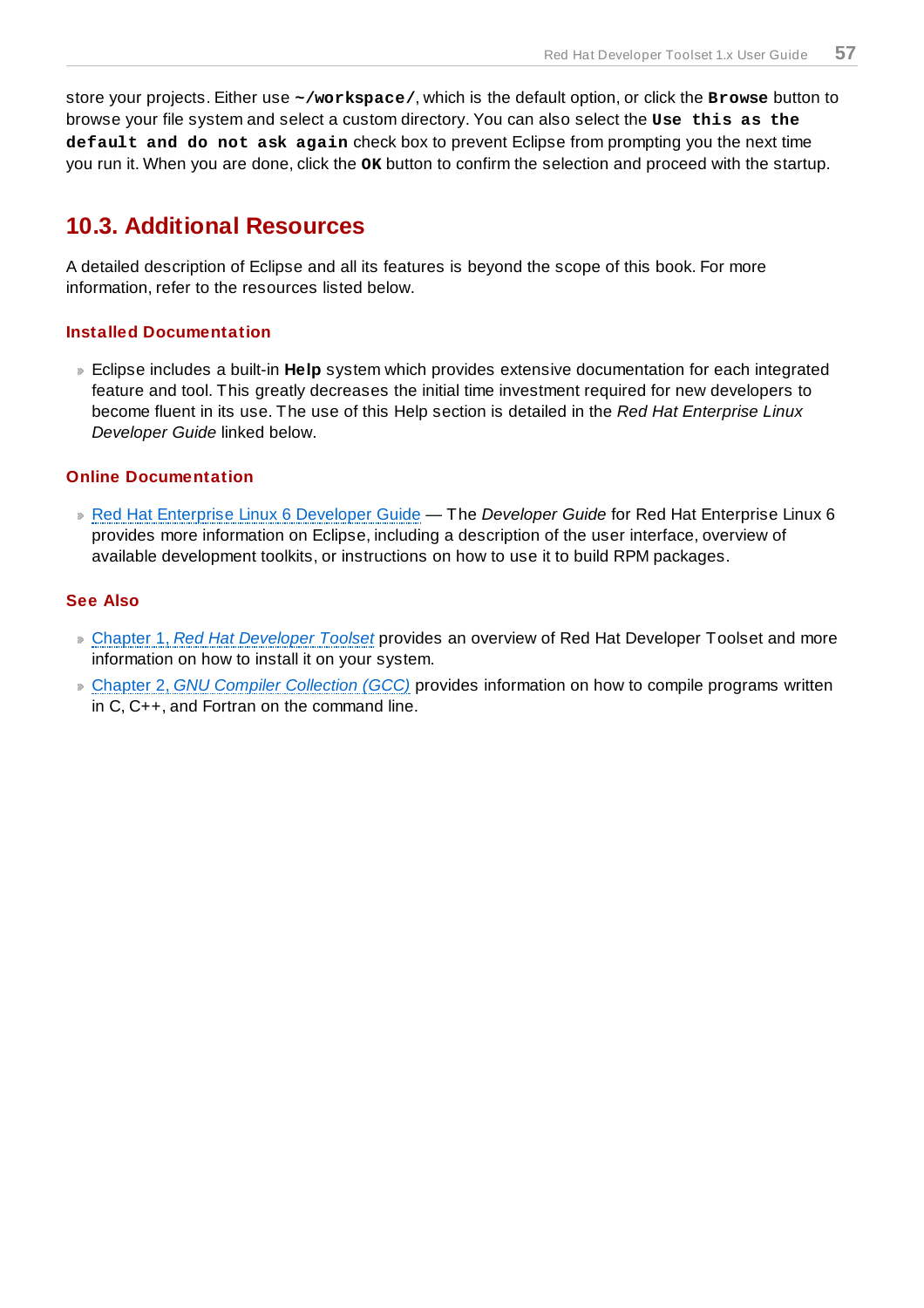# **Part V. Getting Help**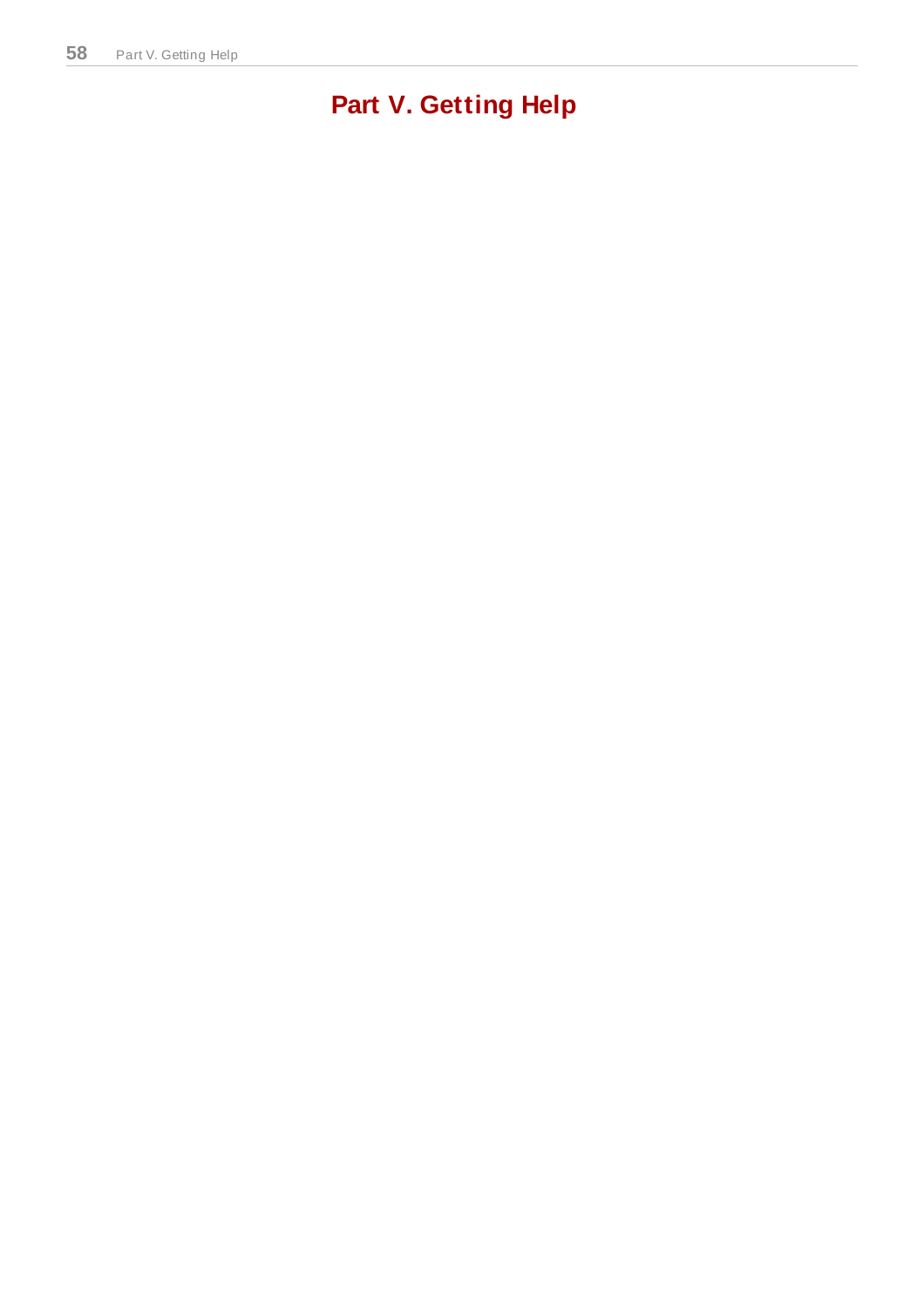# **Chapter 11. Accessing Red Hat Product Documentation**

**Red Hat Product Documentation** located at <https://access.redhat.com/knowledge/docs/> serves as a central source of information. It is currently translated in 22 languages and for each product, it provides different kinds of books from release and technical notes to installation, user, and reference guides in HTML, PDF, and EPUB formats.

Below is a brief list of documents that are directly or indirectly relevant to this book.

### **Red Hat Developer Toolset**

- Red Hat [Developer](https://access.redhat.com/knowledge/docs/en-US/Red_Hat_Developer_Toolset/1/html-single/1.1_Release_Notes/index.html) Toolset 1.1 Release Notes The *Release Notes* for Red Hat Developer Toolset 1.1 provide more information about this product.
- Red Hat Developer Toolset 1.1 Software [Collections](https://access.redhat.com/knowledge/docs/en-US/Red_Hat_Developer_Toolset/1/html/Software_Collections_Guide/index.html) Guide The *Software Collections Guide* for Red Hat Developer Toolset 1.1 explains the concept of Software Collections and documents the **scl** tool.

### **Red Hat Enterprise Linux**

- Red Hat [Enterprise](https://access.redhat.com/knowledge/docs/en-US/Red_Hat_Enterprise_Linux/6/html/Developer_Guide/index.html) Linux 6 Developer Guide The *Developer Guide* for Red Hat Enterprise Linux 6 provides detailed information about libraries and runtime support, compiling and building, debugging, and profiling.
- Red Hat Enterprise Linux 6 [Installation](https://access.redhat.com/knowledge/docs/en-US/Red_Hat_Enterprise_Linux/6/html/Installation_Guide/index.html) Guide The *Installation Guide* for Red Hat Enterprise Linux 6 explains how to obtain, install, and update the system.
- Red Hat Enterprise Linux 5 [Installation](https://access.redhat.com/knowledge/docs/en-US/Red_Hat_Enterprise_Linux/5/html/Installation_Guide/index.html) Guide The *Installation Guide* for Red Hat Enterprise Linux 5 explains how to obtain, install, and update the system.
- Red Hat Enterprise Linux 6 [Deployment](https://access.redhat.com/knowledge/docs/en-US/Red_Hat_Enterprise_Linux/6/html/Deployment_Guide/index.html) Guide The *Deployment Guide* for Red Hat Enterprise Linux 6 documents relevant information regarding the deployment, configuration, and administration of Red Hat Enterprise Linux 6.
- Red Hat Enterprise Linux 5 [Deployment](https://access.redhat.com/knowledge/docs/en-US/Red_Hat_Enterprise_Linux/5/html/Deployment_Guide/index.html) Guide The *Deployment Guide* for Red Hat Enterprise Linux 5 documents relevant information regarding the deployment, configuration, and administration of Red Hat Enterprise Linux 5.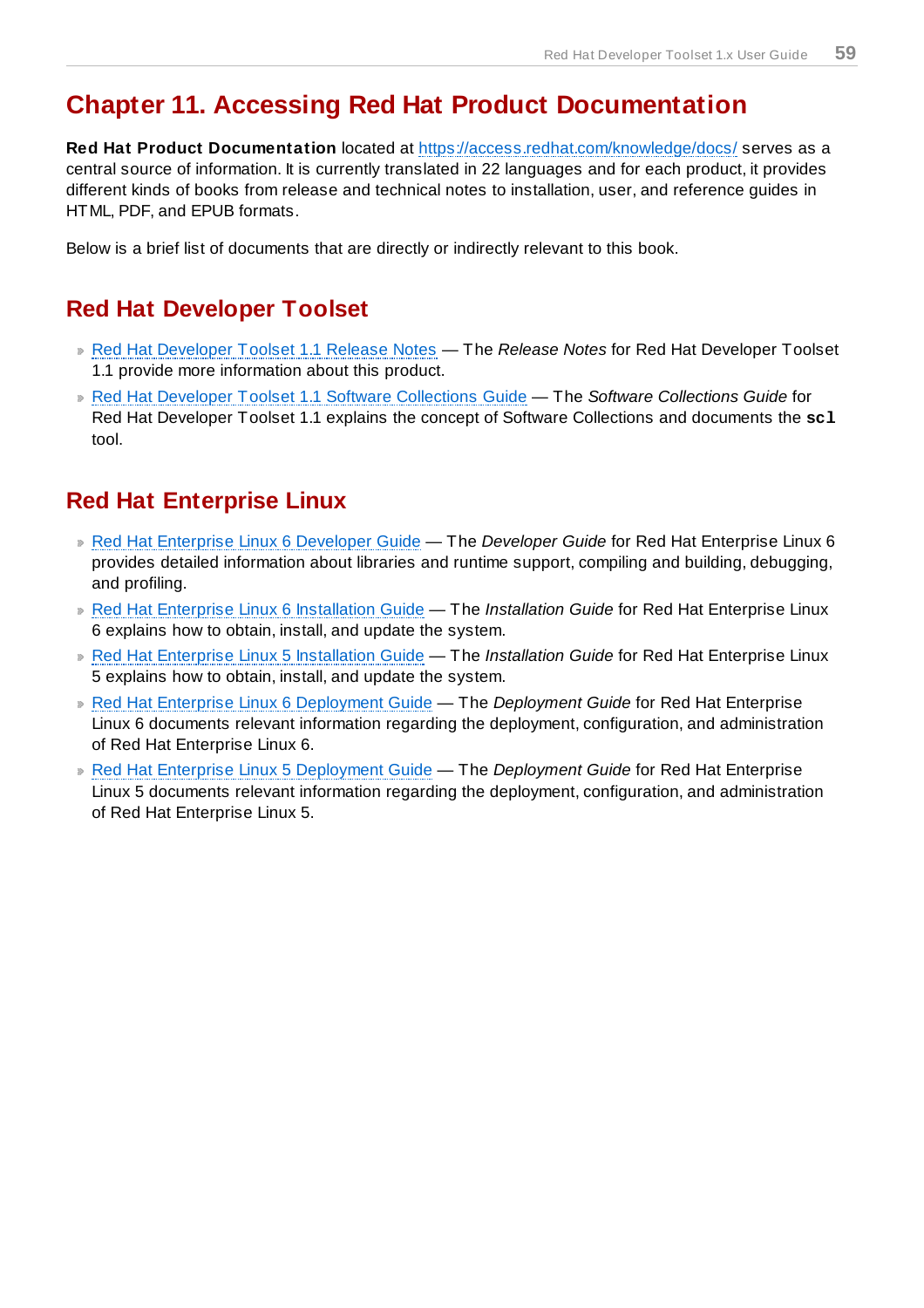# **Chapter 12. Accessing the Customer Portal**

The **Customer Portal** is available to all Red Hat subscribers and can be accessed at <https://access.redhat.com/home>. This web page serves as a pointer to a vast number of resources but of most interest to developers are the **Plan**, **Deploy**, and **Connect** menus. These include links to all the resources needed during each stage of the development.

### **12.1. The Plan Menu**



#### **Figure 12.1. The Plan Menu**

In the **Plan** menu are resources needed to plan a development project. These menu items provide proven resources to implement the best solution the first time. This includes:

#### **Webinars**

The Webinars page contains information on upcoming Red Hat and open source events around the world. Here you can register for upcoming webinars or watch archived ones on demand.

#### **Success Stories**

Read the success stories of other Red Hat customers to learn how leading organizations are finding unbeatable value, performance, security and reliability with Red Hat solutions.

#### **Product Documentation**

This provides a list of links to the various Red Hat documents, including books for Red Hat Enterprise Linux, Identity Management and Infrastructure, Red Hat Enterprise Storage, JBoss Enterprise Middleware, and System Management.

#### **Reference Architectures**

Reference Architectures contains a list of whitepapers that detail technical case studies of solutions that have been built, tested, and bench-marked by senior Red Hat engineers. They explain the capabilities and limitations of a given solution, as well as detailed notes on how to implement the solution.

#### **Evaluations & Demos**

You can download free evaluations of various Red Hat products from here, including Red Hat Enterprise Linux, Red Hat Enterprise Virtualization, Red Hat Storage Appliance, and JBoss Enterprise Middleware evaluations.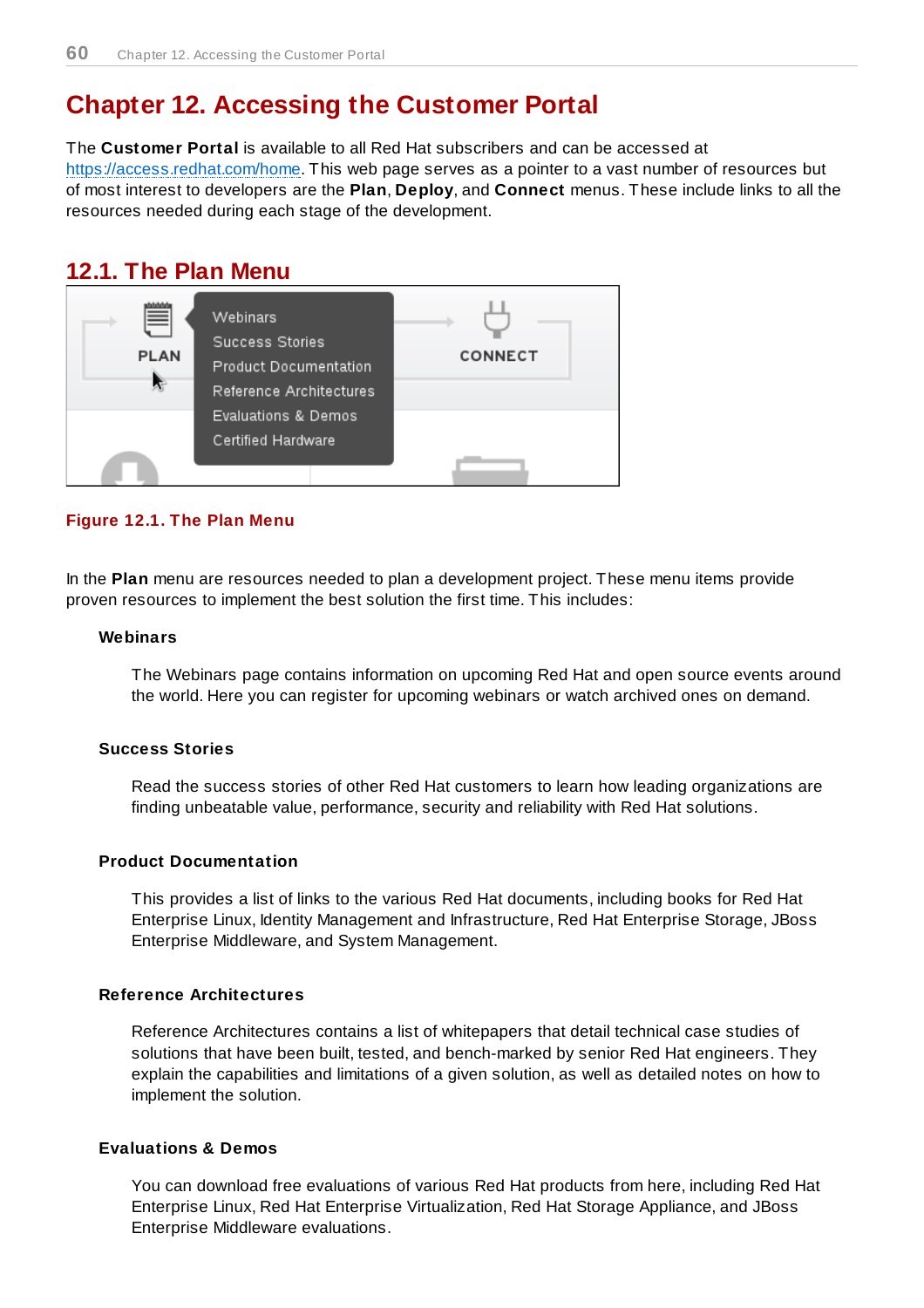#### **Certified Hardware**

This section has information on what systems, components, and peripherals Red Hat Enterprise Linux 6, 5, and 4 support.

### **12.2. The Deploy Menu**



#### **Figure 12.2. The Deploy Menu**

In the **Deploy** menu are resources needed to deploy a development project. This includes:

#### **Getting Started**

The Getting Started page has links to information to help get up and running with Red Hat subscriptions, including product registration information, accessing your resources, and engaging in global support. It also has links to a Red Hat Welcome Kit and a Quick Guide to Red Hat Support.

#### **Downloads**

Here is where you can download all that Red Hat offers with descriptions of what each entails.

#### **Activate a New Subscription**

After purchasing a Red Hat subscription this is where you go to activate it. Note that the **Activate a New Subscription** section requires you to enter your Red Hat login and password.

#### **Support Essentials**

Here you can find a list of articles and group discussions, viewable by new posts, most popular, and recent comments, as well as the most recent Red Hat errata.

#### **Security**

Red Hat releases errata to address bugs, provide enhancements, or to fix security vulnerabilities. With each erratum an advisory is supplied to give the details of the issues being fixed, as well as how to obtain and install the required software packages. This section has information about the errata, including:

Checking the security update policy and lifetime for all Red Hat products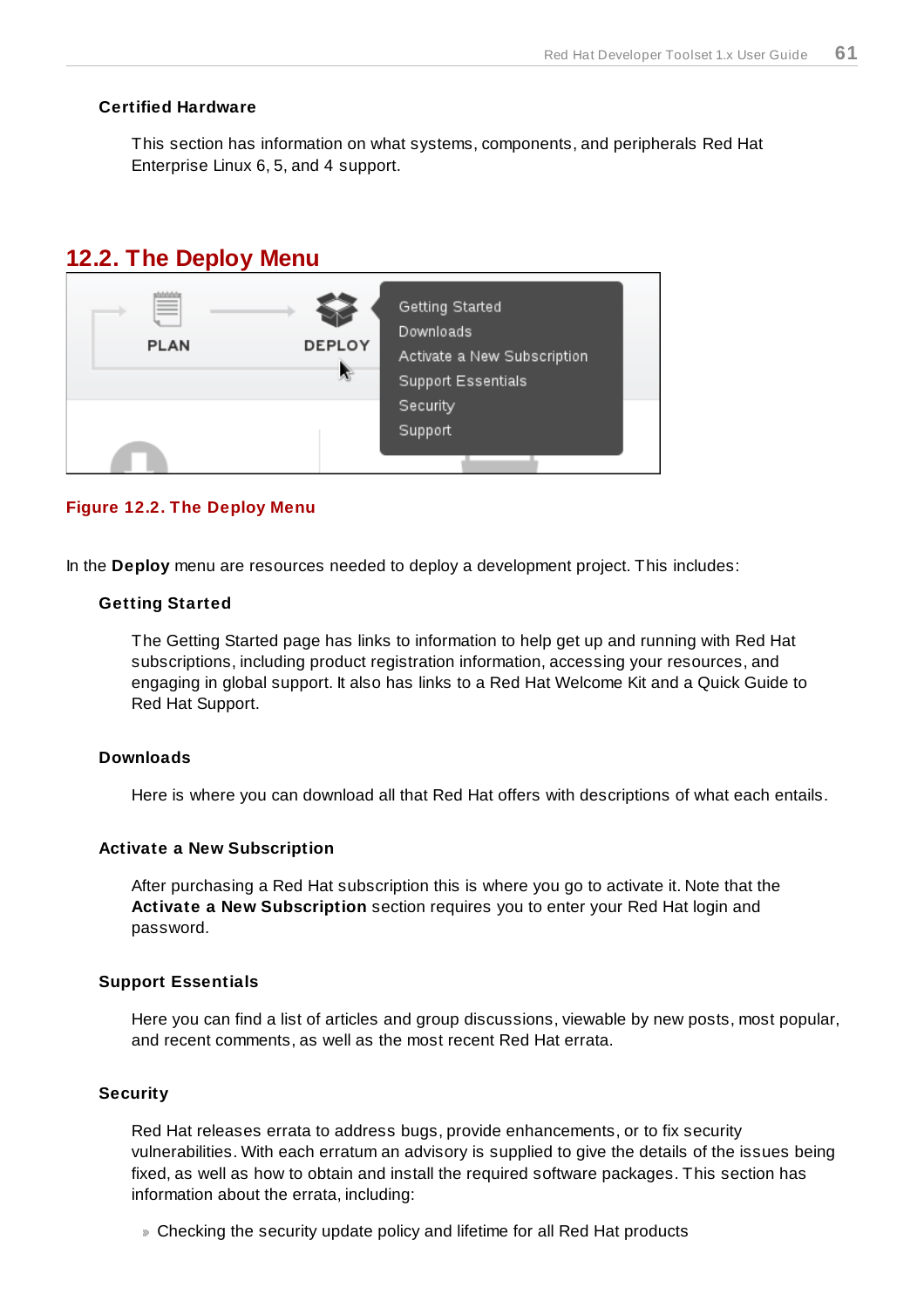- Getting the latest security updates for Red Hat products
- Getting notified of new security updates
- Finding out if a specific CVE affects a Red Hat product
- Reporting a security vulnerability
- **How we measure security vulnerabilities**
- Security Response Team mission and standards of service

#### **Support**

This is where all the information regarding Red Hat support can be found, including links for:

- Support Cases
- **Support Programs**
- **Product Life Cycles**
- **Supported Environments**
- **Help & Assistance**
- Site Help

### **12.3. The Connect Menu**



#### **Figure 12.3. The Connect Menu**

The **Connect** menu allows you to connect to the industry's best engineers and collaborate with industry peers. This includes:

#### **Knowledgebase**

The Knowledgebase contains a large number of whitepapers on a variety of topics which can serve as another source of documentation for your project. Note that the **Knowledgebase** section requires you to enter your Red Hat login and password.

#### **Groups**

This section allows users to join a group to collaborate on the documents. They can also create and comment on discussions to interact with other customers, Red Hat support staff, and certified engineers. Note that the **Groups** section requires you to enter your Red Hat login and password.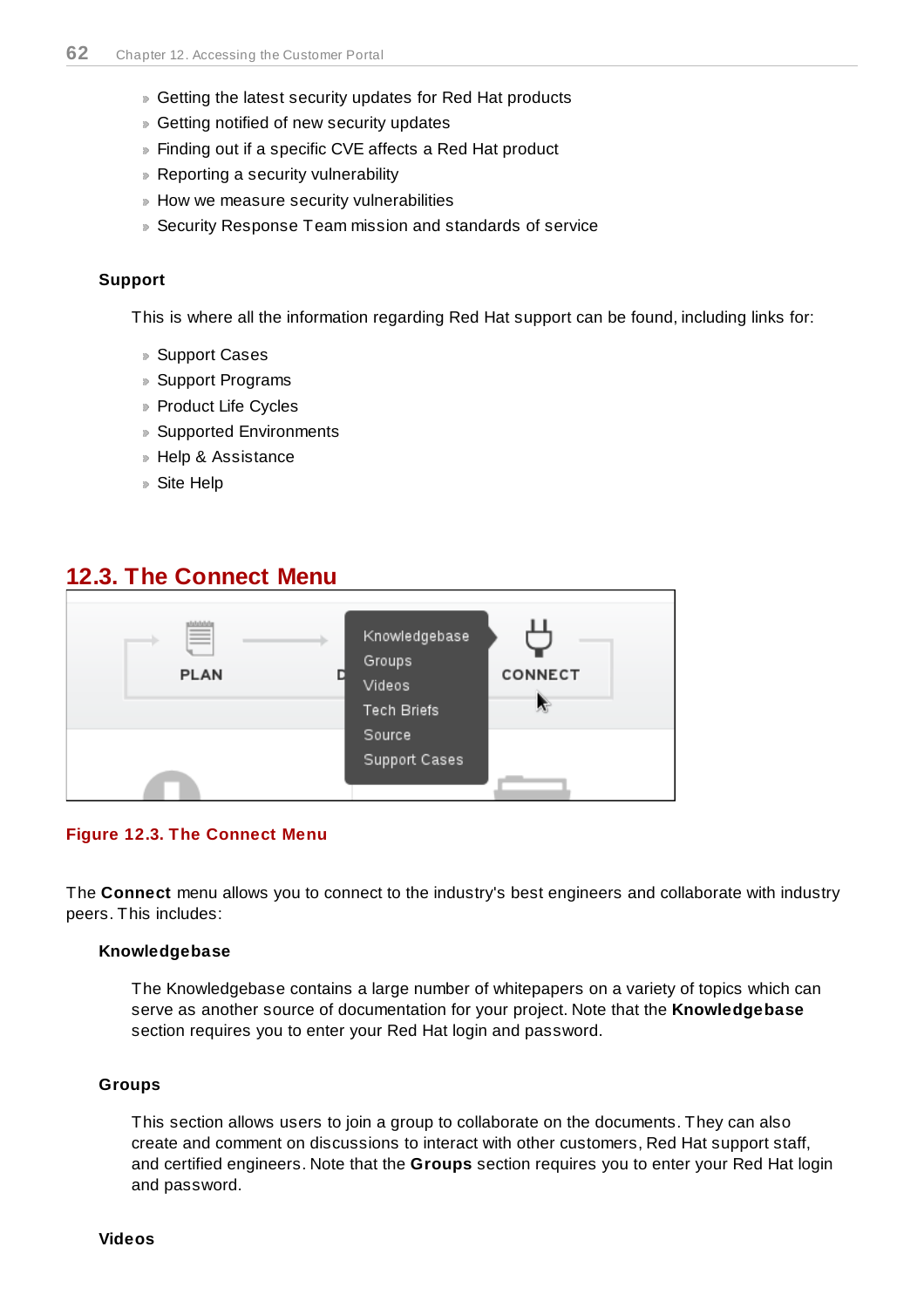A number of videos on how to get vital solutions, useful tips, product demonstrations, and inside information can be accessed from here. You can also rate and comment on all of the videos.

#### **Tech Briefs**

Tech briefs provide practical advice to help solve real-world problems with Red Hat products. Each tech brief provides a detailed use case covering best practices, how-to instructions, or detailed discussions on how to use Red Hat technology effectively, and are reviewed and tested by Red Hat engineers.

#### **Source**

This is the kernel source browser and contains links to all the kernel sources broken into each individual patch, unlike the kernel srpm which is shipped as one big patch. Note that the **Source** section requires you to enter your Red Hat login and password.

#### **Support Cases**

This is where users can view all their support cases, make changes or view any updates. Note that the **Support Cases** section requires you to enter your Red Hat login and password.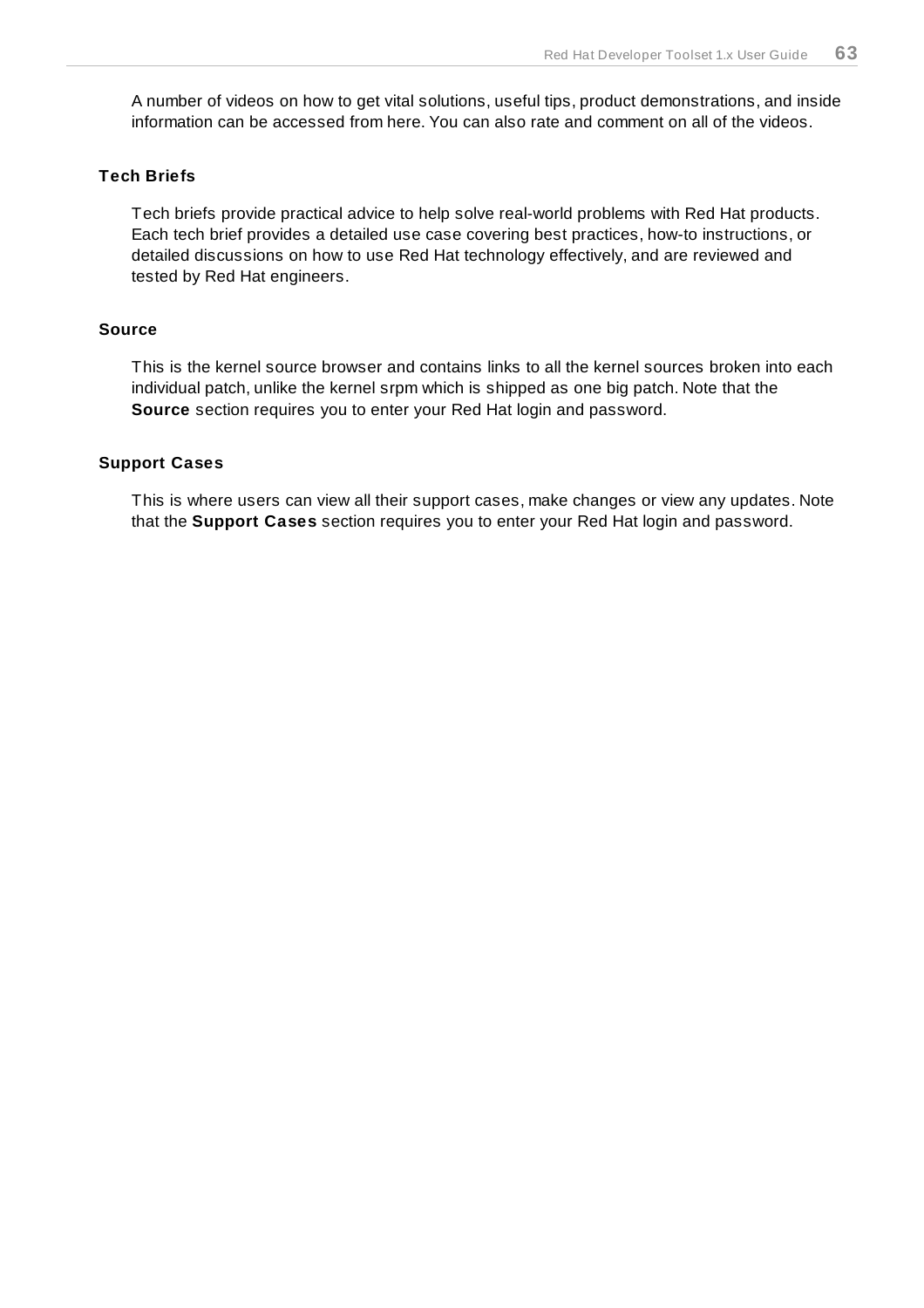# **Chapter 13. Contacting Global Support Services**

Unless you have a Self-Support subscription, when both the Red Hat Documentation website and Customer Portal fail to provide the answers to your questions, you can contact **Global Support Services** (**GSS**).

## **13.1. Gathering Required Information**

Several items of information should be gathered before contacting GSS.

#### **Background Information**

Ensure you have the following background information at hand before calling GSS:

- Hardware type, make, and model on which the product runs
- Software version
- Latest upgrades
- Any recent changes to the system
- An explanation of the problem and the symptoms
- Any messages or significant information about the issue

**Note**

If you ever forget your Red Hat login information, it can be recovered at <https://access.redhat.com/site/help/LoginAssistance.html>.

#### **Diagnostics**

The diagnostics report for Red Hat Enterprise Linux is required as well. This report is also known as a *sosreport* and the program to create the report is provided by the *sos* package. To install the *sos* package and all its dependencies on your system, type the following at a shell prompt as **root**:

#### **yum install sos**

To generate the report, run as **root**:

#### **sosreport**

For more information, access the Knowledgebase article at [https://access.redhat.com/kb/docs/DOC-](https://access.redhat.com/kb/docs/DOC-3593)3593.

#### **Account and Contact Information**

In order to help you, GSS requires your account information to customize their support, as well contact information to get back to you. When you contact GSS ensure you have your:

- Red Hat customer number or Red Hat Network (RHN) login name
- **Example 13 Company name**
- Contact name
- Preferred method of contact (phone or email) and contact information (phone number or email address)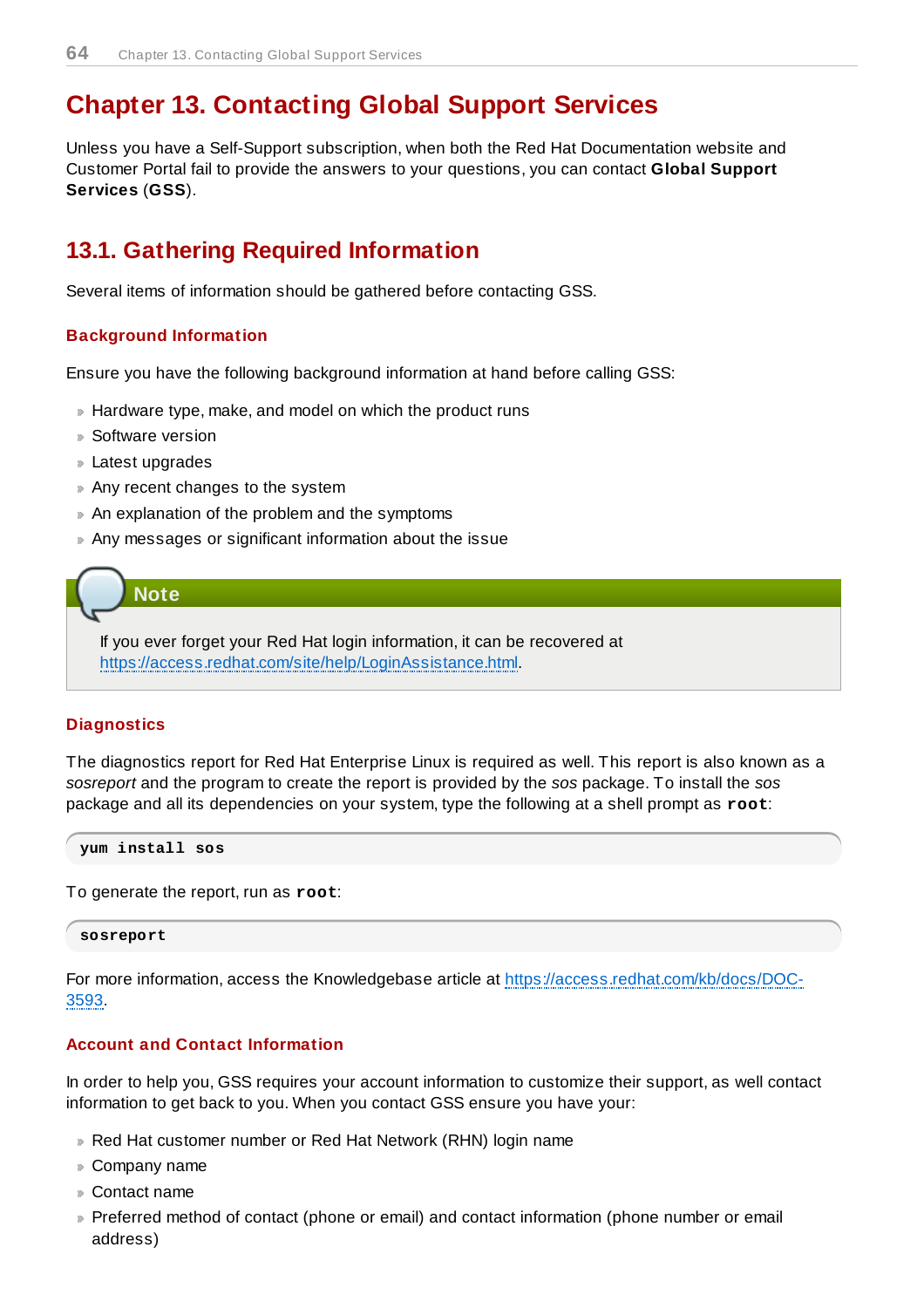#### **Issue Severity**

Determining an issue's severity is important to allow the GSS team to prioritize their work. There are four levels of severity.

#### **Severity 1 (urgent)**

A problem that severely impacts your use of the software for production purposes. It halts your business operations and has no procedural work around.

#### **Severity 2 (high)**

A problem where the software is functioning but production is severely reduced. It causes a high impact to business operations and no work around exists.

#### **Severity 3 (medium)**

A problem that involves partial, non-critical loss of the use of the software. There is a medium to low impact on your business and business continues to function by utilizing a work around.

#### **Severity 4 (low)**

A general usage question, report of a documentation error, or a recommendation for a future product improvement.

For more information on determining the severity level of an issue, refer to [https://access.redhat.com/support/policy/severity.](https://access.redhat.com/support/policy/severity)

Once the issue severity has been determined, submit a service request through the Customer Portal under the **Connect** option, or at <https://access.redhat.com/support/contact/technicalSupport.html>. Note that you need your Red Hat login details in order to submit service requests.

If the severity is level 1 or 2, then follow up your service request with a phone call. Contact information and business hours are found at <https://access.redhat.com/support/contact/technicalSupport.html>.

If you have a premium subscription, then after hours support is available for Severity 1 and 2 cases.

Turn-around rates for both premium subscriptions and standard subscription can be found at <https://access.redhat.com/support/offerings/production/sla.html>.

### **13.2. Escalating an Issue**

If you feel as though an issue is not being handled correctly or adequately, you can escalate it. There are two types of escalation:

#### **Technical escalation**

If an issue is not being resolved appropriately or if you need a more senior resource to attend to it.

#### **Management escalation**

If the issue has become more severe or you believe it requires a higher priority.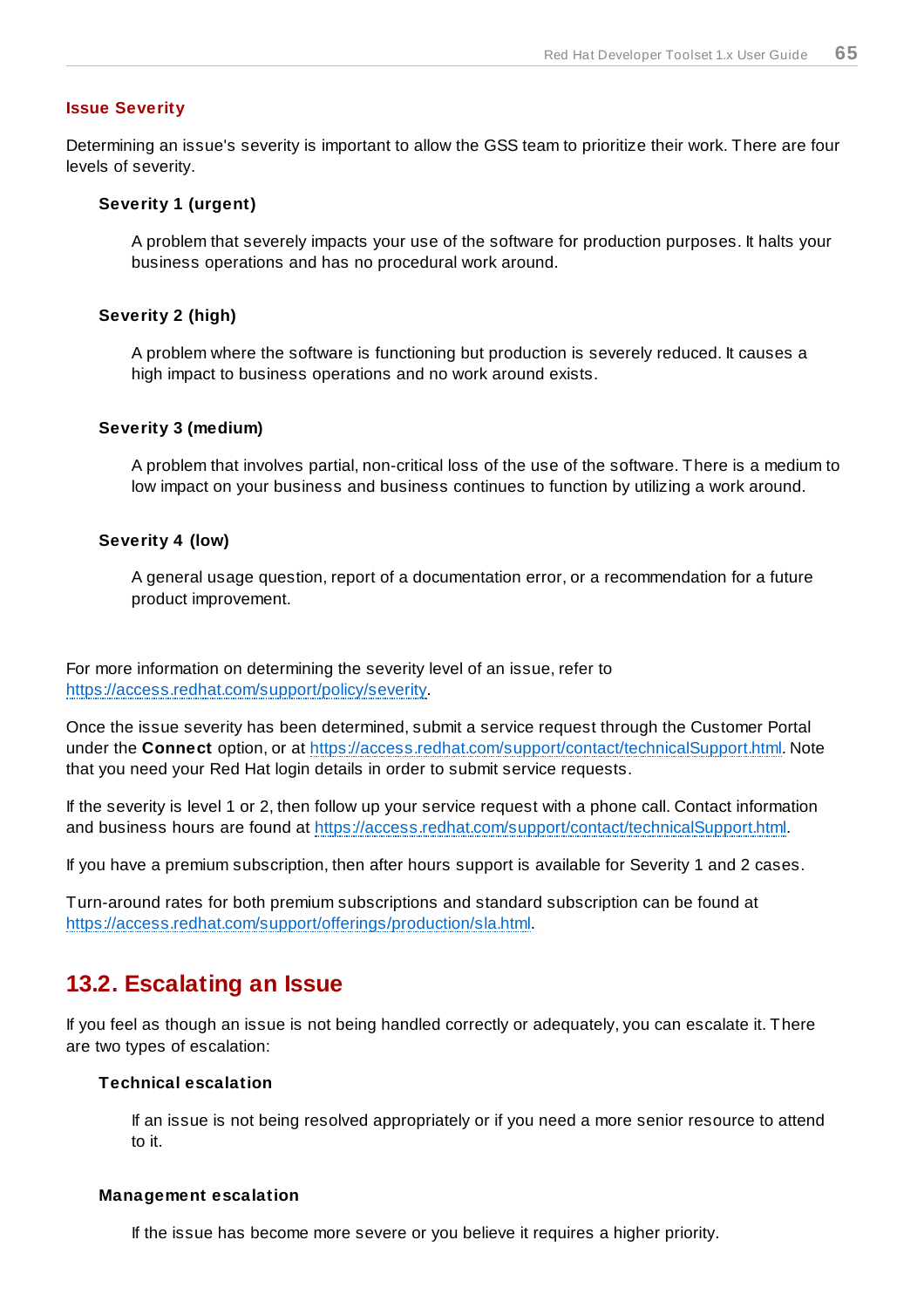More information on escalation, including contacts, is available at [https://access.redhat.com/support/policy/mgt\\_escalation.html](https://access.redhat.com/support/policy/mgt_escalation.html).

# **13.3. Re-opening a Service Request**

If more relevant information regarding a closed service request (such as the problem reoccurring), you can re-open it via the Red Hat Customer Portal at [https://access.redhat.com/support/policy/mgt\\_escalation.html](https://access.redhat.com/support/policy/mgt_escalation.html) or by calling your local support center, the

details of which can be found at <https://access.redhat.com/support/contact/technicalSupport.html>.



### **13.4. Additional Resources**

For more information, refer to the resources listed below.

#### **Online Documentation**

- [Getting](https://access.redhat.com/support/start/) Started The *Getting Started* page serves as a starting point for people who purchased a Red Hat subscription, and offers the *Red Hat Welcome Kit* and *Quick Guide to Red Hat Support* for download.
- How can a RHEL [Self-Support](https://access.redhat.com/knowledge/articles/54702) subscription be used? A Knowledgebase article for customers with a Self-Support subscription.
- Red Hat Global Support [Services](https://access.redhat.com/knowledge/articles/92323) and public mailing lists A Knowledgebase article that answers frequent questions about public Red Hat mailing lists.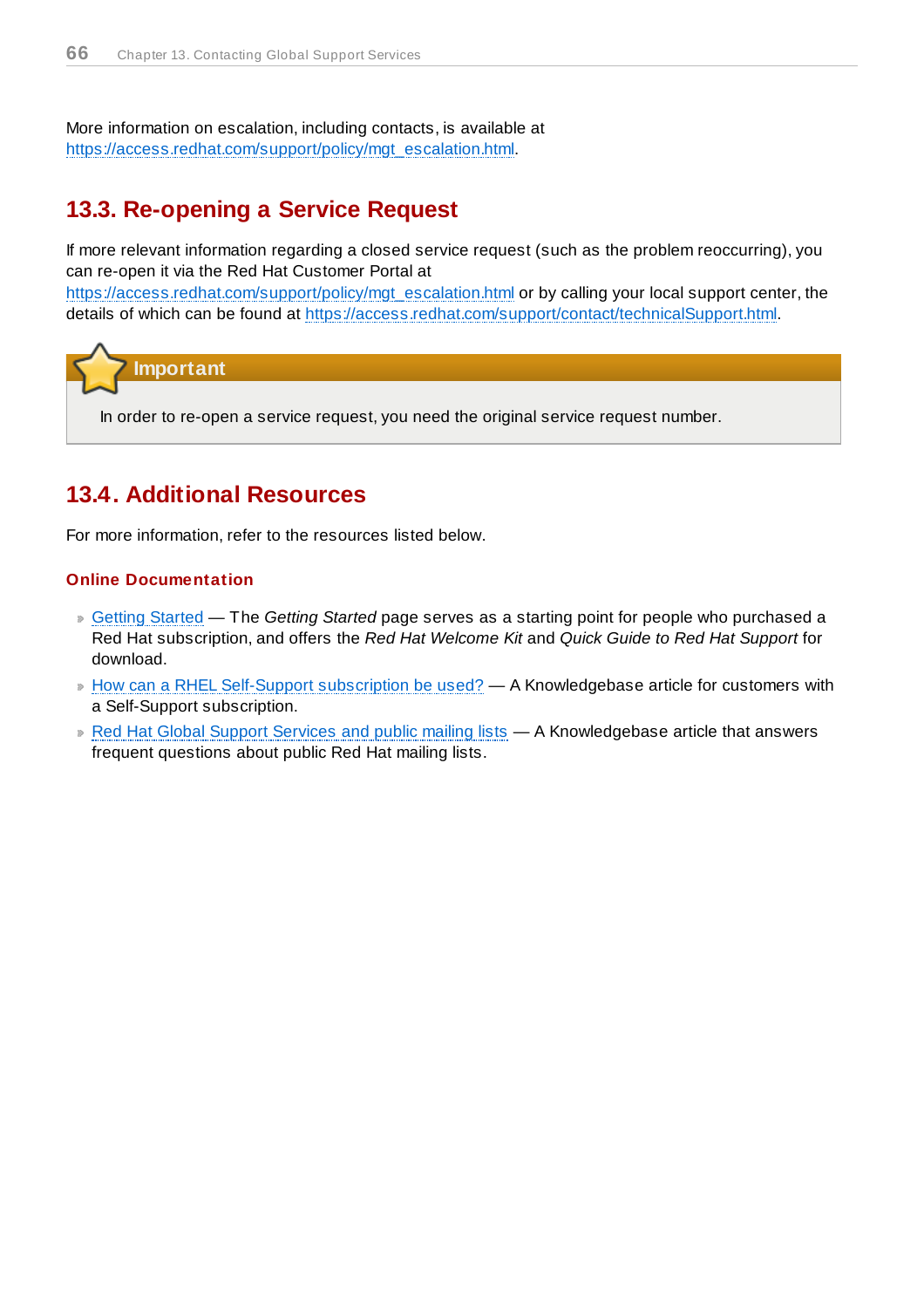# **Changes in Version 1.0**

This appendix documents new features and compatibility changes introduced in Red Hat Developer Toolset 1.0.

### **A.1. Changes in GCC 4.7.0**

Red Hat Developer Toolset 1.0 is distributed with **GCC 4 .7.0**, which provides a number of bug fixes and feature enhancements over the Red Hat Enterprise Linux system version. Below is a comprehensive list of new features and compatibility changes in this release. For details on how to use these new features, refer to the GCC [documentation](http://gcc.gnu.org/onlinedocs/).

### **A.1.1. Status and Features**

### <span id="page-66-0"></span>**A.1.1.1. C++11**

GCC 4.7 provides experimental support for building applications compliant with C++11 using the  **std=c++11** or **-std=gnu++11** command line options. However, there is no guarantee for compatibility between C++11 code compiled by different versions of the compiler. Refer to [Section](#page-76-0) A.1.3.1, "C++ ABI" for details.

The C++ runtime library, **libstdc++**, supports a majority of the C++11 features. However, there is no or only partial support for some features such as certain properties on type traits or regular expressions. For details, refer to the **libstdc++** [documentation](http://gcc.gnu.org/onlinedocs/gcc-4.7.0/libstdc++/manual/manual/status.html#status.iso.2011), which also lists implementationdefined behavior.

Support for C++11 **exception\_ptr** and **future** requires changes to the exception handling runtime in the system *libstdc++* package. These changes will be distributed through the normal Z-stream channel. Refer to the *Guidance on Experimental Features in gcc version 4.7.0* section in the *Red Hat Developer Toolset 1.0 Release Notes* for more information.

### <span id="page-66-1"></span>**A.1.1.2. C11**

GCC 4.7 provides experimental support for some of the features from the C11 revision of the ISO C standard, and in addition to the previous (now deprecated) **-std=c1x** and **-std=gnu1x** command line options, gcc now accepts **-std=c11** and **-std=gnu11**. Note that since this support is experimental, it may change incompatibly in future releases.

Examples for features that are supported are Unicode strings (including the predefined macros **\_\_STDC\_UTF\_16\_\_** and **\_\_STDC\_UTF\_32\_\_**), nonreturning functions (**\_Noreturn** and <stdnoreturn.h>), and alignment support (**\_Alignas**, **\_Alignof**, **max\_align\_t**, and <stdalign.h>).

### **A.1.1.3. Parallelism and Concurrency**

**GCC 4 .7** provides improved support for programming parallel applications:

- 1. The GCC compilers support the OpenMP API specification for parallel programming, version 3.1. Refer to the [OpenMP](http://openmp.org/wp/openmp-specifications/) website for more information on this specification.
- 2. The C++11 and C11 standards provide programming abstractions for multi-threaded programs. The respective standard libraries include programming abstractions for threads and threadrelated features such as locks, condition variables, or futures. These new versions of the standard also define a memory model that precisely specifies the runtime behavior of a multithreaded program, such as the guarantees provided by compilers and the constraints programmers have to pay attention to when writing multi-threaded programs.

Note that support for the memory model is still experimental (see below for details). For more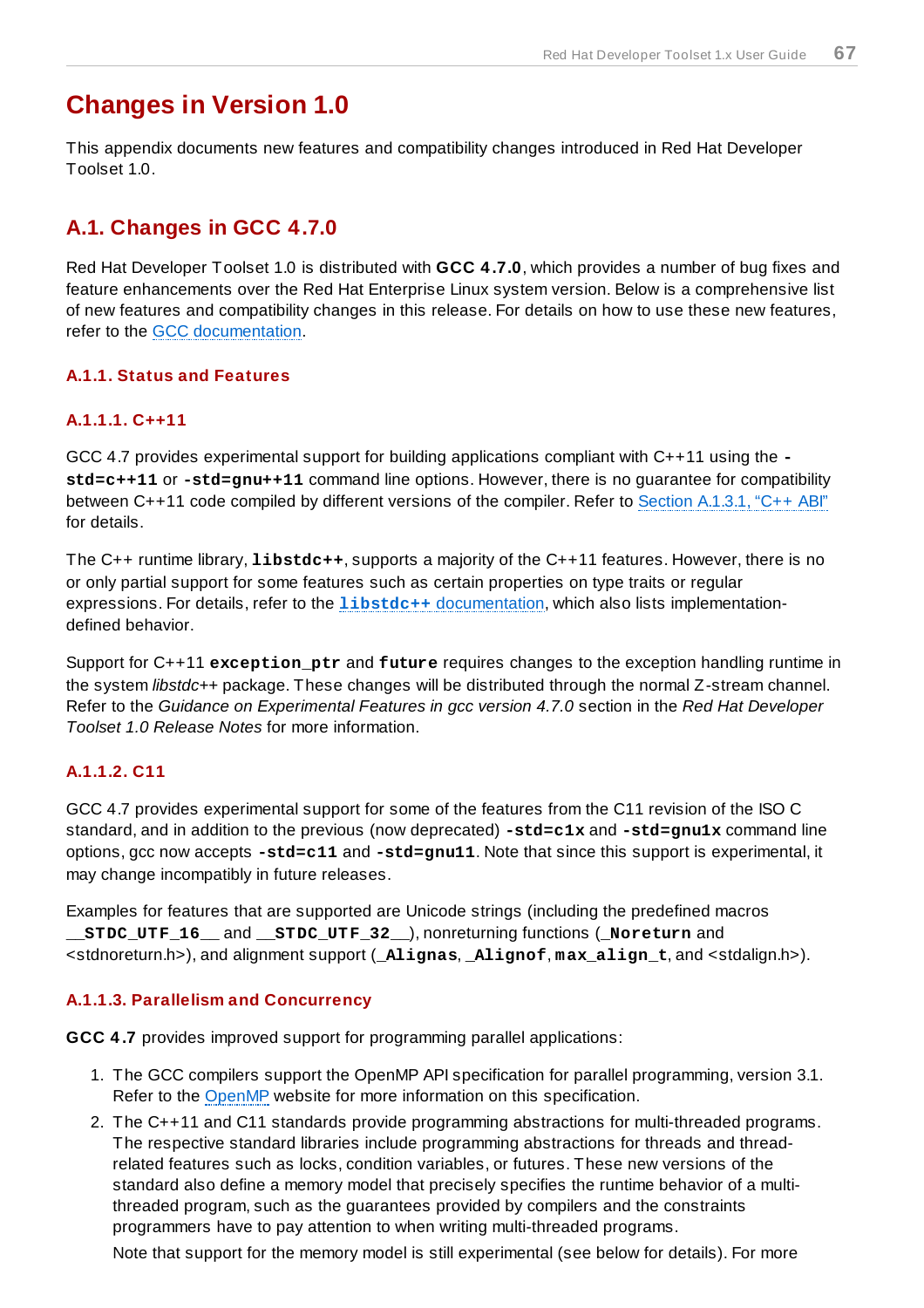information about the status of support for C++11 and C11, refer to Section A.1.1.1, ["C++11"](#page-66-0) and [Section](#page-66-1) A.1.1.2, "C11" respectively.

The rest of this section describes two new GCC features in more detail. Both these features make it easier for programmers to handle concurrency (such as when multiple threads do not run truly in parallel but instead have to synchronize concurrent access to shared state), and both provide atomicity for access to memory but differ in their scope, applicability, and complexity of runtime support.

#### **C++11 Types and GCC Built-ins for Atomic Memory Access**

C++11 has support for *atomic types*. Access to memory locations of this type is atomic, and appears as one indivisible access even when other threads access the same memory location concurrently. The atomicity is limited to a single read or write access or one of the other atomic operations supported by such types (for example, two subsequent operations executed on a variable of atomic type are each atomic separately, but do not form one joint atomic operation).

An atomic type is declared as **atomic**< $\tau$ >, where  $\tau$  is the non-atomic base type and must be trivially copyable (for example, **atomic<int>** is an atomic integer). GCC does not yet support any base type **T**, but only those that can be accessed atomically with the atomic instructions offered by the target architecture. This is not a significant limitation in practice, given that atomics are primarily designed to expose hardware primitives in an architecture-independent fashion; pointers and integrals that are not larger than a machine word on the target are supported as base types. Using base types that are not yet supported results in link-time errors.

The code generated for operations on atomic types, including the memory orders, implements the semantics specified in the C++11 standard. However, support for the C++11 memory model is still experimental, and for example GCC might not always preserve data-race freedom when optimizing code.

GCC also supports new built-ins for atomic memory accesses, which follow the design of the memory model and new atomic operations. The former set of synchronization built-ins (that is, those prefixed with **\_\_sync**) are still supported.

#### **Transactional Memory**

*Transactional Memory* (TM) allows programs to declare that a piece of code is supposed to execute as a transaction, that is, virtually atomically and in isolation from other transactions. GCC's transactional memory runtime library, **libitm**, then ensures this atomicity guarantee when executing the compiled program. Compared to atomic memory accesses, it is a higher-level programming abstraction, because it is not limited to single memory locations, does not require special data types for the data it modifies, and because transactions can contain arbitrary code and be nested within other transactions (with some restrictions explained subsequently).

GCC implements transactions as specified in the Draft Specification for [Transactional](https://sites.google.com/site/tmforcplusplus/) Language Constructs for C++, version 1.1. This draft does not yet specify the language constructs for C, but GCC already supports a C-compatible subset of the constructs when compiling C source code.

The main language constructs are transaction statements and expressions, and are declared by the **\_\_transaction\_atomic** or **\_\_transaction\_relaxed** keywords followed by a compound statement or expression, respectively. The following example illustrates how to increment a global variable **y** if another variable **x** has a value less than 10:

```
transaction_atomic { if (x < 10) y++; }
```
This happens atomically even in a multi-threaded execution of the program. In particular, even though the transaction can load **x** and **y** and store to **y**, all these memory accesses are virtually executed as one indivisible step.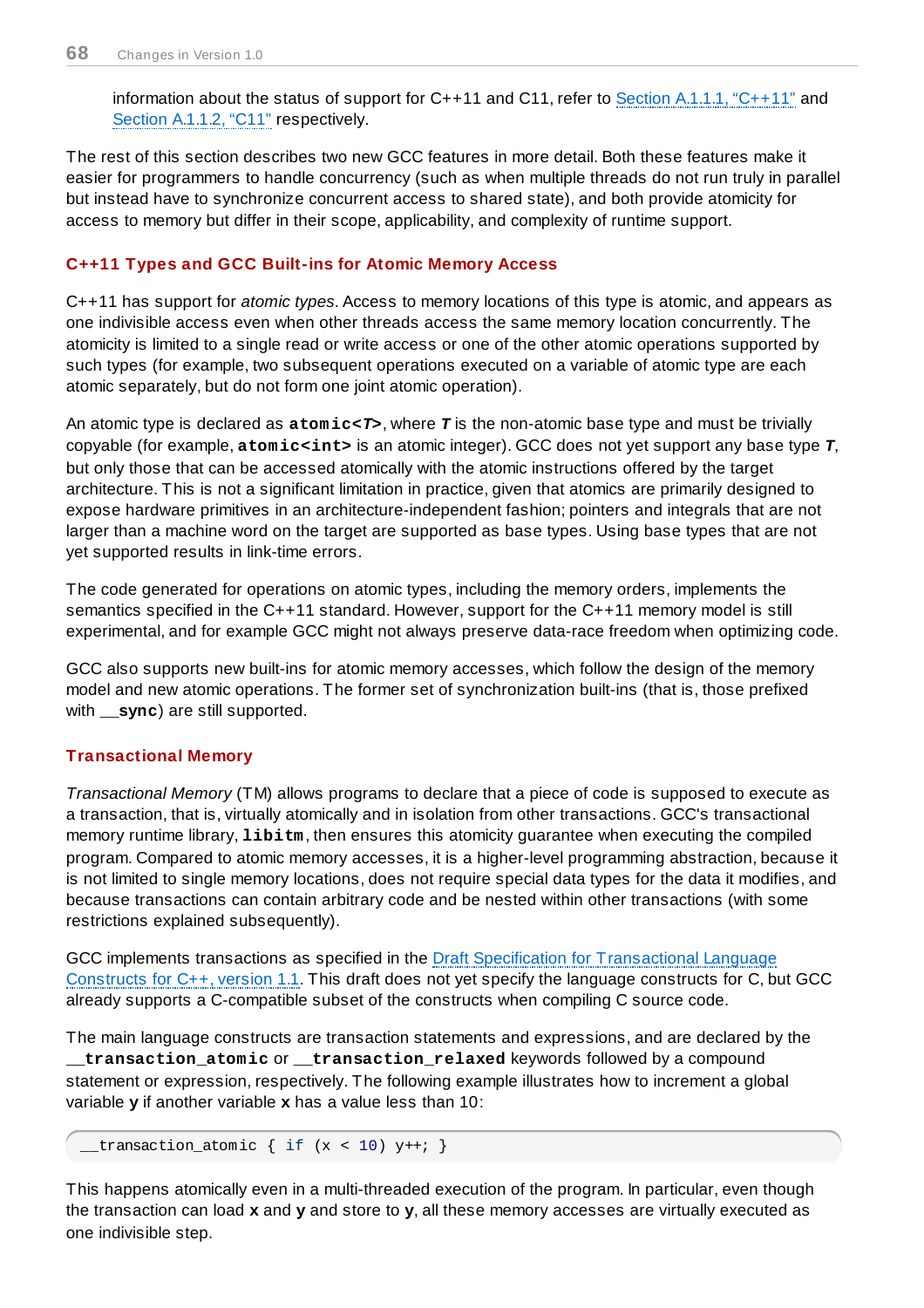Note that in line with the C++11 memory model, programs that use transactions must be free of data races. Transactions are guaranteed to be virtually executed serially in a global total order that is determined by the transactional memory implementation and that is consistent with and contributes to the happens-before order enforced by the rest of the program (that is, transaction semantics are specified based on the C++11 memory model, see the draft specification linked above). Nonetheless, if a program is not data-race-free, then it has undefined behavior. For example, a thread can first initialize some data and then make it publicly accessible by code like this:

```
init(data);
 _ttransaction_atomic { data_public = true;} // data_public is initially false
```
Another thread can then safely use the data, for instance:

 $_1$ transaction\_atomic { if (data\_public) use(data); }

However, the following code has a data race and thus results in undefined behavior:

transaction\_atomic { temp = copy(data); if (data\_public) use(temp); }

Here, **copy(data)** races with **init(data)** in the initializing thread, because this can be executed even if **data\_public** is not true. Another example for data races is one thread accessing a variable **x** transactionally and another thread accessing it nontransactionally at potentially the same time. Note that the data can be safely reclaimed using code like this (assuming only one thread ever does this):

 $transaction\_atomic$  { data\_public = false; } destruct(data);

Here, **destruct()** does not race with potential concurrent uses of the data because after the transaction finishes, it is guaranteed that **data\_public** is false and thus data is private. See the specification and the C++11 memory model for more background information about this.

Note that even if transactions are required to virtually execute in a total order, this does not mean that they execute mutually exclusive in time. Transactional memory implementations attempt to run transactions as much in parallel as possible to provide scalable performance.

There are two variants of transactions: *atomic transactions* (**\_\_transaction\_atomic**) and *relaxed transactions* (**\_\_transaction\_relaxed**). The former guarantee atomicity with regard to all other code, but allow only code that is known to not include nontransactional kinds of synchronization, such as atomic or volatile memory access. In contrast, relaxed transactions allow all code (for example calls to I/O functions), but only provide atomicity with regard to other transactions. Therefore, atomic transactions can be nested within other atomic and relaxed transactions, but relaxed transactions can only be nested within other relaxed transactions. Furthermore, relaxed transactions are likely to be executed with less performance, but this depends on the implementation and available hardware.

GCC verifies these restrictions statically at compile time (for example, the requirements on code allowed to be called from within atomic transactions). This has implications for when transactions call functions that are defined within other compilation unit (source file) or within libraries. To enable such crosscompilation-unit calls for transactional code, the respective functions must be marked to contain code that is safe to use from within atomic transactions. Programmers can do so by adding the **transaction\_safe** function attribute to the declarations of these functions and by including this declaration when defining the function. In turn, GCC then verifies that the code in these functions is safe for atomic transactions and generates code accordingly. If the programmer does not follow these constraints and/or steps, compile-time or link-time errors occur. Note that within a compilation unit, GCC detects automatically whether a function is safe for use within transactions, and the attributes therefore typically do not need to be added. See the draft specification linked above for further details.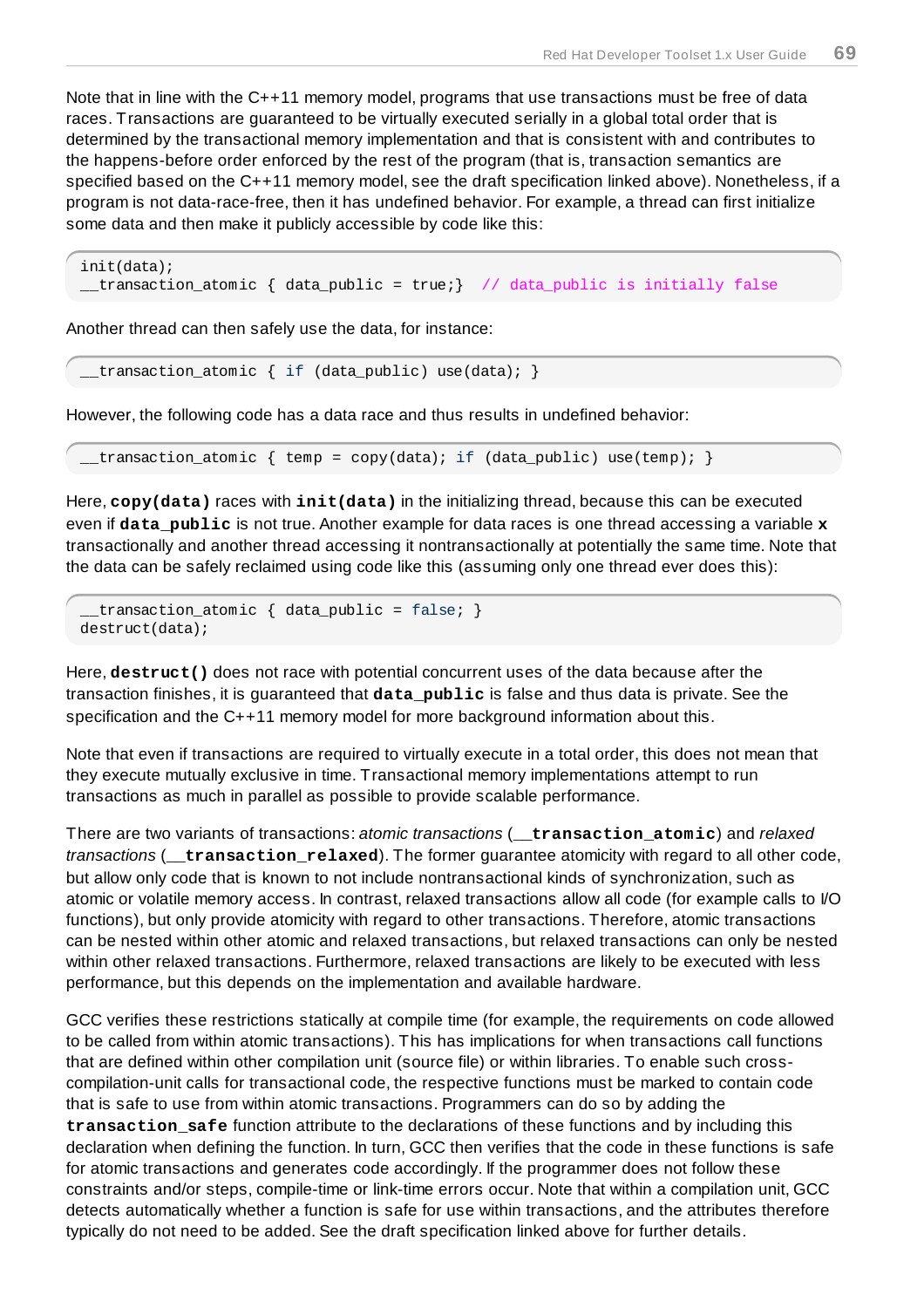GCC's transactional memory support is designed in such a way that it does not decrease the performance of programs that do not use transactions, nor the performance of nontransactional code, except due to the normal kinds of interference by concurrent threads that use the same resources such as the CPU.

Transactional Memory support in GCC and **libitm** is still experimental, and both the ABI and API could change in the future if this is required due to the evolution of the specification of the language constructs, or due to implementation requirements. Note that when executing applications built with the  **gnu-tm** command line option, it is currently a prerequisite to also have the appropriate version of the **libitm.so.1** shared library installed. Refer to the *Guidance on Experimental Features in gcc version 4.7.0* section in the *Red Hat Developer Toolset 1.0 Release Notes* for more information.

#### **A.1.1.4 . Architecture-specific Options**

Red Hat Developer Toolset 1.0 is only available for Red Hat Enterprise Linux 5 and 6, both for the 32-bit and 64-bit Intel and AMD architectures. Consequently, the options described below are only relevant to these architectures.

Optimization for several processors is now available through the command line options described in Table A.1, "Processor [Optimization](#page-69-0) Options".

#### <span id="page-69-0"></span>**Table A.1. Processor Optimization Options**

| <b>Option</b>                               | <b>Description</b>                                                                               |
|---------------------------------------------|--------------------------------------------------------------------------------------------------|
| -march=core2 and -mtune=core2               | Optimization for Intel Core 2 processors.                                                        |
| -march=corei7 and -mtune=corei7             | Optimization for Intel Core i3, i5, and i7<br>processors.                                        |
| -march=corei7-avx and -mtune=corei7-<br>avx | Optimization for Intel Core i3, i5, and i7<br>processors with AVX.                               |
| -march=core-avx-i                           | Optimization for the Intel processor code-named<br>Ivy Bridge with RDRND, FSGSBASE, and F16C.    |
| -march=core-avx2                            | Optimization for a next-generation processor from<br>Intel with AVX2, FMA, BMI, BMI2, and LZCNT. |
| -march=bdver2 and -mtune=bdver2             | Optimization for AMD family 15h processors<br>code-named Piledriver.                             |
| -march=btver1 and -mtune=btver1             | Optimization for AMD family 14 processors code-<br>named Bobcat.                                 |
| -march=bdver1 and -mtune=bdver1             | Optimization for AMD family 15 processors code-<br>named Bulldozer.                              |

Support for various processor-specific intrinsics and instructions is now available through the command line options described in Table A.2, "Support for [Processor-specific](#page-70-0) Intrinsics and Instructions".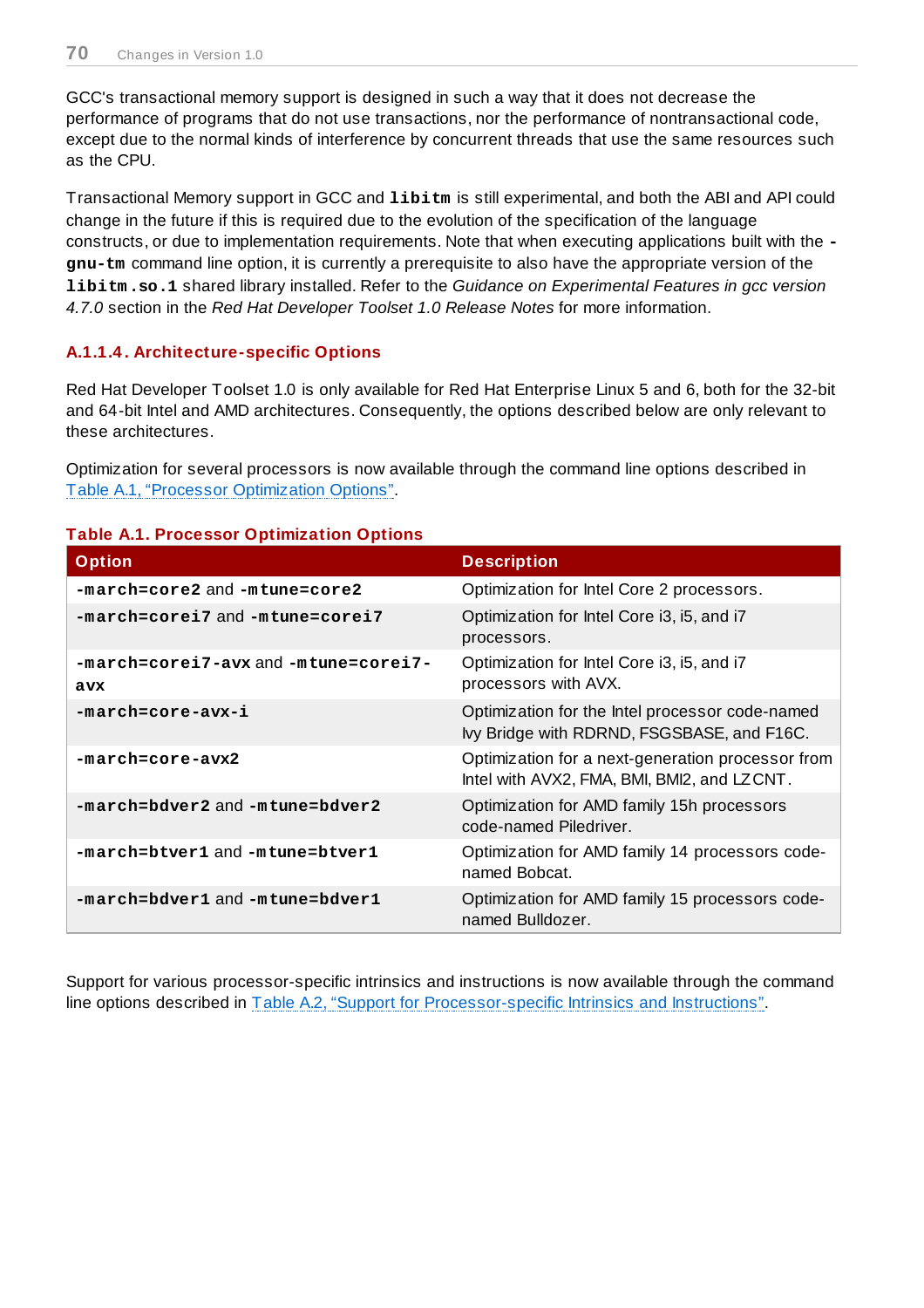| <b>Option</b>                                                | 011 101 1 10000001 0poolno intrinoioo ana motraotiono<br><b>Description</b>                            |
|--------------------------------------------------------------|--------------------------------------------------------------------------------------------------------|
| -mayx2                                                       | Support for Intel AVX2 intrinsics, built-in functions, and code generation.                            |
| $-mbmi2$                                                     | Support for Intel BMI2 intrinsics, built-in functions, and code generation.                            |
| $-mlzcnt$                                                    | Implementation and automatic generation of <b>_builtin_clz</b> * using the<br>1zcnt instruction.       |
| -mfma                                                        | Support for Intel FMA3 intrinsics and code generation.                                                 |
| -mfsgsbase                                                   | Enables the generation of new segment register read/write instructions<br>through dedicated built-ins. |
| -mrdrnd                                                      | Support for the Intel rdrnd instruction.                                                               |
| $-mf16c$                                                     | Support for two additional AVX vector conversion instructions.                                         |
| $-m$ tbm                                                     | Support for TBM (Trailing Bit Manipulation) built-in functions and code<br>generation.                 |
| $-mbm i$                                                     | Support for AMD's BMI (Bit Manipulation) built-in functions and code<br>generation.                    |
| $-merc32$                                                    | Support for crc32 intrinsics.                                                                          |
| -mmovbe                                                      | Enables the use of the movbe instruction to implement<br>builtin_bswap32 and __builtin_bswap64.        |
| $-mxop, -mfma4, and -$<br>$m \, \mathbf{1}$ <sub>W</sub> $p$ | Support for the XOP, FMA4, and LWP instruction sets for the AMD Orochi<br>processors.                  |
| -mabm                                                        | Enables the use of the popcnt and 1zcnt instructions on AMD<br>processors.                             |
| -mpopcnt                                                     | Enables the use of the popcnt instruction on both AMD and Intel<br>processors.                         |

<span id="page-70-0"></span>**Table A.2. Support for Processor-specific Intrinsics and Instructions**

When using the x87 floating-point unit, GCC now generates code that conforms to ISO C99 in terms of handling of floating-point excess precision. This can be enabled by **-fexcess-precision=standard** and disabled by **-fexcess-precision=fast**. This feature is enabled by default when using standards conformance options such as **-std=c99**.

#### **A.1.1.5. Link-time Optimization**

*Link-time optimization* (LTO) is a compilation technique in which GCC generates an internal representation of each compiled input file in addition to the native code, and writes both to the output object file. Subsequently, when several object files are linked together, GCC uses the internal representations of the compiled code to optimize inter-procedurally across all the compilation units. This can potentially improve the performance of the generated code (for example, functions defined in one file can potentially be inlined when called in another file).

To enable LTO, the **-flto** option needs to be specified at both compile time and link time. For further details, including interoperability with linkers and parallel execution of LTO, refer to the documentation for **-flto** in the GCC 4.7.0 [Manual](http://gcc.gnu.org/onlinedocs/gcc-4.7.0/gcc/Optimize-Options.html). Also note that the internal representation is not a stable interface, so LTO will only apply to code generated by the same version of GCC.

**Note**

Use of Link-time Optimization with debug generation is not yet supported in gcc-4.7 and so use of the **-flto** and the **-g** options together is unsupported in Developer Toolset.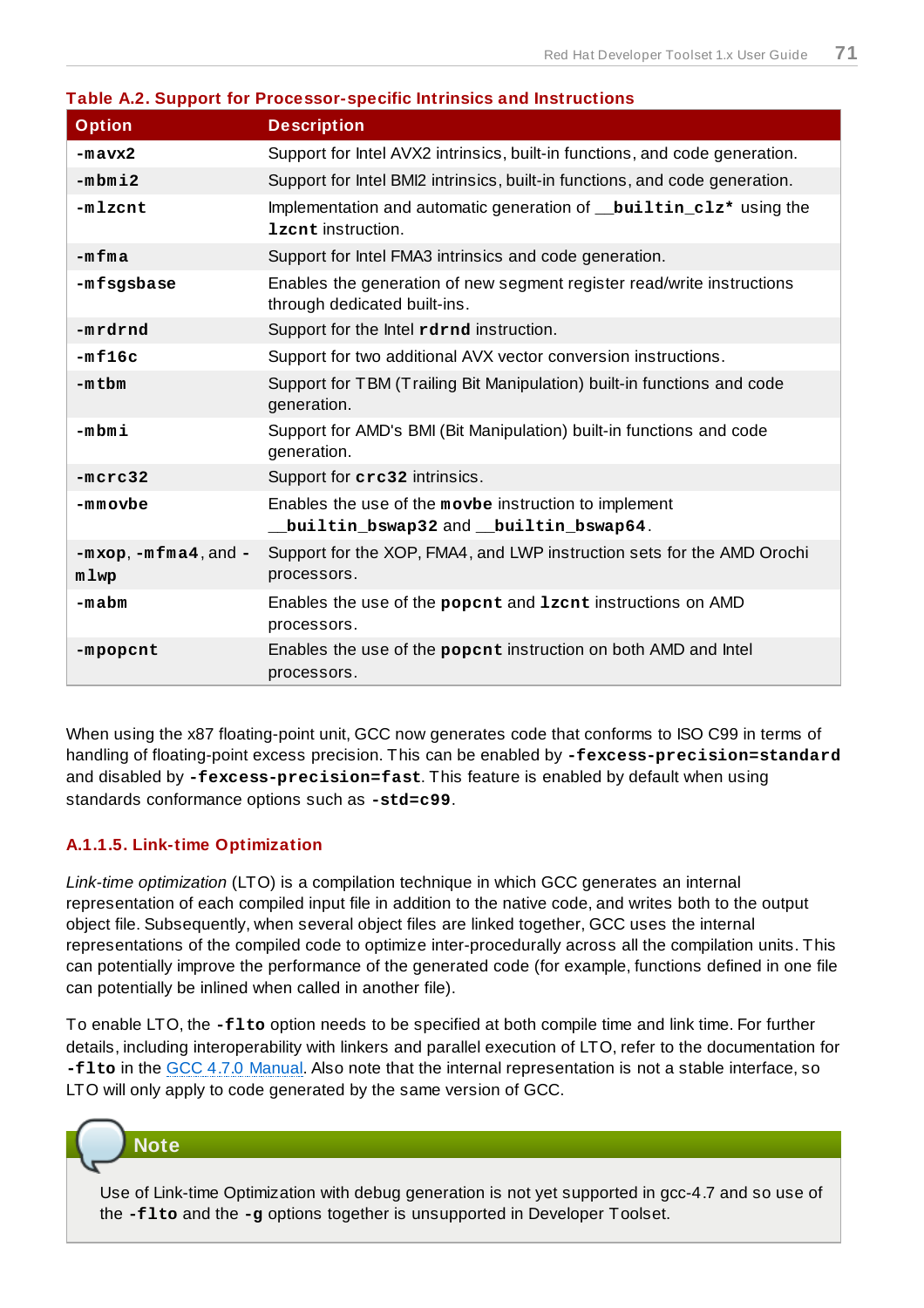#### **A.1.1.6. Miscellaneous**

**-Ofast** is now supported as a general optimization level. It operates similar to **-O3**, adds options that can yield better-optimized code, but in turn might invalidate standards compliance (for example, **-ffastmath** is enabled by **-Ofast**).

GCC can now inform users about cases in which code generation might be improved by adding attributes such as **const**, **pure**, and **noreturn** to functions declared in header files. Use the **- Westlest-attribute=[const|pure|noreturn]** command line option to enable this.

Assembler code can now make use of a goto feature that allows for jumps to labels in C code.

#### **A.1.2. Language Compatibility**

In this section, we describe the compatibility between the Red Hat Developer Toolset compilers and the Red Hat Enterprise Linux system compilers at the programming-language level (for example, differences in the implementation of language standards such as C99, or changes to the warnings generated by **- Wall**).

Some of the changes are a result of bug fixing, and some old behaviors have been intentionally changed in order to support new standards, or relaxed in standards-conforming ways to facilitate compilation or runtime performance. Some of these changes are not visible to the naked eye and will not cause problems when updating from older versions. However, some of these changes are visible, and can cause grief to users porting to Red Hat Developer Toolset's version of GCC. The following text attempts to identify major issues and suggests solutions.

### **A.1.2.1. C**

Constant expressions are now handled by GCC in a way that conforms to C90 and C99. For code expressions that can be transformed into constants by the compiler but are in fact not constant expressions as defined by ISO C, this may cause warnings or errors.

Ill-formed redeclarations of library functions are not accepted anymore by the compiler. In particular, a function with a signature similar to the built-in declaration of a library function (for example, **abort()** or **memcpy()**) must be declared with **extern "C"** to be considered as a redeclaration, otherwise it is illformed.

#### **Duplicate Member**

Consider the following **struct** declaration:

```
struct A { int *a; union { struct { int *a; }; }; };
```
Previously, this declaration used to be diagnosed just by the C++ compiler, now it is diagnosed also by the C compiler. Because of the anonymous unions and structs, there is ambiguity about what **.a** actually refers to and one of the fields therefore needs to be renamed.

### **A.1.2.2. C++**

#### **Header Dependency Changes**

**<iostream>**, **<string>**, and other STL headers that previously included **<unistd.h>** as an implementation detail (to get some feature macros for **gthr\*.h** purposes) no longer do so, because it was a C++ standard violation. This can result in diagnostic output similar to the following: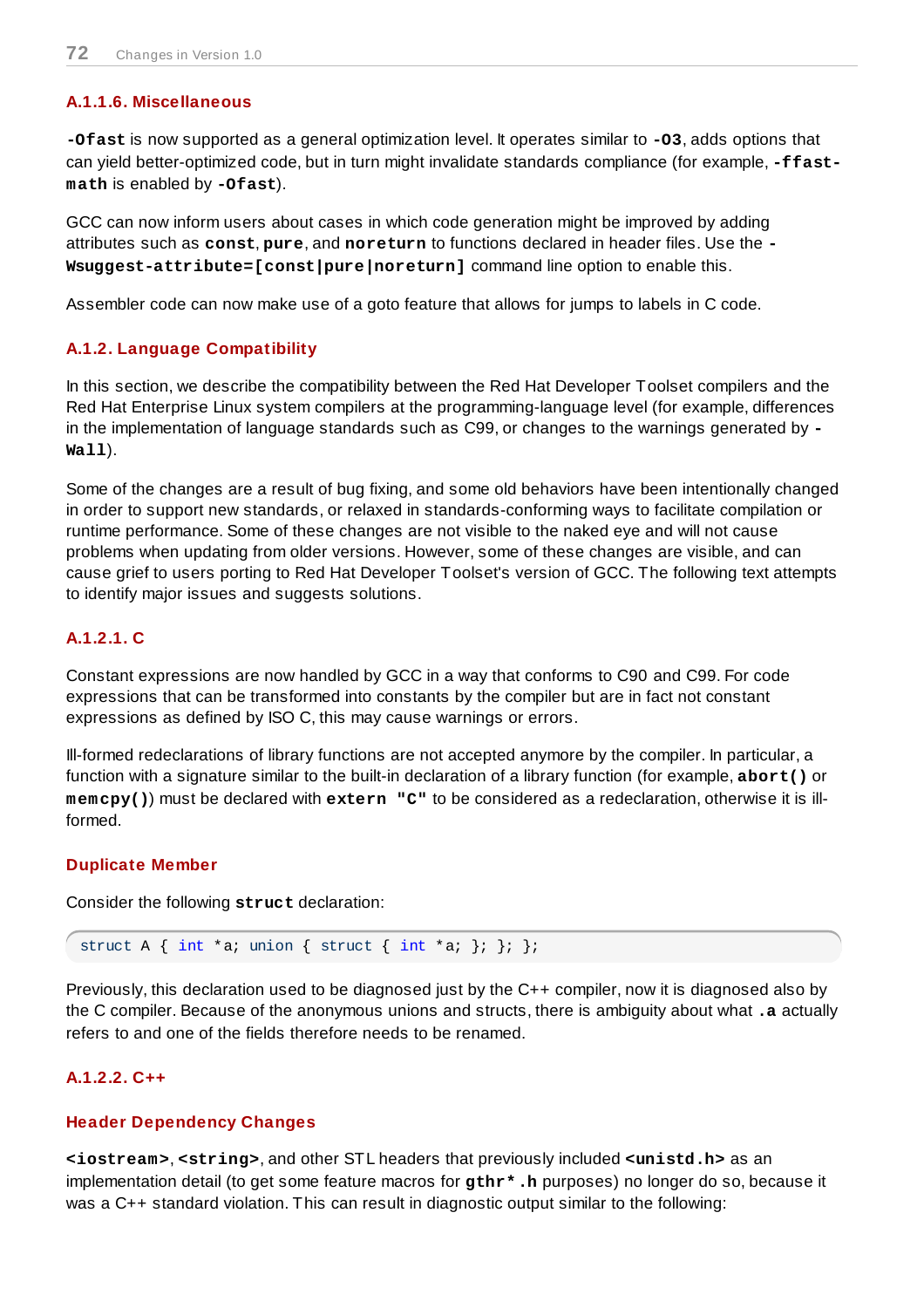```
error: 'truncate' was not declared in this scope
error: 'sleep' was not declared in this scope
error: 'pipe' was not declared in this scope
error: there are no arguments to 'offsetof' that depend on a template
parameter, so a declaration of 'offsetof' must be available
```
To fix this, add the following line early in the source or header files that need it:

#include <unistd.h>

Many of the standard C++ library include files have been edited to no longer include **<cstddef>** to get namespace-**std**-scoped versions of **size\_t** and **ptrdiff\_t**. As such, C++ programs that used the macros **NULL** or **offsetof** without including **<cstddef>** will no longer compile. The diagnostic produced is similar to the following:

error: 'ptrdiff\_t' does not name a type error: 'size\_t' has not been declared error: 'NULL' was not declared in this scope error: there are no arguments to 'offsetof' that depend on a template parameter, so a declaration of 'offsetof' must be available

To fix this issue, add the following line:

#include <cstddef>

#### **Name Lookup Changes**

G++ no longer performs an extra unqualified lookup that it incorrectly performed in the past. Instead, it implements the two-phase lookup rules correctly, and an unqualified name used in a template must have an appropriate declaration that:

- 1. is either in scope at the point of the template's definition, or
- 2. can be found by argument-dependent lookup at the point of instantiation.

Code that incorrectly depends on a second unqualified lookup at the point of instantiation (such as finding functions declared after the template or in dependent bases) will result in compile-time errors.

In some cases, the diagnostics provided by G++ include hints how to fix the bugs. Consider the following code:

```
template<typename T>
int t(T i){
  return f(i);
}
int f(int i)
{
  return i;
}
int main()
{
  return t(1);
}
```
The following diagnostics output will be produced: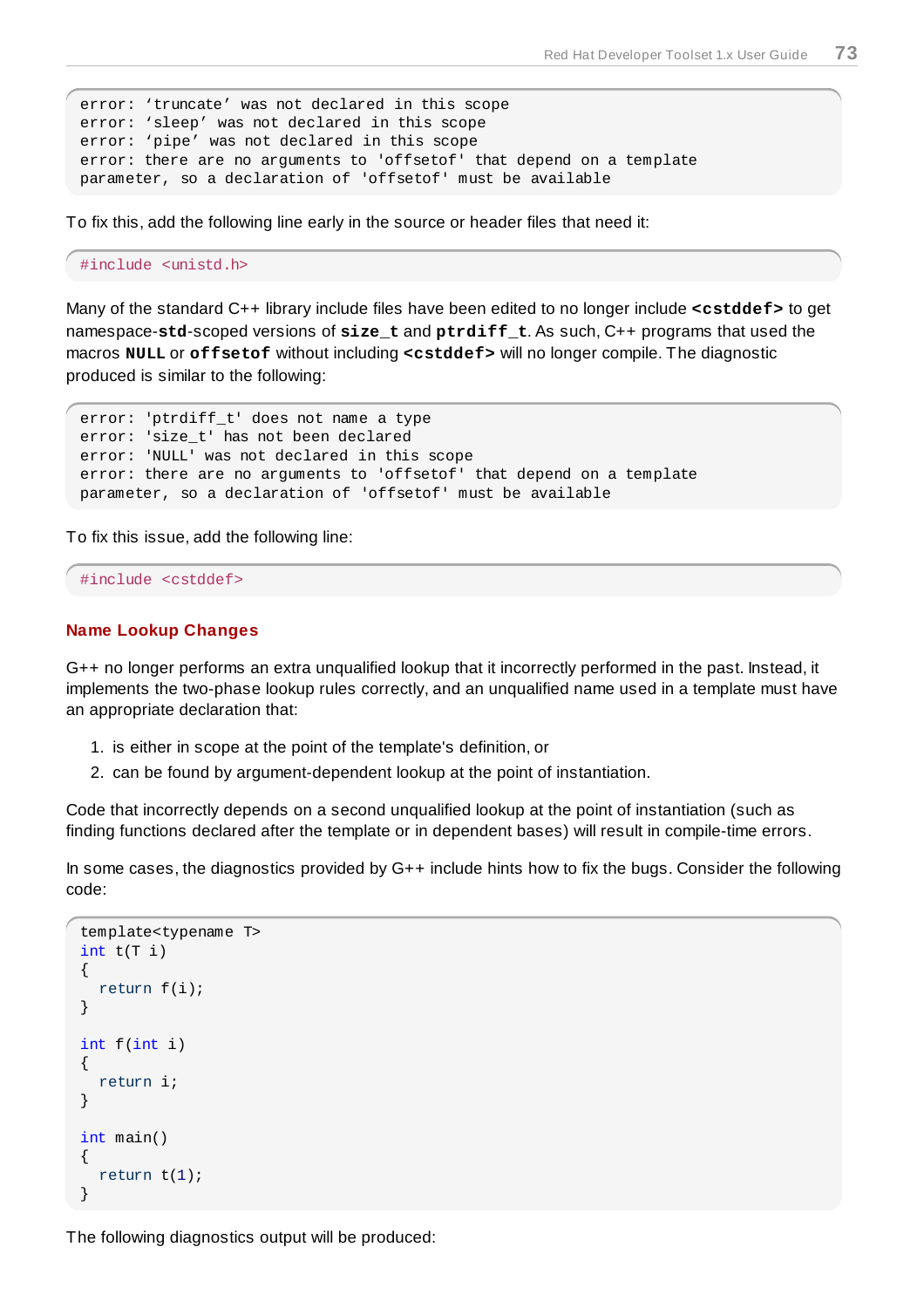```
In instantiation of 'int t(T) [with T = int]'
required from here
error: 'f' was not declared in this scope, and no declarations were found by
argument-dependent lookup at the point of instantiation [-fpermissive]
note: 'int f(int)' declared here, later in the translation unit
```
To correct the error in this example, move the declaration of function **f()** before the definition of template function **t()**. The **-fpermissive** compiler flag turns compile-time errors into warnings and can be used as a temporary workaround.

### **Uninitialized const**

Consider the following declaration:

```
struct A { int a; A (); };
struct B : public A \{ \};
const B b;
```
An attempt to compile this code now fails with the following error:

```
error: uninitialized const 'b' [-fpermissive]
note: 'const struct B' has no user-provided default constructor
```
This happens, because **B** does not have a user-provided default constructor. Either an initializer needs to be provided, or the default constructor needs to be added.

#### **Visibility of Template Instantiations**

The ELF symbol visibility of a template instantiation is now properly constrained by the visibility of its template arguments. For instance, users that instantiate standard library components like **std::vector** with hidden user defined types such as **struct my\_hidden\_struct** can now expect hidden visibility for **std::vector<my\_hidden\_struct>** symbols. As a result, users that compile with the  **fvisibility=hidden** command line option should be aware of the visibility of types included from the library headers used. If the header does not explicitly control symbol visibility, types from those headers will be hidden, along with instantiations that use those types. For instance, consider the following code:

```
#include <vector> // template std::vector has default visibility
#include <ctime> // struct tm has hidden visibility
template class std::vector<tm>; // instantiation has hidden visibility
```
One approach to adjusting the visibility of a library header **<foo.h>** is to create a forwarding header on the **-I** include path consisting of the following:

```
#pragma GCC visibility push(default)
#include_next <foo.h>
#pragma GCC visibility push
```
### **User-defined Literal Support**

When compiling C++ with the -std={c++11,c++0x,gnu++11,gnu++0x} command line option, GCC 4.7.0 unlike older versions supports user-defined literals, which are incompatible with some valid ISO C++03 code. In particular, white space is now needed after a string literal before something that could be a valid user defined literal. Consider the following code: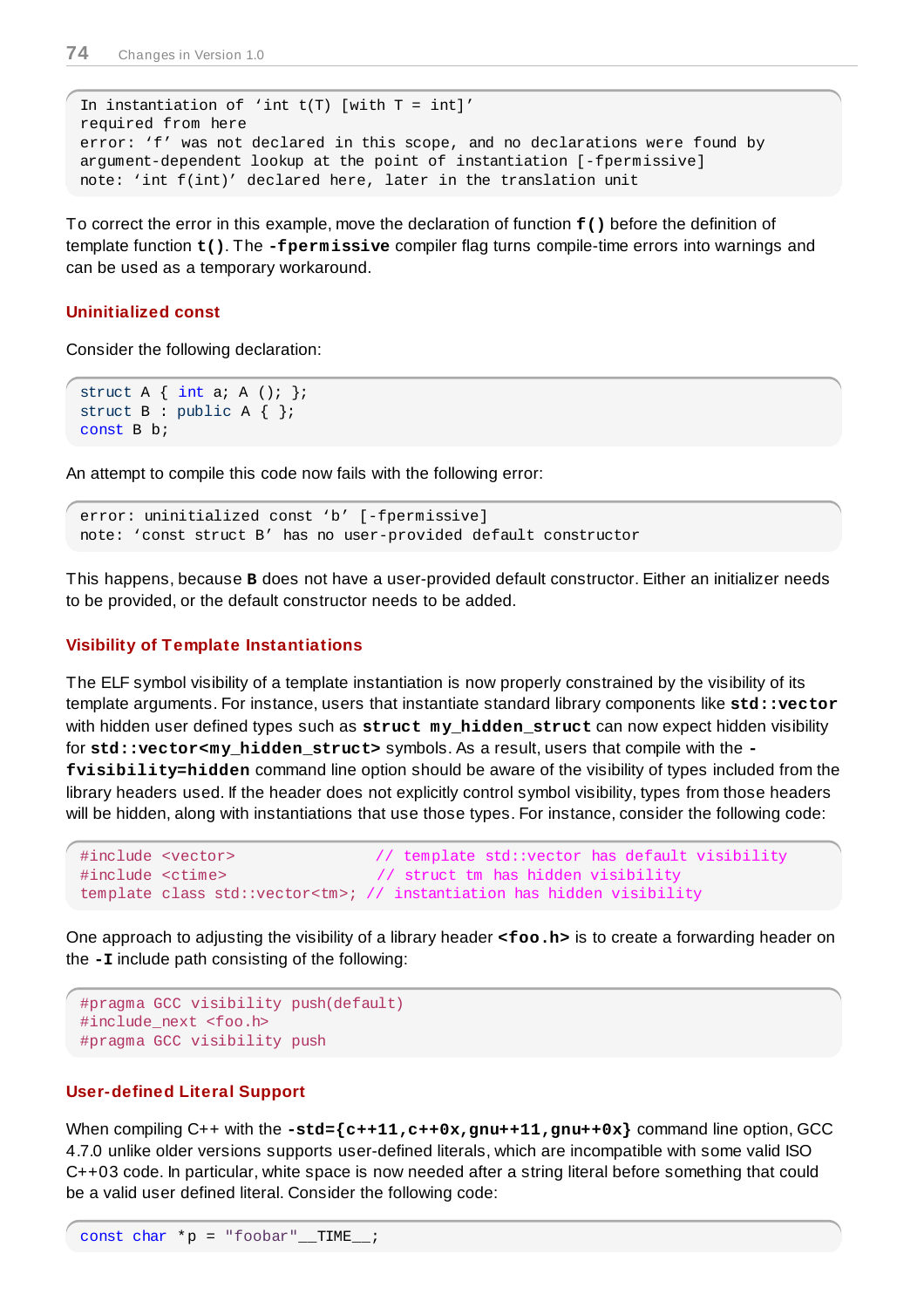In C++03, the **\_\_TIME\_\_** macro expands to some string literal and is concatenated with the other one. In C++11, **\_\_TIME\_\_** is not expanded and instead, operator **"" \_\_TIME\_\_** is being looked up, which results in a warning like:

error: unable to find string literal operator 'operator"" \_\_TIME\_\_'

This applies to any string literal followed without white space by some macro. To fix this, add some white space between the string literal and the macro name.

#### **Taking the Address of Temporary**

Consider the following code:

```
struct S { S (); int i; };
void bar (S^*);
void foo () { bar ( (&S ()); }
```
Previously, an attempt to compile this code produced a warning message, now it fails with an error. This can be fixed by adding a variable and passing the address of this variable instead of the temporary. The **-fpermissive** compiler flag turns compile-time errors into warnings and can be used as a temporary workaround.

#### **Miscellaneous**

G++ now sets the predefined macro **\_\_cplusplus** to the correct value: **199711L** for C++98/03, and **201103L** for C++11.

G++ now properly re-uses stack space allocated for temporary objects when their lifetime ends, which can significantly lower stack consumption for some C++ functions. As a result of this, some code with undefined behavior will now break.

When an extern declaration within a function does not match a declaration in the enclosing context, G++ now properly declares the name within the namespace of the function rather than the namespace which was open just before the function definition.

G++ now implements the proposed resolution of the C++ standard's core issue 253. Default initialization is allowed if it initializes all subobjects, and code that fails to compile can be fixed by providing an initializer such as:

```
struct A { A(); };
struct B : A \{ int i; \};
const B b = B();
```
Access control is now applied to **typedef** names used in a template, which may cause G++ to reject some ill-formed code that was accepted by earlier releases. The **-fno-access-control** option can be used as a temporary workaround until the code is corrected.

G++ now implements the C++ standard's core issue 176. Previously, G++ did not support using the injected-class-name of a template base class as a type name, and lookup of the name found the declaration of the template in the enclosing scope. Now lookup of the name finds the injected-classname, which can be used either as a type or as a template, depending on whether or not the name is followed by a template argument list. As a result of this change, some code that was previously accepted may be ill-formed, because:

- 1. the injected-class-name is not accessible because it is from a private base, or
- 2. the injected-class-name cannot be used as an argument for a template parameter.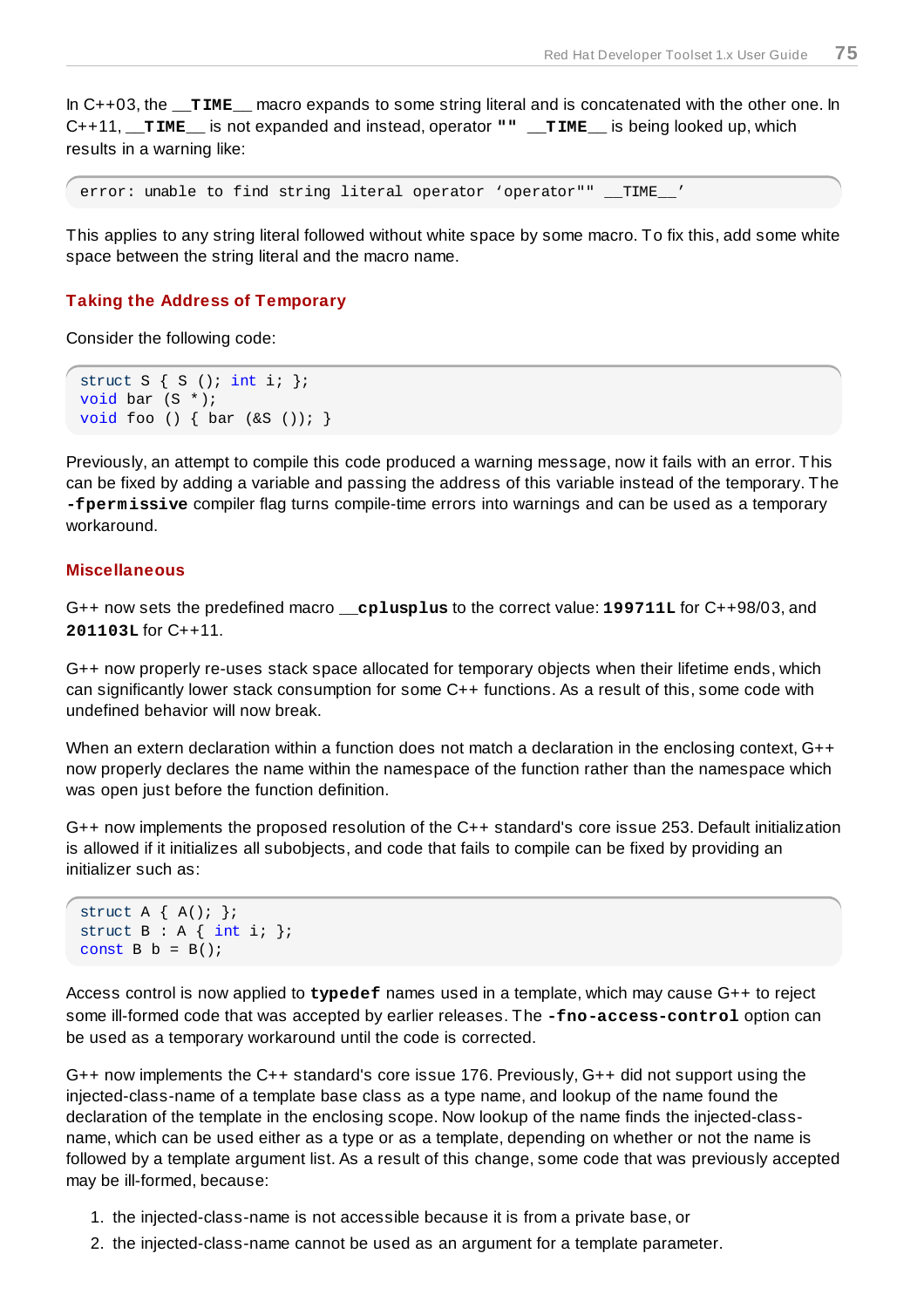In either of these cases, the code can be fixed by adding a nested-name-specifier to explicitly name the template. The first can be worked around with **-fno-access-control**, the second is only rejected with **-pedantic**.

### **A.1.2.3. C/C++ Warnings**

GCC 4.7.0 adds a number of new warnings that are either enabled by default, or by using the **-Wall** option. Although these warnings do not result in compilation failure on their own, often **-Wall** is used in conjunction with **-Werror**, causing these warnings to act like errors. This section provides a list of these new or newly enabled warnings. Unless noted otherwise, these warnings apply to both C and  $C++$ 

The behavior of the **-Wall** command line option has changed and now includes the new warning flags **- Wunused-but-set-variable** and, with **-Wall -Wextra**, **-Wunused-but-set-parameter**. This may result in new warnings in code that compiled cleanly with previous versions of GCC. For example, consider the following code:

```
void fn (void)
{
  int foo;
  foo = bar (); \frac{1}{2} foo is never used. */
}
```
The following diagnostic output will be produced:

warning: variable "foo" set but not used [-Wunused-but-set-variable]

To fix this issue, first see if the unused variable or parameter can be removed without changing the result or logic of the surrounding code. If not, annotate it with **\_\_attribute\_\_((\_\_unused\_\_))**. As a workaround, you can use the **-Wno-error=unused-but-set-variable** or **-Wno-error=unusedbut-set-parameter** command line option.

The **-Wenum-compare** option causes GCC to report a warning when values of different enum types are being compared. Previously, this option only worked for C++ programs, but now it works for C as well. This warning is enabled by **-Wall** and may be avoided by using a type cast.

Casting integers to larger pointer types now causes GCC to display a warning by default. To disable these warnings, use the **-Wno-int-to-pointer-cast** option, which is available for both C and C++.

Conversions between NULL and non-pointer types now cause GCC to report a warning by default. Previously, these warnings were only displayed when explicitly using **-Wconversion**. To disable these warnings, use the new **-Wno-conversion-null** command line option.

GCC can now warn when a class that has virtual functions and a non-virtual destructor is destroyed by using **delete**. This is unsafe to do because the pointer might refer to a base class that does not have a virtual destructor. The warning is enabled by **-Wall** and by a new command line option, **-Wdeletenon-virtual-dtor**.

New **-Wc++11-compat** and **-Wc++0x-compat** options are now available. These options cause GCC to display a warning about C++ constructs whose meaning differs between ISO C++ 1998 and ISO C++ 2011 (such as identifiers in ISO C++ 1998 that are keywords in ISO C++ 2011). This warning is enabled by **-Wall** and enables the **-Wnarrowing** option.

### **A.1.3. ABI Compatibility**

This section describes compatibility between the Red Hat Developer Toolset compilers and the system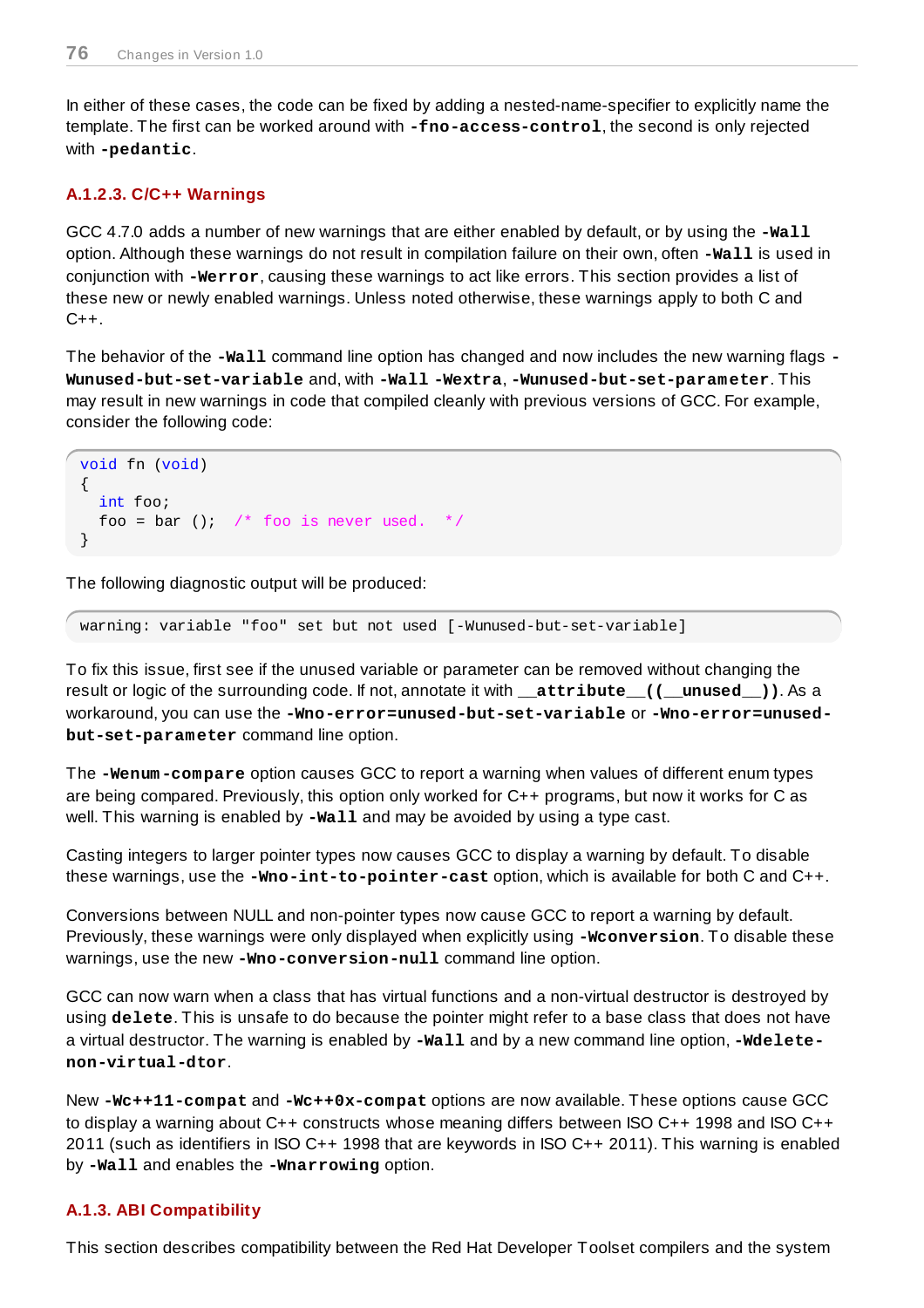<span id="page-76-1"></span><span id="page-76-0"></span>compilers on the *application binary interface* (ABI) level.

### **A.1.3.1. C++ ABI**

Because the upstream GCC community development does not guarantee C++11 ABI compatibility across major versions of GCC, the same applies to use of C++11 with Red Hat Developer Toolset. Consequently, using the **-std=c++11** option is supported in Red Hat Developer Toolset 1.0 only when all C++ objects compiled with that flag have been built using the same major version of Red Hat Developer Toolset. The mixing of objects, binaries and libraries, built by the Red Hat Enterprise Linux 5 or 6 system toolchain GCC using the **-std=c++0x** or **-std=gnu++0x** flags, with those built with the  **std=c++11** or **-std=gnu++11** flags using the GCC in Red Hat Developer Toolset is explicitly not supported.

As later major versions of Red Hat Developer Toolset may use a later major release of GCC, forwardcompatibility of objects, binaries, and libraries built with the **-std=c++11** or **-std=gnu++11** options cannot be guaranteed, and so is not supported.

The default language standard setting for Red Hat Developer Toolset is C++98. Any C++98-compliant binaries or libraries built in this default mode (or explicitly with **-std=c++98**) can be freely mixed with binaries and shared libraries built by the Red Hat Enterprise Linux 5 or 6 system toolchain GCC. Red Hat recommends use of this default **-std=c++98** mode for production software development.



Use of C++11 features in your application requires careful consideration of the above ABI compatibility information.

Aside from the C++11 ABI, discussed above, the Red Hat Enterprise Linux Application [Compatibility](http://www.redhat.com/f/pdf/rhel/RHEL6_App_Compatibility_WP.pdf) Specification is unchanged for Developer Toolset. When mixing objects built with Developer Toolset with those built with the Red Hat Enterprise Linux v5.x/v6.x toolchain (particularly .o/.a files), the Red Hat Developer Toolset toolchain should be used for any linkage. This ensures any newer library features provided only by Developer Toolset are resolved at link-time.

A new standard mangling for SIMD vector types has been added to avoid name clashes on systems with vectors of varying length. By default the compiler still uses the old mangling, but emits aliases with the new mangling on targets that support strong aliases. **-Wabi** will now display a warning about code that uses the old mangling.

### **A.1.3.2. Miscellaneous**

GCC now optimizes calls to various standard C string functions such as **strlen()**, **strchr()**, **strcpy()**, **strcat()** and **stpcpy()** (as well as their respective **\_FORTIFY\_SOURCE** variants) by transforming them into custom, faster code. This means that there might be fewer or other calls to those functions than in the original source code. The optimization is enabled by default at **-O2** or higher optimization levels. It is disabled when using **-fno-optimize-strlen** or when optimizing for size.

When compiling for 32-bit GNU/Linux and not optimizing for size, **-fomit-frame-pointer** is now enabled by default. The prior default setting can be chosen by using the **-fno-omit-frame-pointer** command line option.

Floating-point calculations on x86 targets and in strict C99 mode are now compiled by GCC with a stricter standard conformance. This might result in those calculations executing significantly slower. It can be disabled using **-fexcess-precision=fast**.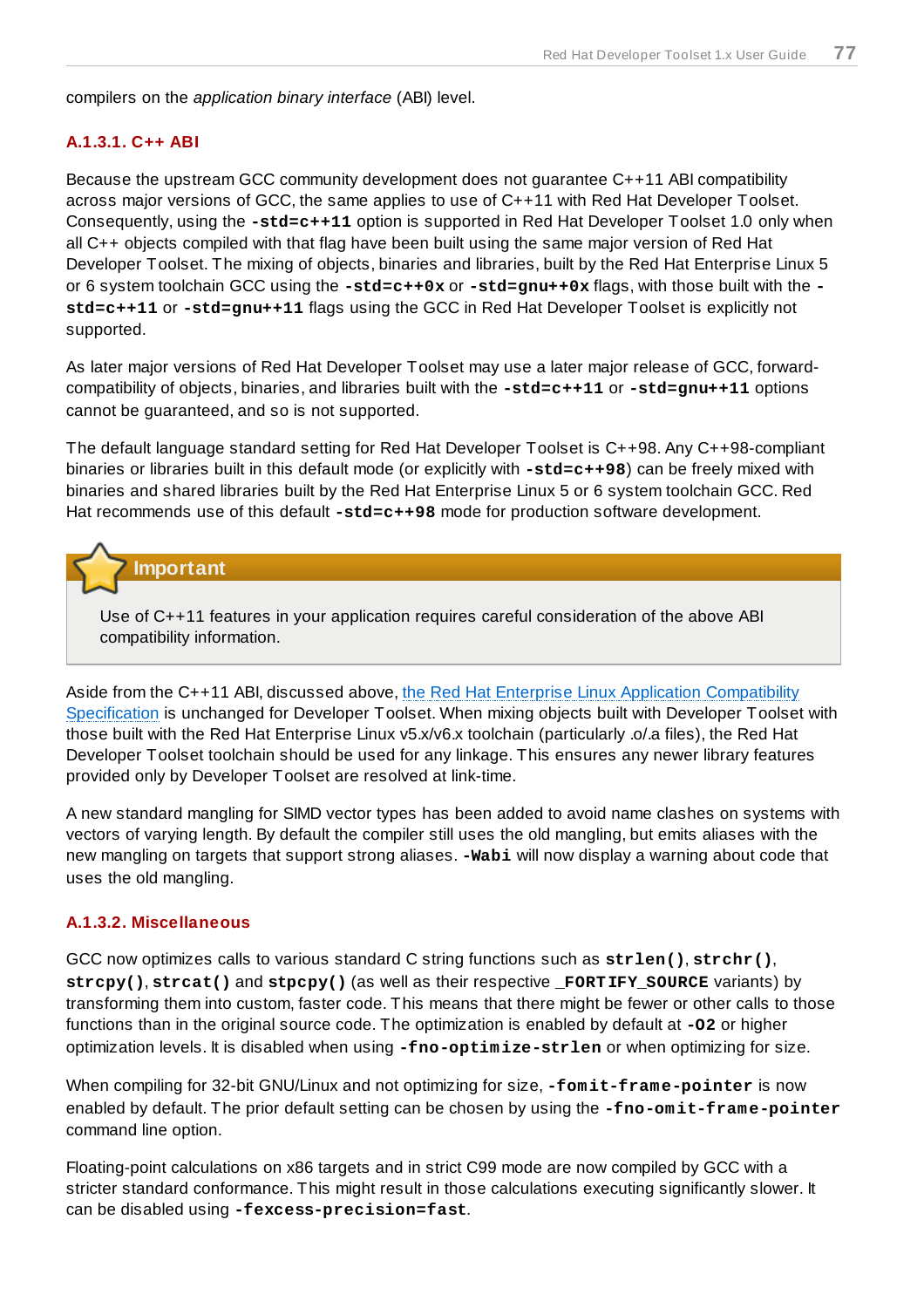## <span id="page-77-0"></span>**A.1.4 . Debugging Compatibility**

GCC now generates DWARF debugging information that uses more or newer DWARF features than previously. GDB contained in the Developer Toolset can handle these features, but versions of GDB older than 7.0 cannot. GCC can be restricted to only generate debugging information with older DWARF features by using the **-gdwarf-2 -gstrict-dwarf** or **-gdwarf-3 -gstrict-dwarf** options (the latter are handled partially by versions of GDB older than 7.0).

Many tools such as **Valgrind**, **SystemTap**, or third-party debuggers utilize debugging information. It is suggested to use the **-gdwarf-2 -gstrict-dwarf** options with those tools.

## **Note** Use of Link-time Optimization with debug generation is not yet supported in gcc-4.7 and so use of the **-flto** and the **-g** options together is unsupported in Developer Toolset.

### <span id="page-77-1"></span>**A.1.5. Other Compatibility**

GCC is now more strict when parsing command line options, and both **gcc** and **g++** report an error when invalid command line options are used. In particular, when only linking and not compiling code, earlier versions of GCC ignored all options starting with **--**. For example, options accepted by the linker such as **--as-needed** and **--export-dynamic** are not accepted by **gcc** and **g++** anymore, and should now be directed to the linker using **-Wl,--as-needed** or **-Wl,--export-dynamic** if that is intended.

Because of the new link-time optimization feature (see Section A.1.1.5, "Link-time [Optimization"](#page-70-0)), support for the older intermodule optimization framework has been removed and the **-combine** command line option is not accepted anymore.

## **A.2. Changes in GDB 7.4**

Red Hat Developer Toolset 1.0 is distributed with **GDB 7.4** , which provides a number of bug fixes and feature enhancements over the Red Hat Enterprise Linux system version. Below is a comprehensive list of new features and compatibility changes in this release. For details on how to use these new features, refer to the GDB [documentation](http://www.gnu.org/software/gdb/documentation/).

### **A.2.1. New Features**

### **Changes Since Red Hat Enterprise Linux 6.2**

The following features have been added since the release of the GNU Debugger included in Red Hat Enterprise Linux 6.2:

- Support for linespecs has been improved (in particular, a more consistent handling of ambiguous linespecs, some support for labels in the program's source, and FILE:LINE support now extends to further linespecs types). Breakpoints are now set on all matching locations in all inferiors and will be updated according to changes in the inferior.
- New inferior control commands **skip function** and **skip file** have been added. These commands can be uses to skip certain functions and files when stepping.
- The **info threads** command now displays the thread name as set by **prctl** or **pthread\_setname\_np**. In addition, new commands **thread name** and **thread find** have been added. The **thread name** command accepts a name as an argument and can be used to set the name of the current thread. The **thread find** command accepts a regular expression and allows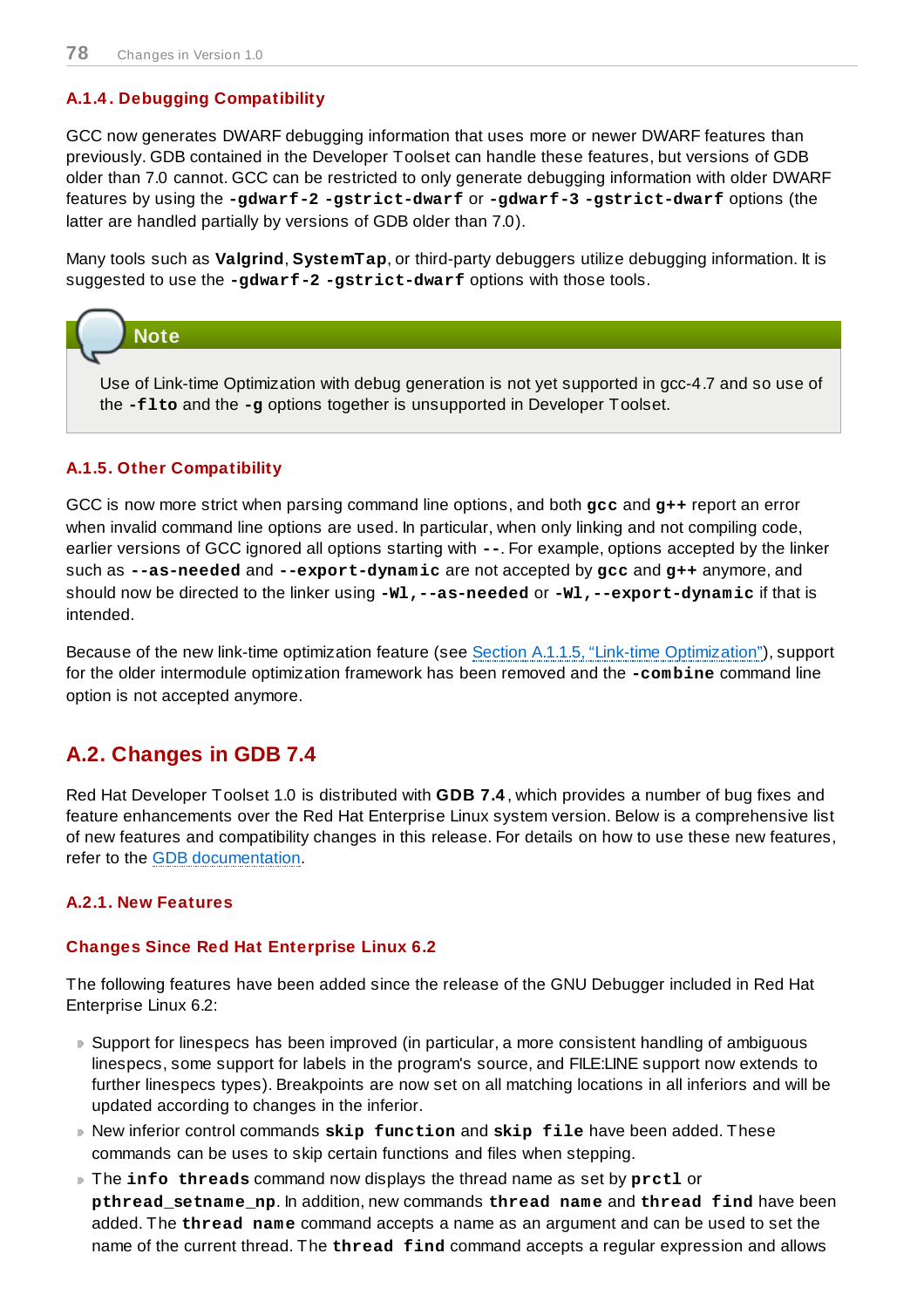the user to find threads that match it.

- GDB now provides support for reading and writing a new **.gdb\_index** section. The command **gdbadd-index** can be used to add **.gdb\_index** to a file, which allows GDB to load symbols from that file faster. Note that this feature is already present in Red Hat Enterprise Linux 6.1 and later.
- The **watch** command has been adapted to accept **-location** as an optional argument.
- Two new special values can now be used when specifying the current search path for **libthread\_db**: **\$sdir** represents the default system locations of shared libraries, and **\$pdir** stands for the directory with the **libthread** that is used by the application.
- A new command **info macros** has been added. This command accepts linespec as an optional argument and can be used to display the definitions of macros at that linespec location. Note that in order to do this, the debugged program must be compiled with the **-g3** command line option to have macro information available in it.
- A new command **alias** has been added. This command can be used to create an alias of an existing command.
- The **info macro** command now accepts **-all** and **--** as valid options.
- To display a function parameter's entry value (that is, the value at the time of function entry), the suffix **@entry** can be added to the parameter. GDB now displays **@entry** values in backtraces, if available.
- New **set print entry-values** and **show print entry-values** commands have been added. The **set print entry-values** command accepts **both**, **compact**, **default**, **if-needed**, **no**, **only**, and **preferred** as valid arguments and can be used to enable printing of function arguments at function entry. The **show print entry-values** command can be used to determine whether this feature is enabled.
- New **set debug entry-values** and **show debug entry-values** commands have been added. The **set debug entry-values** command can be used to enable printing of debugging information for determining frame argument values at function entry and virtual tail call frames.
- **!***command* has been added as an alias of **shell** *command*.
- The **watch** command now accepts **mask** *mask\_value* as an argument. This can be used to create masked watchpoints.
- New **set extended-prompt** and **show extended-prompt** commands have been added. The **set extended-prompt** command enables support for a defined set of escape sequences that can be used to display various information. The **show extended-prompt** command can be used to determine whether the extended prompt is enabled.
- New **set basenames-may-differ** and **show basenames-may-differ** commands have been added. The **set basenames-may-differ** command enables support for source files with multiple base names. The **show basenames-may-differ** command can be used to determine whether this support is enabled. The default option is **off** to allow faster GDB operations.
- A new command line option **-ix** (or **--init-command**) has been added. This option acts like **-x** (or **--command**), but is executed before loading the debugged program.
- A new command line option **-iex** (or **--init-eval-command**) has been added. This option acts like **-ex** (or **--eval-command**), but is executed before loading the debugged program.

The following changes have been made to the C++ language support since the release of the GNU Debugger included in Red Hat Enterprise Linux 6.2:

When debugging a template instantiation, parameters of the template are now put in scope.

The following changes have been made to the Python scripting support since the release of the GNU Debugger included in Red Hat Enterprise Linux 6.2:

The **register\_pretty\_printer** function in module **gdb.printing** now takes an optional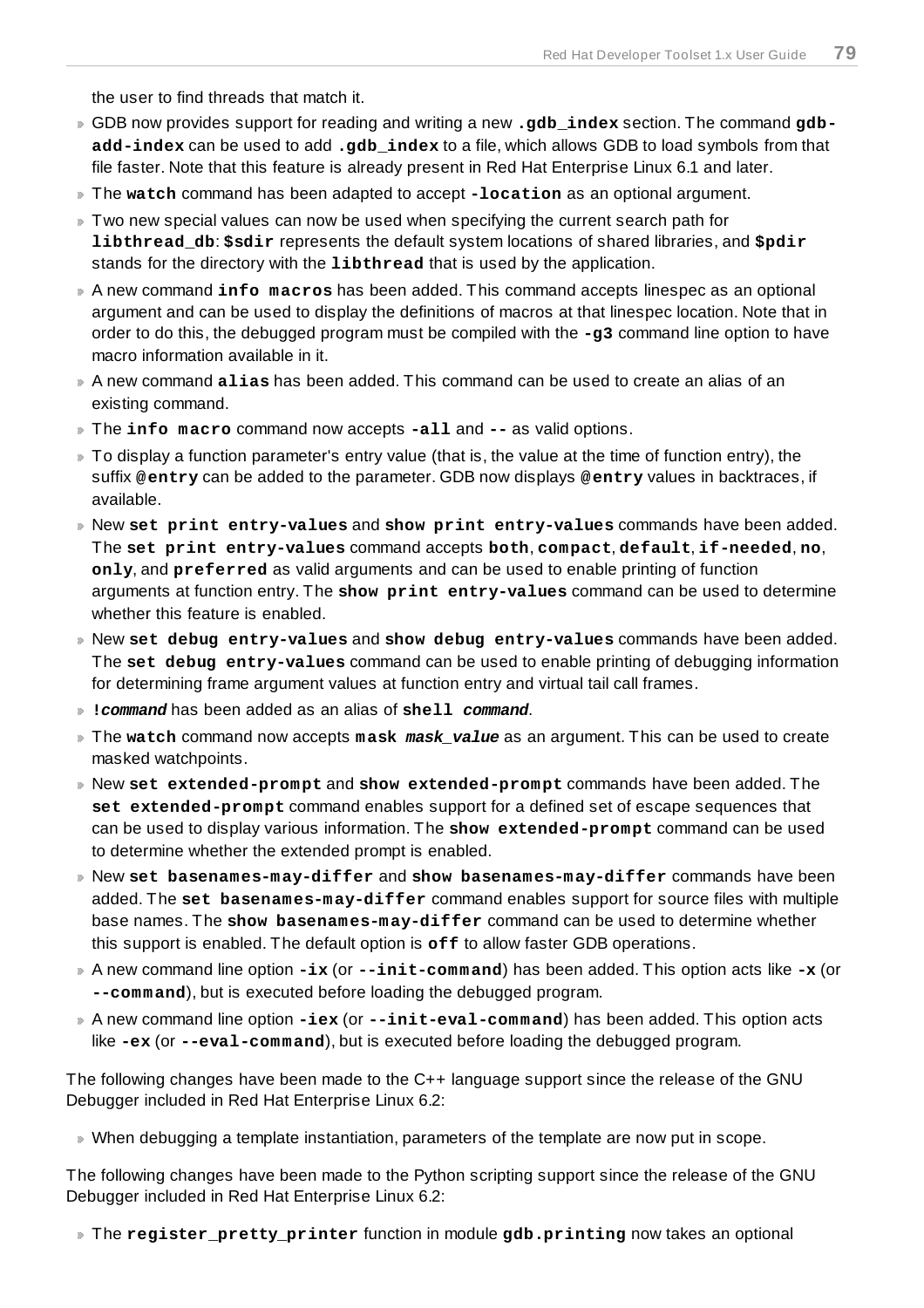<span id="page-79-0"></span>**replace** argument.

- The **maint set python print-stack on|off** command has been deprecated and will be deleted in GDB 7.5. The new command **set python print-stack none|full|message** has replaced it.
- A prompt substitution hook (**prompt\_hook**) is now available to the Python API.
- A new Python module **gdb.prompt** has been added to the GDB Python modules library.
- Python commands and convenience-functions located in *data\_directory***/python/gdb/command/** and *data\_directory***/python/gdb/function/** are now automatically loaded on GDB start-up.
- Blocks now provide four new attributes: **global\_block**, **static\_block**, **is\_static**, and **is\_global**.
- The **gdb.breakpoint** function has been deprecated in favor of **gdb.breakpoints**.
- A new class **gdb.FinishBreakpoint** is provided.
- Type objects for **struct** and **union** types now allow access to the fields using standard Python dictionary (mapping) methods.
- A new event **gdb.new\_objfile** has been added.
- A new function **deep\_items** has been added to the **gdb.types** module.
- The function **gdb.Write** now accepts an optional keyword **stream**.
- Parameters can now be sub-classed in Python, which allows for implementation of the **get\_set\_doc** and **get** show doc functions.
- Symbols, Symbol Table, Symbol Table and Line, Object Files, Inferior, Inferior Thread, Blocks, and Block Iterator APIs now have an is valid method.
- Breakpoints can now be sub-classed in Python, which allows for implementation of the **stop** function that is executed each time the inferior reaches that breakpoint.
- A new function **gdb.lookup\_global\_symbol** has been added. This function can be used to look up a global symbol.
- GDB values in Python are now callable if the value represents a function.
- A new module **gdb.types** has been added.
- A new module **gdb.printing** has been added.
- New commands **info pretty-printers**, **enable pretty-printer**, and **disable prettyprinter** have been added.
- A new **gdb.parameter("directories")** function call is now available.
- A new function **gdb.newest\_frame** has been added. This function can be used to return the newest frame in the selected thread.
- The **gdb.InferiorThread** class now supports a new **name** attribute.
- Support for inferior events has been added. Python scripts can now add observers in order to be notified of events occurring in the process being debugged.

### **Changes Since Red Hat Enterprise Linux 5.8**

In addition to the above changes, the following features have been added since the release of GNU Debugger included in Red Hat Enterprise Linux 5.8:

- For remote targets, debugging of shared libraries is now supported by default.
- New commands **set observer** and **show observer** have been added. The **set observer** command accepts **on** or **off** as an argument and can be used to allow or disallow the GNU Debugger to affect the execution of the debugged program. Use the **show observer** command to determine whether observer mode is enabled.
- A new convenience variable **\$\_thread** has been added. This variable stores the number of the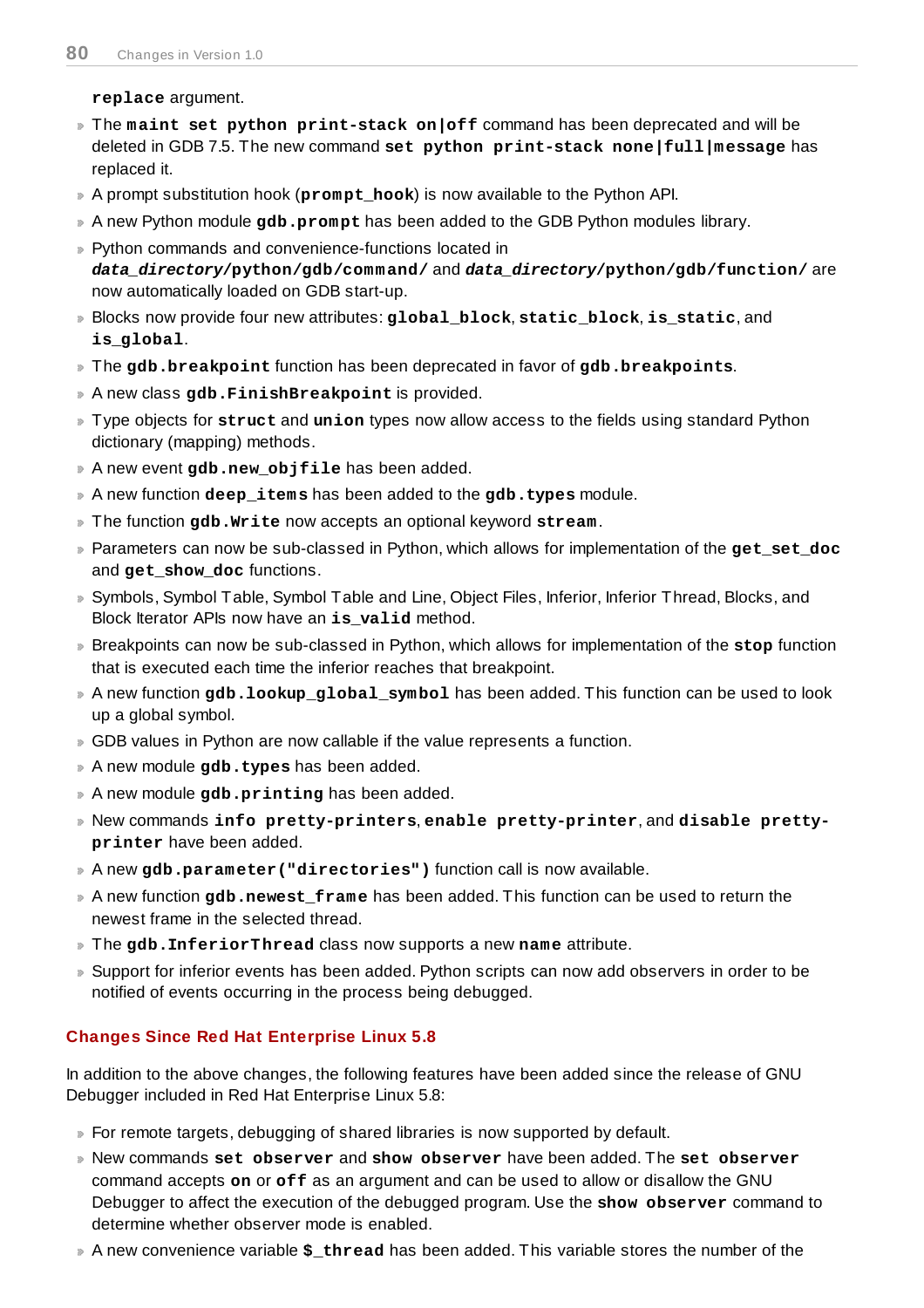<span id="page-80-0"></span>current thread.

- The **source** command now accepts **-s** as a valid option. This option can be used to search for the script in the source search path regardless of the path in the file name.
- Support for tracepoints, including fast and static tracepoints, has been added to **gdbserver**.
- The **--batch** command line option has been adapted to disable pagination and queries.
- Direct support for the reading and writing byte, word, and double-word x86 general purpose registers such as **\$al** has been added.
- The **commands** command now accepts a range of breakpoints as an argument.
- The **rbreak** command now accepts a file name as part of its argument. This can be used to limit the functions selected by the supplied regular expression to those that are defined in the specified file.
- **Demontative Communds** Support in Support in Support 1 support 1 support 6 support for multi-exec) debugging has been added. In particular, the GNU Debugger now supports the following commands:
	- The **add-inferior** command can be used to add a new inferior.
	- The **clone-inferior** command can be used to create a copy of an inferior with the same executable loaded.
	- The **remove-inferior** command accepts an inferior ID as an argument and can be used to remove an inferior.
- Support for trace state variables has been added. In particular, the GNU Debugger now supports the following commands:
	- The **tvariable \$***variable\_name* **[=** *expression***]** command can be used to define or modify a trace state variable.
	- The **info tvariables** command can be used to display a list of currently defined trace state variables and their values.
	- The **delete tvariable \$***variable\_name***...** command can be used to delete one or more trace state variables.
- A new **ftrace** has been added. This command accepts a function name, a line number, or an address as an argument, and can be used to define a fast tracepoint at that location.
- **Support for disconnected tracing, trace files, and circular trace buffer has been added.**
- A new **teval** command has been added. This command accepts one or more expressions to evaluate at a tracepoint.
- The GNU Debugger has been adapted to parse the **0b** prefix of binary numbers exactly the same way as the GNU Compiler Collection.
- The GNU Debugger now supports the following commands for process record and replay:
	- New commands **set record memory** and **show record memory** have been added. The **set record memory** command accepts **on** or **off** as an argument and can be used to enable or disable stopping the inferior when a memory change of the next instruction cannot be recorded. Use the **show record memory-query** command to determine whether this feature is enabled.
	- A new command **record save** has been added. This command accepts a file name as an argument and can be used to save the execution log to a file.
	- A new command **record restore** has been added. This command accepts a file name as an argument and can be used to restore the execution log from a file.
- A new command **eval** has been added. This command accepts a format string followed by one or more arguments, transforms it to a command, and then executes it.
- A new command **save breakpoints** has been added. This command accepts a file name as an argument and can be used to store all currently defined breakpoints to a file. To restore the saved breakpoints from this file, use the **source** command.
- New commands **may-write-registers**, **set may-write-memory**, **set may-insertbreakpoints**, **set may-insert-tracepoints**, **set may-insert-fast-tracepoints**, and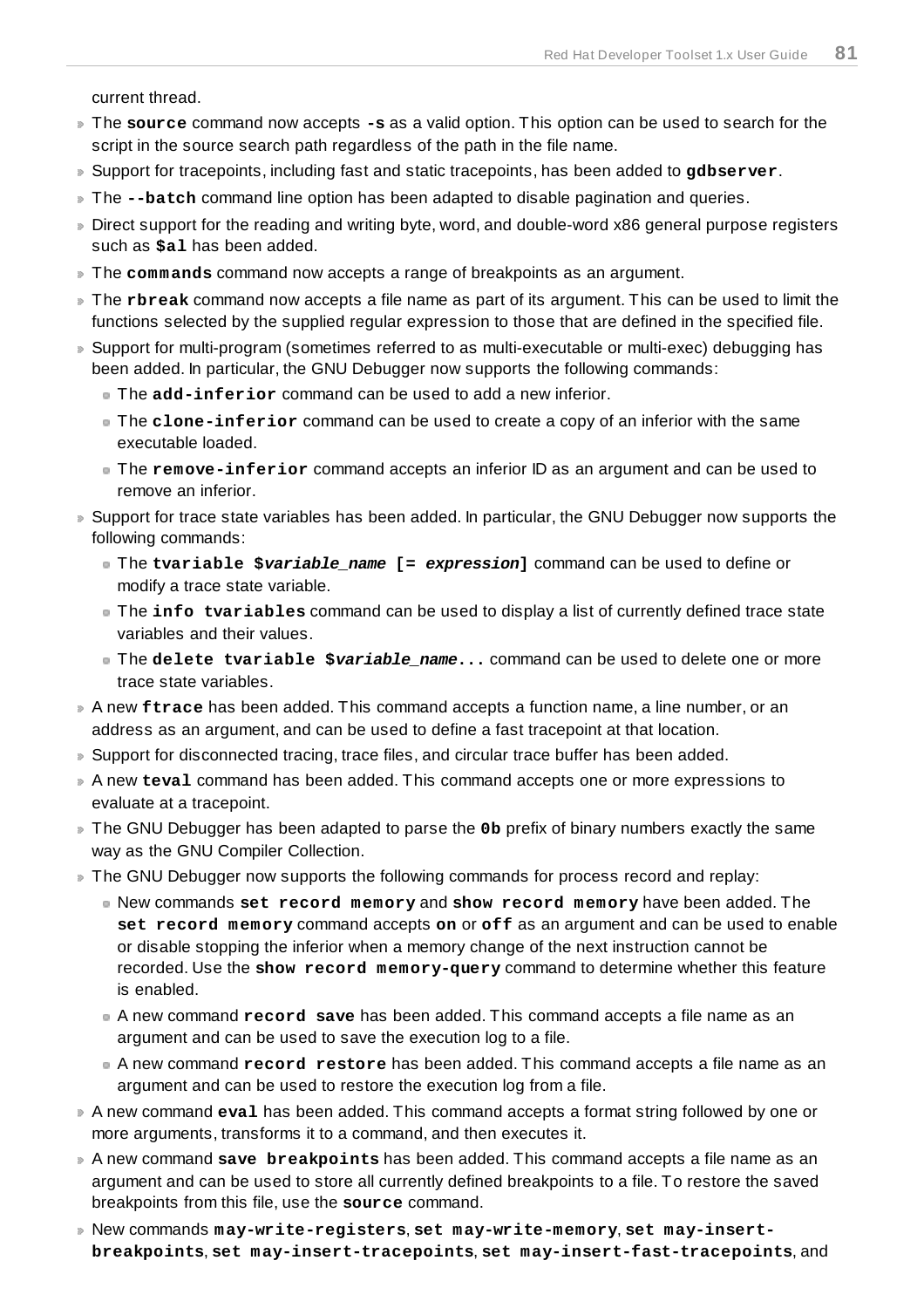**set may-interrupt** have been added. All of these commands accept either **on** or **off** as an argument, and can be used to set individual permissions for the target.

- A new command **main info program-spaces** has been added. This command can be used to display information about currently loaded program spaces.
- New commands **set remote interrupt-sequence** and **show remote interruptsequence** have been added. The **set remote interrupt-sequence** command accepts **Ctrl-C**, **BREAK**, and **BREAK-g** as valid arguments, and can be used to specify which interrupt sequence to send to the remote target in order to interrupt its execution. Use the **show remote interruptsequence** to determine the current setting.
- New commands **set remote interrupt-on-connect** and **show remote interrupt-onconnect** have been added. The **set remote interrupt-on-connect** accepts either **on** or **off** as an argument, and can be used to enable sending an interrupt sequence to the remote target when the GNU Debugger connects to it. Use the **show remote interrupt-on-connect** command to determine whether this feature is enabled.
- The **set remotebreak** and **show remotebreak** commands have been deprecated and users are advised to use **set remote interrupt-sequence** and **show remote interruptsequence** instead.
- The **disassemble** command has been adapted to accept two arguments in the form of **start,+length**.
- The **source** command can now be used to read commands from Python scripts.

The following changes have been made to the C++ language support since the release of the GNU Debugger included in Red Hat Enterprise Linux 5.8:

- Argument-dependent lookup (ADL) now directs function search to the namespaces of its arguments regardless of whether the namespace has been imported.
- In addition to member operators, the GNU Debugger can now look up operators that are:
	- defined in the global scope,
	- defined in a namespace and imported via the **using** directive,
	- $\blacksquare$  implicitly imported from an anonymous namespace, or
	- **the argument-dependent lookup (ADL operators.**
- Support for printing of static const class members that are initialized in the class definition has been enhanced.
- **Support for importing of namespaces has been added.**
- The C++ expression parser has been adapted to handle the cast operators **static\_cast<>**, **dynamic\_cast<>**, **const\_cast<>**, and **reinterpret\_cast<>**.

The following changes have been made to the Python scripting support since the release of the GNU Debugger in Red Hat Enterprise Linux 5.8:

- The GNU Debugger is now installed with a new directory located at **/opt/rh/devtoolset**-**1.1/root/usr/share/gdb/python/**. This directory serves as a standard location for Python scripts written for GDB.
- The Python API has been adapted to provide access to symbols, symbol tables, program spaces, breakpoints, inferiors, threads, and frame's code blocks. Users are now also allowed to create custom GDB parameters from the API and manipulate them by using the **set** and **show** commands.
- New functions **gdb.target\_charset**, **gdb.target\_wide\_charset**, **gdb.progspaces**, **gdb.current\_progspace**, and **gdb.string\_to\_argv** have been added.
- A new exception **gdb.GdbError** has been added.
- The GNU Debugger now searches pretty-printers in the current program space.
- The GNU Debugger can now enable or disable pretty-printers individually.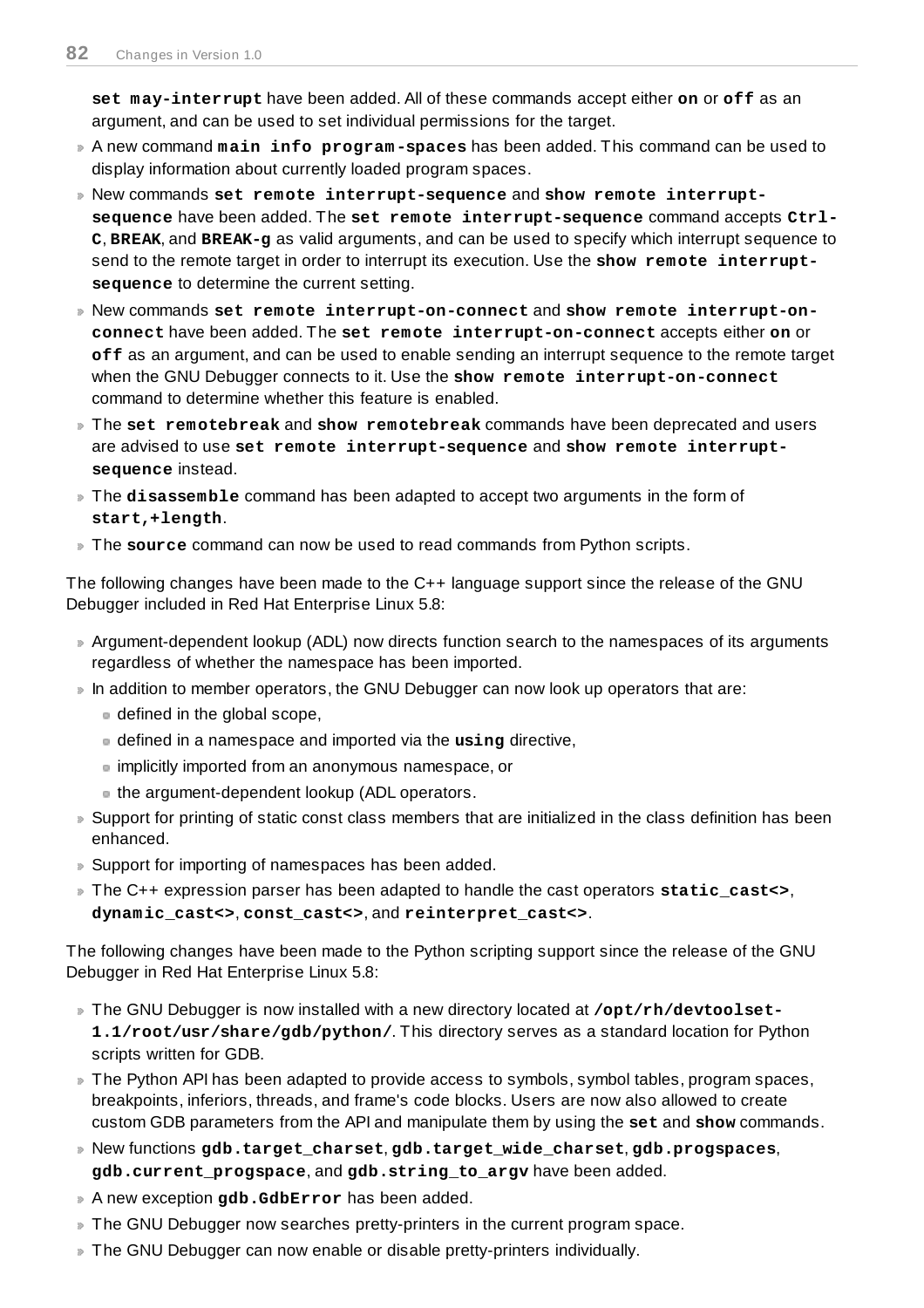The GNU Debugger has been adapted to look for names of Python scripts to automatically load in a special section named **.debug\_gdb\_scripts**.

### <span id="page-82-0"></span>**A.2.2. Compatibility Changes**

### **Changes Since Red Hat Enterprise Linux 6.2**

The following changes have been made since the release of the GNU Debugger included in Red Hat Enterprise Linux 6.2:

- A new command **info auto-load** has been added and can be used to display the status of various automatically loaded files. The **info auto-load gdb-scripts** command lists automatically loaded canned sequences of commands, **info auto-load python-scripts** displays the status of automatically loaded Python scripts, **info auto-load local-gdbinit** displays whether a local **.gdbinit** file in the current working directory is loaded, and **info autoload libthread-db** displays whether the inferior-specific thread debugging shared library is loaded.
- New commands **set auto-load** and **show auto-load** have been added and can be used to control automatic loading of files:
	- The **set auto-load gdb-scripts** and **show auto-load gdb-scripts** commands control automatic loading of GDB scripts.
	- The **set auto-load python-scripts** and **show auto-load python-scripts** commands control automatic loading of Python scripts.
	- The **set auto-load local-gdbinit** and **show auto-load local-gdbinit** commands control automatic loading of **.gdbinit** from the current working directory.
	- The **set auto-load libthread-db** and **show auto-load libthread-db** commands control automatic loading of inferior-specific **libthread\_db**.
	- The **set auto-load scripts-directory** and **show auto-load scripts-directory** commands control the list of directories from which to automatically load GDB and Python scripts.
	- The **set auto-load safe-path** and **show auto-load safe-path** commands control the list of directories from which it is safe to automatically load all previously mentioned items.
	- The **set debug auto-load** and **show debug auto-load** commands control displaying of debugging information for all previously mentioned items.

The **set auto-load off** command can be used to disable automatic loading globally. You can also use **show auto-load** with no subcommand to display current settings of all previously mentioned items.

- The **maint set python auto-load on|off** command has been replaced with **set autoload python-scripts on|off**.
- The **maintenance print section-scripts** command has been renamed to **info autoload python-scripts [***pattern***]** and is no longer classified as a maintenance-only command.
- **Support for the Guile extension language has been removed.**
- The GNU Debugger has been adapted to follow GCC's rules on accessing volatile objects when reading or writing target state during expression evaluation.

#### **Changes Since Red Hat Enterprise Linux 5.8**

No noteworthy changes that affect compatibility have been made in addition to those described above.

## **A.3. Changes in binutils 2.22.52**

Red Hat Developer Toolset 1.0 is distributed with **binutils 2.22.52**, which provides a number of bug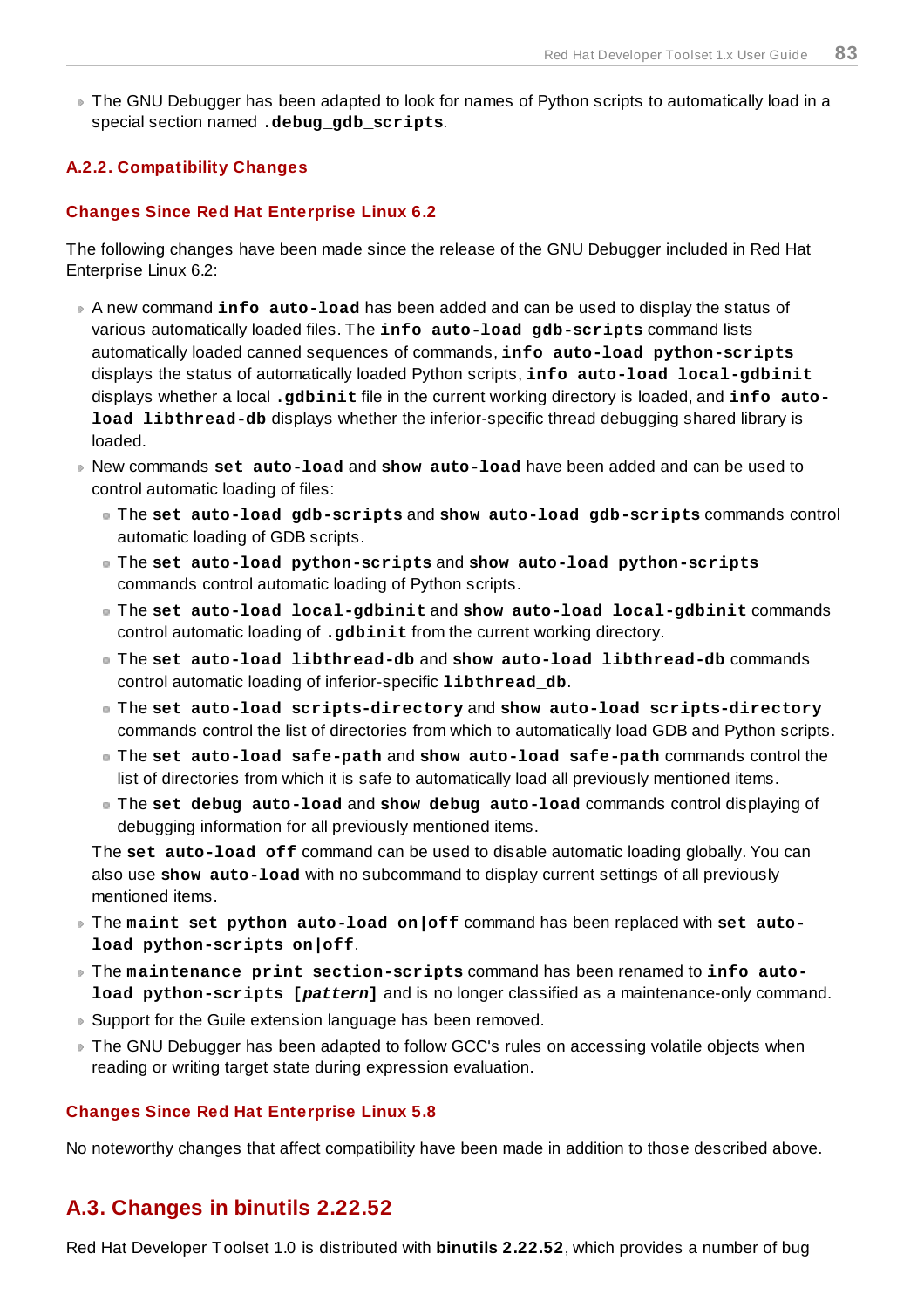fixes and feature enhancements over the Red Hat Enterprise Linux system version. Below is a comprehensive list of new features and compatibility changes in this release. For details on how to use these new features, refer to the binutils [documentation](http://sourceware.org/binutils/docs-2.22/).

The GNU assembler (**as**), GNU linker (**ld**), newly added ELF linker (**gold**), and other binary tools that are part of the binutils are now released under the GNU General Public License, version 3.

### **A.3.1. GNU Linker**

Another ELF linker, **gold**, is now available in addition to **ld**, the existing GNU linker. **gold** is intended to be a drop-in replacement for **ld**, so **ld**'s documentation is intended to be the reference documentation. **gold** supports most of **ld**'s features, except notable ones such as MRI-compatible linker scripts, crossreference reports (**--cref**), and various other minor options. It also provides significantly improved link time with very large C++ applications.

In Red Hat Developer Toolset, the **gold** linker is not enabled by default. Users can explicitly switch between **ld** and **gold** by using the **alternatives** mechanism.

### <span id="page-83-0"></span>**A.3.1.1. New Features**

### **Changes Since Red Hat Enterprise Linux 6.2**

The following features have been added since the release of binutils included in Red Hat Enterprise Linux 6.2:

- A new **INPUT\_SECTION\_FLAGS** keyword has been added to the linker script language. This keyword can be used to select input sections by section header flags.
- A new **SORT\_BY\_INIT\_PRIORITY** keyword has been added to the linker script language. This keyword can be used to sort sections by numerical value of the GCC *init\_priority* attribute encoded in the section name.

### **Changes Since Red Hat Enterprise Linux 5.8**

In addition to the above changes, the following features have been added since the release of the binutils included in Red Hat Enterprise Linux 5.8:

GNU/Linux targets now support the **STB\_GNU\_UNIQUE** symbol binding, a GNU extension to the standard set of ELF symbol bindings. The binding is passed on to the dynamic linker, which ensures that in the entire process there is only one symbol with the given name and type in use.

# **Note**

The implementation of this feature depends on capabilities only found in newer versions of the **glibc** library. Consequently, this feature is currently available in Red Hat Developer Toolset for Red Hat Enterprise Linux 6.

- A new command line option **--no-export-dynamic** has been added. This option can be used to undo the effect of the **-E** and **--export-dynamic** options.
- A new command line option **--warn-alternate-em** has been added. This option can be used to display a warning if an ELF format object file uses an alternate machine code.
- A new linker script function **REGION\_ALIAS** has been added. This function can be used to create alias names of memory regions.
- A new command line option **-Ttext-segment** *address* has been added for ELF-based targets. This option can be used to set the address of the first byte of the text segment.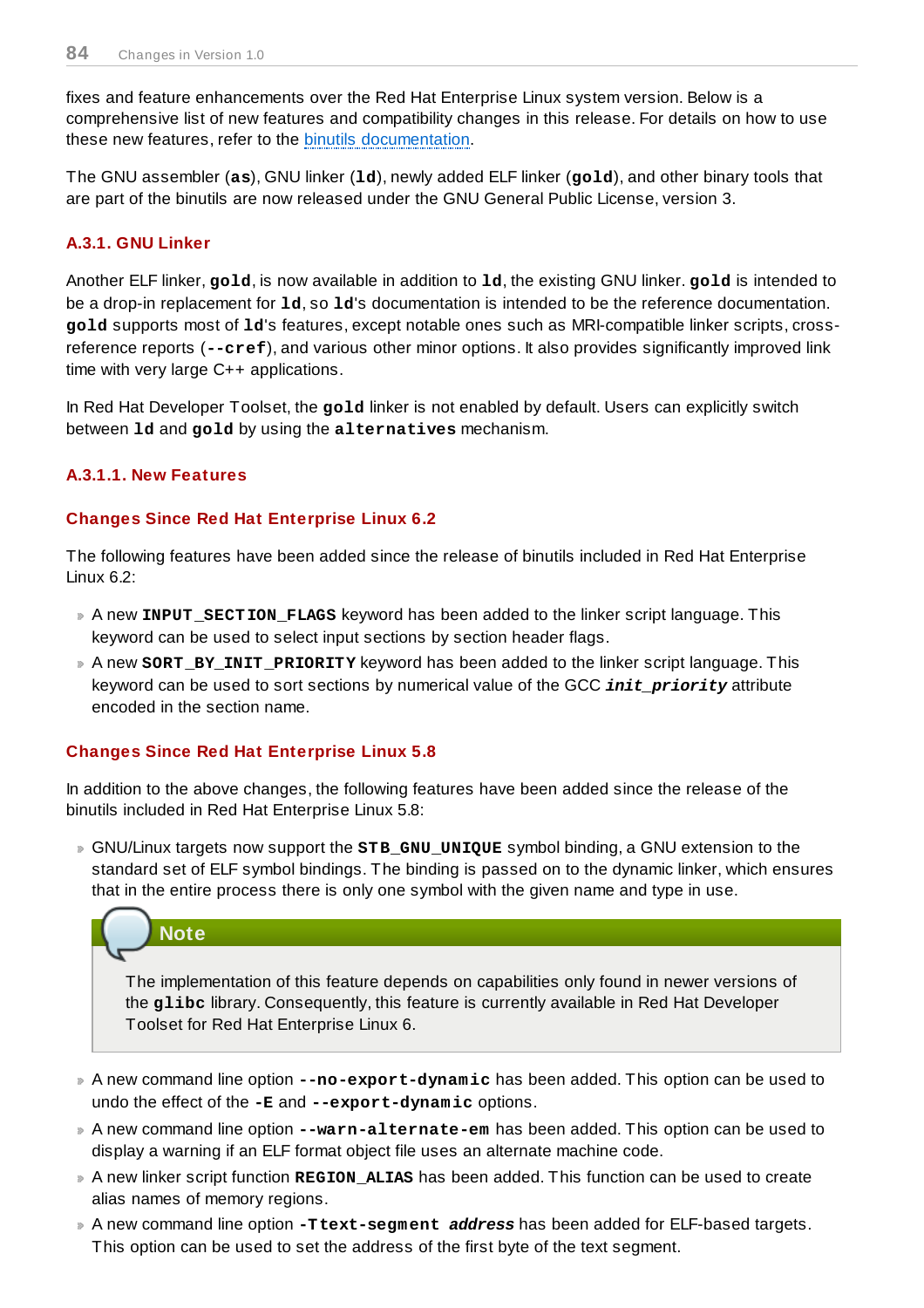- A new linker script command **INSERT** has been added. This command can be used to augment the default script.
- In a linker script input section, it is now possible to specify a file within an archive by using the *archive***:***file* syntax.
- The **--sort-common** command line option now accepts **ascending** and **descending** as optional arguments. This can be used to specify which sorting order to use.
- A new command line option **--build-id** has been added for ELF-based targets. This option can be used to generate a unique per-binary identifier embedded in a note section.
- A new command line option **--default-script=***file\_name* (or **-dT** *file\_name*) has been added. This option can be used to specify a replacement for the built-in linker script.
- A new command line option **-Bsymbolic-functions** has been added. When creating a shared library, this option will cause references to global function symbols to be bound to the definitions with the shared library, if such exist.
- The new command line options **--dynamic-list-cpp-new** and **--dynamic-list-data** have been added, which can be used to modify the dynamic list.

### <span id="page-84-0"></span>**A.3.1.2. Compatibility Changes**

### **Changes Since Red Hat Enterprise Linux 6.2**

The following changes have been made since the release of the binutils included in Red Hat Enterprise Linux 6.2:

- The **--copy-dt-needed-entries** command line option is no longer enabled by default. Instead, **- -no-copy-dt-needed-entries** is now the default option.
- Evaluation of linker script expressions has been significantly improved. Note that this can negatively affect scripts that rely on undocumented behavior of the old expression evaluation.

### **Changes Since Red Hat Enterprise Linux 5.8**

In addition to the above changes, the following changes have been made since the release of the binutils included in Red Hat Enterprise Linux 5.8:

- The **--add-needed** command line option has been renamed to **--copy-dt-needed-entries** in order to avoid confusion with the **--as-needed** option.
- For GNU/Linux systems, the linker no longer processes any relocations made against symbols of the **STT\_GNU\_IFUNC** type. Instead, it emits them into the resulting binary for processing by the loader.

# **Note**

The implementation of this feature depends on capabilities only found in newer versions of the **glibc** library. Consequently, this feature is currently available in Red Hat Developer Toolset for Red Hat Enterprise Linux 6.

- The **--as-needed** command line option has been adapted to link in a dynamic library in the following two cases:
	- 1. if the dynamic library satisfies undefined symbols in regular objects, and
	- 2. if the dynamic library satisfies undefined symbols in other dynamic libraries unless the library is already found in a **DT\_NEEDED** entry of one of the libraries that are already linked.
- The **-1:** *file* name command line option now searches the library path for a file name called *file\_name* without adding the **.a** or **.so** file extension.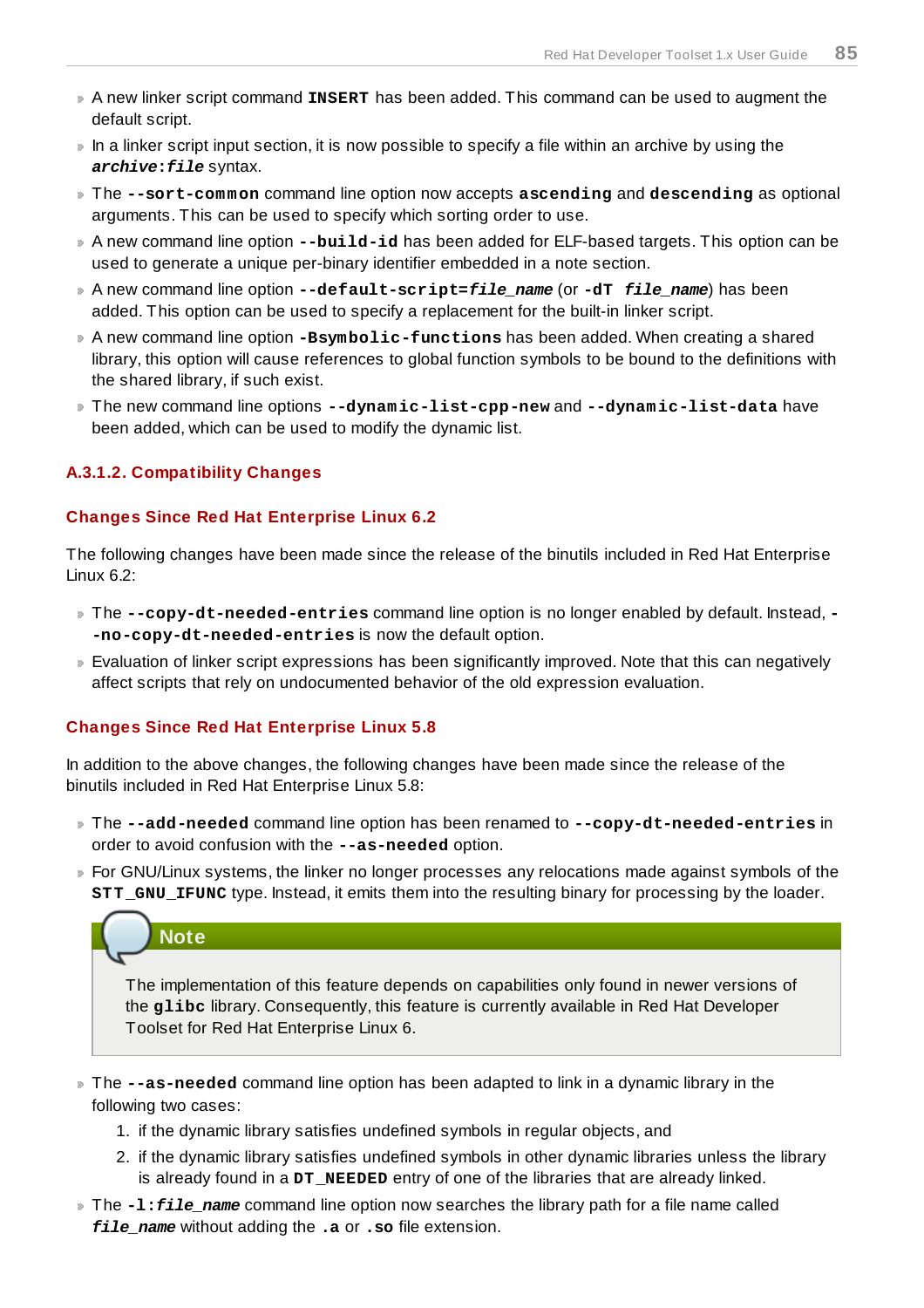### <span id="page-85-0"></span>**A.3.2. GNU Assembler**

### <span id="page-85-2"></span>**A.3.2.1. New Features**

### **Changes Since Red Hat Enterprise Linux 6.2**

The following features have been added since the release of the binutils included in Red Hat Enterprise Linux 6.2:

- The GNU Assembler no longer requires double ampersands in macros.
- A new **--compress-debug-sections** command line option has been added to enable compression of DWARF debug information sections in the relocatable output file. Compressed debug sections are currently supported by the **readelf**, **objdump**, and **gold** tools, but not by **ld**.

### **Changes Since Red Hat Enterprise Linux 5.8**

In addition to the above changes, the following features have been added since the release of the binutils included in Red Hat Enterprise Linux 5.8:

- GNU/Linux targets now support **gnu\_unique\_object** as a value of the **.type** pseudo operation. This value can be used to mark a symbol as globally unique in the entire process.
- Support for the new discriminator column in the DWARF line table with a discriminator operand for the **.loc** directive has been added.
- The **.type** pseudo operation now accepts a type of **STT\_GNU\_IFUNC**. This can be used to indicate that if the symbol is the target of a relocation, its value should not be used. Instead, the function should be invoked and its result used as the value.
- **▶ A new pseudo operation .cfi val encoded addr** has been added. This pseudo operation can be used to record constant addresses in unwind tables without runtime relocation.
- A new command line option **-msse-check=[none|error|warning]** has been added for x86 targets.
- The **-a** command line option now accepts **g** as a valid sub-option. This combination can be used to enable assembly listings with additional information about the assembly, including the list of supplied command line options or the assembler version.
- A new command line option **-msse2avx** has been added for x86 targets. This option can be used to encode SSE instructions with VEX prefix.
- x86 targets now support the Intel XSAVE, EPT, MOVBE, AES, PCLMUL, and AVX/FMA instructions.
- New command line options **-march=***cpu***[,+***extension***…]**, **-mtune=***cpu*,  **mmnemonic=[att|intel]**, **-msyntax=[att|intel]**, **-mindex-reg**, **-mnaked-reg**, and  **mold-gcc** have been added for x86 targets.
- New pseudo operations **.string16**, **.string32**, and **.string64** have been added. These pseudo operations be used to generate wide character strings.
- The i386 port now supports the SSE5 instruction set.
- A new pseudo operation **.reloc** has been added. This pseudo operation serves as a low-level interface for creating relocations.

### <span id="page-85-1"></span>**A.3.2.2. Compatibility Changes**

No noteworthy changes that affect compatibility have been made.

### **A.3.3. Other Binary Tools**

#### **A.3.3.1. New Features**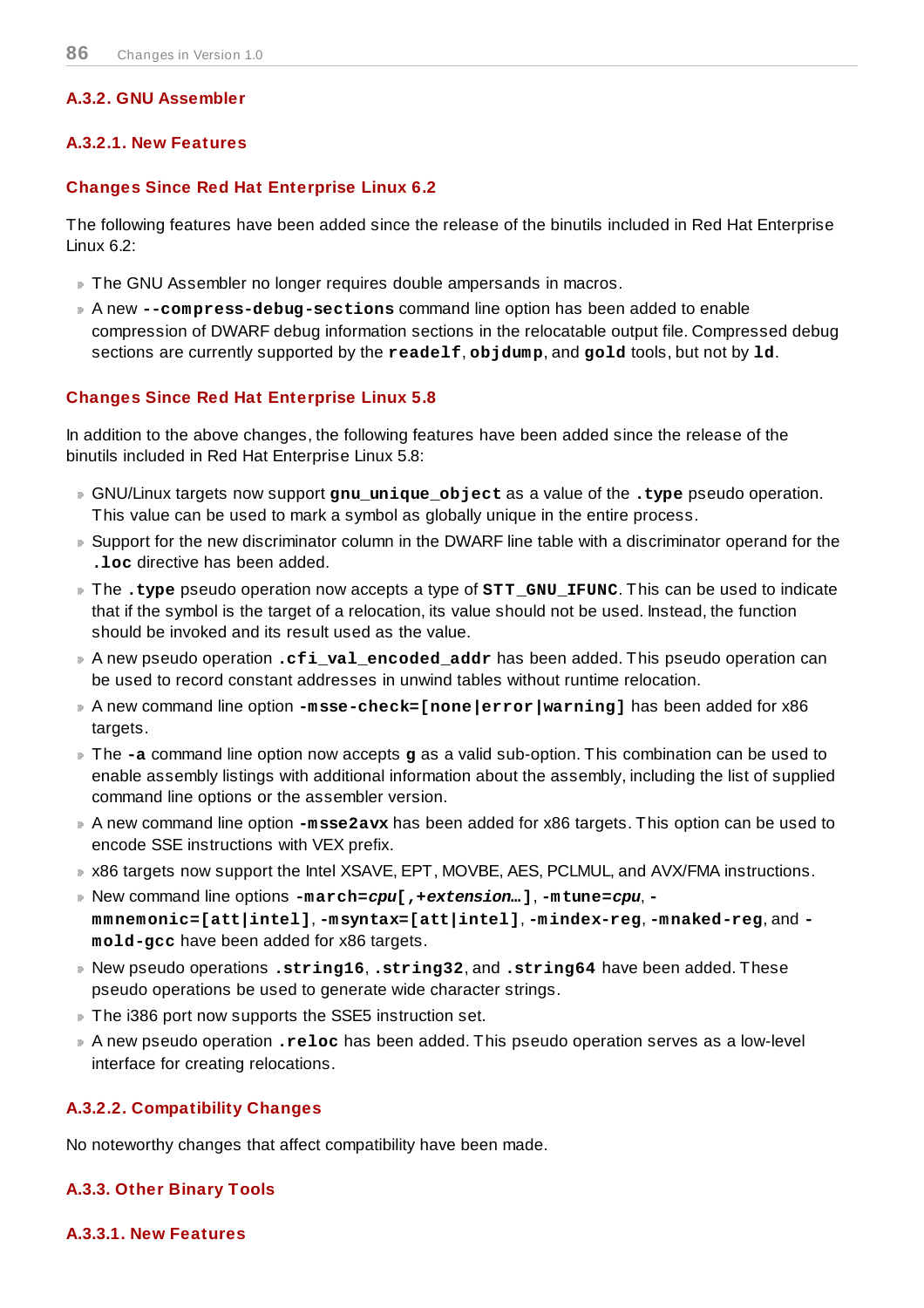### <span id="page-86-0"></span>**Changes Since Red Hat Enterprise Linux 6.2**

The following features have been added since the release of the binutils included in Red Hat Enterprise Linux 6.2:

- The **readelf** and **objdump** tools can now display the contents of the **.debug.macro** sections.
- New **--dwarf-start** and **--dwarf-end** command line options have been added to the **readelf** and **objdump** tools. These options are used by the new Emacs mode (see the **dwarf-mode.el** file).
- A new **--interleave-width** command line option has been added to the **objcopy** tool to allow the use of the **--interleave** to copy a range of bytes from the input to the output.
- A new **--dyn-syms** command line option has been added to the **readelf** tool. This option can be used to dump dynamic symbol table.
- A new tool, **elfedit**, has been added to the binutils. This tool can be used to directly manipulate ELF format binaries.
- A new command line option **--addresses** (or **-a** for short) has been added to the **addr2line** tool. This option can be used to display addresses before function and source file names.
- A new command line option **--pretty-print** (or **-p** for short) has been added to the **addr2line** tool. This option can be used to produce human-readable output.

### **Changes Since Red Hat Enterprise Linux 5.8**

In addition to the above changes, the following features have been added since the release of the binutils included in Red Hat Enterprise Linux 5.8:

- A new command line option **--insn-width=***width* has been added to the **objdump** tool. This option can be used to specify the number of bytes to be displayed on a single line when disassembling instructions.
- A new command line option **--relocated-dump=***name***|***number* has been added to the **readelf** tool. This option can be used to display the relocated contents of a section as a sequence of bytes.
- A new command line option **--external-symbols-table=***filename* has been added to the **gprof** tool. This option can be used to read a symbol table from a certain file.
- **b bfd** now supports a plugin target, which can be used to get basic support for new file formats by having the plugin target load the same shared objects used by **gold**.
- The **--dwarf** (or **-W** for short) command line option of the **objdump** tool has been adapted to be as flexible as the **--debug-dump** (or **-w**) option of **readelf**.
- New command line options **--prefix=***prefix* and **--prefix-strip=***level* have been added to the **objdump** tool. These options can be used to add absolute paths for the **--source** (or **-S** for short) option.
- A new command line option **-wL** has been added to the **readelf** tool. This option can be used to dump decoded contents of the **.debug\_line** section.
- "Thin" archives are now supported. Instead of containing object files, such archives contain just pathnames pointing to those files.
- A new command line option **-F** has been added to the **objdump** tool. This option can be used to include file offsets in the disassembly.
- A new command line option **-c** has been added to the **readelf** tool. This option can be used to allow string dumps of archive symbol index.
- The i386 port now supports the SSE5 instruction set.
- A new command line option **-p** has been added to the **readelf** tool. This option can be used to allow string dumps of sections.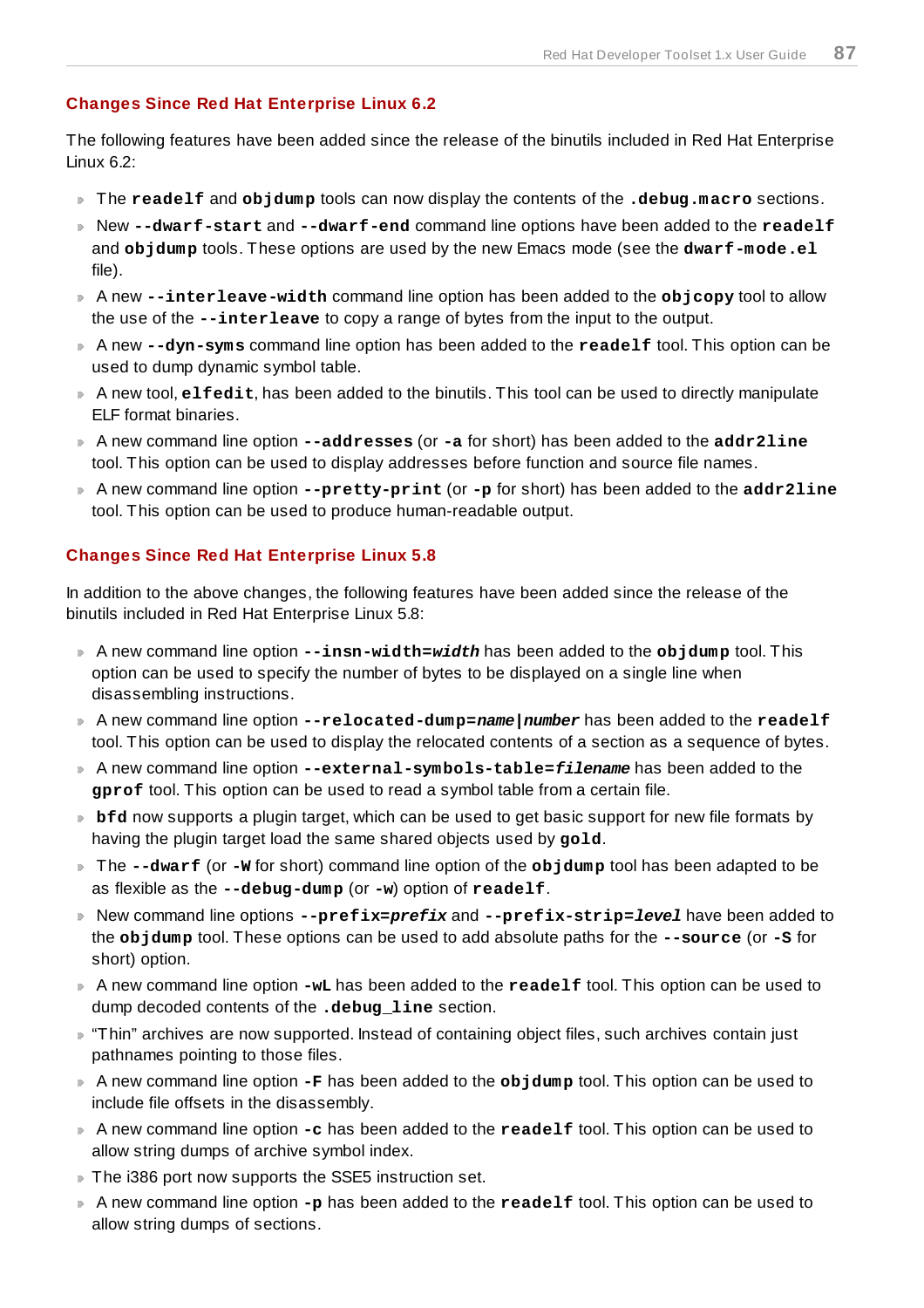### **A.3.3.2. Compatibility Changes**

#### **Changes Since Red Hat Enterprise Linux 6.2**

No noteworthy changes that affect compatibility have been made.

### **Changes Since Red Hat Enterprise Linux 5.8**

The following changes have been made since the release of the binutils included in Red Hat Enterprise Linux 5.8:

- The **--as-needed** command line option has been adapted to link in a dynamic library in the following two cases:
	- 1. if the dynamic library satisfies undefined symbols in regular objects, and
	- 2. if the dynamic library satisfies undefined symbols in other dynamic libraries unless the library is already found in a **DT\_NEEDED** entry of one of the libraries that are already linked.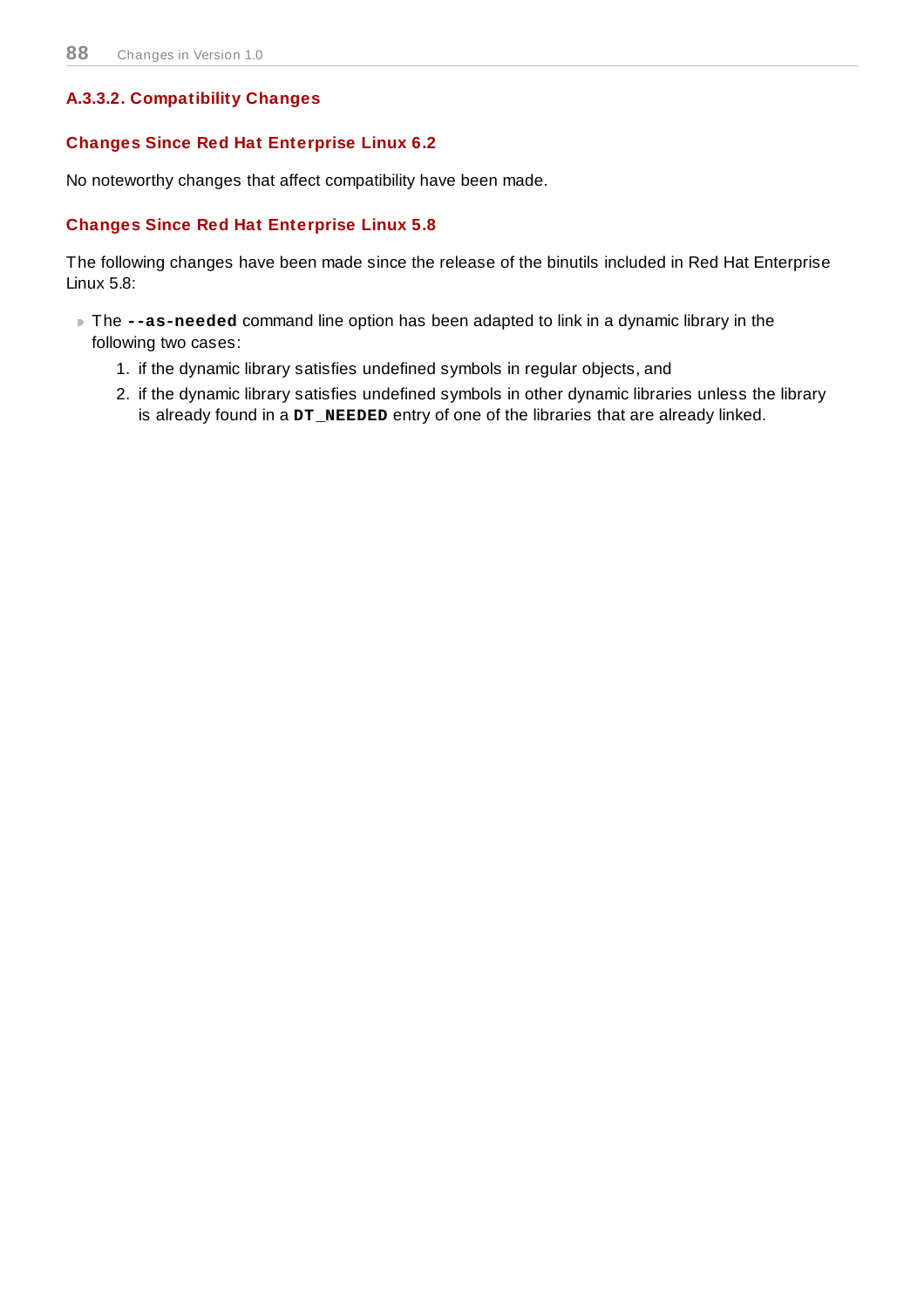# **Changes in Version 1.1**

This appendix documents new features and compatibility changes introduced in Red Hat Developer Toolset 1.1. For a complete list of changes that were introduced in the previous version of the product, refer to [Appendix](#page-76-0) A, *Changes in Version 1.0*.

## **B.1. Changes in GCC 4.7.2**

Red Hat Developer Toolset 1.1 is distributed with **GCC 4 .7.2**, which provides a number of bug fixes and feature enhancements over the Red Hat Enterprise Linux system version. The main change in this version compared to Red Hat Developer Toolset 1.0 is that Fortran development is now supported. Additionally, support for Fortran 2003 and 2008 has been significantly improved relative to the GCC versions shipped with Red Hat Enterprise Linux (see details below).

### <span id="page-88-0"></span>**B.1.1. C++11 Compatibility**

An asynchronous erratum advisory, [RHBA-2012-1127](http://rhn.redhat.com/errata/RHBA-2012-1127.html), that changed the ABI in C++11 mode, was previously published for Red Hat Developer Toolset 1.0. This change is included by default in Red Hat Developer Toolset 1.1. Consequently, any C++11 code compiled with the Red Hat Developer Toolset 1.0 version of GCC *before* applying the erratum might be incompatible with C++11 code compiled by the Red Hat Developer Toolset 1.1 version. There is no change in the C++11 ABI between Red Hat Developer Toolset 1.0 with erratum RHBA-2012-1127 applied and Red Hat Developer Toolset 1.1.

### **B.1.2. Fortran**

### <span id="page-88-1"></span>**B.1.2.1. New Features**

- A new compile flag **-fstack-arrays** has been added. This flag causes all local arrays to be put on stack memory, which can significantly improve the performance of some programs. Note that programs that use very large local arrays may require you to extend your runtime limits for stack memory.
- Compile time has been significantly improved. For example, the improvement may be noticeable when working with programs that use large array constructors.
- To improve code generation and diagnostics, the **-fwhole-file** compile flag is now enabled by default, and can be used with a newly supported **-fwhole-program** flag. To disable it, use the deprecated **-fno-whole-file** flag.
- A new command line option **-M** is now supported. Similarly to **gcc**, this option allows you to generate Makefile dependencies. Note that the **-cpp** option may be required as well.
- The **-finit-real=** command line option now supports **snan** as a valid value. This allows you to initialize REAL and COMPLEX variables with a signaling NaN (*not a number*), and requires you to enable trapping (for example, by using the **-ffpe-trap=** command line option). Note that compiletime optimizations may turn a signaling NaN into a quiet NaN.
- A new command line option **-fcheck=** has been added. This option accepts the following arguments:
	- The **-fcheck=bounds** option is equivalent to the **-fbounds-check** command line option.
	- The **-fcheck=array-temps** option is equivalent to the **-fcheck-array-temporaries** command line option.
	- The **-fcheck=do** option checks for invalid modification of loop iteration variables.
	- The **-fcheck=recursive** option checks for recursive calls to subroutines or functions that are not marked as recursive.
	- The **-fcheck=pointer** option performs pointer association checks in calls, but does not handle undefined pointers nor pointers in expressions.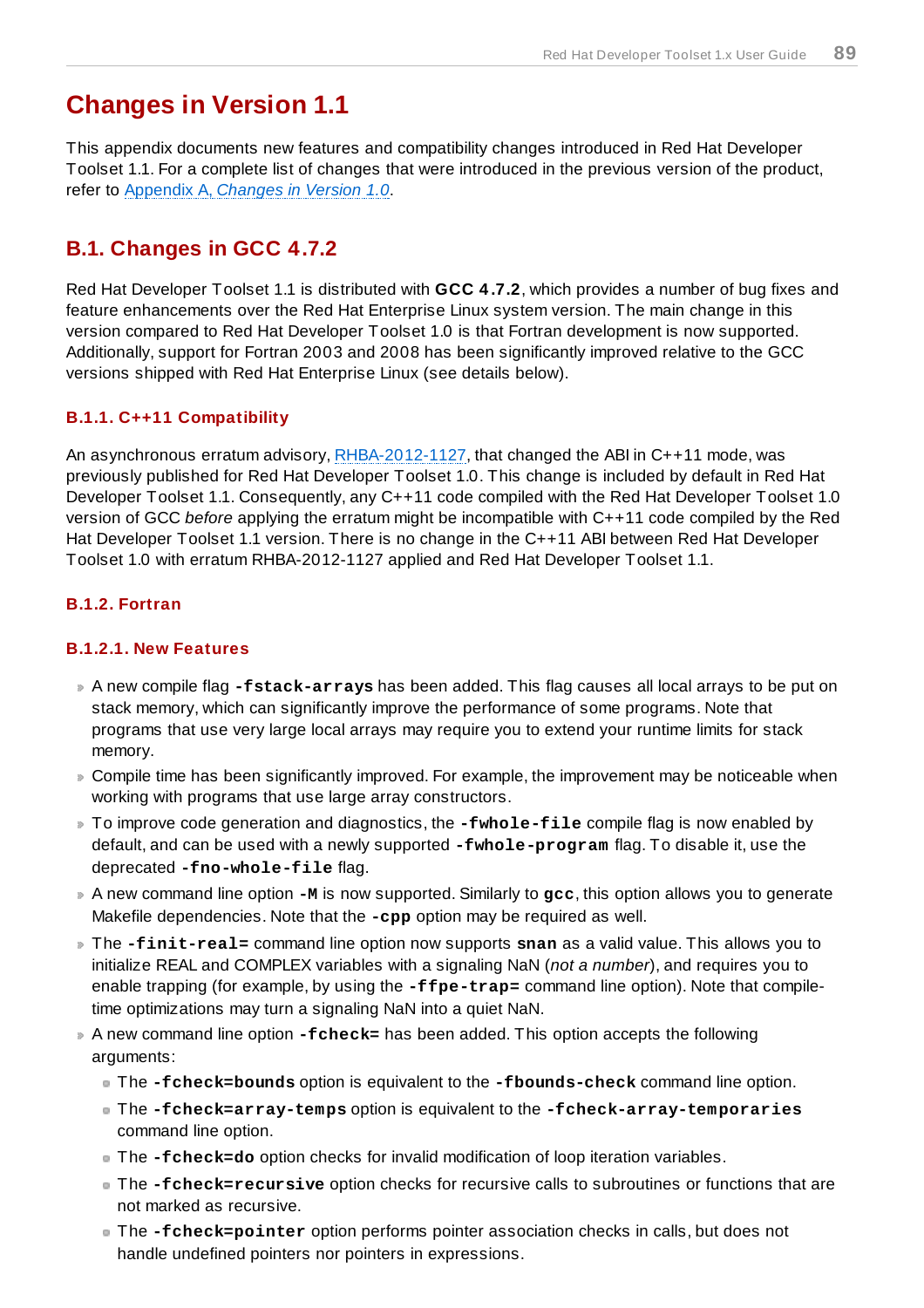- **The -fcheck=all** option enables all of the above options.
- A new command line option **-fno-protect-parens** has been added. This option allows the compiler to reorder REAL and COMPLEX expressions with no regard to parentheses.
- When OpenMP's **WORKSHARE** is used, array assignments and **WHERE** will now be run in parallel.
- More Fortran 2003 and Fortran 2008 mathematical functions can now be used as initialization expressions.
- The **GCC\$** compiler directive now enables support for some extended attributes such as **STDCALL**.

### <span id="page-89-0"></span>**B.1.2.2. Compatibility Changes**

- The **-Ofast** command line option now automatically enables the **-fno-protect-parens** and  **fstack-arrays** flags.
- Front-end optimizations can now be disabled by the **-fno-frontend-optimize** option, and selected by the **-ffrontend-optimize** option. The former is essentially only desirable if invalid Fortran source code needs to be compiled (for example, when functions—as compared to subroutines—have side-effects) or to work around compiler bugs.
- The **GFORTRAN\_USE\_STDERR** environment variable has been removed, and GNU Fortran now always prints error messages to standard error.
- The **-fdump-core** command line option and the **GFORTRAN\_ERROR\_DUMPCORE** environment variable have been removed. When encountering a serious error, GNU Fortran now always aborts the execution of the program.
- The **-fbacktrace** command line option is now enabled by default. When a fatal error occurs, GNU Fortran now attempts to print a backtrace to standard error before aborting the execution of the program. To disable this behavior, use the **-fno-backtrace** option.
- GNU Fortran no longer supports the use of the **-M** command line option to generate Makefile dependencies for the module path. To perform this operation, use the **-J** option instead.
- To significantly reduce the number of warnings, the **-Wconversion** command line option now only displays warnings when a conversion leads to information loss, and a new command line option **- Wconversion-extra** has been added to display warnings about other conversions. The **- Wconversion** option is now enabled with **-Wall**.
- A new command line option **-Wunused-dummy-argument** has been added. This option can be used to display warnings about unused dummy arguments, and is now enabled with **-Wall**. Note that the **-Wunused-variable** option previously also warned about unused dummy arguments.
- **The COMMON** default padding has been changed. Previously, the padding was added before a variable. Now it is added after a variable to increase the compatibility with other vendors, as well as to help to obtain the correct output in some cases. Note that this behavior is in contrast with the behavior of the **-falign-commons** option.
- GNU Fortran no longer links against the **libgfortranbegin** library. The **MAIN\_\_** assembler symbol is the actual Fortran main program and is invoked by the **main** function, which is now generated and put in the same object file as **MAIN\_\_**. Note that the **libgfortranbegin** library is still present for backward compatibility.

### **B.1.2.3. Fortran 2003 Features**

- Improved but still experimental support for polymorphism between libraries and programs and for complicated inheritance patterns.
- Generic interface names which have the same name as derived types are now supported, which allows the creation of constructor functions. Note that Fortran does not support static constructor functions; only default initialization or an explicit structure-constructor initialization are available.
- Automatic (re)allocation: In intrinsic assignments to allocatable variables, the left-hand side will be automatically allocated (if unallocated) or reallocated (if the shape or type parameter is different). To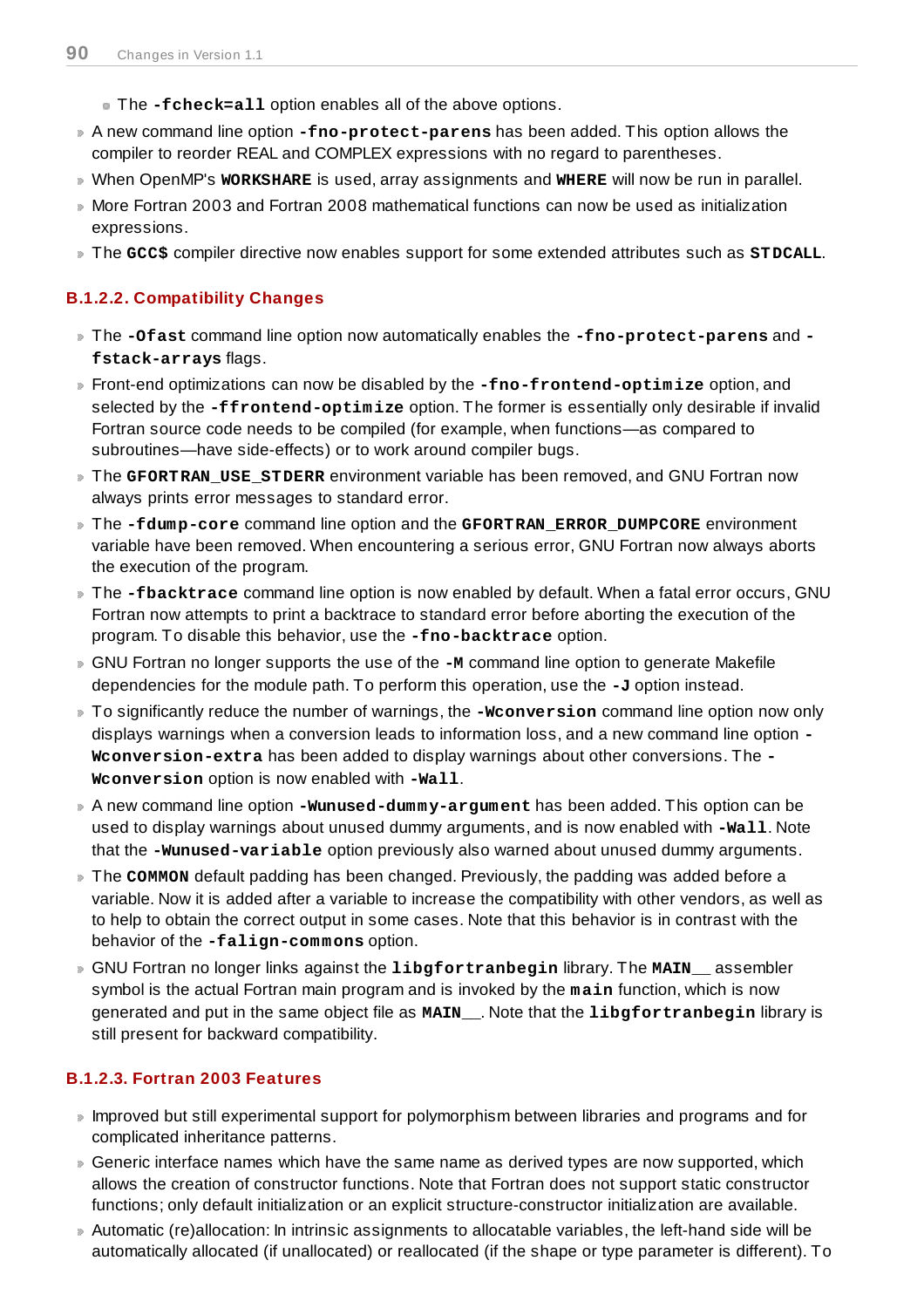<span id="page-90-2"></span><span id="page-90-1"></span>avoid the small performance penalty, you can use **a(:) = ...** instead of **a = ...** for arrays and character strings — or disable the feature using **-std=f95** or **-fno-realloc-lhs**.

- Experimental support of the **ASSOCIATE** construct has been added.
- $\triangleright$  In pointer assignments it is now possible to specify the lower bounds of the pointer and, for a rank-1 or a simply contiguous data-target, to remap the bounds.
- Deferred type parameter: For scalar allocatable and pointer variables the character length can now be deferred.
- Namelist variables with allocatable attribute, pointer attribute, and with a non-constant length type parameter are now supported.
- Support has been added for procedure-pointer function results and procedure-pointer components (including PASS).
- Support has been added for allocatable scalars (experimental), **DEFERRED** type-bound procedures, and the **ERRMSG=** argument of the **ALLOCATE** and **DEALLOCATE** statements.
- The **ALLOCATE** statement now supports type-specs and the **SOURCE=** argument.
- Rounding (**ROUND=**, **RZ**, ...) for output is now supported.
- The **INT\_FAST{8,16,32,64,128}\_T** format for **ISO\_C\_BINDING** intrinsic module type parameters is now supported.
- **OPERATOR(\*)** and **ASSIGNMENT(=)** are now allowed as **GENERIC** type-bound procedures (i.e. as type-bound operators).

### <span id="page-90-0"></span>**B.1.2.4 . Fortran 2003 Compatibility**

Extensible derived types with type-bound procedure or procedure pointer with **PASS** attribute now have to use **CLASS** in line with the Fortran 2003 standard; the workaround to use **TYPE** is no longer supported.

### **B.1.2.5. Fortran 2008 Features**

- A new command line option **-std=f2008ts** has been added. This option enables support for programs that conform to the Fortran 2008 standard and the draft Technical Specification (TS) 29113 on Further [Interoperability](http://gcc.gnu.org/wiki/TS29113Status) of Fortran with C. For more information, refer to the Chart of Fortran TS 29113 Features supported by GNU Fortran.
- **The DO CONCURRENT** construct is now supported. This construct can be used to specify that individual loop iterations do not have any interdependencies.
- Full single-image support except for polymorphic coarrays has been added, and can be enabled by using the **-fcoarray=single** command line option. Additionally, GNU Fortran now provides preliminary support for multiple images via an MPI-based coarray communication library. Note that the library version is not yet usable as remote coarray access is not yet possible.
- The **STOP** and **ERROR STOP** statements have been updated to support all constant expressions.
- The **CONTIGUOUS** attribute is now supported.
- Use of **ALLOCATE** with the **MOLD** argument is now supported.
- **The STORAGE SIZE** intrinsic inquiry function is now supported.
- The **NORM2** and **PARITY** intrinsic functions are now supported.
- **The following bit intrinsics have been added:** 
	- the **POPCNT** and **POPPAR** bit intrinsics for counting the number of 1 bits and returning the parity;
	- the **BGE**, **BGT**, **BLE**, and **BLT** bit intrinsics for bitwise comparisons;
	- the **DSHIFTL** and **DSHIFTR** bit intrinsics for combined left and right shifts;
	- the **MASKL** and **MASKR** bit intrinsics for simple left and right justified masks;
	- **the MERGE BITS** bit intrinsic for a bitwise merge using a mask;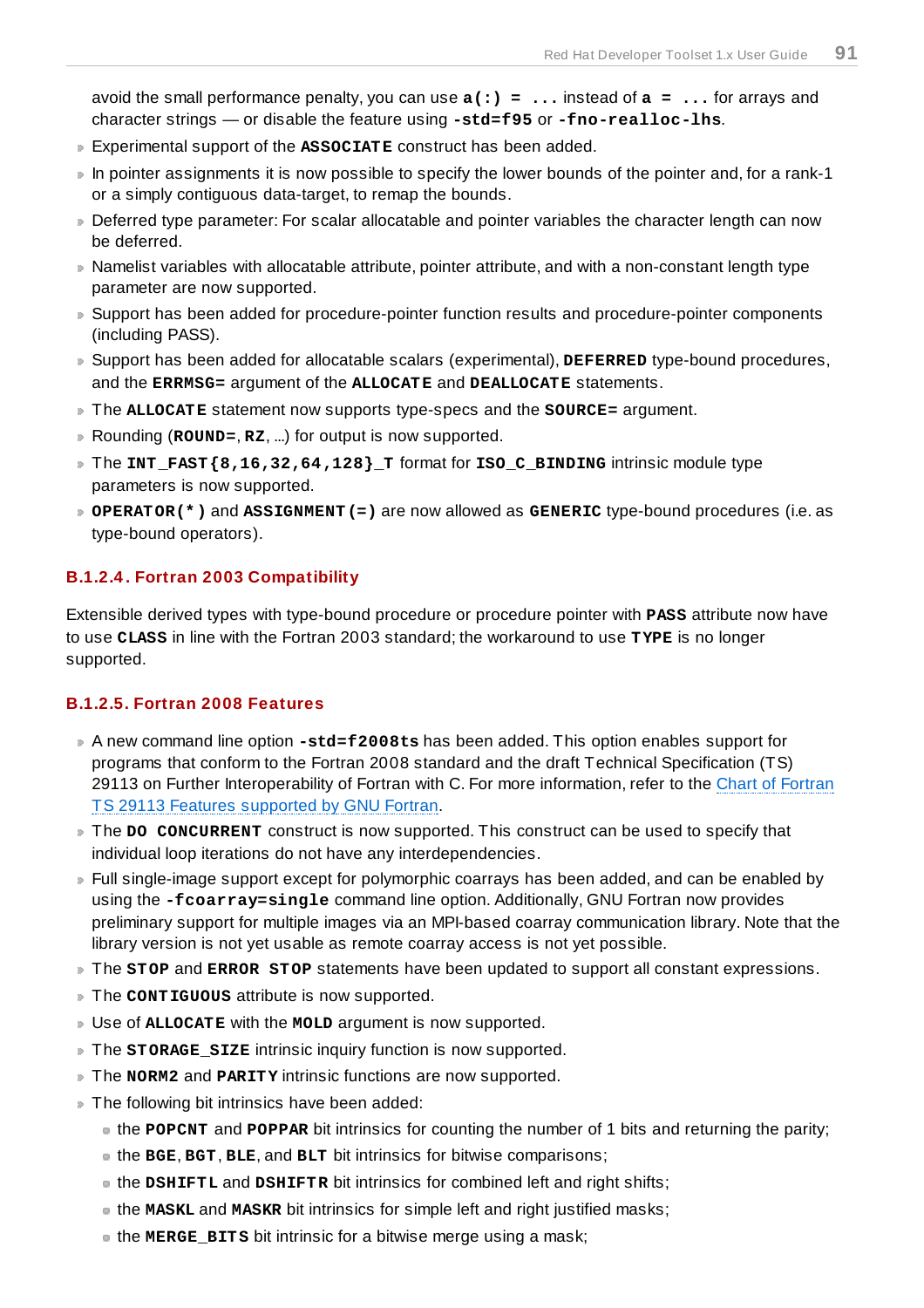- <span id="page-91-2"></span>the **SHIFTA**, **SHIFTL**, and **SHIFTR** bit intrinsics for shift operations;
- the transformational bit intrinsics **IALL**, **IANY**, and **IPARITY**.
- **The EXECUTE COMMAND LINE** intrinsic subroutine is now supported.
- The **IMPURE** attribute for procedures is now supported. This allows the use of **ELEMENTAL** procedures without the restrictions of **PURE**.
- Null pointers (including **NULL()**) and unallocated variables can now be used as an actual argument to optional non-pointer, non-allocatable dummy arguments, denoting an absent argument.
- Non-pointer variables with the **TARGET** attribute can now be used as an actual argument to **POINTER** dummies with **INTENT(IN)**.
- Pointers that include procedure pointers and those in a derived type (pointer components) can now also be initialized by a target instead of only by **NULL**.
- The **EXIT** statement (with construct-name) can now be used to leave the **ASSOCIATE**, **BLOCK**, **IF**, **SELECT CASE**, and **SELECT TYPE** constructs in addition to **DO**.
- Internal procedures can now be used as actual arguments.
- The named constants **INTEGER\_KINDS**, **LOGICAL\_KINDS**, **REAL\_KINDS**, and **CHARACTER\_KINDS** of the intrinsic module **ISO\_FORTRAN\_ENV** have been added. These arrays contain the supported 'kind' values for the respective types.
- The **C\_SIZEOF** module procedures of the **ISO\_C\_BINDINGS** intrinsic module and the **COMPILER\_VERSION** and **COMPILER\_OPTIONS** module procedures of the **ISO\_FORTRAN\_ENV** intrinsic module have been implemented.
- The **OPEN** statement now supports the **NEWUNIT** = option. This option returns a unique file unit and therefore prevents inadvertent use of the same unit in different parts of the program.
- Unlimited format items are now supported.
- The **INT{8,16,32}** and **REAL{32,64,128}** format for **ISO\_FORTRAN\_ENV** intrinsic module type parameters are now supported.
- It is now possible to use complex arguments with the **TAN**, **SINH**, **COSH**, **TANH**, **ASIN**, **ACOS**, and **ATAN** functions. Additionally, the new functions **ASINH**, **ACOSH**, and **ATANH** have been added for real and complex arguments, and **ATAN(Y,X)** now serves as an alias for **ATAN2(Y,X)**.
- **The BLOCK** construct has been implemented.

### <span id="page-91-0"></span>**B.1.2.6. Fortran 2008 Compatibility**

The implementation of the **ASYNCHRONOUS** attribute in GCC is now compatible with the candidate draft of *TS 29113: Technical Specification on Further Interoperability with C*.

### <span id="page-91-1"></span>**B.1.2.7. Fortran 77 Compatibility**

When the GNU Fortran compiler is issued with the **-fno-sign-zero** option, the **SIGN** intrinsic now behaves as if zero were always positive.

### **B.1.3. Architecture-specific Options**

- Vectors of type **vector long long** or **vector long** are passed and returned using the same method as other vectors with the **VSX** instruction set. Previously GCC did not adhere to the ABI for 128-bit vectors with 64-bit integer base types (see GCC PR 48857).
- The **-mrecip** command line option has been added, which indicates whether the reciprocal and reciprocal square root instructions should be used.
- The **-mveclibabi=mass** command line option has been added. This can be used to enable the compiler to auto-vectorize mathematical functions using the Mathematical Acceleration Subsystem library.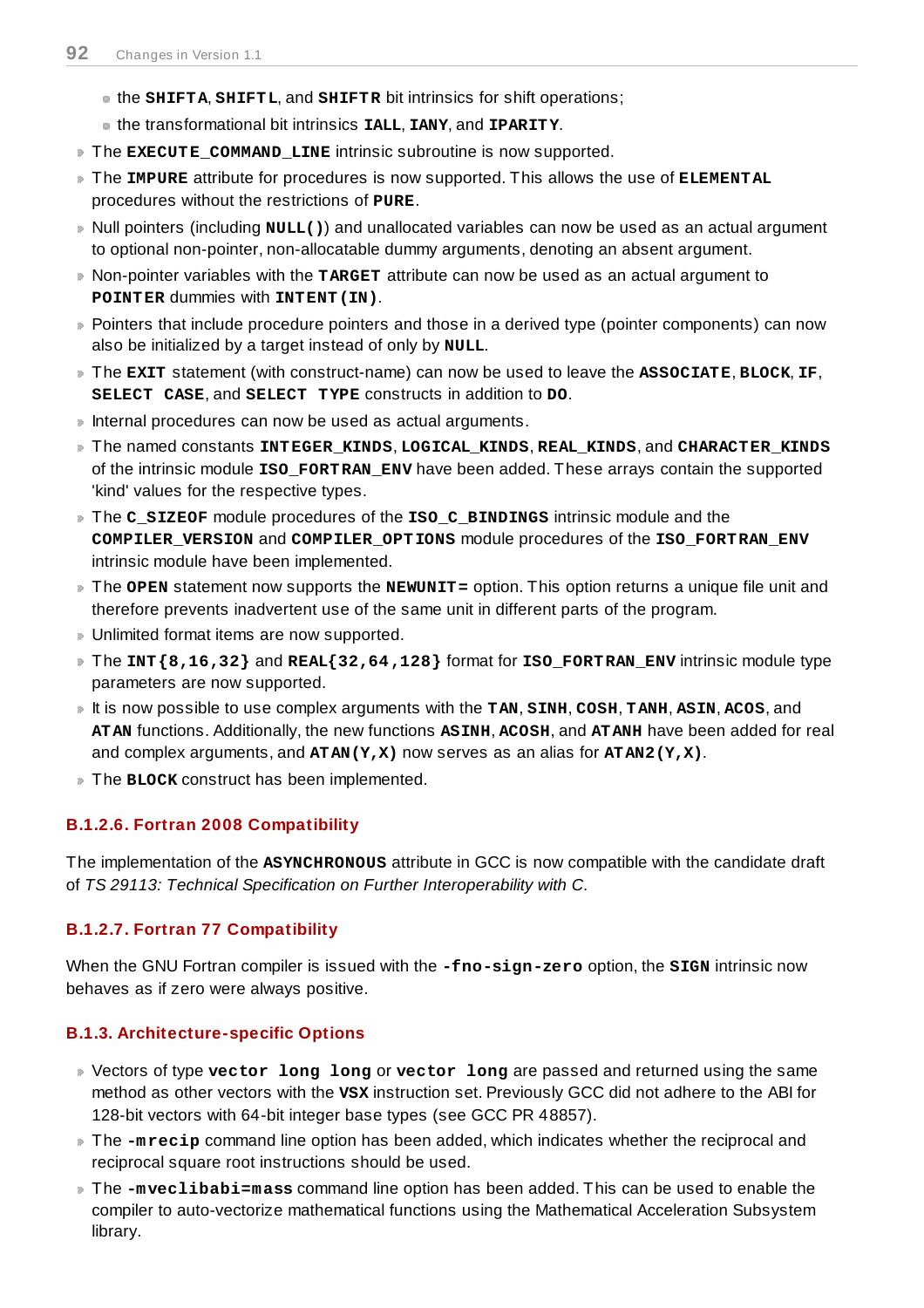- The **-msingle-pic-base** command line option has been added, which instructs the compiler to avoid loading the **PIC** base register in function prologues. The PIC base register must be initialized by the runtime system.
- The **-mblock-move-inline-limit** command line option has been added, which enables the user to control the maximum size of inlined **memcpy** calls and similar.

## **B.2. Changes in GDB 7.5**

Red Hat Developer Toolset 1.1 is distributed with **GDB 7.5**, which provides a number of bug fixes and feature enhancements over the Red Hat Enterprise Linux system versions. Below is a comprehensive list of new features in this release. For details on how to use these new features, refer to the GDB [documentation.](http://www.gnu.org/software/gdb/documentation/)

The following features have been added since the release of the GNU Debugger versions included in Red Hat Enterprise Linux 6.3 and 5.9:

- The **info os** command has been changed and can now display information on several objects managed by the operating system, in particular:
	- The **info os procgroups** command lists process groups.
	- The **info os files** command lists file descriptors.
	- The **info os sockets** command lists internet-domain sockets.
	- The **info os shm** command lists shared-memory regions.
	- The **info os semaphores** command lists semaphores.
	- The **info os msg** command lists message queues.
	- The **info os modules** command lists loaded kernel modules.
- GDB now has support for *Static Defined Tracing* (SDT) probes. Currently, the only implemented back end is for SystemTap probes (the **sys/sdt.h** header file). You can set a breakpoint by using the new **-probe**, **-pstap**, or **-probe-stap** options, and inspect the probe arguments by using the new **\$\_probe\_arg** family of convenience variables.
- The **symbol-reloading** option has been deleted.
- **gdbserver** now supports STDIO connections, for example:

(gdb) **target remote | ssh myhost gdbserver - hello**

GDB is now able to print *flag* enums. In a flag enum, all enumerator values have no bits in common when pairwise AND-ed. When GDB prints a value whose type is a flag enum, GDB shows all the constants; for example, for enum **E { ONE = 1, TWO = 2}**:

```
(gdb) print (enum E) 3
$1 = (ONE | Two)
```
- The file name part of a linespec now matches trailing components of a source file name. For example, **break gcc/expr.c:1000** now sets a breakpoint in the **build/gcc/expr.c** file, but not in **build/libcpp/expr.c**.
- The **info proc** and **generate-core-file** commands now work on remote targets connected to **gdbserver**.
- The command **info catch** has been removed.
- The Ada-specific **catch exception** and **catch assert** commands now accept conditions at the end of the command.
- The **info static-tracepoint-marker** command now works on native targets with an inprocess agent.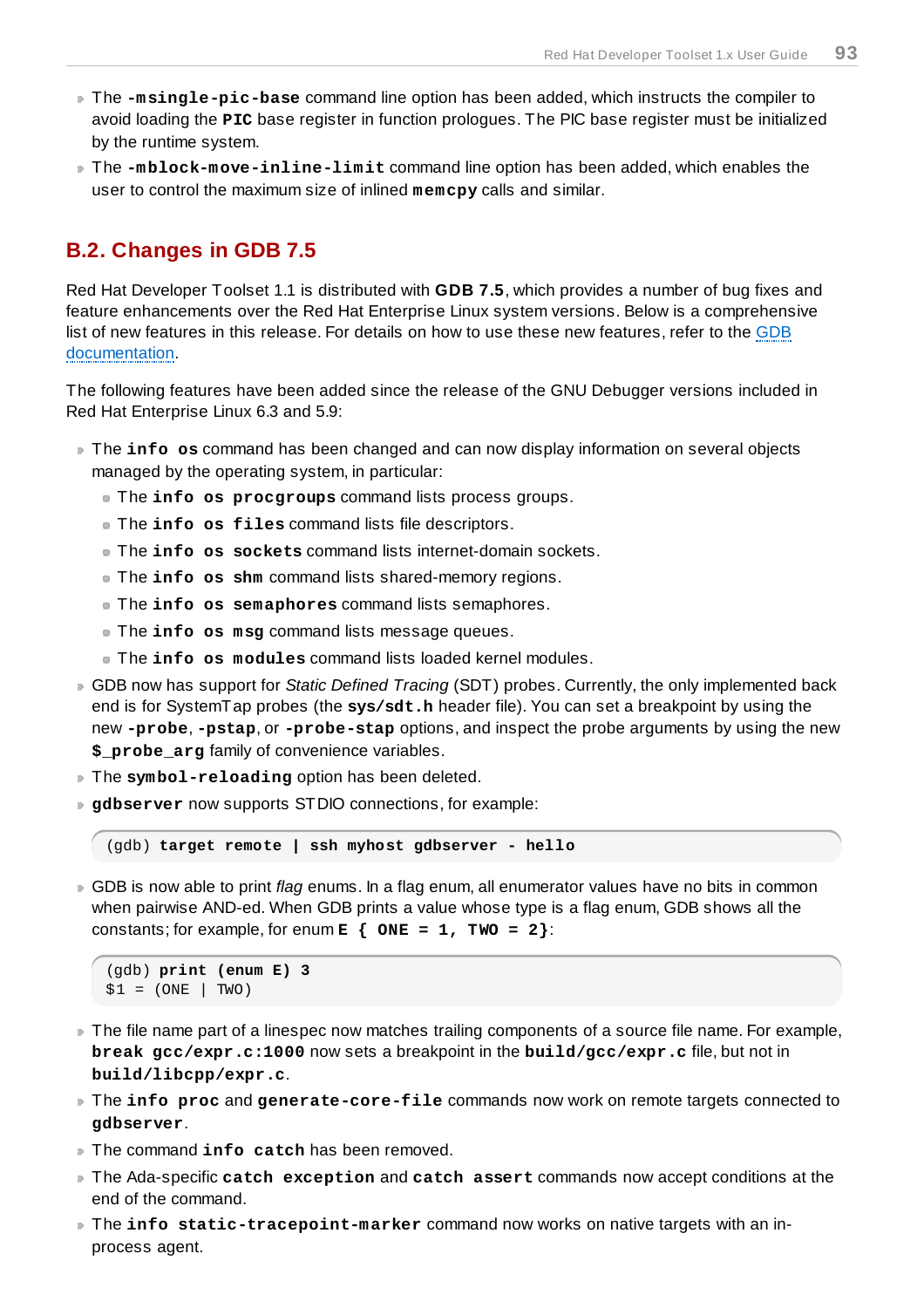- <span id="page-93-0"></span>**B** GDB can now set breakpoints on inline functions.
- The **.gdb\_index** section has been updated to include symbols for inline functions. By default, GDB now ignores older **.gdb\_index** sections until their **.gdb\_index** sections can be recreated. The new command **set use-deprecated-index-sections on** causes GDB to use any older **.gdb\_index** sections it finds. If this option is set, the ability to set breakpoints on inline functions is lost in symbol files with older **.gdb\_index** sections.

The **.gdb\_index** section has also been updated to record more information about each symbol.

- GDB now provides Ada support for GDB/MI Variable Objects.
- GDB now supports **breakpoint always-inserted mode** in the **record** target.
- **gdbserver** now supports evaluation of breakpoint conditions. Note that you can instruct GDB to send the breakpoint conditions in bytecode form, but **gdbserver** only reports the breakpoint trigger to GDB when its condition evaluates to true.
- The **z0**/**z1** breakpoint insertion packets have been extended to carry a list of conditional expressions over to the remote stub depending on the condition evaluation mode. You can use the **set remote conditional-breakpoints-packet** command to control the use of this extension.
- A new RSP packet **QProgramSignals** can be used to specify the signals the remote stub can pass to the debugged program without GDB involvement.
- A new command **-info-os** has been added as the MI equivalent of **info os**.
- Output logs, such as **set logging** and related, now include MI output.
- New **set use-deprecated-index-sections on|off** and **show use-deprecated-indexsections on|off** commands have been added. These commands allow you to control the use of deprecated **.gdb\_index** sections.
- New **catch load** and **catch unload** commands have been added. These commands allow you to stop execution of a debugged program when a shared library is loaded or unloaded.
- A new command **enable count** has been added. This command allows you to auto-disable a breakpoint after several hits.
- A new command **info vtbl** has been added. This command allows you to show the virtual method tables for C++ and Java objects.
- A new command **explore** has been added. It supports two subcommands **explore value** and **explore type**, and allows you to recursively explore values and types of expressions. Note that this command is only available with Python-enabled GDB.
- A new command **dprintf** *location***,***format***,***args***...** has been added. This command allows you to create a dynamic **printf**-type breakpoint, which performs a **printf**-like operation and then resumes program execution.
- New **set print symbol** and **show print symbol** commands have been added. These commands allow you to control whether GDB attempts to display the symbol, if any, that corresponds to addresses it prints. This functionality is enabled by default, but you can restore the previous behavior by running the **set print symbol off** command.
- New **set breakpoint condition-evaluation** and **show breakpoint conditionevaluation** commands have been added. These commands allow you to control whether breakpoint conditions are evaluated by GDB (the **host** option), or by **gdbserver** (the **target** option). The default option, **auto**, chooses the most efficient available mode.
- New **set dprintf-style gdb|call|agent** and **show dprintf-style** commands have been added. These commands allow you to control the way in which a dynamic **printf** is performed: the **gdb** option requests a GDB **printf** command, **call** causes **dprintf** to call a function in the inferior, and **agent** requests that the target agent such as **gdbserver** does the printing.
- New **set dprintf-function** *expression*, **show dprintf-function**, **set dprintfchannel** *expression*, and **show dprintf-channel** commands have been added. These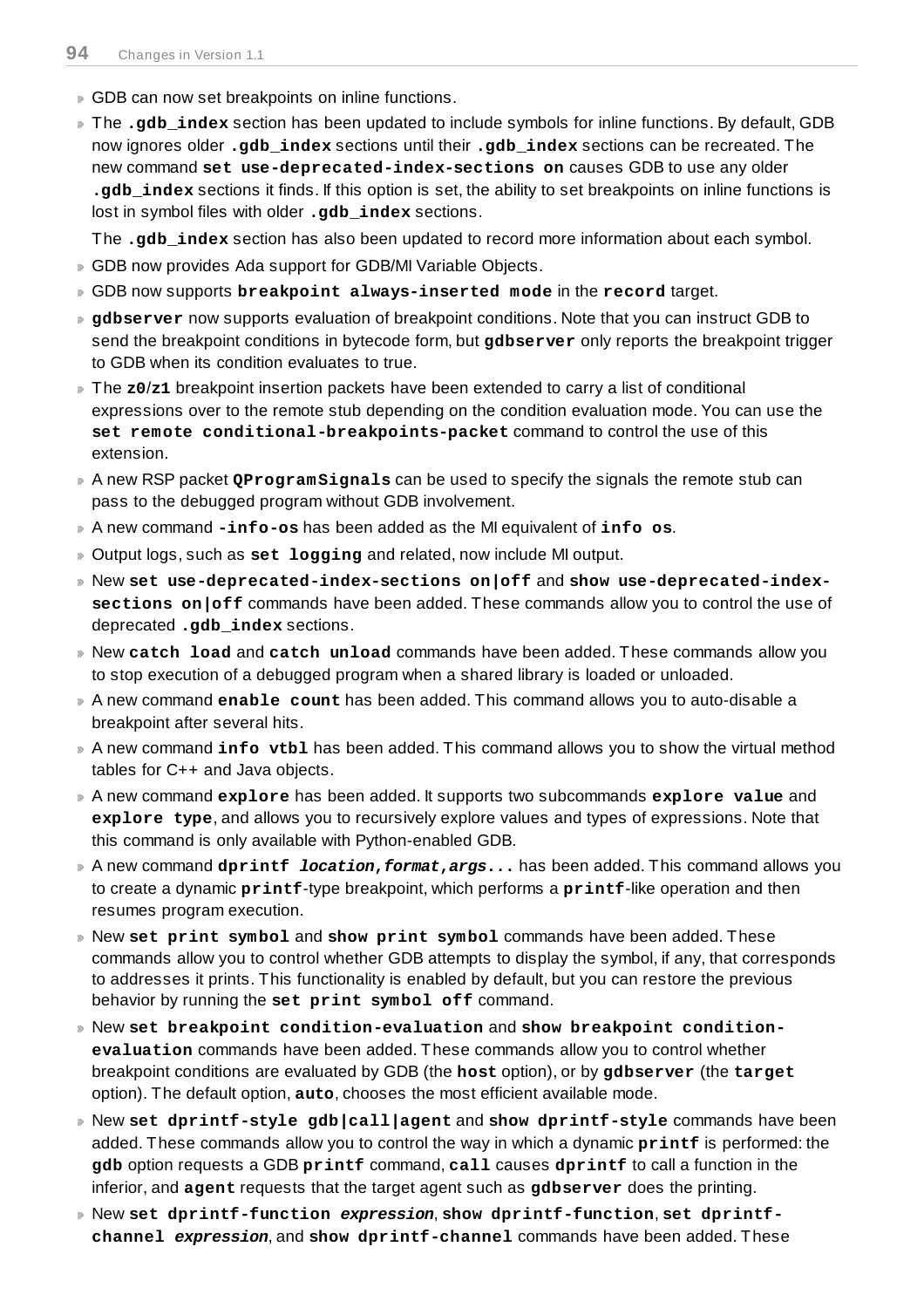commands allow you to set the function and optional first argument to the call when using the **call** style of dynamic **printf**.

New **set disconnected-dprintf on|off** and **show disconnected-dprintf** commands have been added. These commands allow you to control whether agent-style dynamic **printf**s continue to be in effect after GDB disconnects.

The following changes have been made to the Python scripting support since the release of the GNU Debugger included in Red Hat Enterprise Linux 6.3 and 5.9:

- GDB commands implemented in Python can now be put in the **gdb.COMMAND\_USER** command class.
- The **maint set python print-stack on|off** command has been removed and replaced by **set python print-stack**.
- A new class **gdb.printing.FlagEnumerationPrinter** has been added. This class can be used to apply **flag enum**-style pretty-printing to enums.
- The **gdb.lookup\_symbol** function now works correctly when there is no current frame.
- The **gdb.Symbol** object now has an additional attribute **line**. This attribute holds the line number in the source at which the symbol was defined.
- The **gdb.Symbol** object now has an additional attribute **needs\_frame**, and a new method **value**. The **needs\_frame** attribute indicates whether the symbol requires a frame to compute its value, and the **value** method computes the symbol's value.
- The **gdb.Value** object now has a new method **referenced\_value**. This method can be used to dereference a pointer as well as C++ reference values.
- The **gdb.Symtab** object now has two new methods, **global\_block** and **static\_block**. These methods return the global and static blocks (as **gdb.Block** objects) of the underlying symbol table respectively.
- A new method **gdb.find\_pc\_line** returns the **gdb.Symtab\_and\_line** object associated with a PC value.
- The **gdb.Symtab\_and\_line** object now has an additional attribute **last**. This attribute holds the end of the address range occupied by the code for the current source line.

## <span id="page-94-0"></span>**B.3. Changes in binutils 2.23.51**

Red Hat Developer Toolset 1.1 is distributed with **binutils 2.23.51**, which provides a number of bug fixes and feature enhancements over the Red Hat Enterprise Linux system version. Below is a comprehensive list of new features in this release.

### <span id="page-94-2"></span>**B.3.1. GNU Linker**

The following features have been added since the release of binutils included in Red Hat Enterprise Linux 6.3 and 5.9:

- A new **SORT\_NONE** keyword has been added to the linker script language. This keyword can be used to disable section sorting.
- A new linker-provided symbol, **\_\_ehdr\_start**, has been added. When producing ELF output, this symbol points to the ELF file header (and nearby program headers) in the program's memory image.

### <span id="page-94-1"></span>**B.3.2. GNU Assembler**

The following features have been added since the release of binutils included in Red Hat Enterprise Linux 6.3 and 5.9:

Support for **.bundle\_align\_mode**, **.bundle\_lock**, and **.bundle\_unlock** directives for x86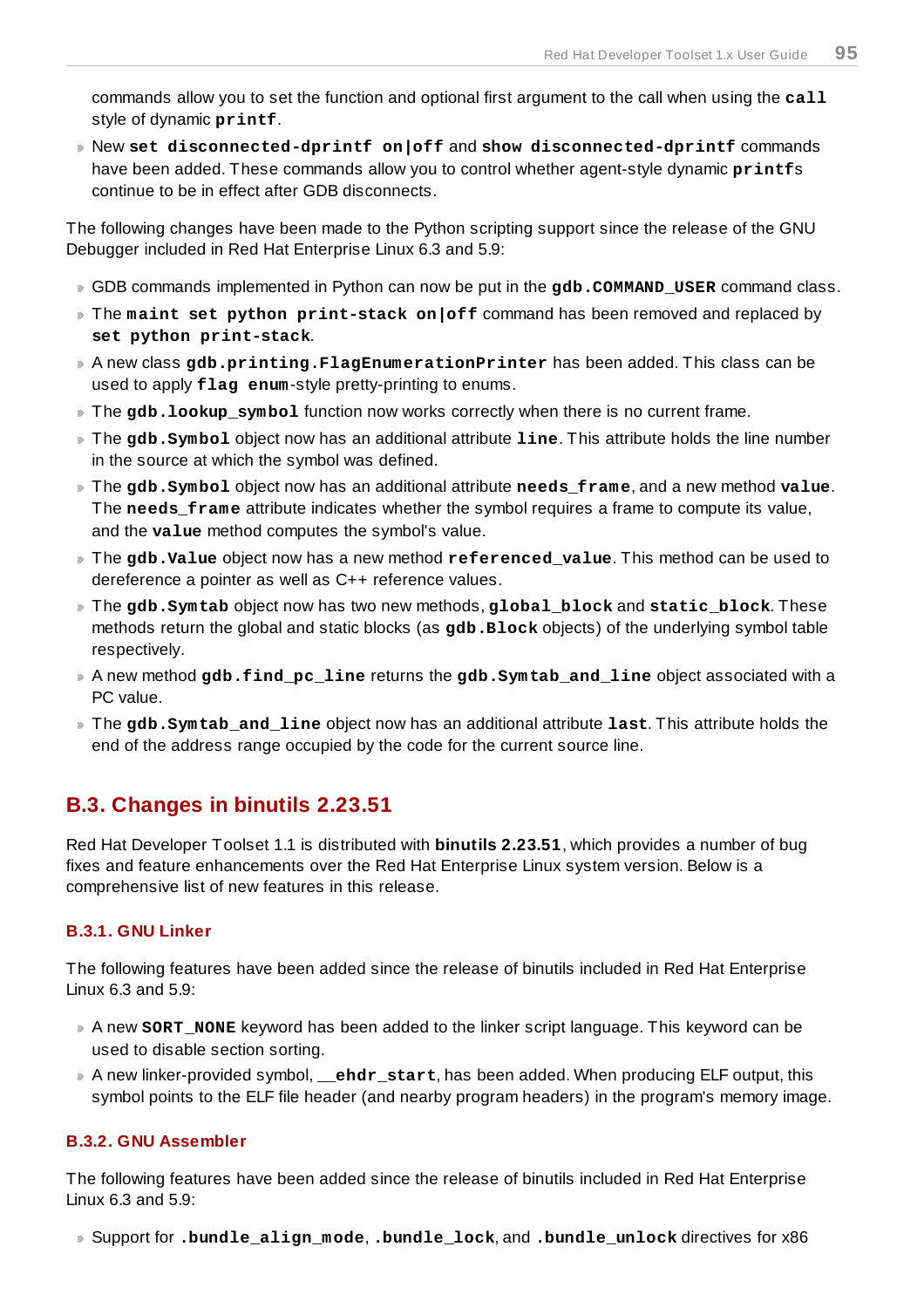targets has been added..

On x86 architectures, the GNU Assembler now allows **rep bsf**, **rep bsr**, and **rep ret** syntax.

### **B.3.3. Other Binary Tools**

The following features have been added since the release of binutils included in Red Hat Enterprise Linux 6.3 and 5.9:

- Support for **dwz -m** optimized debug information has been added.
- The *devtoolset-1.1-binutils-devel* package now provides the **demangle.h** header file.

## <span id="page-95-0"></span>**B.4. Changes in elfutils 0.154**

Red Hat Developer Toolset 1.1 is distributed with **elfutils 0.154** , which provides a number of bug fixes and feature enhancements over the Red Hat Enterprise Linux system version. Below is a comprehensive list of new features in this release.

### **Changes Since Red Hat Enterprise Linux 6.3**

The following features have been added since the release of elfutils included in Red Hat Enterprise Linux 6.3:

- **libdw** now handles compressed debuginfo sections. The **dwarf\_highpc** function now handles the DWARF 4 **DW\_AT\_high\_pc** constant form.
- **[eu-elflint](#page-85-0)** now accepts executables produced by the **gold** linker (see Section A.3, "Changes in binutils 2.22.52").
- **eu-nm** now supports C++ demangling.
- **eu-ar** now supports a new modifier **D** for *deterministic output* with no UID, GID, or mtime info. The **U** modifier is the inverse.
- **eu-readelf** can now print SDT ELF notes (*SystemTap probes*) and the **.gdb\_index** GDB section. It can also now print **DW\_OP\_GNU\_entry\_value** and **DW\_AT\_GNU\_call\_site** families of DIE attributes.
- **eu-strip** now recognizes a new command line option, **--reloc-debug-sections**.

### **Changes Since Red Hat Enterprise Linux 5.9**

In addition to the above changes, the following features have been added since the release of elfutils included in Red Hat Enterprise Linux 5.9:

- DWARF 4 is now supported. Support for **DW\_OP\_GNU\_implicit\_pointer**, **STB\_GNU\_UNIQUE** was added.
- **libdwfl** now supports automatic decompression of files compressed with **gzip**, **bzip2** and **lzma**, and of Linux kernel images made with **gzip**, **bzip2** or **lzma**. Files named with compression suffixes are searched for Linux kernel images. Core file support was improved. Support has been added for decoding DWARF CFI into location description form. Support has been added for some new DWARF 3 expression operations, which were previously omitted. A new function, **dwfl\_dwarf\_line**, has been added.
- **eu-elfcmp** has a new flag **--ignore-build-id** to ignore differing build ID bits. The new flag  **l**/**--verbose** prints all differences.
- **eu-strip** now recognizes a new flag **--strip-sections** to remove section headers entirely.
- **libdw** has new functions **dwarf\_next\_unit**, **dwarf\_offdie\_types**, **dwarf\_lineisa**, **dwarf\_linediscriminator**, **dwarf\_lineop\_index**,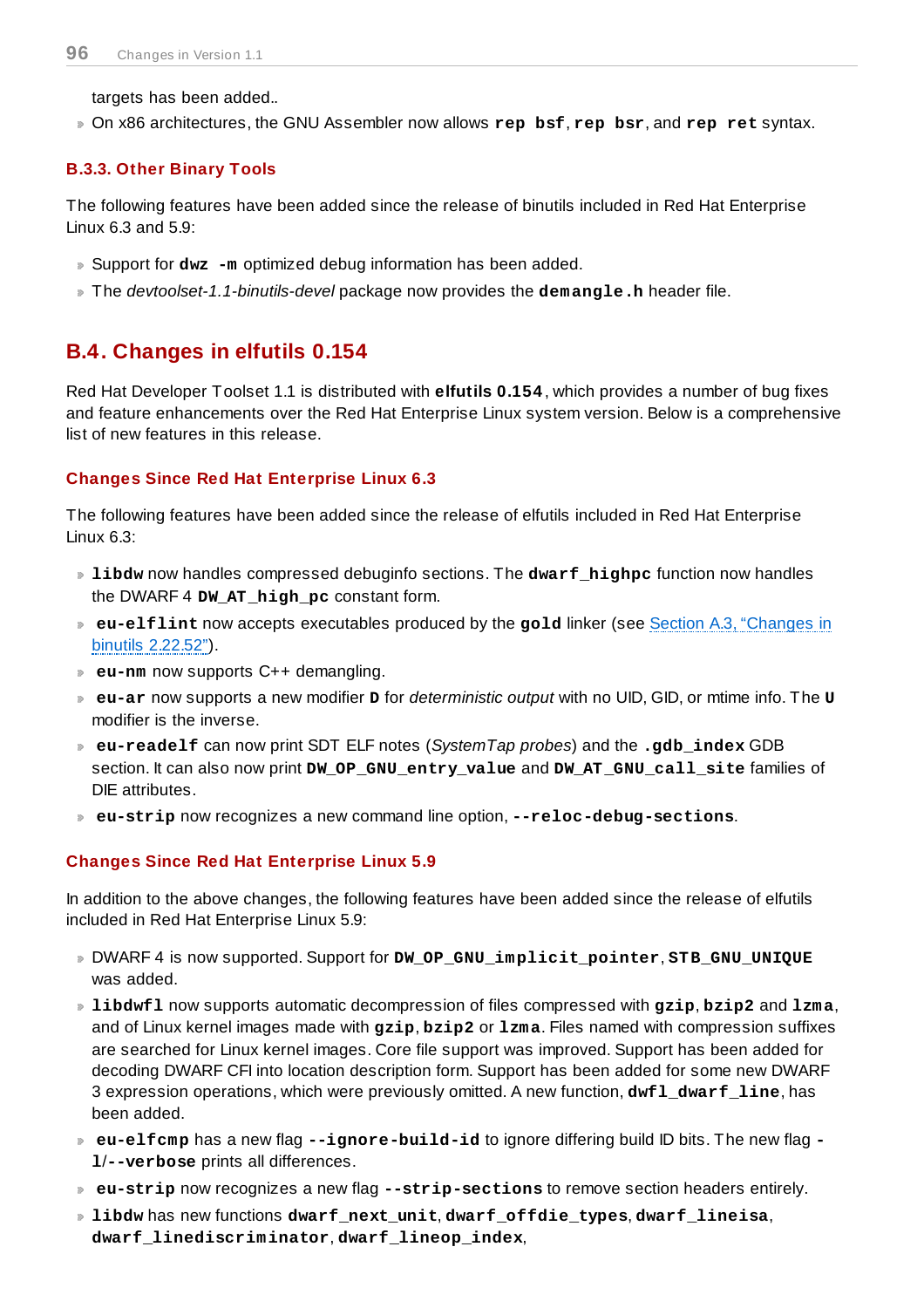### **dwarf\_getlocation\_implicit\_pointer**, and **dwarf\_aggregate\_size**.

- **eu-addr2line** recognizes **-F/--flags** to print more DWARF line information details.
- **libelf** now supports using more than 65536 program headers in a file. A new function **elf\_getphdrnum** has been added.
- **eu-addr2line** now accepts the **-j**/**--section=***name* option in the interests of binutils compatibility.
- **libcpu** Intel SSE4 disassembler support has been added.
- **eu-readelf** now implements call frame information and exception handling dumping. The **-e** command line option has been added; this is enabled implicitly by **-a**.

## **B.5. Changes in Valgrind 3.8.1**

Red Hat Developer Toolset 1.1 is distributed with **Valgrind 3.8.1**, which provides a number of bug fixes and feature enhancements over the Red Hat Enterprise Linux system version. Below is a comprehensive list of new features in this release.

### **Changes Since Red Hat Enterprise Linux 6.3**

The following features have been added since the release of Valgrind included in Red Hat Enterprise Linux 6.3:

- Support for Intel *Advanced Vector Extensions* (AVX) and **Advanced Encryption Standard** (AES) instruction sets has been added. Note that this support is only available for 64-bit code.
- A new command line option **--soname-synonyms** has been added. This option can be used to inform **Memcheck**, **Massif**, **Helgrind**, and **DRD** (that is, the tools that replace the **malloc** function) that the implementation of **malloc** is either linked statically into the executable, or is provided by a shared library other than **libc.so**. As a result, users can now process both statically linked programs and programs that use other **malloc** libraries, such as TCMalloc or JEMalloc. This option is, however, very general and does not necessarily apply only to **malloc**-family functions.
- A new command line option **--redzone-size=***number* has been added to tools that provide their own replacement for **malloc** and other functions. This option allows you to specify the size of the padding blocks (also known as *redzones*) that are added before and after each client allocated block. Smaller values reduce the amount of memory required by Valgrind; bigger numbers increase the chance to detect blocks that are overrun or underrun.
- The **leak\_check** GDB server monitor command now can now be used to control the maximum number of loss records that **Memcheck** outputs.
- **Memcheck** now uses less memory when working with applications that allocate a large number of blocks or that have many partially-defined bytes.
- A new GDB server monitor command **block\_list** has been added. This allows **Memcheck** to list the addresses and sizes of the blocks of a leak search loss record.
- A new GDB server monitor command **who\_points\_at** has been added. This allows **Memcheck** to list the locations that are pointing at a block.
- When the **Memcheck** tool is executed with a redzone size greater than 0, **VALGRIND\_MALLOCLIKE\_BLOCK** detects an invalid access of these redzones by marking them **noaccess**. Similarly, if a redzone size is given for a memory pool, **VALGRIND\_MEMPOOL\_ALLOC** marks the redzones **noaccess**. Note that this functionality still allows you to find some bugs if the you have forgotten to mark the pool superblock **noaccess**.
- The performance of **Memcheck**'s memory leak check has been improved. The improvement is especially significant in cases where there are many leaked blocks or many suppression rules used to suppress leak reports.
- More facilities that can help finding the cause of a data race have been added to **DRD**, namely the **--**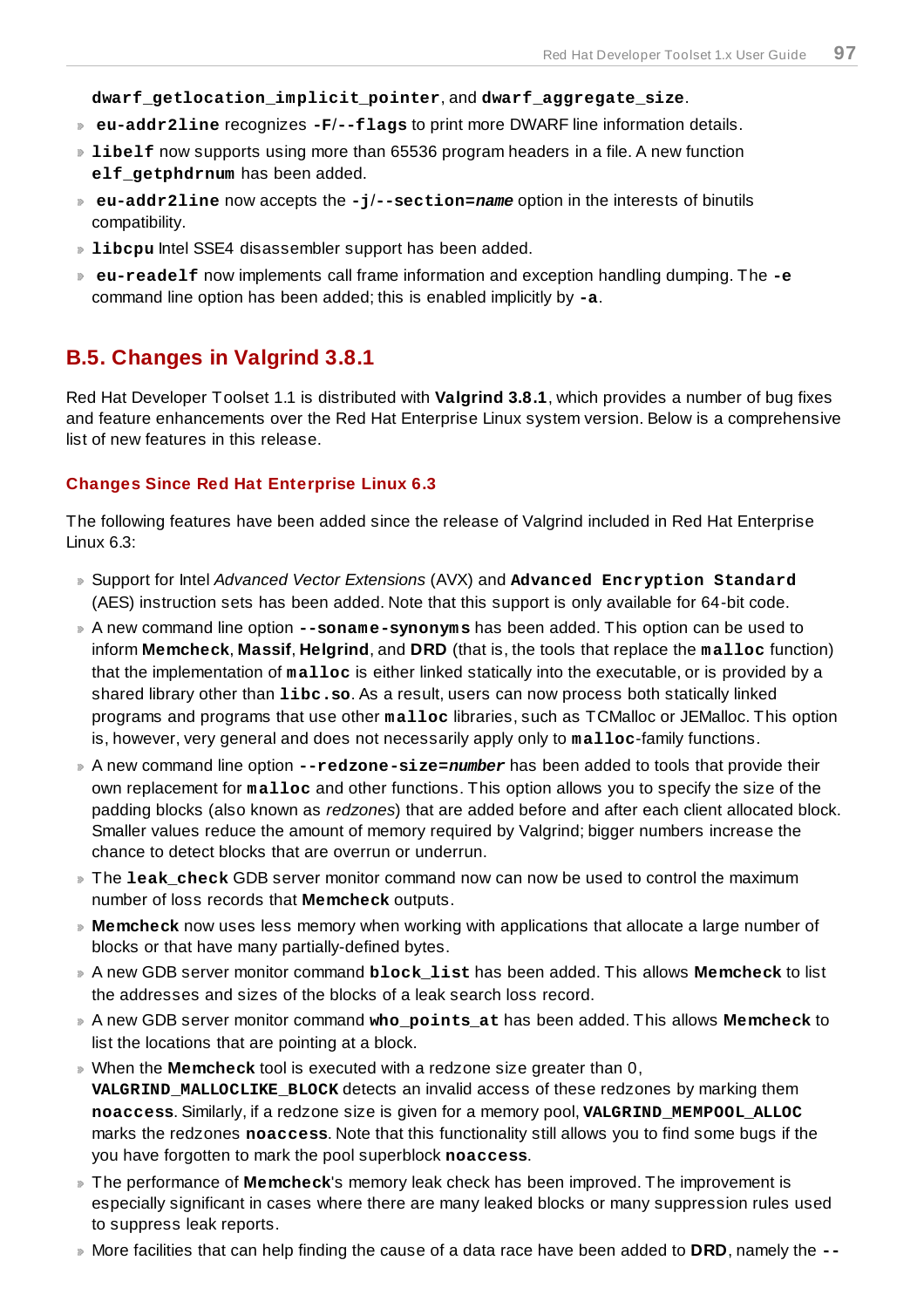### **ptrace-addr** command line option and the **DRD\_STOP\_TRACING\_VAR(x)** macro.

- The C++ demangler has been updated to support C++ programs compiled by **g++** up to at least version 4.6.
- A new command line option **--fair-sched=yes** has been added. This option allows you to select round-robin scheduling of threads, improves responsiveness of interactive multithreaded applications, and improves repeatability of results from the thread checkers Helgrind and DRD. The pipe-based thread serialization mechanism is selected by default.
- Support for running Valgrind on Valgrind has been improved. Tool developers can now use Valgrind on **Helgrind** or **Memcheck**.
- **gdbserver** has been adapted to display the float shadow registers as integer rather than float values, as the shadow values are mostly used as bit patterns.
- The maximum limit for the **--num-callers** command line option has been increased to **500**.
- The performance of error matching when there are many suppression records in use has been improved.
- Support for DWARF4 debugging information has been improved.
- Support for DWARF debug information compressed with **dwz** has been added.
- Control over the IR optimizer's handling of the tradeoff between performance and precision of exceptions has been improved. In particular, the **--vex-iropt-precise-memory-exns** command line option has been replaced by **--vex-iropt-register-updates**, which provides extended functionality and allows the Valgrind **gdbserver** to always show up-to-date register values to GDB.
- Modest performance gains have been achieved by the use of translation chaining for JIT-generated code.
- The memory consumption of the **Memcheck** tool has been reduced in some scenarios.
- Handling of freed memory in the **Memcheck** tool has been improved, which allows the tool to detect use-after-free that would previously have been missed.
- **The performance of the Helgrind** tool has been improved. As well, the tool now consumes less memory, especially when working with large, long running applications that perform many synchronization events such as lock, unlock, and similar.
- **Helgrind** now displays locksets for both threads involved in a race.
- **Helgrind** now displays error messages that are better formatted and generally easier to understand.
- **Helgrind** now provides facilities and documentation regarding annotation of thread-safe referencecounted C++ classes.
- A new command line option **--check-stack-refs=no|yes** has been added to **Helgrind**. This option allows you to disable race checking on thread stacks. The option is set to **yes** by default.
- A new command line option **--free-is-write=no|yes** has been added to **Helgrind**. This option allows you to enable detection of races where one thread accesses heap memory, but another one frees it without any coordinating synchronization event. The option is set to **no** by default.
- **DRD** can now produce XML output.
- Support for delayed thread deletion has been added to **DRD** to detect race conditions that occur close to the end of a thread (the **--join-list-vol** option).
- The **exp-ptrcheck** tool has been renamed to **exp-sgcheck** (Stack and global Array Checking).
- The **exp-sgcheck** tool has been reduced in scope to improve performance and remove checking that **Memcheck** does better. In particular, the ability to check for overruns for stack and global arrays is unchanged, but the ability to check for overruns of heap blocks has been removed.
- Valgrind now provides an embedded GDB server, which allows you to control a Valgrind run from GDB and perform GDB operations such as single stepping, breakpoints, examining data, and so on. Tool-specific functionality is also available, and it is now possible to query the definedness state of variables or memory from within GDB when running **Memcheck**, add arbitrarily large memory watchpoints, etc. To use the GDB server, start Valgrind with the **--vgdb-error=0** command line option and follow the on-screen instructions.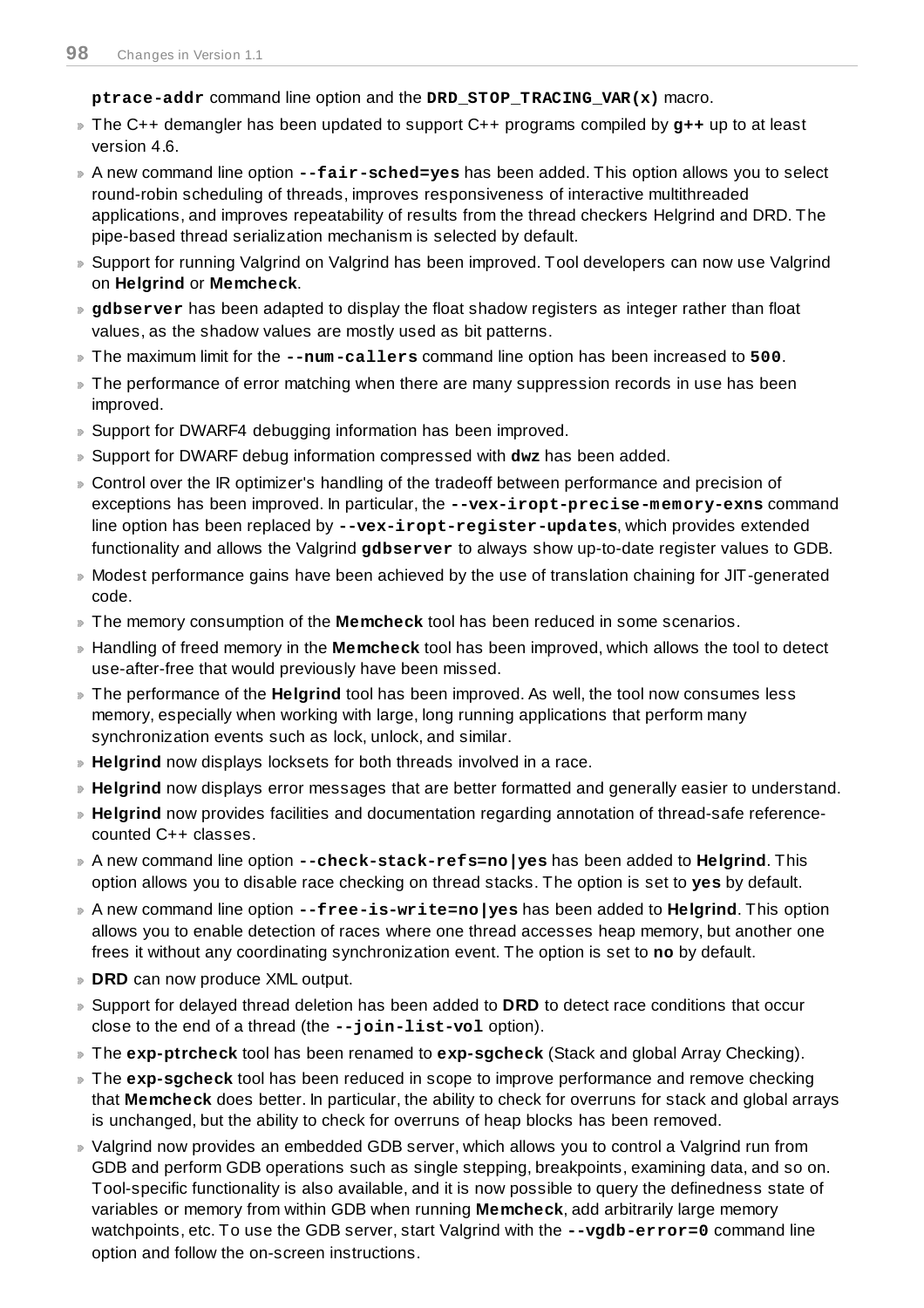- Support for unfriendly self-modifying code has been improved. A new command line option **--smccheck=all-non-file** has been added to add the relevant consistency checks only to code that originates in non-file-backed mappings. In effect, this confines the consistency checking only to code that is or might be JIT-generated, and avoids checks on code that must have been compiled ahead of time. Consequently, this functionality significantly improves the performance of applications that generate code at run time.
- New client requests **VALGRIND\_DISABLE\_ERROR\_REPORTING** and **VALGRIND\_ENABLE\_ERROR\_REPORTING** have been added. These requests enable and disable error reporting on a per-thread and nestable basis, which is useful for hiding errors in particularly troublesome pieces of code. The MPI wrapper library, **libmpiwrap.c**, now uses this facility.
- The **--mod-funcname** command line option has been added to **cg\_diff**.

### **Changes Since Red Hat Enterprise Linux 5.9**

In addition to the above changes, the following features have been added since the release of Valgrind included in Red Hat Enterprise Linux 5.9:

- When running in 64-bit mode, Valgrind now supports the SSE4.2 instruction set with the exception of SSE4.2 AES instructions. In 32-bit mode, Valgrind only provides support up to and including the SSSE3 instruction set.
- A new processing script **cg\_diff** has been added to **Cachegrind**. This processing script can find the difference between two profiles, and can therefore be used to evaluate the performance effects of a change in a program.
- The behavior of the **cg\_annotate**'s rarely-used **--threshold** option has been changed.
- **Callgrind** now supports branch prediction simulation and can optionally count the number of executed global bus events. Note that in order to use this functionality for a better approximation of a "Cycle Estimation" as a derived event, you must manually update the event formula in **KCachegrind**.
- To accommodate machines with three levels of caches, both **Cachegrind** and **Callgrind** now refer to the LL (last-level) cache rather than the L2 cache. When **Cachegrind** or **Callgrind** auto-detects the cache configuration of such a machine, it now runs the simulation as if the L2 cache is not present. Consequently, the results are less likely to match the true result for the machine and should not be considered authoritative, but provide a general idea about a program's locality.
- A new command line option **--pages-as-heap** has been added to **Massif**. When this option is enabled, **Massif** tracks memory allocations at the level of memory pages (as mapped by **mmap**, **brk** and similar functions) instead of tracking allocations at the level of heap blocks (as allocated with **malloc**, **new**, or **new[]**). Each mapped page is treated as its own block. Interpreting the page-level output is harder than the heap-level output, but allows you to account for every byte of memory used by a program. By default, the **--pages-as-heap** option is disabled.
- New command line options **--free-is-write** and **--trace-alloc** have been added to **DRD**. The **--free-is-write** option allows you to detect reading from already freed memory, the **- trace-alloc** can be used to trace of all memory allocations and deallocations.
- A number of new allocations have been added to **DRD**. As well, you can now annotate custom barrier implementations and benign races on static variables.
- **DRD**'s happens before and happens after annotations have been enhanced and can be used to annotate, for example, a smart pointer implementation.
- **Helgrind**'s annotation set has been significantly improved to provide a general set of annotations to describe locks, semaphores, barriers, and condition variables. In addition, **Helgrind** now supports annotations to describe thread-safe reference counted heap objects.
- A new command line option **--show-possibly-lost** has been added to **Memcheck**. By default this option is enabled and causes the leak detector to show possibly-lost blocks.
- A new experimental heap profiler, **DHAT** (Dynamic Heap Analysis Tool), has been added. **DHAT** keeps track of allocated heap blocks, and also inspects every memory reference to see which block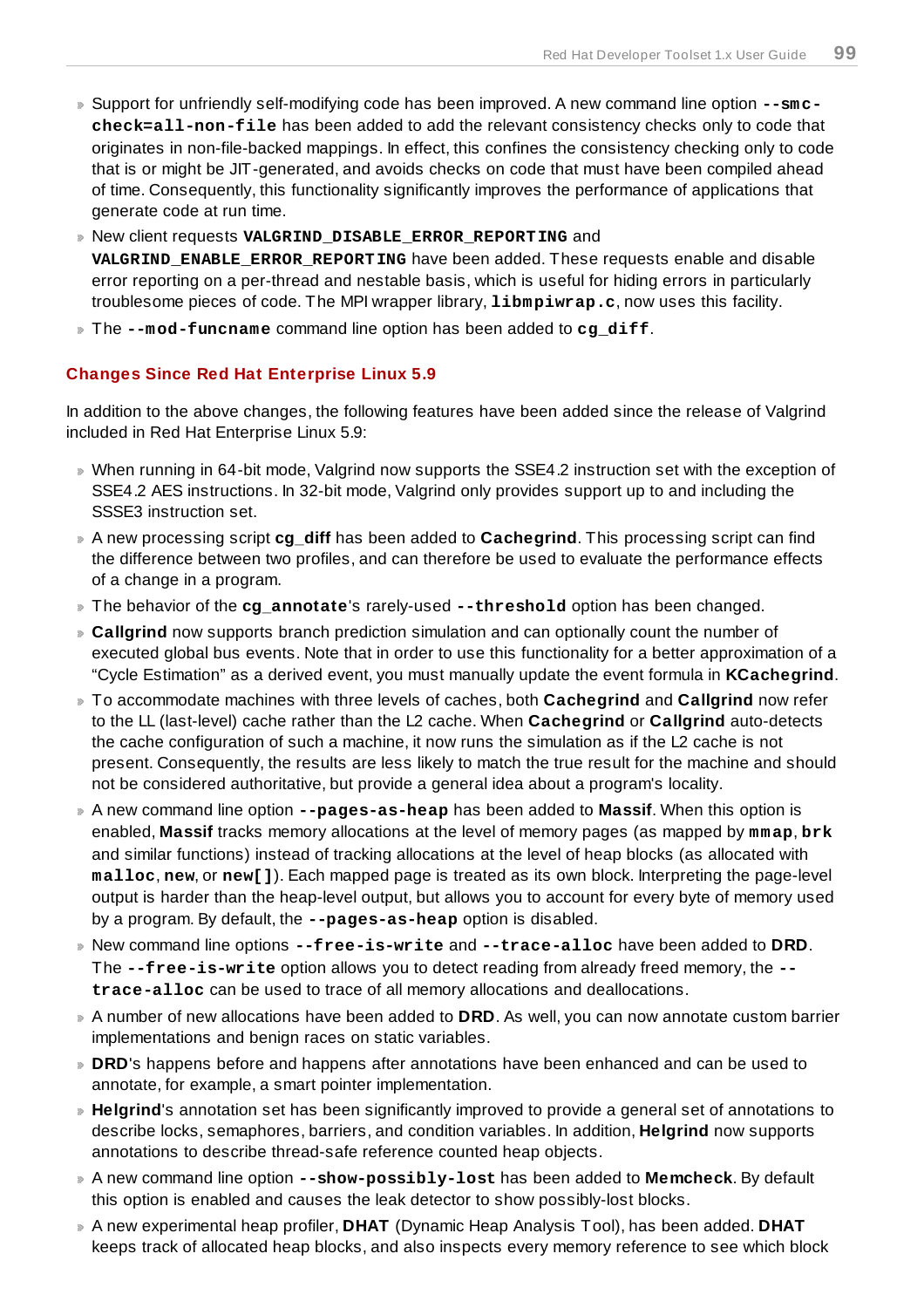(if any) is being accessed. This gives a lot of insight into block lifetimes, utilization, turnover, liveness, and the location of hot and cold fields. You can use **DHAT** to do hot-field profiling.

- Support for unfriendly self-modifying code has been improved, and the extra overhead incurred by **- smc-check=all** has been reduced by approximately a factor of 5 as compared with the previous version of Valgrind.
- A new command line option **--fullpath-after** has been added. This option can be used to display directory names for source files in error messages, and is combined with a flexible mechanism for specifying which parts of the paths should be shown.
- A new command line option **--require-text-symbol** has been added. This option stops the execution if a specified symbol is not found in a given shared object when loaded into the process. As a result, working with function intercepting and wrapping is now safer and more reliable.
- Valgrind now implements more reliable stack unwinding on amd64-linux, particularly in the presence of function wrappers, and with gcc-4.5 compiled code.
- Valgrind now implements modest scalability (performance improvements) for very large, long-running applications.
- Valgrind now provides improved support for analyzing programs that are running in **Wine**. Users can now include the **valgrind/valgrind.h**, **valgrind/memcheck.h**, and **valgrind/drd.h** header files in Windows programs that are compiled with MinGW or one of the Microsoft Visual Studio compilers.

## <span id="page-99-0"></span>**B.6. Changes in OProfile 0.154**

Red Hat Developer Toolset 1.1 is distributed with **OProfile 0.9.7**. Below is a comprehensive list of new features in this release.

### **Changes Since Red Hat Enterprise Linux 6.3**

No noteworthy changes have been made.

### **Changes Since Red Hat Enterprise Linux 5.9**

The following features have been added since the release of OProfile included in Red Hat Enterprise Linux 5.9:

- Support has been added for AMD family11h, family12h, family14h, and AMD family15h processors.
- Generation of XML output has been corrected.
- Handling of the **--session-dir** command line option has been improved and a possible buffer overflow in the XML generator has been fixed.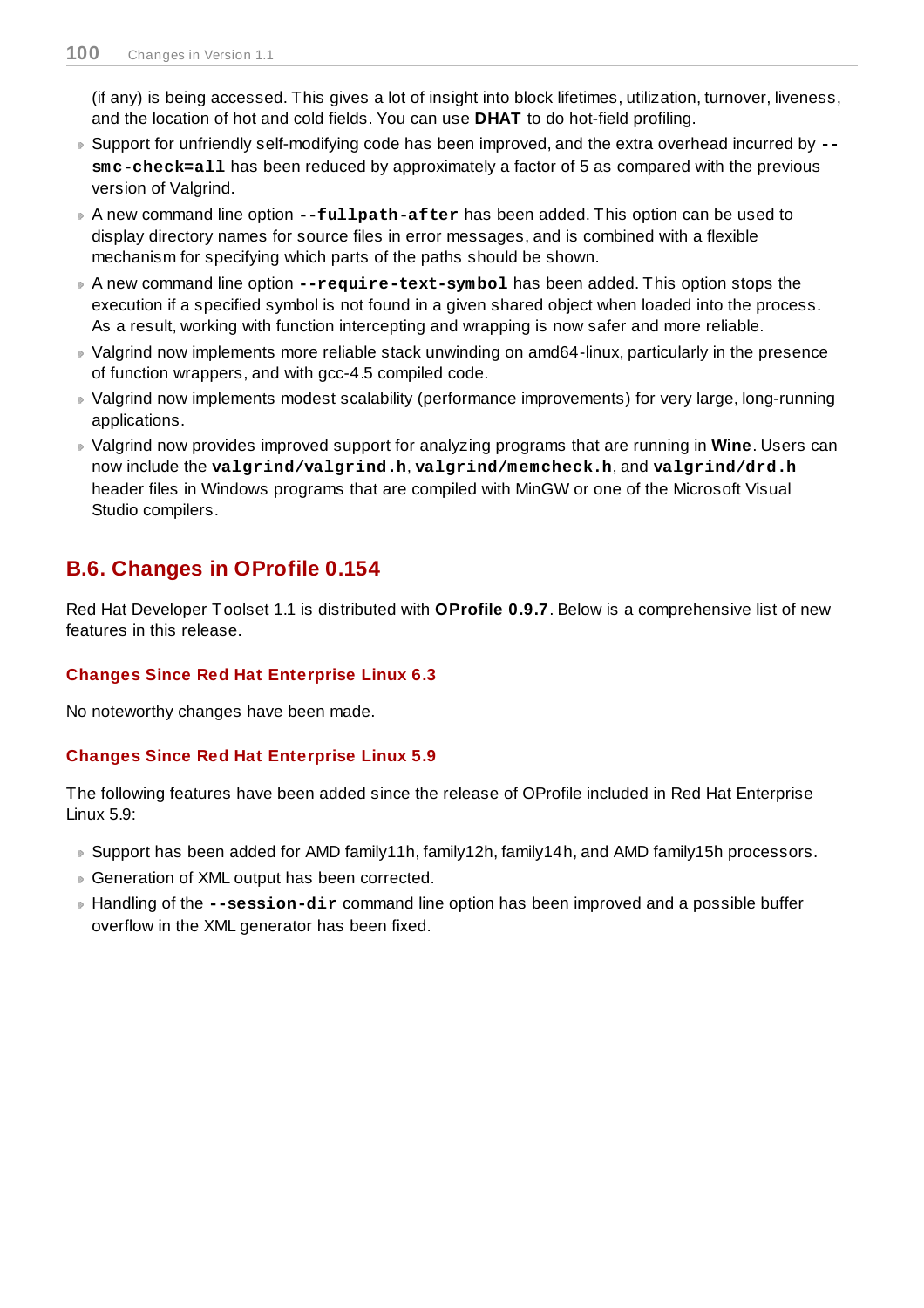# **Revision History**

| <b>Revision 1.1-0</b>                                    | Tue Jan 22 2013                                                 | <b>Jaromír Hradílek</b> |
|----------------------------------------------------------|-----------------------------------------------------------------|-------------------------|
| Red Hat Developer Toolset 1.1 release of the User Guide. |                                                                 |                         |
|                                                          |                                                                 |                         |
| <b>Revision 1.0-2</b>                                    | <b>Fri Nov 09 2012</b>                                          | Jaromír Hradílek        |
|                                                          | Red Hat Developer Toolset 1.1 Beta-2 release of the User Guide. |                         |
| <b>Revision 1.0-1</b>                                    | <b>Wed Oct 10 2012</b>                                          | <b>Jaromír Hradílek</b> |
|                                                          | Red Hat Developer Toolset 1.1 Beta-1 release of the User Guide. |                         |
| Revision 1.0-0                                           | Tue Jun 26 2012                                                 | Jaromír Hradílek        |
| Red Hat Developer Toolset 1.0 release of the User Guide. |                                                                 |                         |
| <b>Revision 0.0-2</b>                                    | <b>Tue May 22 2012</b>                                          | Jaromír Hradílek        |
|                                                          | Red Hat Developer Toolset 1.0 Beta-2 release of the User Guide. |                         |
| Revision 0.0-1                                           | <b>Tue May 1 2012</b>                                           | <b>Jaromír Hradílek</b> |
|                                                          | Red Hat Developer Toolset 1.0 Beta-1 release of the User Guide. |                         |
| <b>Revision 0.0-0</b>                                    | <b>Mon Apr 23 2012</b>                                          | <b>Jaromír Hradílek</b> |
| Initial creation of the book by Publican.                |                                                                 |                         |

## **Index**

### **A**

**ABI**

- compatibility, ABI [Compatibility](#page-76-1)

### **addr2line**

- features, New [Features](#page-86-0)
- overview, [binutils](#page-36-0)
- usage, Using Other [Binary](#page-37-0) Tools

### **application binary interface (see ABI)**

**ar**

- overview, **[binutils](#page-36-0)**
- usage, Using Other [Binary](#page-37-0) Tools
- **as (see GNU assembler)**

**assembling (see GNU assembler)**

### **B**

**bfd**

- features, New [Features](#page-86-0)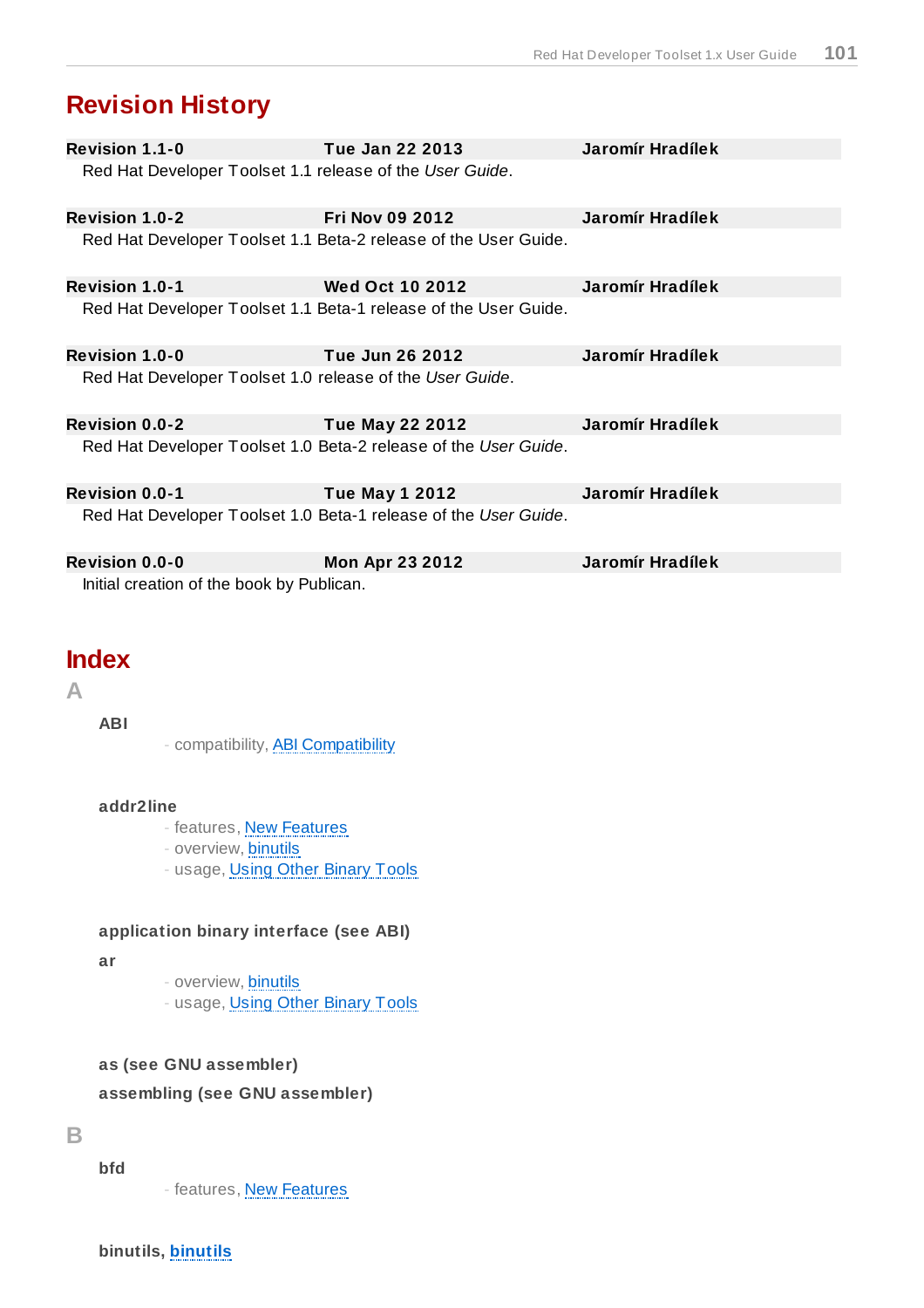- compatibility, [Changes](#page-85-0) in binutils 2.22.52
- documentation, Additional [Resources](#page-37-1)
- features, Main [Features](#page-12-0), [Changes](#page-85-0) in binutils 2.22.52
- installation, [Installing](#page-35-0) binutils
- overview, [binutils](#page-36-0)
- usage, Using the GNU [Assembler](#page-36-1), [Using](#page-36-2) the GNU Linker, Using Other [Binary](#page-37-0) Tools
- version, Main [Features](#page-12-0), [binutils](#page-36-0), [Changes](#page-85-0) in binutils 2.22.52, [Changes](#page-94-0) in binutils 2.23.51

### **C**

#### **C programming language**

- compiling, Using the C [Compiler](#page-20-0), Preparing a Program for [Debugging](#page-28-0)
- running, Running a C [Program](#page-21-0)
- support, GNU C [Compiler](#page-20-1)

#### **C++ programming language**

- compiling, Using the C++ [Compiler](#page-22-0), Preparing a Program for [Debugging](#page-28-0)
- running, [Running](#page-23-0) a C++ Program
- support, GNU C++ [Compiler](#page-22-1)

#### **C++11 (see GNU Compiler Collection)**

#### **c++filt**

- overview, [binutils](#page-36-0)
- usage, Using Other [Binary](#page-37-0) Tools

#### **C11 (see GNU Compiler Collection)**

#### **Cachegrind**

- overview, [Valgrind](#page-48-0)
- usage, Using [Valgrind](#page-48-1)

#### **Callgrind**

- overview, **[Valgrind](#page-48-0)**
- usage, Using [Valgrind](#page-48-1)

#### **compatibility**

- GNU Compiler Collection, Language [Compatibility,](#page-77-0) ABI [Compatibility](#page-76-1), Debugging [Compatibility,](#page-90-0) Other [Compatibility](#page-77-1), C++11 [Compatibility](#page-88-0), [Compatibility](#page-89-0) Changes, Fortran 2003 Compatibility, Fortran 2008 [Compatibility](#page-91-0), Fortran 77 [Compatibility](#page-91-1)

- GNU Debugger, [Compatibility](#page-82-0) Changes
- Red Hat Developer Toolset, [Compatibility](#page-13-0)

#### **compiling (see GNU Compiler Collection)**

#### **Customer Portal, [Accessing](#page-60-0) the Customer Portal**

- Connect menu, The [Connect](#page-61-0) Menu
- Deploy menu, The [Deploy](#page-60-1) Menu
- overview, [Accessing](#page-60-0) the Customer Portal
- Plain menu, The Plan [Menu](#page-59-0)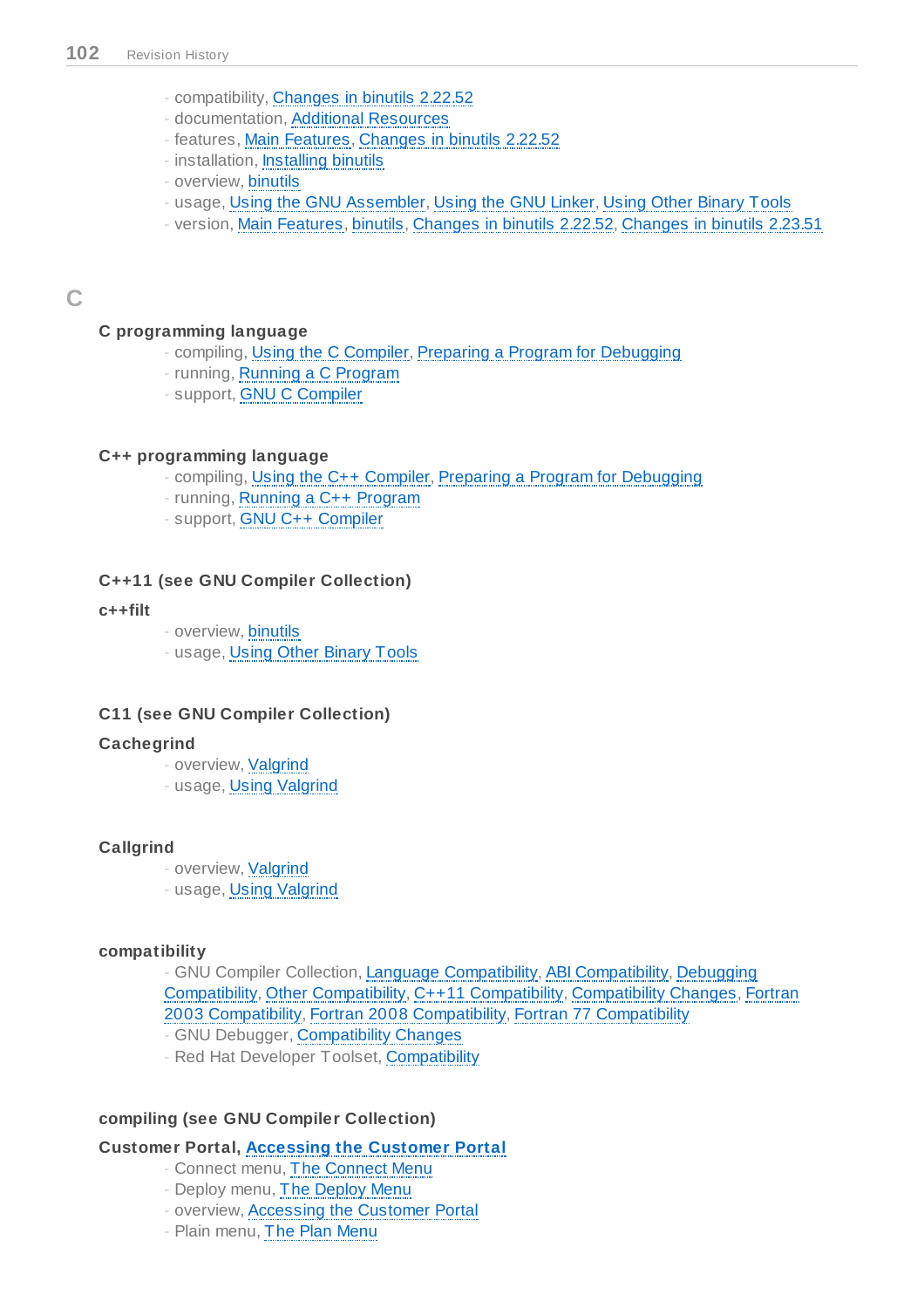### **D**

### **debugging (see GNU Debugger)**

#### **Developer Toolset (see Red Hat Developer Toolset)**

#### **documentation**

- Red Hat Product Documentation, Accessing Red Hat Product [Documentation](#page-58-0)

#### **DRD**

- overview, **[Valgrind](#page-48-0)**
- usage, Using [Valgrind](#page-48-1)

### **dwz, [dwz](#page-41-0)**

- documentation, Additional [Resources](#page-42-0)
- installation, [Installing](#page-41-1) dwz
- overview, [dwz](#page-41-0)
- usage, [Using](#page-41-2) dwz
- version, Main [Features](#page-12-0), [dwz](#page-41-0)

### **E**

### **Eclipse, [Eclipse](#page-55-0)**

- configuration, [Running](#page-55-1) Eclipse
- documentation, Additional [Resources](#page-56-0)
- installation, [Installing](#page-54-0) Eclipse
- overview, [Eclipse](#page-55-0)
- usage, [Running](#page-55-1) Eclipse

#### **elfedit**

- features, New [Features](#page-86-0)
- overview, [binutils](#page-36-0)
- usage, Using Other [Binary](#page-37-0) Tools

### **elfutils, [elfutils](#page-39-0)**

- documentation, Additional [Resources](#page-40-0)
- installation, [Installing](#page-39-1) elfutils
- overview, [elfutils](#page-39-0)
- usage, Using [elfutils](#page-40-1)
- version, Main [Features](#page-12-0), [elfutils](#page-39-0), [Changes](#page-95-0) in elfutils 0.154

#### **eu-addr2line**

- features, [Changes](#page-95-0) in elfutils 0.154
- overview, [elfutils](#page-39-0)
- usage, Using [elfutils](#page-40-1)

#### **eu-ar**

- features, [Changes](#page-95-0) in elfutils 0.154
- overview, [elfutils](#page-39-0)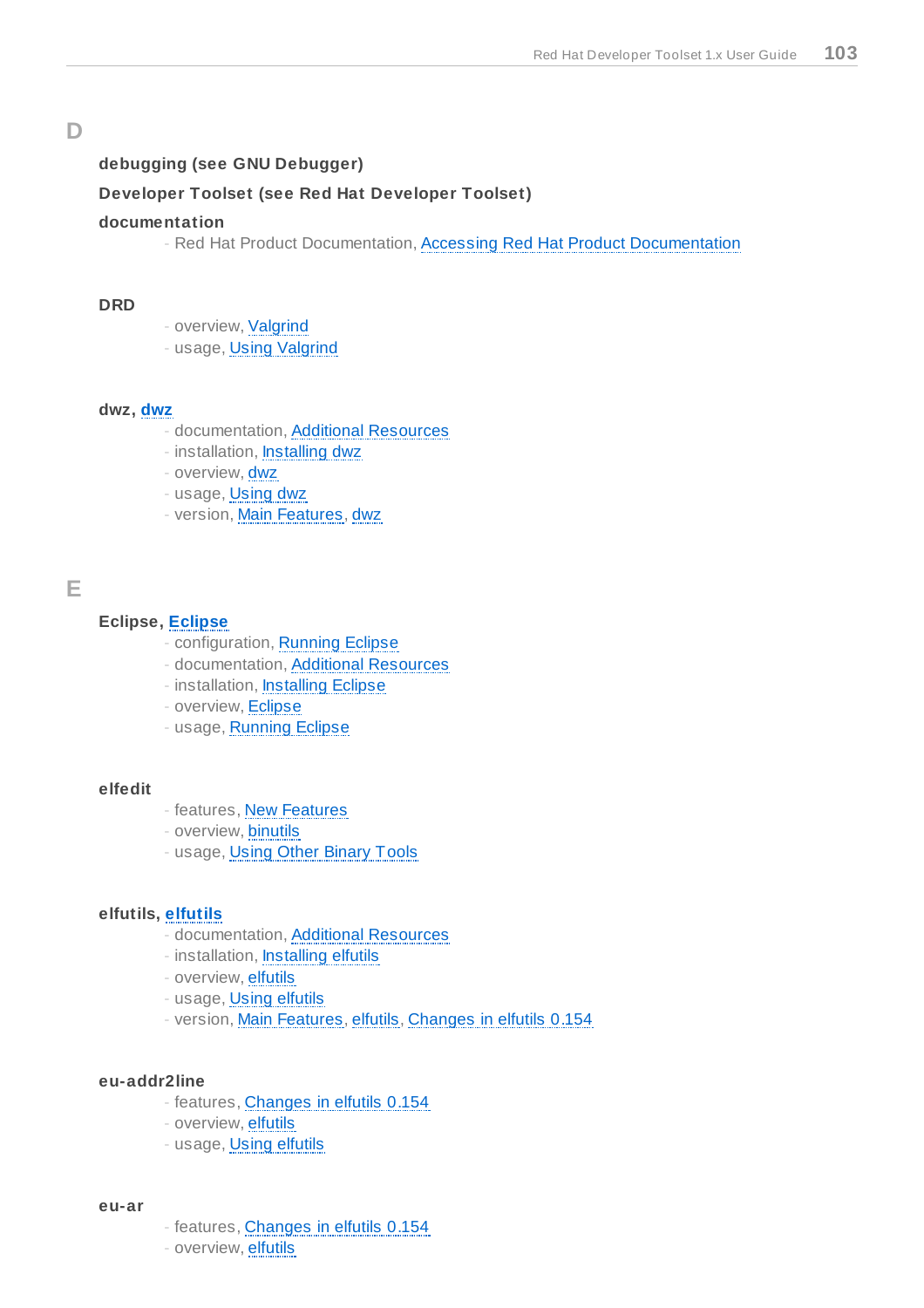- usage, Using [elfutils](#page-40-1)

#### **eu-elfcmp**

- features, [Changes](#page-95-0) in elfutils 0.154
- overview, [elfutils](#page-39-0)
- usage, Using [elfutils](#page-40-1)

#### **eu-elflint**

- features, [Changes](#page-95-0) in elfutils 0.154
- overview, [elfutils](#page-39-0)
- usage, Using [elfutils](#page-40-1)

#### **eu-findtextrel**

- overview, [elfutils](#page-39-0)
- usage, Using [elfutils](#page-40-1)

#### **eu-make-debug-archive**

- overview, [elfutils](#page-39-0)
- usage, Using [elfutils](#page-40-1)

#### **eu-nm**

- features, [Changes](#page-95-0) in elfutils 0.154
- overview, [elfutils](#page-39-0)
- usage, Using [elfutils](#page-40-1)

#### **eu-objdump**

- overview, [elfutils](#page-39-0)
- usage, Using [elfutils](#page-40-1)

#### **eu-ranlib**

- overview, [elfutils](#page-39-0)
- usage, Using [elfutils](#page-40-1)

#### **eu-readelf**

- features, [Changes](#page-95-0) in elfutils 0.154
- overview, *[elfutils](#page-39-0)*
- usage, Using [elfutils](#page-40-1)

#### **eu-size**

- overview, [elfutils](#page-39-0)
- usage, Using [elfutils](#page-40-1)

#### **eu-strings**

- overview, [elfutils](#page-39-0)
- usage, Using [elfutils](#page-40-1)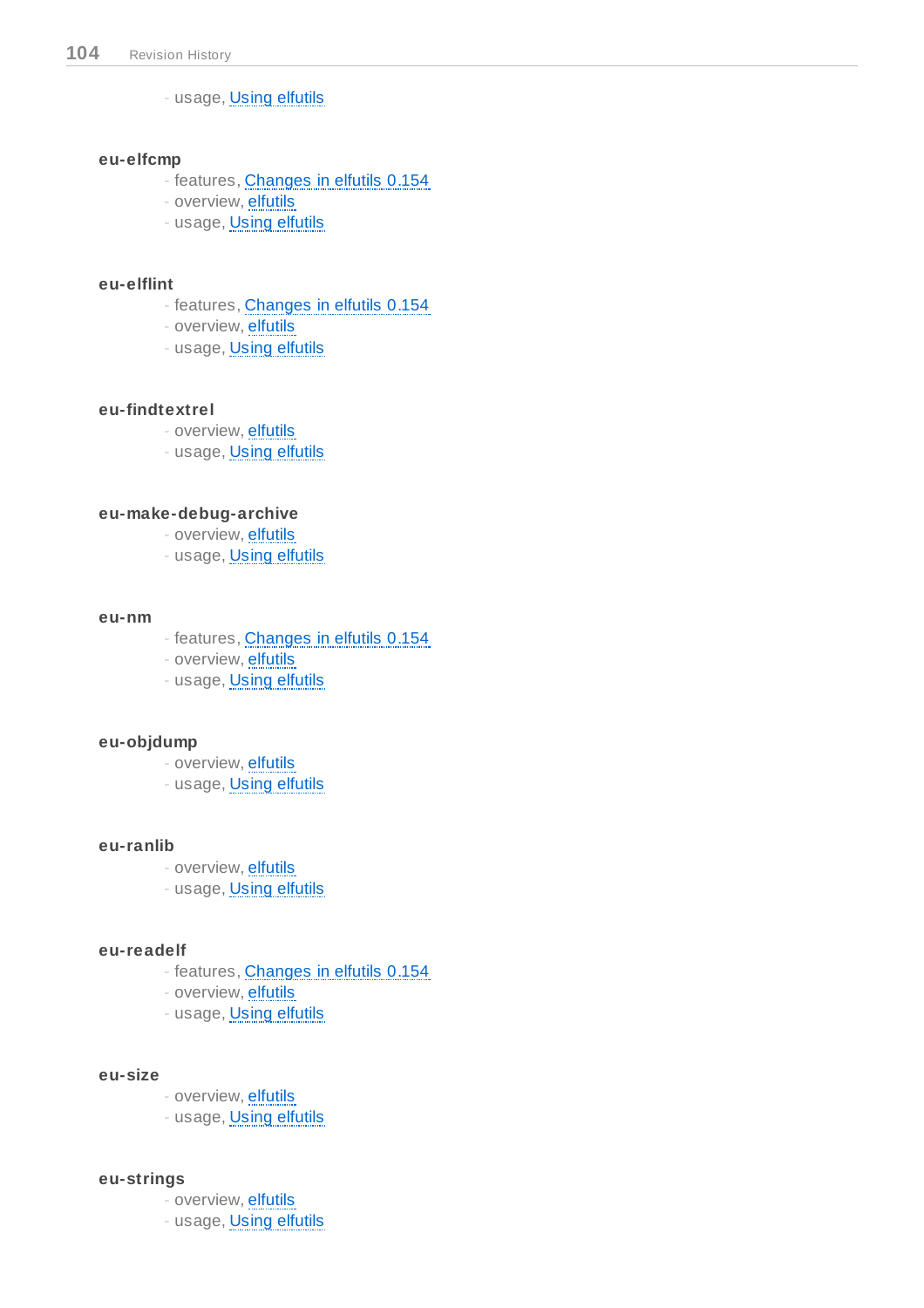#### **eu-strip**

- features, [Changes](#page-95-0) in elfutils 0.154
- overview, [elfutils](#page-39-0)
- usage, Using [elfutils](#page-40-1)

#### **eu-unstrip**

- overview, [elfutils](#page-39-0)
- usage, Using [elfutils](#page-40-1)

### **F**

#### **feedback**

- contact information for this manual, We Need [Feedback!](#page-9-0)

#### **Fortran programming language**

- compiling, Using the Fortran [Compiler](#page-24-0)
- running, Running a Fortran [Program](#page-25-0)
- support, GNU Fortran [Compiler](#page-24-1)

**G**

**g++ (see GNU Compiler Collection)**

**GAS (see GNU assembler)**

**GCC (see GNU Compiler Collection)**

**gcc (see GNU Compiler Collection)**

**GDB (see GNU Debugger)**

**gfortran (see GNU Compiler Collection)**

#### **Global Support Services**

- contacting, [Contacting](#page-64-0) Global Support Services

#### **GNU assembler, Using the GNU [Assembler](#page-36-1)**

- compatibility, [Compatibility](#page-85-1) Changes
- documentation, Additional [Resources](#page-37-1)
- features, New [Features](#page-85-2), GNU [Assembler](#page-94-1)
- installation, [Installing](#page-35-0) binutils
- overview, **[binutils](#page-36-0)**
- usage, Using the GNU [Assembler](#page-36-1)

### **GNU Binutils (see binutils)**

### **GNU Compiler Collection, GNU Compiler [Collection](#page-22-2) (GCC)**

- C support, GNU C [Compiler](#page-20-1)

- C++ support, GNU C++ [Compiler](#page-22-1)

- compatibility, Language [Compatibility,](#page-77-1) ABI [Compatibility](#page-76-1), Debugging [Compatibility](#page-77-0), Other Compatibility, C++11 [Compatibility](#page-88-0), [Compatibility](#page-89-0) Changes, Fortran 2003 [Compatibility](#page-90-0), Fortran 2008 [Compatibility](#page-91-0), Fortran 77 [Compatibility](#page-91-1)

- documentation, Additional [Resources](#page-25-1)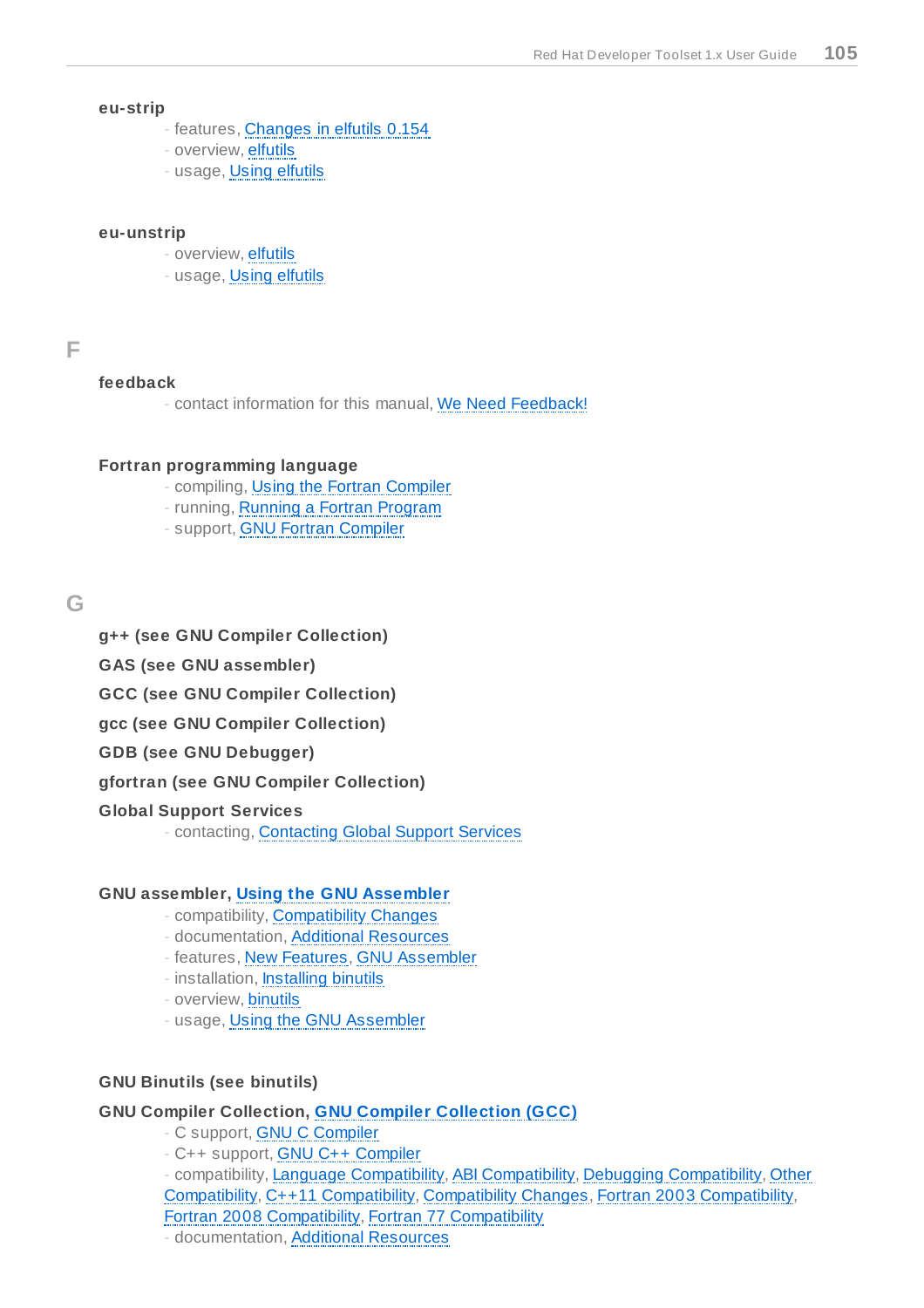- features, Main [Features](#page-12-0), Status and [Features](#page-68-0), New [Features](#page-88-1), Fortran 2003 [Features](#page-90-1), Fortran 2008 [Features](#page-91-2)

- Fortran support, GNU Fortran [Compiler](#page-24-1)

- [installation,](#page-23-1) [Installing](#page-19-0) the C Compiler, [Installing](#page-21-1) the C++ Compiler, Installing the Fortran **Compiler** 

- overview, GNU Compiler [Collection](#page-22-2) (GCC)

- usage, Using the C [Compiler](#page-20-0), Using the C++ [Compiler](#page-22-0), Using the Fortran [Compiler](#page-24-0),

Preparing a Program for [Debugging](#page-28-0)

- version, Main [Features](#page-12-0), GNU Compiler [Collection](#page-90-2) (GCC), [Changes](#page-71-0) in GCC 4.7.0, Changes in GCC 4.7.2

### **GNU Debugger, GNU [Debugger](#page-30-0) (GDB)**

- compatibility, [Compatibility](#page-82-0) Changes
- documentation, Additional [Resources](#page-34-0)
- features, Main [Features](#page-12-0), New [Features](#page-79-0)
- installation, Installing the GNU [Debugger](#page-27-0)
- overview, GNU [Debugger](#page-30-0) (GDB)
- preparation, Preparing a Program for [Debugging](#page-28-0)

- usage, Running the GNU [Debugger](#page-29-0), Listing [Source](#page-30-1) Code, Setting [Breakpoints](#page-31-0)[,](#page-32-0) Starting

- Execution, [Displaying](#page-33-0) Current Values, [Continuing](#page-34-1) Execution
- version, Main [Features](#page-12-0), GNU [Debugger](#page-30-0) (GDB), [Changes](#page-80-0) in GDB 7.4, [Changes](#page-93-0) in GDB 7.5

#### **GNU linker, Using the GNU [Linker](#page-36-2)**

- compatibility, [Compatibility](#page-84-0) Changes
- documentation, Additional [Resources](#page-37-1)
- features, New [Features](#page-83-0), GNU [Linker](#page-94-2)
- installation, [Installing](#page-35-0) binutils
- overview, [binutils](#page-36-0)
- usage, Using the GNU [Linker](#page-36-2)

#### **gold (see GNU linker)**

#### **gprof**

- features, New [Features](#page-86-0)
- overview, [binutils](#page-36-0)
- usage, Using Other [Binary](#page-37-0) Tools

### **GSS (see Global Support Services)**

### **H**

#### **Helgrind**

- overview, [Valgrind](#page-48-0)
- usage, Using [Valgrind](#page-48-1)

#### **help**

- accessing the Customer Portal, [Accessing](#page-60-0) the Customer Portal
- getting help, Do You Need [Help?](#page-8-0)
- Global Support Services, [Contacting](#page-64-0) Global Support Services
- Red Hat Product Documentation, Accessing Red Hat Product [Documentation](#page-58-0)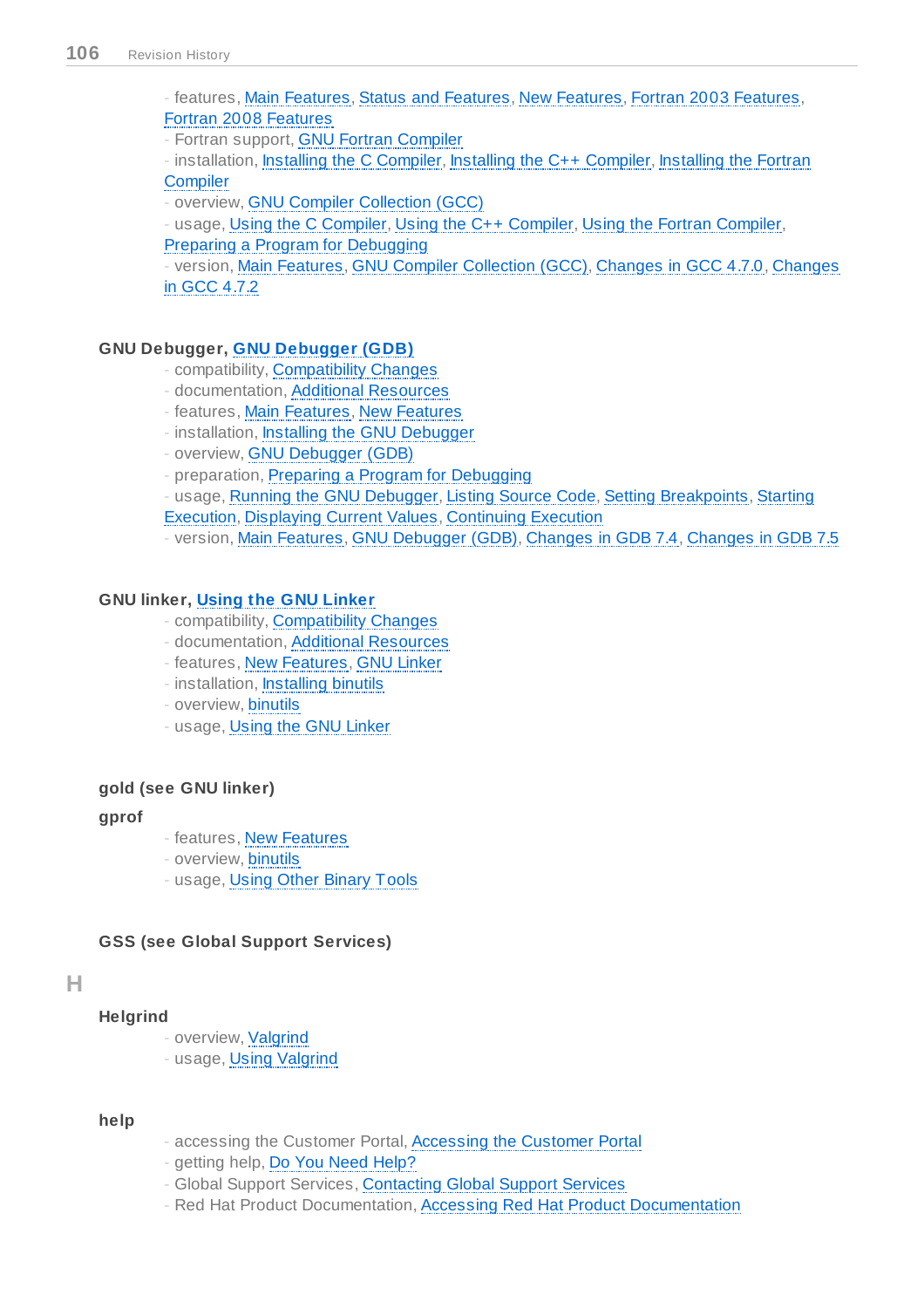### **L**

**ld (see GNU linker) linking (see GNU linker)**

**M**

**Massif**

- overview, **[Valgrind](#page-48-0)** 

- usage, Using [Valgrind](#page-48-1)

#### **Memcheck**

- overview, **[Valgrind](#page-48-0)** 

- usage, Using [Valgrind](#page-48-1)

#### **N**

#### **nm**

- overview, **[binutils](#page-36-0)**
- usage, Using Other [Binary](#page-37-0) Tools

**O**

#### **objcopy**

- features, New [Features](#page-86-0)
- overview, **[binutils](#page-36-0)**
- usage, Using Other [Binary](#page-37-0) Tools

#### **objdump**

- features, New [Features](#page-86-0)
- overview, [binutils](#page-36-0)
- usage, Using Other [Binary](#page-37-0) Tools

#### **opannotate**

- overview, **[OProfile](#page-51-0)**
- usage, Using [OProfile](#page-51-1)

#### **oparchive**

- overview, **[OProfile](#page-51-0)**
- usage, Using [OProfile](#page-51-1)

#### **opcontrol**

- overview, **[OProfile](#page-51-0)**
- usage, Using [OProfile](#page-51-1)

#### **opgprof**

- overview, **[OProfile](#page-51-0)**
- usage, Using [OProfile](#page-51-1)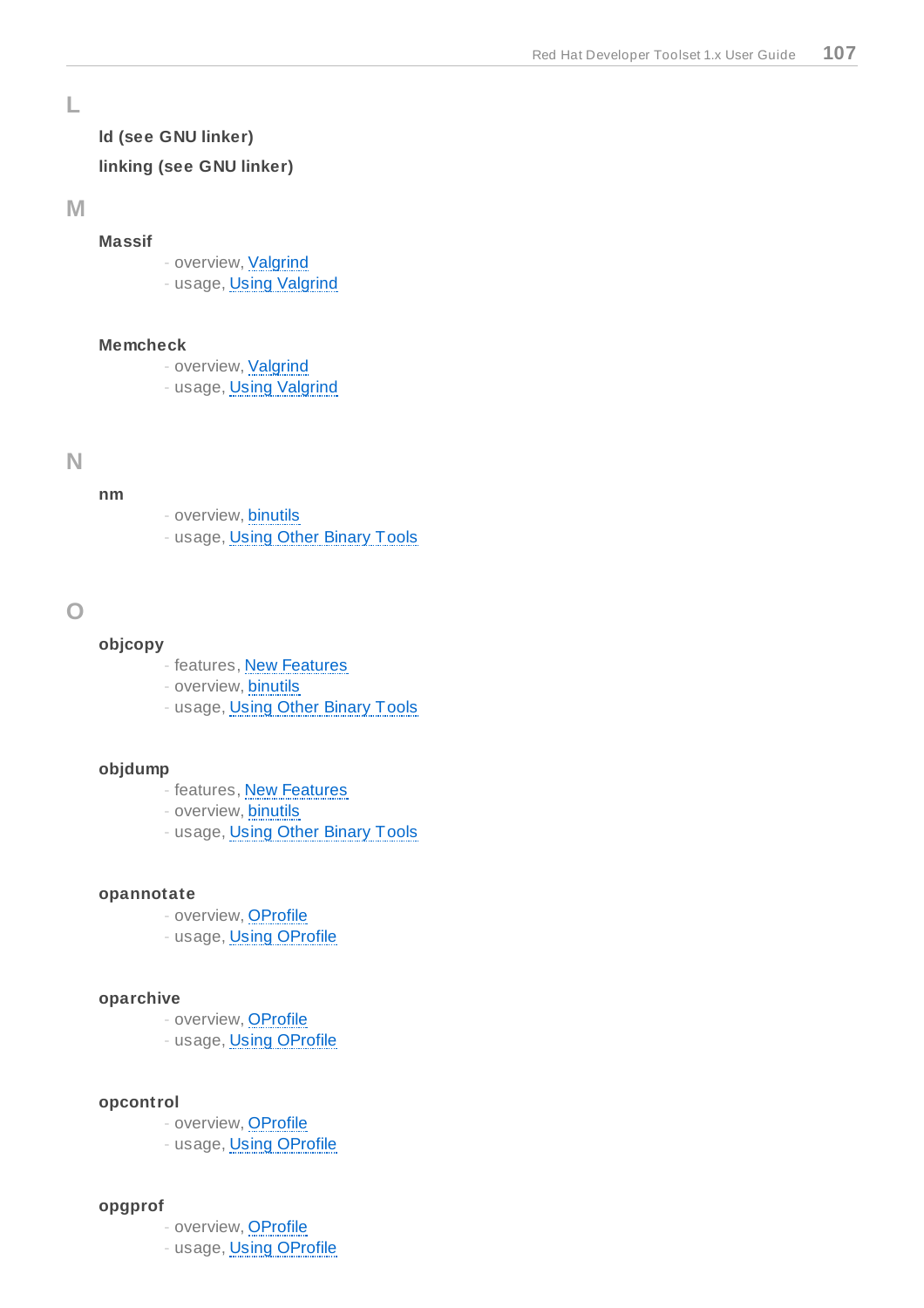#### **ophelp**

- overview, [OProfile](#page-51-0)
- usage, Using [OProfile](#page-51-1)

#### **opimport**

- overview, [OProfile](#page-51-0)
- usage, Using [OProfile](#page-51-1)

#### **opjitconv**

- overview, [OProfile](#page-51-0)
- usage, Using [OProfile](#page-51-1)

#### **opreport**

- overview, [OProfile](#page-51-0)
- usage, Using [OProfile](#page-51-1)

#### **OProfile, [OProfile](#page-51-0)**

- documentation, Additional [Resources](#page-51-2)
- installation, [Installing](#page-50-0) OProfile
- overview, [OProfile](#page-51-0), [Changes](#page-99-0) in OProfile 0.154
- usage, Using [OProfile](#page-51-1)
- version, Main [Features](#page-12-0), [OProfile](#page-51-0)

#### **oprofiled**

- overview, [OProfile](#page-51-0)
- usage, Using [OProfile](#page-51-1)

### **R**

#### **ranlib**

- overview, **[binutils](#page-36-0)**
- usage, Using Other [Binary](#page-37-0) Tools

#### **readelf**

- features, New [Features](#page-86-0)
- overview, [binutils](#page-36-0)
- usage, Using Other [Binary](#page-37-0) Tools

#### **Red Hat Customer Portal (see Customer Portal)**

#### **Red Hat Developer Toolset, Red Hat [Developer](#page-14-0) Toolset**

- compatibility, [Compatibility](#page-13-0)
- documentation, Additional [Resources](#page-17-0), Accessing Red Hat Product [Documentation](#page-58-0)
- features, Main [Features](#page-12-0)
- installation, Installing Red Hat [Developer](#page-16-0) Toolset
- overview, About Red Hat [Developer](#page-11-0) Toolset
- subscription, Getting Access to Red Hat [Developer](#page-14-1) Toolset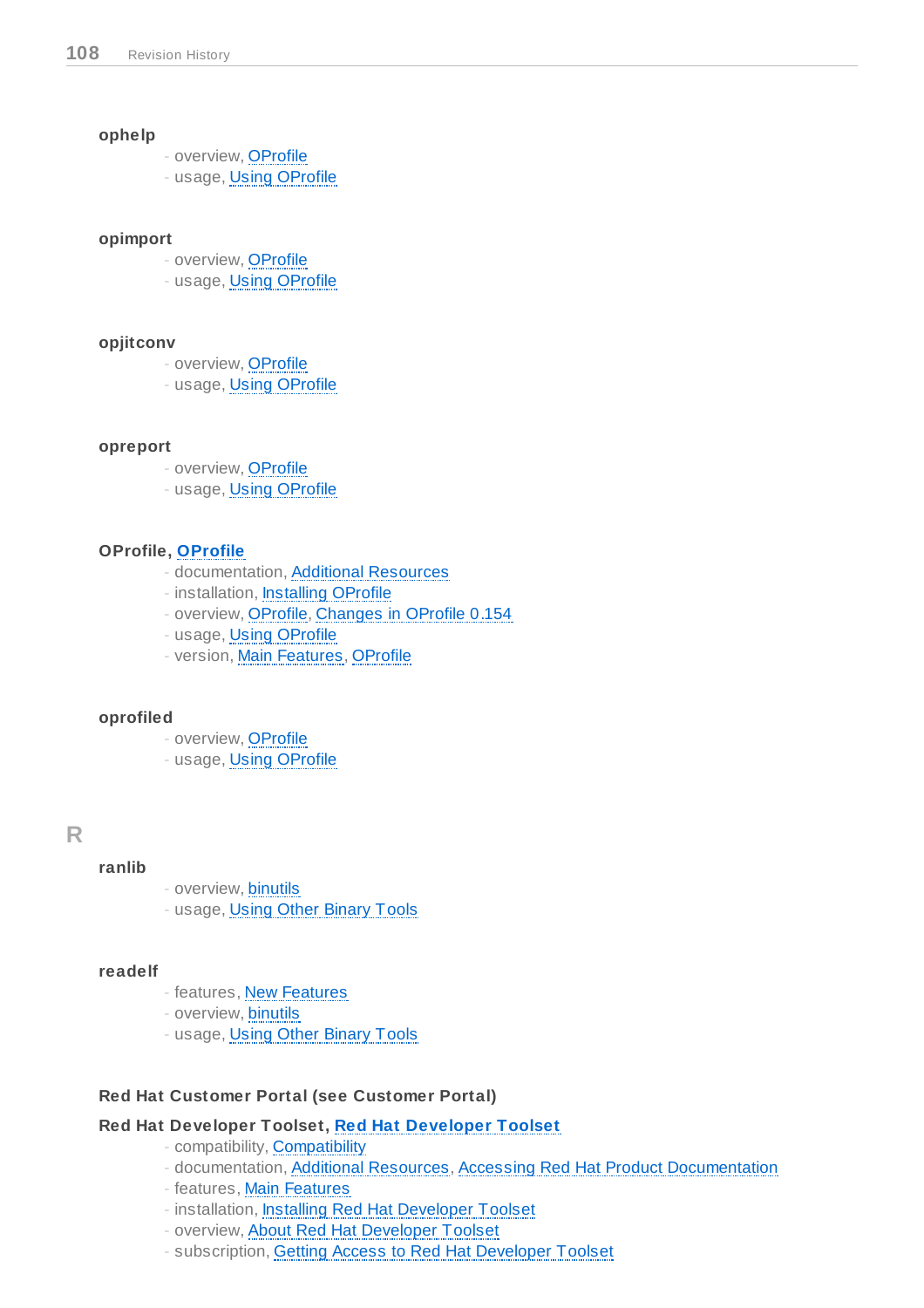- support, About Red Hat [Developer](#page-11-0) Toolset
- uninstallation, [Uninstalling](#page-16-0) Red Hat Developer Toolset
- update, Updating Red Hat [Developer](#page-16-1) Toolset

## **Red Hat Enterprise Linux**

- documentation, Additional [Resources](#page-17-0), Accessing Red Hat Product [Documentation](#page-58-0)

- supported versions, [Compatibility](#page-13-0)

### **Red Hat Subscription Management**

- subscription, Using Red Hat Subscription [Management](#page-15-0)

### **RHN Classic**

- subscription, Using RHN [Classic](#page-14-0)

## **S**

#### **scl (see Software Collections)**

**size**

- overview, [binutils](#page-36-0)
- usage, Using Other [Binary](#page-37-0) Tools

#### **Software Collections**

- documentation, Additional [Resources](#page-17-0), Accessing Red Hat Product [Documentation](#page-58-0)

- overview, About Red Hat [Developer](#page-11-0) Toolset

#### **stap**

- overview, [SystemTap](#page-45-0)

- usage, Using [SystemTap](#page-45-1)

### **stap-merge**

- overview, [SystemTap](#page-45-0)
- usage, Using [SystemTap](#page-45-1)

#### **stap-prep**

- overview, [SystemTap](#page-45-0)
- usage, Installing [SystemTap](#page-44-0)

#### **stap-report**

- overview, **[SystemTap](#page-45-0)**
- usage, Using [SystemTap](#page-45-1)

#### **staprun**

- overview, [SystemTap](#page-45-0)
- usage, Using [SystemTap](#page-45-1)